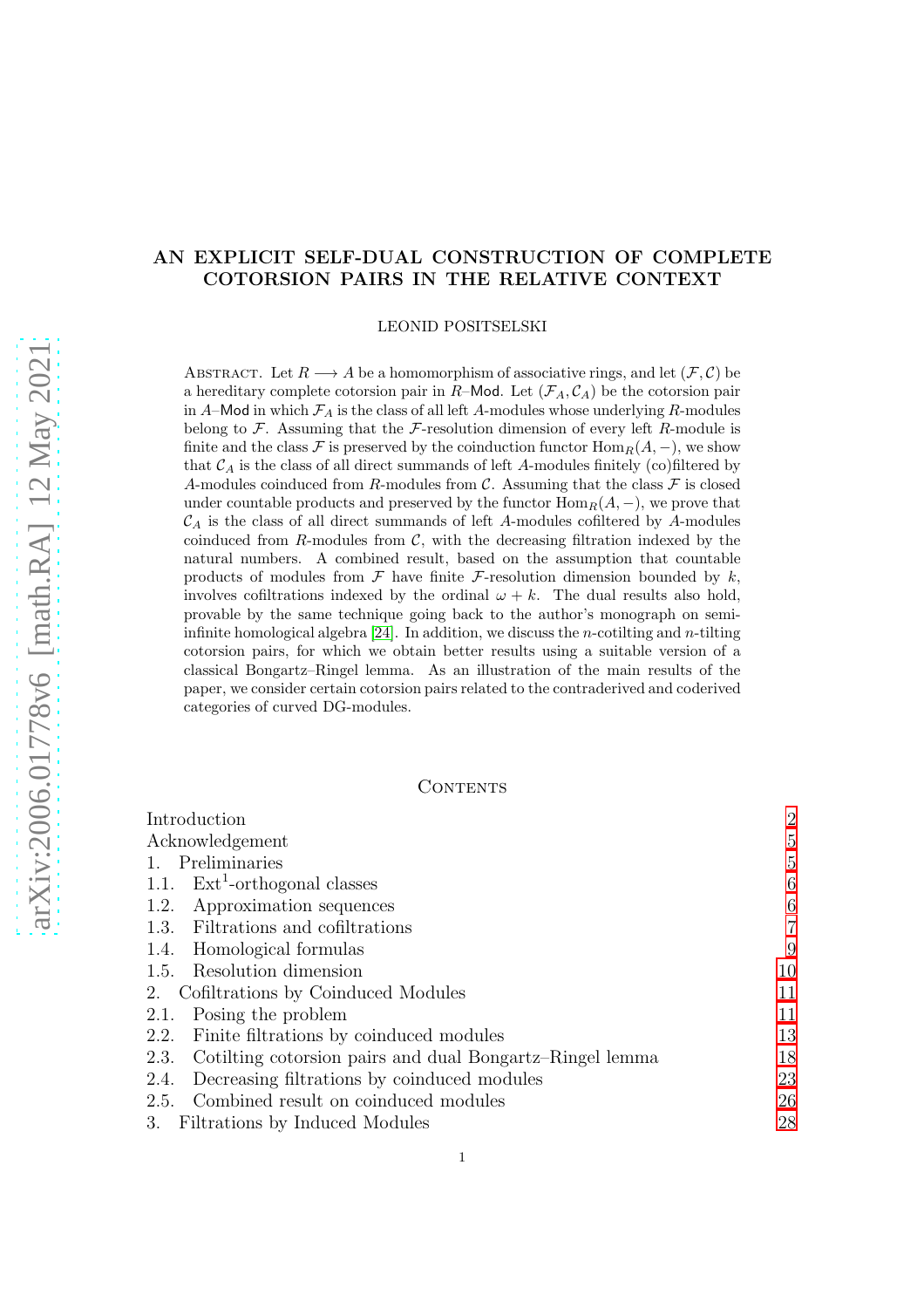|            | 3.1. Posing the problem                                 | 28 |
|------------|---------------------------------------------------------|----|
|            | 3.2. Finite filtrations by induced modules              | 30 |
|            | 3.3. Tilting cotorsion pairs and Bongartz–Ringel lemma  | 34 |
|            | 3.4. Increasing filtrations by induced modules          | 38 |
|            | 3.5. Combined result on induced modules                 | 42 |
|            | 4. Illustration: Contraderived and Coderived Categories | 44 |
|            | 4.1. Curved DG-rings and modules                        | 44 |
|            | 4.2. Contraderived category                             | 45 |
|            | 4.3. Coderived category                                 | 49 |
| References |                                                         | 52 |

#### <span id="page-1-0"></span>**INTRODUCTION**

Cotorsion pairs (or in the older terminology, "cotorsion theories"), introduced by Salce in [\[34\]](#page-53-0), became a standard tool of the contemporary theory of rings and modules [\[19\]](#page-52-1). The basic idea can be explained in a few words as follows.

Given an associative ring A and left A-modules L and M, the groups  $\text{Ext}_{A}^{n}(L, M)$ can be computed either in terms of a projective resolution of  $L$ , or using an injective coresolution of  $M$ . But what if we wish to use "partially injective" and "partially projective" resolutions? We want to resolve  $L$  by modules that are only somewhat projective, and coresolve M by modules that are only somewhat injective. Can we use such resolutions in order to compute  $\text{Ext}_{A}^{n}(L, M)$ ?

As one can see, the answer is positive, provided that the chosen classes of "partially injective" and "partially projective" modules fit each other and one is willing to resolve *both* L and M simultaneously. For example, one can choose a flat resolution  $F_{\bullet}$  for the module L, and simultaneously choose a coresolution  $C^{\bullet}$  of the module M by so-called *cotorsion* A*-modules* (in the sense of Enochs [\[17\]](#page-52-2)). Then the total complex of the bicomplex  $\text{Hom}_A(F_\bullet, C^\bullet)$  computes  $\text{Ext}^*_A(L, M)$ .

Alternatively, let  $R \subset A$  be a subring. We want to resolve L by A-modules that are *projective as* R*-modules*. What kind of coresolution of M do we need to use jointly with such a resolution of  $L$ , in order to compute the Ext groups over  $A$ ?

The definition of a (*hereditary*) *cotorsion pair* provides a general answer to such questions. A pair of classes of left A-modules  $\mathcal F$  and  $\mathcal C \subset A$ -Mod is called a cotorsion pair if  $\text{Ext}^1_A(F, C) = 0$  for all  $F \in \mathcal{F}$  and  $C \in \mathcal{C}$ , and both the classes  $\mathcal{F}$  and  $\mathcal{C}$  are maximal with respect to this property. A cotorsion pair  $(\mathcal{F}, \mathcal{C})$  is said to be hereditary if  $\text{Ext}_{A}^{n}(F, C) = 0$  for all  $F \in \mathcal{F}$ ,  $C \in \mathcal{C}$ , and  $n \geq 1$ .

In particular, returning to the example above, a left  $A$ -module  $C$  is said to be (*Enochs*) *cotorsion* [\[17\]](#page-52-2) if  $\text{Ext}_{A}^{1}(F, C) = 0$  for all flat left A-modules F, or equivalently,  $\text{Ext}_{A}^{n}(F, C) = 0$  for all flat F and  $n \geq 1$ .

More generally, one can consider projective objects, injective objects, and cotorsion pairs in an abelian category A. In order to compute the groups  $\text{Ext}^*_{\mathcal{A}}$  using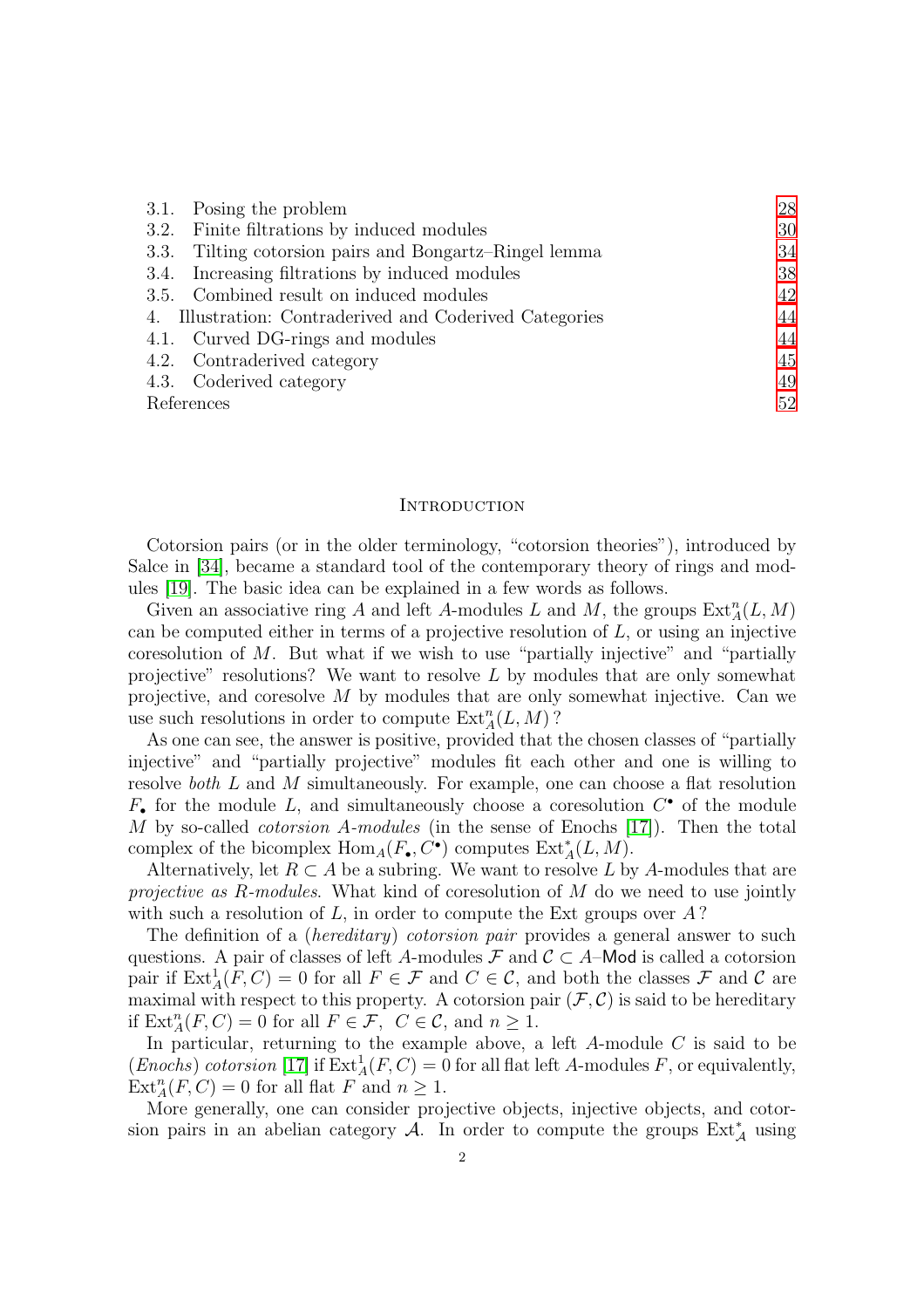projective or injective resolutions, one needs to have *enough* projectives or injectives, respectively. What does it mean that there are "enough partially projective/injective objects" in a cotorsion pair  $(F, C)$ ? The appropriate definition of this was suggested in [\[34\]](#page-53-0), and it is a strong and unobvious condition.

Given a cotorsion pair  $(F, C)$  in A–Mod, one says that *there are enough projectives in*  $(F, C)$  if every left A-module L is a quotient module of a module F from F by *a submodule*  $C' = \text{ker}(F \to L)$  *belonging to* C. Similarly, one says that *there are enough injectives in*  $(F, C)$  if every left A-module M is a submodule of a module C from C with the quotient module  $F' = C/M$  belonging to F. The short exact sequences  $0 \longrightarrow C' \longrightarrow F \longrightarrow L \longrightarrow 0$  and  $0 \longrightarrow M \longrightarrow C \longrightarrow F' \longrightarrow 0$  are called *approximation sequences.* A cotorsion pair  $(F, C)$  in A–Mod has enough projectives if and only if it has enough injectives; these assertions are known as *Salce lemmas* [\[34\]](#page-53-0). A cotorsion pair having enough projectives (equivalently, enough injectives) is said to be *complete*. In other words, a cotorsion pair  $(\mathcal{F}, \mathcal{C})$  is complete if approximation sequences with respect to  $(\mathcal{F}, \mathcal{C})$  exist for all left A-modules.

The assertion that the *flat cotorsion pair*  $(F, C)$ , where F is the class of flat left A-modules and C is the class of cotorsion left A-modules, *is complete* became known as the *flat cover conjecture*. It was proved (in two different ways) in the paper [\[10\]](#page-52-3).

The most powerful (and the most commonly used) approach to constructing complete cotorsion pairs known today was developed by Eklof and Trlifaj [\[16\]](#page-52-4). The Eklof–Trlifaj theorem claims that *any cotorsion pair generated by a set of modules is complete.* Here a cotorsion pair  $(F, C)$  is said to be generated by a class of modules  $S \subset A$ –Mod if C is the class of all left A-modules C such that  $\text{Ext}^1_A(S, C) = 0$  for all  $S \in \mathcal{S}$ . Subsequently it was realized that the technique of the Eklof–Trlifaj construction is a particular case of the so-called *small object argument* in the homotopy theory or model category theory. In fact, a complete cotorsion pair can be thought of as a particular case of a *weak factorization system* [\[33,](#page-53-1) [20\]](#page-52-5).

On the dual side, it is known that *any cotorsion pair cogenerated by a class of pureinjective modules is complete* [\[19,](#page-52-1) Theorem 6.19]. Further alternative approaches to proving completeness of cotorsion pairs in some special cases are provided by the Bongartz–Ringel lemma [\[12,](#page-52-6) Lemma 2.1], [\[32,](#page-53-2) Lemma 4′ ], [\[19,](#page-52-1) Lemma 6.15 and Proposition 6.44] and the Auslander–Buchweitz construction [\[3\]](#page-52-7).

The aim of this paper is to offer another such alternative approach. It is an explicit self-dual construction applicable in the particular case of cotorsion pairs lifted via the functor of restriction of scalars  $A$ –Mod  $\longrightarrow R$ –Mod with respect to a ring homomorphism  $R \longrightarrow A$ . In the most typical situation, R would be a subring in A. Notice that the small object argument is decidedly *not* self-dual. In fact, it is known to be consistent with  $ZFC + GCH$  that the dual version of the Eklof–Trlifaj theorem is not true [\[15\]](#page-52-8).

Still, most of the complete cotorsion pairs constructed in this paper can be easily obtained from the small object argument. The main advantage of our approach is that it produces a quite explicit description of the second class in the cotorsion pair.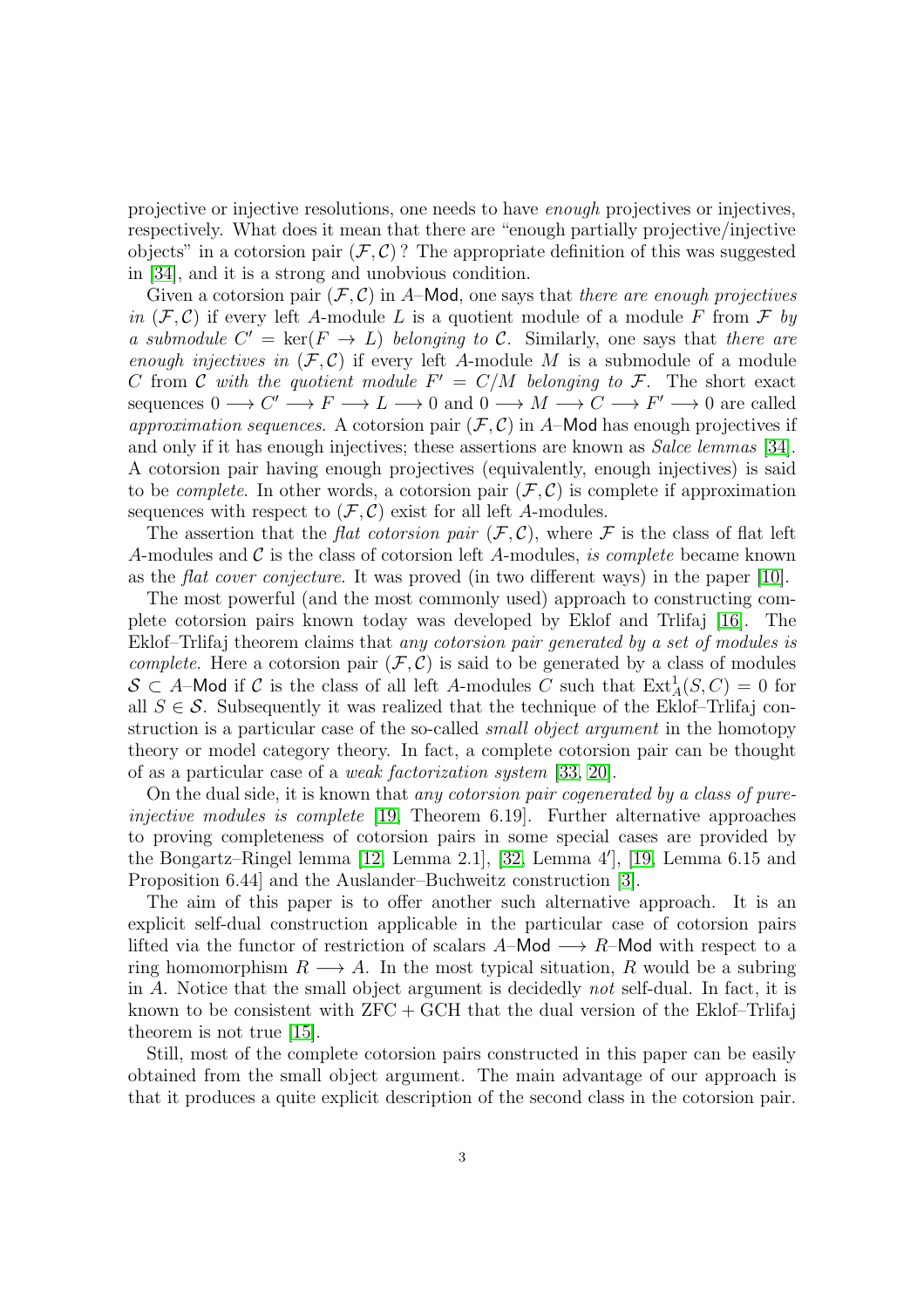Sometimes this also follows from the Eklof–Trlifaj theorem; but in other cases it does not. In the latter cases, our approach provides new knowledge.

In the work of the present author, other results somewhat resembling those of the present paper were obtained in the paper [\[31\]](#page-53-3), where descriptions of the right classes in the so-called *strongly flat* cotorsion pairs, and sometimes also in the flat cotorsion pair, were provided for categories of modules over commutative rings. The constructions of approximation sequences in the present paper go back to the author's monograph on semi-infinite homological algebra [\[24\]](#page-52-0).

Semi-infinite homological algebra, as interpreted in the book [\[24\]](#page-52-0), is the study of module categories over algebraic structures which have a mixture of algebra and coalgebra variables in them. These include corings over rings (which means roughly "coalgebras over algebras") and semialgebras over coalgebras ("algebras over coalgebras"), as well as more complicated semialgebras over corings.

Relative situations appearing naturally in this context, that is a coring over a ring or a semialgebra over a coalgebra, tend to be better behaved than a usual ring over a subring. Nevertheless, techniques originally developed in the semi-infinite context can be transferred to the realm of ring theory. That is what we do in this paper.

Section [1](#page-4-1) is an overview of preliminary material. The main results of the paper are presented in Section [2.](#page-10-0) In that section, for various cotorsion pairs  $(\mathcal{F}_A, \mathcal{C}_A)$  in the category of A-modules, we describe the right class  $\mathcal{C}_A$  as the class of all modules cofiltered by modules of simpler nature. The latter means typically the A-modules  $Hom_R(A, C)$  coinduced from certain R-modules C, using a ring homomorphism  $R \longrightarrow$ A. Here the class  $\mathcal{F}_A$  consists of all A-modules whose underlying R-module belongs to the left class  $\mathcal F$  of a cotorsion pair  $(\mathcal F, \mathcal C)$  in R-Mod (while the R-modules C above range over the class  $\mathcal{C}$ ). Moreover, we show that it suffices to consider rather short cofiltrations (or, in another language, decreasing filtrations): depending on the assumptions, these are either finite (co)filtrations, or cofiltrations indexed by the natural numbers, or indexed by the ordinal  $\omega + k$ , where k is a finite integer.

The dual results are discussed in Section [3.](#page-27-0) For various cotorsion pairs  $(\mathcal{F}^A, \mathcal{C}^A)$  in A–Mod, we describe the left class  $\mathcal{F}^A$  as the class of all modules filtered by modules of simpler nature. The latter means typically the A-modules  $A \otimes_R F$  induced from certain R-modules F, using a ring homomorphism  $R \longrightarrow A$ . Here the class  $\mathcal{C}^A$ consists of all A-modules whose underlying R-module belongs to the right class  $\mathcal C$ of a cotorsion pair  $(\mathcal{F}, \mathcal{C})$  in R-Mod (while the R-modules F above range over the class  $\mathcal{F}$ ). The results of Section [3](#page-27-0) are generally less surprising, from the point of view of the contemporary module theory, than those of Section [2,](#page-10-0) in that a description of the left class in terms of filtrations is provided, for many cotorsion pairs, by the small object argument. Still, we obtain some new information, in the sense that the filtrations which we construct are rather short (either finite, or indexed by the natural numbers, or by the ordinal  $\omega + k$ ).

We also discuss the *n*-cotilting and *n*-tilting cotorsion pairs (see [\[19,](#page-52-1) Chapters 13– 15]), for which it turns out that the conventional techniques of the tilting theory allow to obtain better results than our "semi-infinite" approach. In this connection we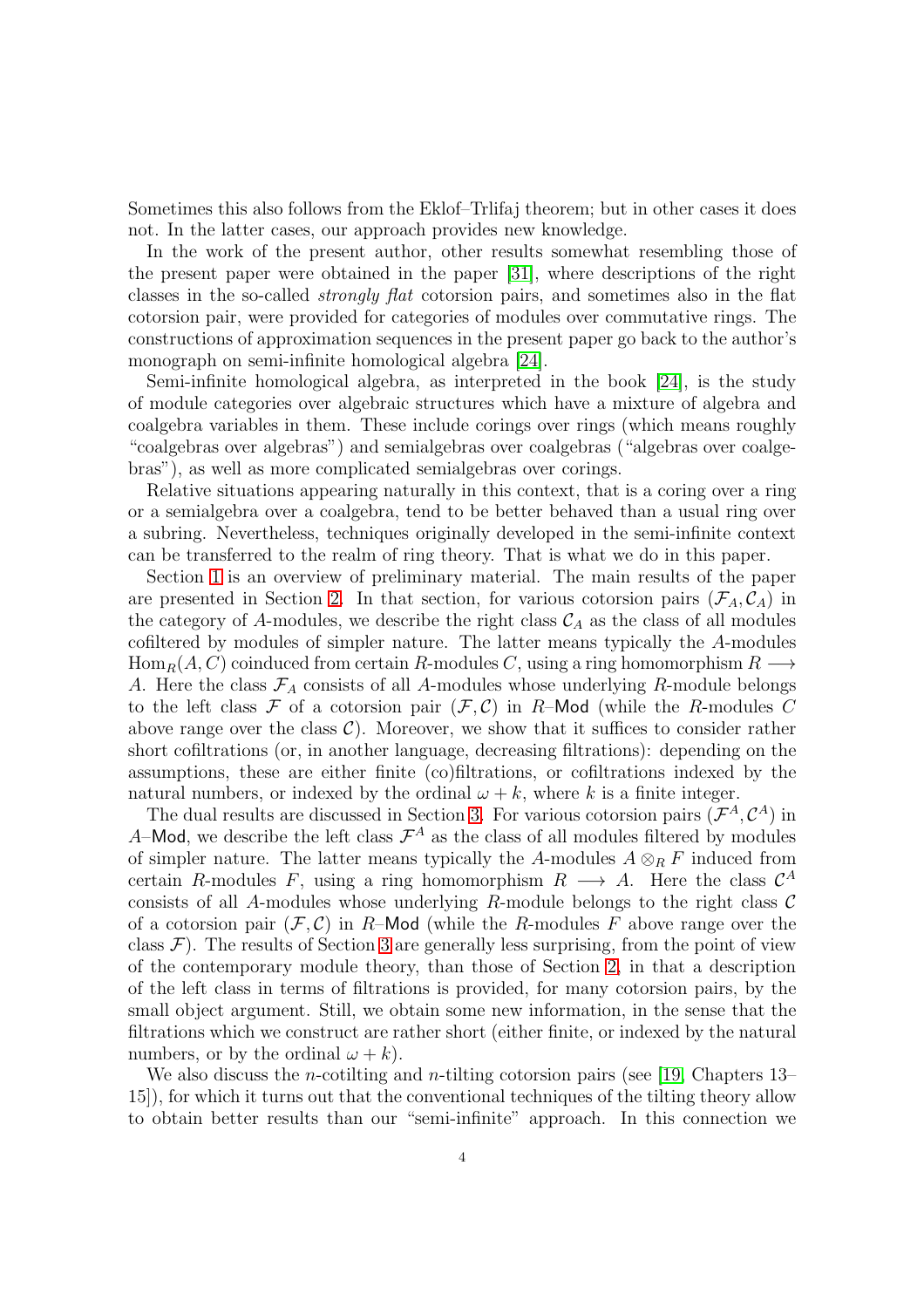introduce a generalized  $(n \geq 1)$  version of the classical  $(n = 1)$  Bongartz lemma [\[19,](#page-52-1) Lemma 6.15 and Proposition 6.44], or which is the same, an infinitely generated version of a lemma of Ringel [\[32,](#page-53-2) Lemma 4′ ], and use it to extend a recent result of Saroch and Triffaj [\[35,](#page-53-4) Example 2.3] to  $n \geq 2$ . This material is presented in Sections [2.3](#page-17-0) and [3.3.](#page-33-0)

As an illustration for the main results of the paper, we produce certain cotorsion pairs in the abelian categories of curved DG-modules over some curved DG-rings. These are hereditary, complete cotorsion pairs related to the contraderived and coderived abelian model structures, as constructed in [\[8,](#page-52-9) Section 1.3]. The idea to consider these cotorsion pairs was suggested to the author by J. St'ovicek. We obtain almost no new results in this direction (some general theorems about filtrations and cofiltrations indexed by countable ordinals are notable exceptions). However, our approach allows us to obtain new proofs of the results of the memoir [\[25\]](#page-53-5) concerning the contraderived and coderived categories of CDG-modules [\[25,](#page-53-5) Theorems 3.6, 3.7 and 3.8], interpreting these essentially as a particular case of our results on cotorsion pairs arising from ring homomorphisms. This is the material of Section [4.](#page-43-0)

<span id="page-4-0"></span>Acknowledgement. I wish to thank Roman Bezrukavnikov for motivating correspondence. I am grateful to Jan St'ovíček, Jan Trlifaj, and Silvana Bazzoni for illuminating discussions from which this work benefited greatly. I also want to thank Michal Hrbek for helpful conversations and comments. I wish to thank an anonymous referee for reading the paper carefully and spotting a number of misprints; the suggestion to include Proposition [3.28](#page-40-0) is due to the referee. The author is supported by the GACR project  $20-13778S$  and research plan RVO: 67985840.

### 1. Preliminaries

<span id="page-4-1"></span>All *rings* and *algebras* in this paper are presumed to be associative and unital. All *ring homomorphisms* take the unit to the unit, and all *modules* are unital.

Let A be a ring. We denote by A–Mod the abelian category of left A-modules. For any left A-module M, we denote by  $\mathsf{Add}(M) = \mathsf{Add}_A(M) \subset A$ -Mod the class of all direct summands of direct sums  $M^{(I)}$  of copies of the A-module M, indexed by arbitrary sets I. Similarly, we let  $\text{Prod}(M) = \text{Prod}_A(M) \subset A$ –Mod denote the class of all direct summands of products  $M<sup>I</sup>$  of copies of the A-module M.

For any A-module M, choose a projective resolution  $\cdots \longrightarrow P_2 \longrightarrow P_1 \longrightarrow P_0 \longrightarrow$  $M \longrightarrow 0$  and an injective coresolution  $0 \longrightarrow M \longrightarrow J^0 \longrightarrow J^1 \longrightarrow J^2 \longrightarrow \cdots$ . For every  $i \geq 0$ , denote by  $\Omega^i M$  the cokernel of the morphism  $P_{i+1} \longrightarrow P_i$  and by  $\Omega^{-i}M$  the kernel of the morphism  $J^i \longrightarrow J^{i+1}$ . So, in particular,  $\Omega^0M = M$ , and our notation is consistent. The A-modules  $\Omega^i M$  are called the *syzygy modules* of the A-module M, while the A-modules  $\Omega^{-i}M$  are called the *cosyzygy modules* of M.

To emphasize that M is viewed as a (left) A-module, we will sometimes use the notation  $_A M$ . If  $R \longrightarrow A$  is a ring homomorphism, then the underlying left R-module of M will be sometimes denoted by  $_R M$ .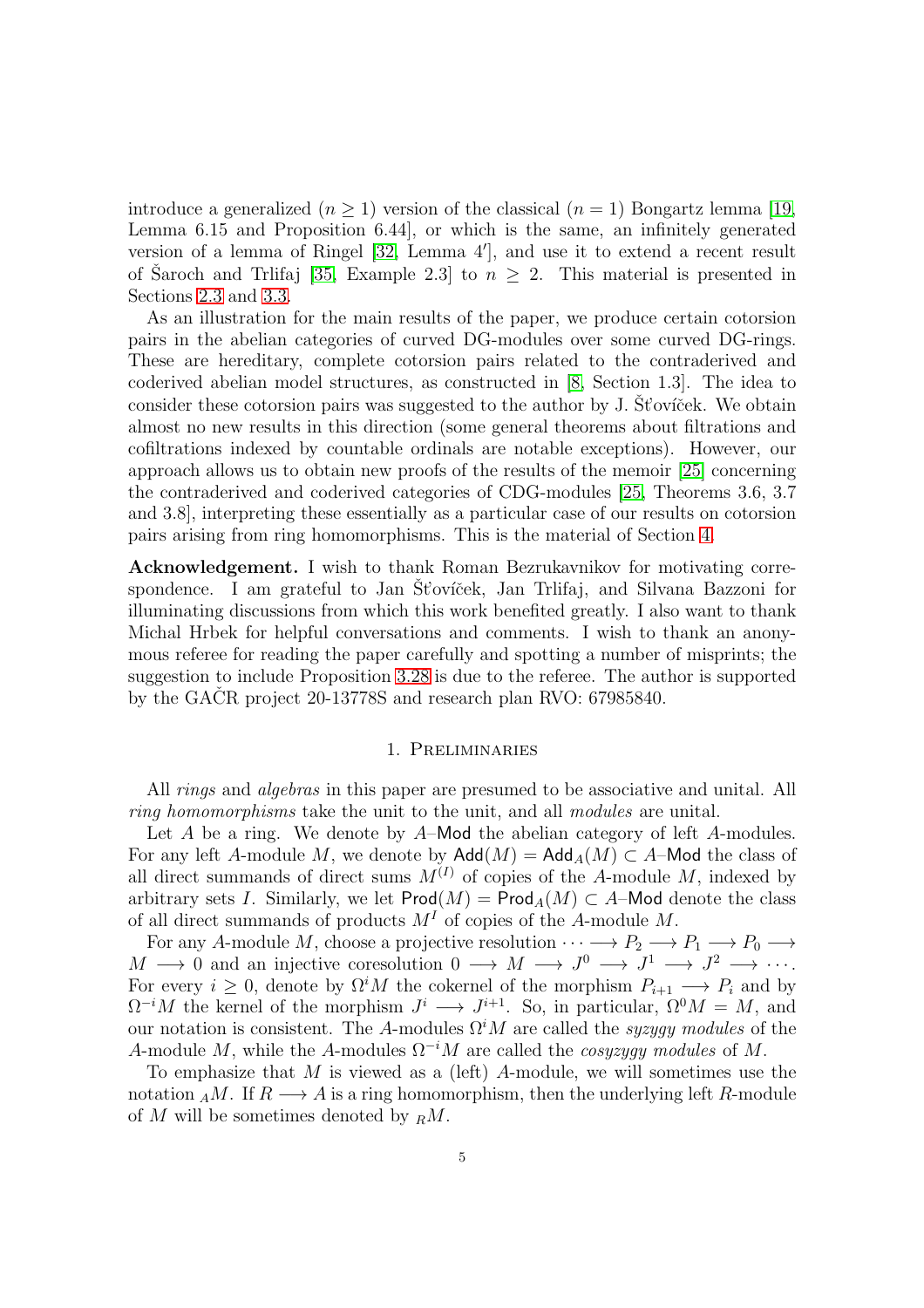Given a ring homomorphism  $R \longrightarrow A$  and a left R-module L, the left A-module  $A \otimes_R L$  is said to be *induced from* the left R-module L. The left A-module  $\text{Hom}_R(A, L)$ is said to be *coinduced from* the left R-module L.

<span id="page-5-0"></span>1.1. Ext<sup>1</sup>-orthogonal classes. We say that two left A-modules F and C are Ext<sup>1</sup>-orthogonal if  $\text{Ext}_{A}^{1}(F, C) = 0$ . Two classes of left A-modules F and  $C \subset A$ -Mod are called  $\text{Ext}^1\text{-orthogonal}$  if  $\text{Ext}^1_A(F, C) = 0$  for all  $F \in \mathcal{F}$  and  $C \in \mathcal{C}$ .

Given a class of left A-modules  $\mathcal{F} \subset A$ -Mod, we denote by  $\mathcal{F}^{\perp_1} \subset A$ -Mod the class of all left A-modules X such that  $\text{Ext}^1_A(F, X) = 0$  for all  $F \in \mathcal{F}$ . Similarly, given a class of left A-modules  $C \subset A$ –Mod, we denote by  $\perp^1 C \subset A$ –Mod the class of all left A-modules Y such that  $\text{Ext}_{A}^{1}(Y, C) = 0$  for all  $C \in \mathcal{C}$ .

Clearly, the classes  $\mathcal{F}^{\perp_1}$  and  $^{\perp_1}\mathcal{C}$  are closed under extensions and direct summands in A–Mod. The class  $\mathcal{F}^{\perp_1}$  contains all injective left A-modules, while the class  $^{\perp_1}\mathcal{C}$ contains all projective left A-modules.

A pair of classes of left A-modules  $(F, C)$  is said to be a *cotorsion pair* if  $C = \mathcal{F}^{\perp_1}$ and  $\mathcal{F} = {}^{\perp_1} \mathcal{C}$ . In other words,  $(\mathcal{F}, \mathcal{C})$  is called a cotorsion pair if both  $\mathcal{F}$  and  $\mathcal{C}$  are the maximal classes with the property of being  $Ext<sup>1</sup>$ -orthogonal to each other.

For any class of left A-modules  $S \subset A$ -Mod, the pair of classes  $\mathcal{F} = {}^{\perp_1}(\mathcal{S}^{\perp_1})$  and  $\mathcal{C} = \mathcal{S}^{\perp_1}$  is a cotorsion pair in A–Mod. We will say that the cotorsion pair  $(\mathcal{F}, \mathcal{C})$  is *generated by* S. The class  $\mathcal F$  is also said to be generated by S.

Dually, for any class of left A-modules  $\mathcal{T} \subset A$ -Mod, the pair of classes  $\mathcal{F} = {}^{\perp_1}\mathcal{T}$ and  $\mathcal{C} = (1+\mathcal{T})^{\perp_1}$  is a cotorsion pair in A–Mod. We will say that the cotorsion pair  $(\mathcal{F}, \mathcal{C})$  is *cogenerated by*  $\mathcal{T}$ . The class  $\mathcal{C}$  is also said to be cogenerated by  $\mathcal{T}$ .

The following variation of the above notation will be also useful. Given a class of left A-modules F and an integer  $j \geq 0$ , we denote by  $\mathcal{F}^{\perp_{>j}} \subset A$ -Mod the class of all left A-modules X such that  $\text{Ext}_{A}^{n}(F, X) = 0$  for all  $F \in \mathcal{F}$  and  $n > j$ . Similarly, given a class of left A-modules C, we denote by <sup>⊥</sup>>jC ⊂ A-Mod the class of all left A-modules Y such that  $\text{Ext}_{A}^{n}(Y, C) = 0$  for all  $C \in \mathcal{C}$  and  $n > j$ .

<span id="page-5-1"></span>1.2. Approximation sequences. Let F and  $\mathcal{C} \subset A$ -Mod be two Ext<sup>1</sup>-orthogonal classes of left A-modules. We will say that F and C *admit approximation sequences* if, for every left A-module M, there exist short exact sequences of left A-modules

<span id="page-5-2"></span>
$$
(1) \t 0 \longrightarrow C' \longrightarrow F \longrightarrow M \longrightarrow 0,
$$

<span id="page-5-3"></span>
$$
(2) \t 0 \longrightarrow M \longrightarrow C \longrightarrow F' \longrightarrow 0
$$

with  $F, F' \in \mathcal{F}$  and  $C, C' \in \mathcal{C}$ .

An approximation sequence [\(1\)](#page-5-2) is called a *special precover sequence*, and the surjective morphism  $F \longrightarrow M$  is called a *special precover*. An approximation sequence [\(2\)](#page-5-3) is called a *special preenvelope sequence*, and the injective morphism  $M \longrightarrow C$  is called a *special preenvelope*.

<span id="page-5-4"></span>**Lemma 1.1** (Salce [\[34\]](#page-53-0)). Let  $(F, C)$  be an  $Ext<sup>1</sup>$ -orthogonal pair of classes of modules, *both of them closed under extensions in* A–Mod*. Assume that every left* A*-module is a quotient module of a module from* F *and a submodule of a module from* C*. Then a*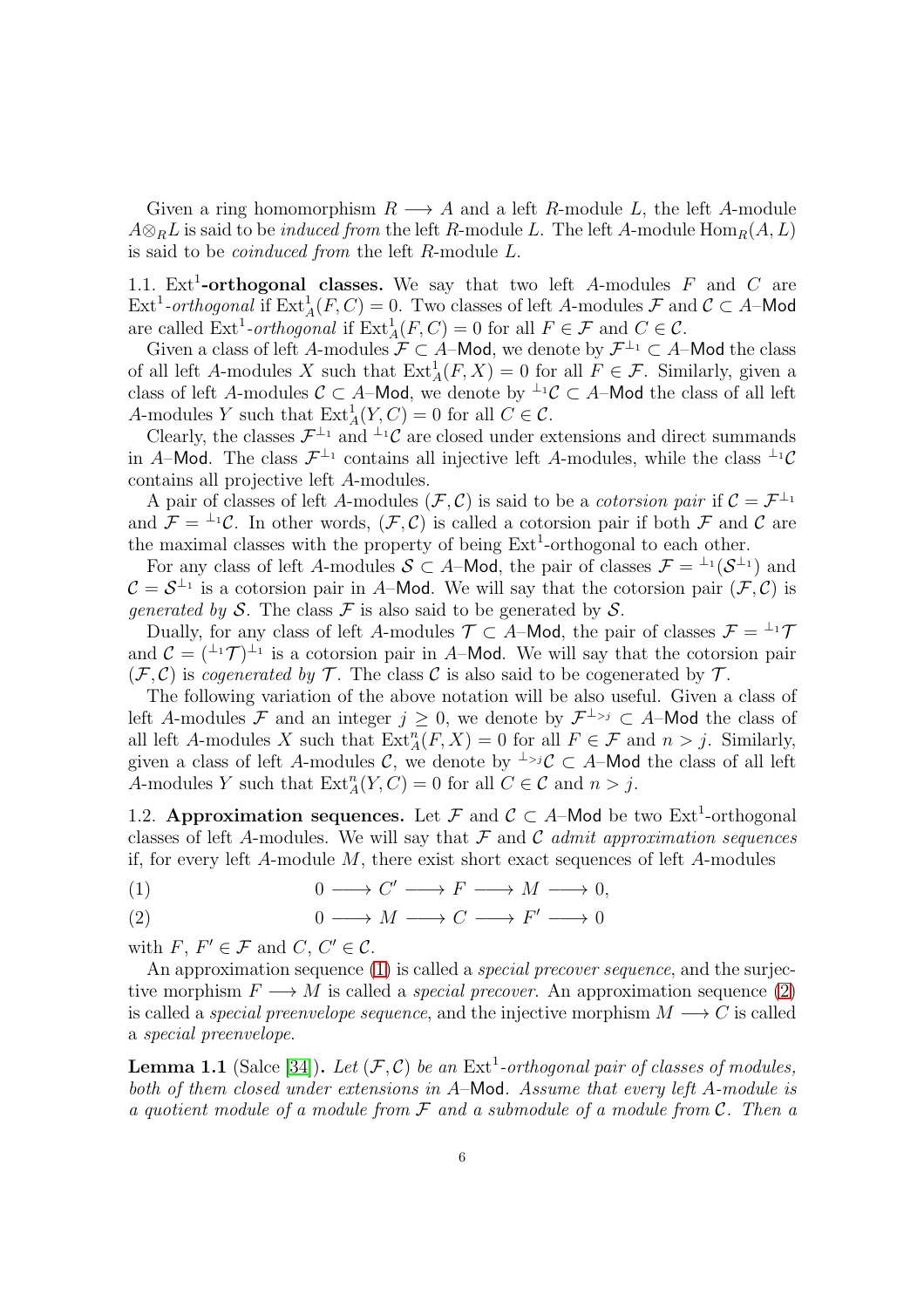*special precover sequence* [\(1\)](#page-5-2) *exists for every left* A*-module* M if and only if *a special preenvelope sequence* [\(2\)](#page-5-3) *exists for every left* A*-module* M*.*

*Proof.* Let us prove the "if". Let M be a left A-module, and let  $E \in \mathcal{F}$  be a module for which there exists a surjective A-module morphism  $E \longrightarrow M$ . Let N be the kernel of this morphism; so we have a short exact sequence  $0 \longrightarrow N \longrightarrow E \longrightarrow M \longrightarrow 0$ . Let  $0 \longrightarrow N \longrightarrow C \longrightarrow F \longrightarrow 0$  be a special preenvelope sequence for the left A-module N, i. e.,  $C \in \mathcal{C}$  and  $F \in \mathcal{F}$ . Denote by H the pushout (that is, in other words, the fibered coproduct) of the pair of morphisms  $N \longrightarrow E$  and  $N \longrightarrow C$ . So H is the cokernel of the diagonal morphism  $N \longrightarrow E \oplus C$ . Then there are short exact sequences  $0 \to E \to H \to F \to 0$  and  $0 \to C \to H \to M \to 0$ . Now the former sequence shows that  $H \in \mathcal{F}$ , and the latter one is the desired special precover sequence for the A-module M. The proof of the "only if" implication is dual.  $\square$ 

Let  $(\mathcal{F}, \mathcal{C})$  be a cotorsion pair in A–Mod. Then it is clear from Lemma [1.1](#page-5-4) that the pair  $(\mathcal{F}, \mathcal{C})$  admits special precover sequences if and only if it admits special preenvelope sequences. In this case, the cotorsion pair  $(\mathcal{F}, \mathcal{C})$  is said to be *complete*.

Given a class of modules  $A \subset A$ –Mod, denote by  $A^{\oplus} \subset A$ –Mod the class of all direct summands of modules from A.

<span id="page-6-1"></span>**Lemma 1.2.** Let  $(\mathcal{F}, \mathcal{C})$  be an  $\text{Ext}^1$ -orthogonal pair of classes of left A-modules ad*mitting approximation sequences. Then* (F <sup>⊕</sup>, C <sup>⊕</sup>) *is a complete cotorsion pair in* A–Mod*.*

*Proof.* Since  $(\mathcal{F}, \mathcal{C})$  is an Ext<sup>1</sup>-orthogonal pair of classes of modules admitting approximation sequences, it follows immediately that the pair of classes  $\mathcal{F}^{\oplus}$  and  $\mathcal{C}^{\oplus}$ has the same properties. So it only remains to show that  $\mathcal{F}^{\perp_1} \subset \mathcal{C}^{\oplus}$  and  $^{\perp_1}\mathcal{C} \subset \mathcal{F}^{\oplus}$ . Indeed, let M be a left A-module belonging to  $\mathcal{F}^{\perp_1}$ . By assumption, there exists a short exact sequence of left A-modules  $0 \longrightarrow M \longrightarrow C \longrightarrow F' \longrightarrow 0$  with  $C \in \mathcal{C}$  and  $F' \in \mathcal{F}$ . Since  $\text{Ext}_{A}^{1}(F', M) = 0$ , it follows that M is a direct summand of C.  $\Box$ 

<span id="page-6-0"></span>1.3. Filtrations and cofiltrations. We consider ordinal-indexed smooth increasing filtrations (called for brevity simply "filtrations") and ordinal-indexed smooth decreasing filtrations (called "cofiltrations"). In the main results of this paper, we will mostly deal with (co)filtrations by rather small ordinals, such as the ordinal of natural numbers  $\omega$ ; but here we discuss the general case.

Let  $\alpha$  be an ordinal and M be an A-module. An  $\alpha$ -filtration on M is a collection of submodules  $F_iM \subset M$  indexed by the ordinals  $0 \leq i \leq \alpha$  such that

- $F_0M = 0$ ,  $F_\alpha M = M$ , and  $F_jM \subset F_iM$  for all  $0 \le j \le i \le \alpha$ ;
- $F_i M = \bigcup_{j < i} F_j M$  for all limit ordinals  $i \leq \alpha$ .

An A-module M with an  $\alpha$ -filtration F is said to be *filtered* (or  $\alpha$ -*filtered*) by the A-modules  $F_{i+1}M/F_iM$ ,  $0 \leq i < \alpha$ .

Given a class of A-modules  $S \subset A$ -Mod, an A-module M is said to be  $\alpha$ -*filtered by* S if M admits an  $\alpha$ -filtration F such that the successive quotient module  $F_{i+1}M/F_iM$ is isomorphic to a module from S for every  $0 \le i \le \alpha$ . An A-module is said to be *filtered by* S if it is  $\alpha$ -filtered by S for some ordinal  $\alpha$ .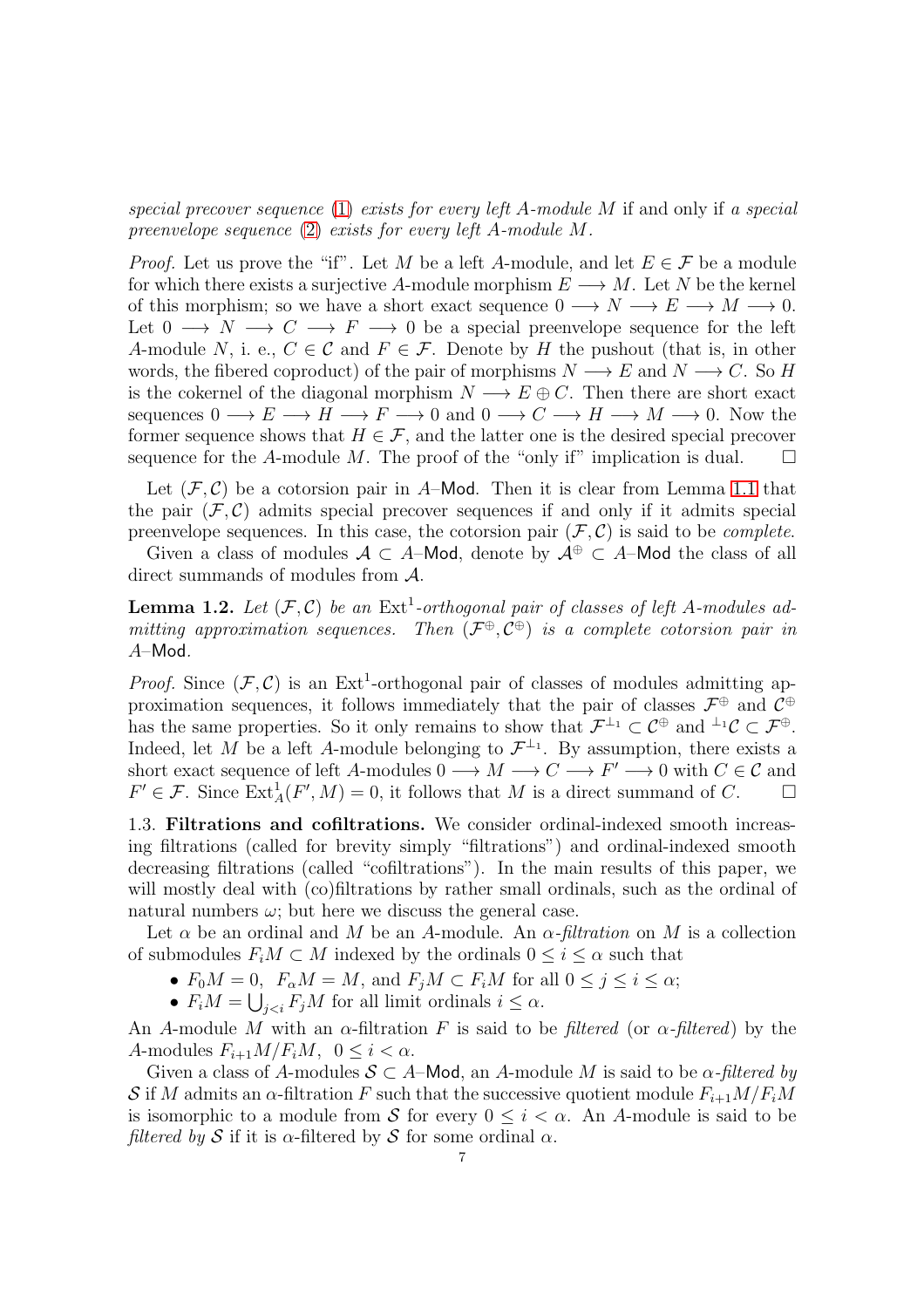The class of all A-modules filtered by S is denoted by  $\text{Fil}(\mathcal{S}) \subset A$ -Mod, and the class of all A-modules  $\alpha$ -filtered by S is denoted by Fil $_{\alpha}(\mathcal{S}) \subset$  Fil $(\mathcal{S})$ . It is convenient to assume that  $0 \in \mathcal{S}$ , guaranteeing that  $\text{Fil}_{\alpha}(\mathcal{S}) \subset \text{Fil}_{\beta}(\mathcal{S})$  whenever  $\alpha \leq \beta$ .

Let  $\alpha$  and  $\beta$  be two ordinals. We denote, as usually, by  $\alpha \cdot \beta = \bigsqcup_{\beta} \alpha$  the ordinal product of  $\alpha$  and  $\beta$ . This means the ordinal which is order isomorphic to the wellordered set of pairs  $\{(i, j) | 0 \le i < \alpha, 0 \le j < \beta\}$  with the lexicographical order,  $(i', j') < (i'', j'')$  if either  $j' < j''$ , or  $j' = j''$  and  $i' < i''$ .

**Lemma 1.3.** For any class of A-modules  $S \subset A$ -Mod, one has

- (a) Fil<sub>β</sub>(Fil<sub>α</sub>(S)) = Fil<sub>α·β</sub>(S);
- (b)  $\operatorname{\sf Fil}_\alpha(\mathcal{S}^\oplus) \subset \operatorname{\sf Fil}_\alpha(\mathcal{S})$ <sup>⊕</sup>*.*

The following result is known as the Eklof lemma.

<span id="page-7-0"></span>**Lemma 1.4.** For any class of left A-modules S, one has  $\text{Fil}(\mathcal{S})^{\perp_1} = \mathcal{S}^{\perp_1}$ .

*Proof.* This is [\[16,](#page-52-4) Lemma 1] or [\[19,](#page-52-1) Lemma 6.2].

The next result is called the Eklof–Trlifaj theorem.

<span id="page-7-1"></span>**Theorem 1.5.** Let S be a set (rather than a class) of left A-modules, and let  $(F, C)$ *be the cotorsion pair in* A–Mod *generated by* S*. Then*

(a)  $(F, C)$  *is a complete cotorsion pair*;

(b) the class F can be described as  $\mathcal{F} = \text{Fil}(\mathcal{S} \cup \{A\})^{\oplus}$ , where A denotes the free *left* A*-module with one generator.*

*Proof.* Part (a) is [\[16,](#page-52-4) Theorem 10] or [\[19,](#page-52-1) Theorem 6.11], and part (b) is [19, Corollary 6.13 or 6.14]. Essentially, one proves by an explicit construction (a particular case of the small object argument) that the pair of classes  $\text{Fil}(\mathcal{S})$  and  $\mathcal{S}^{\perp_1} \subset A$ -Mod admits special preenvelope sequences, and then by Lemma [1.1](#page-5-4) it follows that the pair of classes Fil $(S \cup \{A\})$  and  $S^{\perp_1}$  admits special precover sequences. The two classes Fil( $S \cup \{A\}$ ) and  $S^{\perp_1}$  are Ext<sup>1</sup>-orthogonal by Lemma [1.4.](#page-7-0) By Lemma [1.2,](#page-6-1) one can conclude that the two classes  $\text{Fil}(\mathcal{S} \cup \{A\})^{\oplus}$  and  $\mathcal{S}^{\perp_1}$  form a complete cotorsion pair. By the definition, we have  $\mathcal{C} = \mathcal{S}^{\perp_1}$ , and it follows that  $\mathcal{F} = \text{Fil}(\mathcal{S} \cup \{A\})^{\oplus}$ .

Let  $\alpha$  be an ordinal and N be a left A-module. An  $\alpha$ -cofiltration on N is a collection of left A-modules  $G_iN$  indexed by the ordinals  $0 \leq i \leq \alpha$  and left A-module morphisms  $G_iN \longrightarrow G_jN$  defined for all  $0 \leq j < i \leq \alpha$  such that

- the triangle diagram  $G_iN \longrightarrow G_jN \longrightarrow G_kN$  is commutative for all triples of indices  $0 \leq k < j < i \leq \alpha$ ;
- $G_0N = 0$  and  $G_\alpha N = N$ ;
- the induced map into the projective limit  $G_iN \longrightarrow \underleftarrow{\lim}_{j \leq i} G_jN$  is an isomorphism for all limit ordinals  $i \leq \alpha$ ;
- the map  $G_{i+1}N \longrightarrow G_iN$  is surjective for all  $0 \leq i < \alpha$ .

It follows from the above list of conditions that the map  $G_iN \longrightarrow G_jN$  is surjective for all  $0 \leq j \leq i \leq \alpha$ . An A-module N with an  $\alpha$ -cofiltration G is said to be *cofiltered* (or  $\alpha$ -cofiltered) by the A-modules ker( $G_{i+1}N \to G_iN$ ).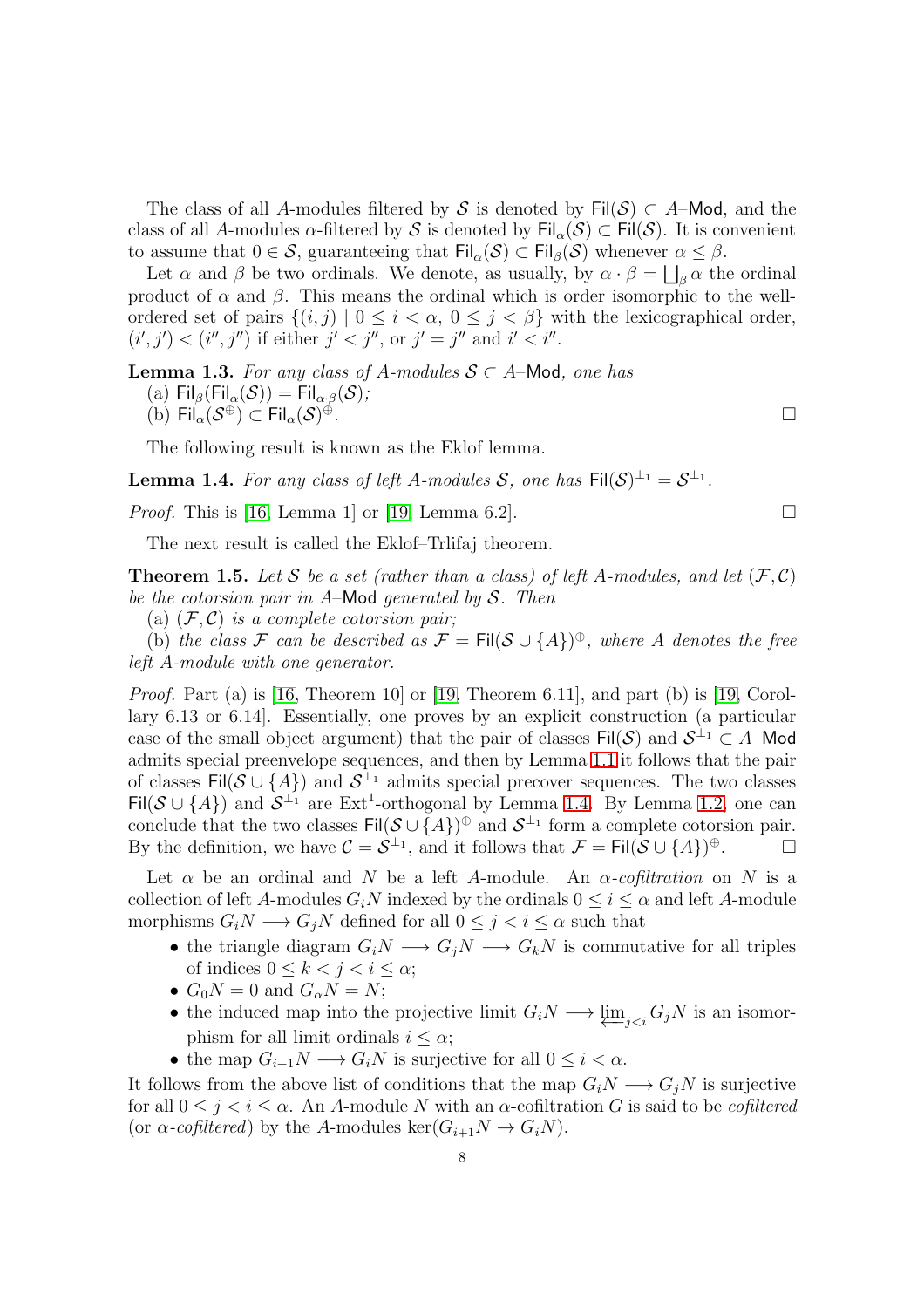Given a class of A-modules  $\mathcal{T} \subset A$ -Mod, an A-module N is said to be  $\alpha$ -cofiltered *by* T if N admits an  $\alpha$ -cofiltration G such that the A-module ker( $G_{i+1}N \to G_iN$ ) is isomorphic to an A-module from  $\mathcal T$  for all  $0 \leq i < \alpha$ . An A-module is said to be *cofiltered by*  $\mathcal T$  if it is  $\alpha$ -cofiltered by  $\mathcal T$  for some ordinal  $\alpha$ .

The class of all A-modules cofiltered by  $\mathcal T$  is denoted by  $\mathsf{Cof}(\mathcal T)\subset A-\mathsf{Mod}$ , and the class of all A-modules  $\alpha$ -cofiltered by  $\mathcal T$  is denoted by  $\mathsf{Cof}_{\alpha}(\mathcal T) \subset \mathsf{Cof}(\mathcal T)$ . It is convenient to assume that  $0 \in \mathcal{T}$ , so that  $\mathsf{Cof}_{\alpha}(\mathcal{T}) \subset \mathsf{Cof}_{\beta}(\mathcal{T})$  whenever  $\alpha \leq \beta$ .

<span id="page-8-3"></span>**Lemma 1.6.** *For any class of A-modules*  $\mathcal{T} \subset A$ -Mod *and any two ordinals*  $\alpha$  *and*  $\beta$ *, one has*

- (a)  $\operatorname{Cof}_{\beta}(\operatorname{Cof}_{\alpha}(\mathcal{T})) = \operatorname{Cof}_{\alpha \cdot \beta}(\mathcal{T})$ ;
- (b)  $\mathsf{Cof}_\alpha(\mathcal{T}^{\oplus}) \subset \mathsf{Cof}_\alpha(\mathcal{T})^{\oplus}$ .

*Proof.* Part (b) is obvious. The proof of part (a) is left to the reader.  $\Box$ 

The following assertion is known as the Lukas lemma or "the dual Eklof lemma".

<span id="page-8-2"></span>**Lemma 1.7.** *For any class of left* A-modules  $\mathcal{T}$ , one has  $\perp^{\perp_1}$ Cof( $\mathcal{T}$ ) =  $\perp^{\perp_1}$  $\mathcal{T}$ .

*Proof.* This is [\[16,](#page-52-4) Proposition 18] or [\[19,](#page-52-1) Lemma 6.37].

The dual version of the small object argument does not work in module categories, because most modules are not cosmall. In fact, it is consistent with ZFC that the dual version of Theorem [1.5\(](#page-7-1)a) is not true.

Specifically, let  $A = \mathbb{Z}$  be the ring of integers, so A–Mod is the category of abelian groups. Let  $\mathcal{T} = \{ \mathbb{Z} \}$  be the set consisting of one infinite cyclic abelian group only; and let Q denote the additive group of rational numbers. Let  $(W, W^{\perp_1})$  be the cotorsion pair in Z–Mod cogenerated by  $\mathcal{T}$ ; the class  $\mathcal{W} = {}^{\perp_1}\mathcal{T}$  is known as the class of all *Whitehead groups*. According to [\[15,](#page-52-8) Theorem 0.4], it is consistent with  $ZFC + GCH$  that the group  $\mathbb Q$  has no W-precover. (See also the discussion in [\[35,](#page-53-4) Lemma 2.1 and Example 2.2].)

<span id="page-8-0"></span>1.4. **Homological formulas.** Let  $R \longrightarrow A$  be a homomorphism of associative rings. Then every left or right A-module has an underlying R-module structure. In particular, A itself acquires the structure of an R-R-bimodule.

<span id="page-8-1"></span>**Lemma 1.8.** (a) Let L be a left R-module and D be a left A-module, and let  $n \geq 0$ be an integer. Assume that  $\text{Tor}_i^R(A, L) = 0$  for all  $0 < i \leq n$ . Then there is a natural *isomorphism of abelian groups*  $\text{Ext}_{A}^{i}(A \otimes_{R} L, D) \simeq \text{Ext}_{R}^{i}(L, D)$  *for every*  $0 \leq i \leq n$ *.* 

(b) Let B be a left A-module and M be a left R-module, and let  $n \geq 0$  be an integer. Assume that  $\text{Ext}^i_R(A, M) = 0$  for all  $0 < i \leq n$ . Then there is a natural isomorphism *of abelian groups*  $\text{Ext}_{A}^{i}(B, \text{Hom}_{R}(A, M)) \simeq \text{Ext}_{R}^{i}(B, M)$  *for every*  $0 \leq i \leq n$ *.* 

*Proof.* We will prove part (b); the proof of part (a) is similar. Notice that, for any injective left R-module I, the left A-module  $\text{Hom}_R(A, I)$  is injective (because the functor  $\text{Hom}_R(A, -)$ : R–Mod  $\longrightarrow$  A–Mod is right adjoint to the forgetful functor A–Mod  $\longrightarrow$  R–Mod, which is exact). Let  $I^{\bullet}$  be an injective coresolution of the left R-module M. Then the sequence of left A-modules  $0 \longrightarrow \text{Hom}_R(A, M) \longrightarrow$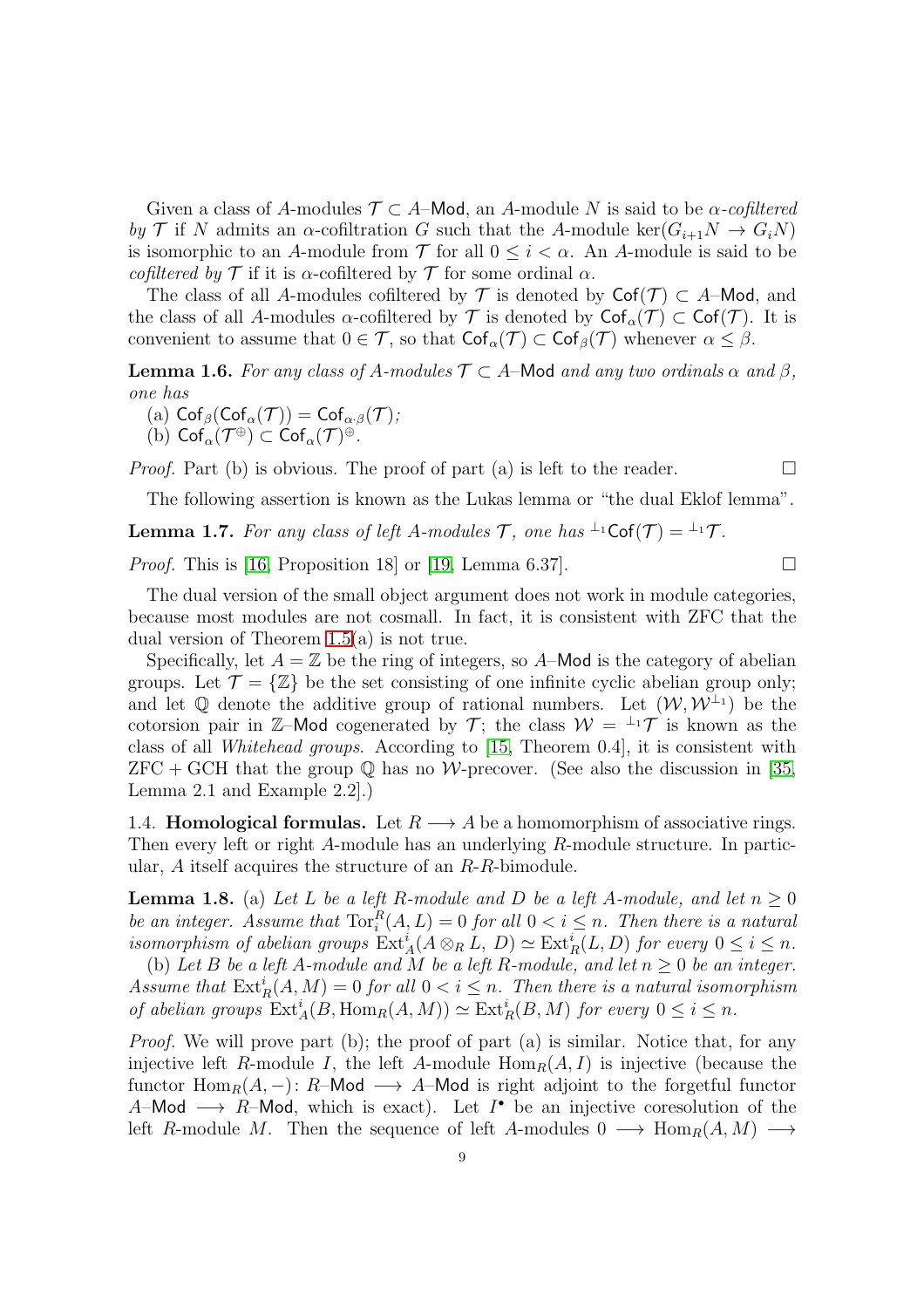$Hom_R(A, I^0) \longrightarrow \cdots \longrightarrow Hom_R(A, I^{n+1})$  is exact, since  $Ext_R^i(A, M) = 0$  for all  $0 <$  $i \leq n$ . Extending this sequence to a injective coresolution  $\text{Hom}_R(A, I^0) \longrightarrow \cdots \longrightarrow$  $\text{Hom}_R(A, I^{n+1}) \longrightarrow J^{n+2} \longrightarrow J^{n+3} \longrightarrow \cdots$  of the left A-module  $\text{Hom}_R(A, M)$  and computing the groups  $\text{Ext}_{A}^{i}(B, \text{Hom}_{R}(A, M))$  in terms of this coresolution, we obtain the desired natural isomorphisms.

<span id="page-9-0"></span>1.5. Resolution dimension. Let A be a ring and  $\mathcal{F} \subset A$ –Mod be a class of left A-modules. We will say that the class  $\mathcal F$  is *resolving* if the following conditions hold:

- (i)  $\mathcal F$  is closed under extensions in A–Mod;
- (ii)  $\mathcal F$  is closed under the kernels of surjective morphisms in A–Mod;
- (iii) every left A-module is a quotient module of a module from  $\mathcal{F}$ .

Notice that, if  $\mathcal F$  is closed under direct summands, then condition (iii) can be equivalently rephrased by saying that all the projective left A-modules belong to  $\mathcal{F}$ .

Let  $k \geq 0$  be an integer. We say that a left A-module M has  $\mathcal{F}\text{-}resolution\ dimen$  $sion \leq k$  if there exists an exact sequence of left A-modules  $0 \longrightarrow F_k \longrightarrow F_{k-1} \longrightarrow$  $\cdots \longrightarrow F_1 \longrightarrow F_0 \longrightarrow M \longrightarrow 0$  with  $F_i \in \mathcal{F}$  for all  $0 \leq i \leq k$ .

Dually, a class of modules  $C \subset A$ –Mod is said to be *coresolving* if the following conditions hold:

 $(i^*)$  C is closed under extensions in A–Mod;

(ii<sup>\*</sup>) C is closed under the cokernels of injective morphisms in  $A$ –Mod;

(iii<sup>\*</sup>) every left A-module is a submodule of a module from  $\mathcal{C}$ .

If  $\mathcal C$  is closed under direct summands, then condition (iii<sup>\*</sup>) is equivalent to the condition that all the injective left A-modules belong go  $\mathcal{C}$ .

We say that a left A-module N has  $\mathcal{C}\text{-}coresolution$  dimension  $\leq k$  if there exists an exact sequence of left A-modules  $0 \longrightarrow N \longrightarrow C^0 \longrightarrow C^1 \longrightarrow \cdots \longrightarrow C^{k-1} \longrightarrow$  $C^k \longrightarrow 0$  with  $C^i \in \mathcal{C}$  for all  $0 \leq i \leq k$ .

<span id="page-9-1"></span>**Lemma 1.9.** (a) Let  $\mathcal{F} \subset A$ -Mod *be a resolving class, and let* M *be a left* A-module *of* F-resolution dimension  $\leq k$ . Let  $0 \longrightarrow G_k \longrightarrow G_{k-1} \longrightarrow \cdots \longrightarrow G_1 \longrightarrow$  $G_0 \longrightarrow M \longrightarrow 0$  *be an exact sequence of left* A-modules. Assume that  $G_i \in \mathcal{F}$  for all  $0 \leq i < k$ . Then  $G_k \in \mathcal{F}$ .

(b) Let  $C \subset A$ –Mod *be a coresolving class, and let* N *be a left* A-module of  $\mathcal{C}\text{-}coresolution\ dimension \leq k.$  Let  $0 \longrightarrow N \longrightarrow D^0 \longrightarrow D^1 \longrightarrow \cdots \longrightarrow D^{k-1} \longrightarrow$  $D^k \longrightarrow 0$  *be an exact sequence of left* A-modules. Assume that  $D^i \in \mathcal{C}$  for all  $0 \leq i < k$ *. Then*  $D^k \in \mathcal{C}$ *.* 

*Proof.* This is [\[38,](#page-53-6) Proposition 2.3(1)] or [\[26,](#page-53-7) Corollary A.5.2]. (The resolving and coresolving classes are assumed to be closed under direct summands in [\[38\]](#page-53-6), but this assumption can be dropped.)  $\Box$ 

<span id="page-9-2"></span>**Lemma 1.10.** (a) *For any resolving class*  $\mathcal{F} \subset A$ –Mod *and any integer*  $l \geq 0$ *, the class*  $\mathcal{F}(l)$  *of all left* A-modules of F-resolution dimension  $\leq l$  is resolving as well.

(b) For any coresolving class  $C \subset A$ –Mod and any integer  $l \geq 0$ , the class  $C(l)$  of *all left* A*-modules of* C*-coresolution dimension* ≤ l *is coresolving as well.*

*Proof.* This is [\[38,](#page-53-6) Proposition 2.3(2)] or [\[26,](#page-53-7) Lemma A.5.4].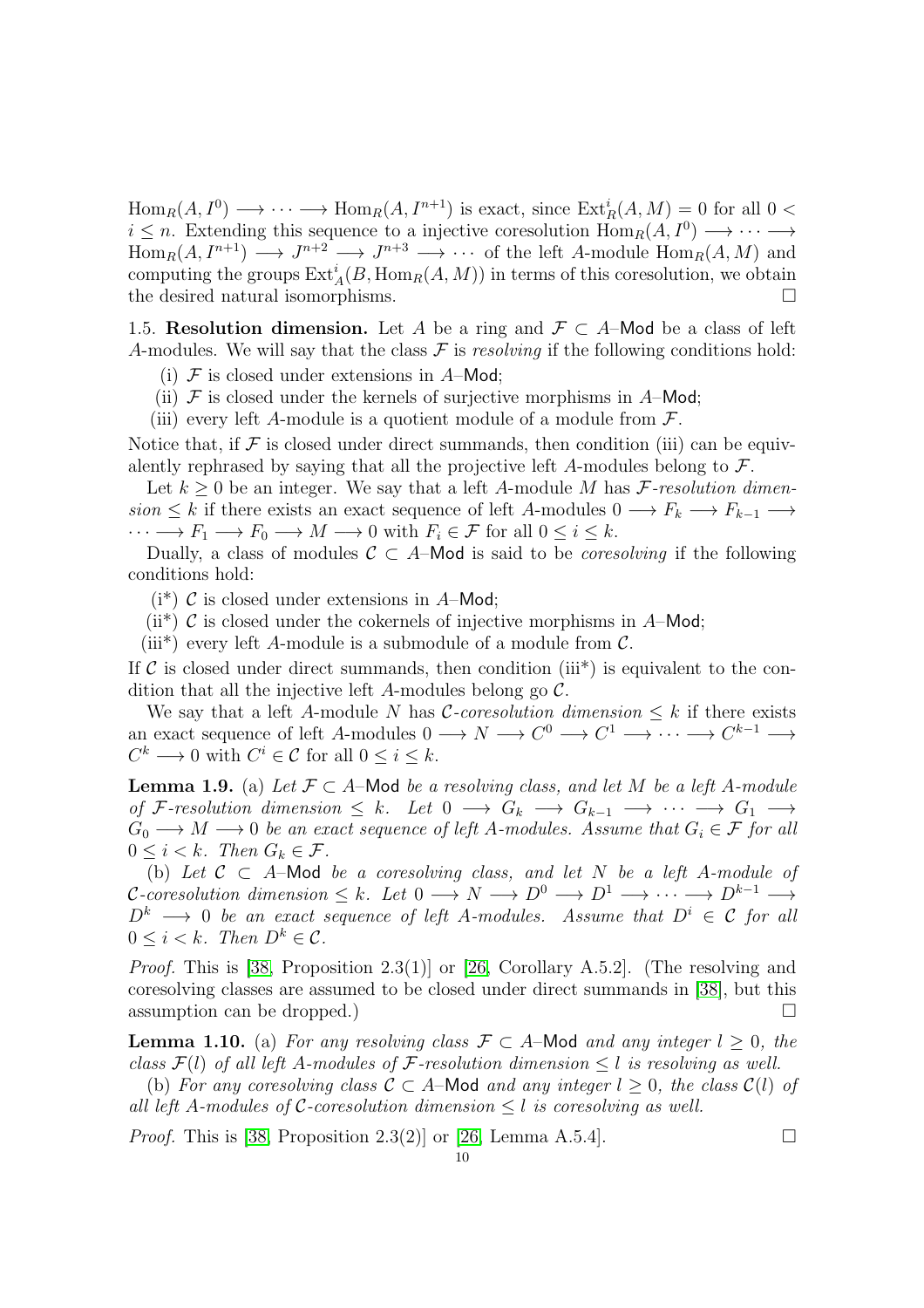<span id="page-10-2"></span>**Lemma 1.11.** Let  $(F, C)$  be a cotorsion pair in A-Mod. Then the following condi*tions are equivalent:*

- (1) the class  $\mathcal F$  is resolving (i. e.,  $\mathcal F$  is closed under the kernels of surjective *morphisms in* A–Mod*);*
- (2) *the class* C *is coresolving (i. e.,* C *is closed under the cokernels of injective morphisms in* A–Mod*);*
- (3)  $\text{Ext}_{A}^{2}(F, C) = 0$  *for all*  $F \in \mathcal{F}$  *and*  $C \in \mathcal{C}$ *;*
- (4)  $\text{Ext}_{A}^{n}(F, C) = 0$  *for all*  $F \in \mathcal{F}$ ,  $C \in \mathcal{C}$ , and  $n \geq 1$  (*i. e.*,  $\mathcal{C} = \mathcal{F}^{\perp_{>0}}$  and  $\mathcal{F} = {}^{\perp_{>0}}\mathcal{C}$ .

*Proof.* This lemma is well-known; see [\[18,](#page-52-10) Theorem 1.2.10] or [\[19,](#page-52-1) Lemma 5.24]. The argument is straightforward, based on the long exact sequences of Ext groups for a short exact sequence of modules. One proves the equivalences  $(1) \Longleftrightarrow (3) \Longleftrightarrow (2)$ and then deduces (4) from either (1) or (2).  $\Box$ 

<span id="page-10-0"></span>A cotorsion pair  $(F, C)$  in A–Mod is said to be *hereditary* if it satisfies the equivalent conditions of Lemma [1.11.](#page-10-2)

## 2. Cofiltrations by Coinduced Modules

<span id="page-10-1"></span>2.1. Posing the problem. Let  $R \longrightarrow A$  be a homomorphism of associative rings, and let F be a class of left R-modules. Mostly we will assume  $\mathcal F$  to be the left part of a cotorsion pair  $(\mathcal{F}, \mathcal{C})$  in R-Mod.

Denote by  $\mathcal{F}_A$  the class of all left A-modules whose underlying R-modules belong to F. Does there exist a cotorsion pair  $(\mathcal{F}_A, \mathcal{C}_A)$  in A–Mod?

Obviously, if the answer to this question is positive, then the class  $\mathcal{C}_A$  can be recovered as  $C_A = \mathcal{F}_A^{\perp_1}$ . But can one describe the class  $C_A$  more explicitly?

We start with the following easy lemma, which provides a necessary condition.

<span id="page-10-4"></span>**Lemma 2.1.** *Assume that*  $\mathcal{F}_A$  *is the left part of a cotorsion pair*  $(\mathcal{F}_A, \mathcal{C}_A)$  *in* A–Mod. *Then the left* R*-module* A *belongs to* F*.*

*Proof.* For any cotorsion pair  $(\mathcal{F}_A, \mathcal{C}_A)$  in A–Mod, all projective left A-modules belong to  $\mathcal{F}_A$ . So, in the situation at hand, the underlying left R-modules of all projective left A-modules must belong to  $\mathcal F$ .

The next lemma shows that this condition is also sufficient to get a cotorsion pair  $(\mathcal{F}_A, \mathcal{C}_A)$ . Given a class of left R-modules T, we denote by  $\text{Hom}_R(A, \mathcal{T})$  the class of all left A-modules of the form  $\text{Hom}_R(A, T)$  with  $T \in \mathcal{T}$ .

<span id="page-10-3"></span>**Lemma 2.2.** Let  $(F, C)$  be a cotorsion pair in R-Mod cogenerated by a class of left R*-modules* T *. Assume that the left* R*-module* A *belongs to* F*. Then we have*

- (a)  $\mathcal{F}_A = {}^{\perp_1} \text{Hom}_R(A, \mathcal{C}) = {}^{\perp_1} \text{Hom}_R(A, \mathcal{T})$ ;
- (b)  $(\mathcal{F}_A, \mathcal{F}_A^{\perp_1})$  *is a cotorsion pair in A*–Mod;
- $\mathcal{L}(\mathbf{c}) \ \mathsf{Cof}(\mathrm{Hom}_R(A,\mathcal{T}))^{\oplus} \subset \mathsf{Cof}(\mathrm{Hom}_R(A,\mathcal{C}))^{\oplus} \subset \mathcal{F}_A^{\perp_1}.$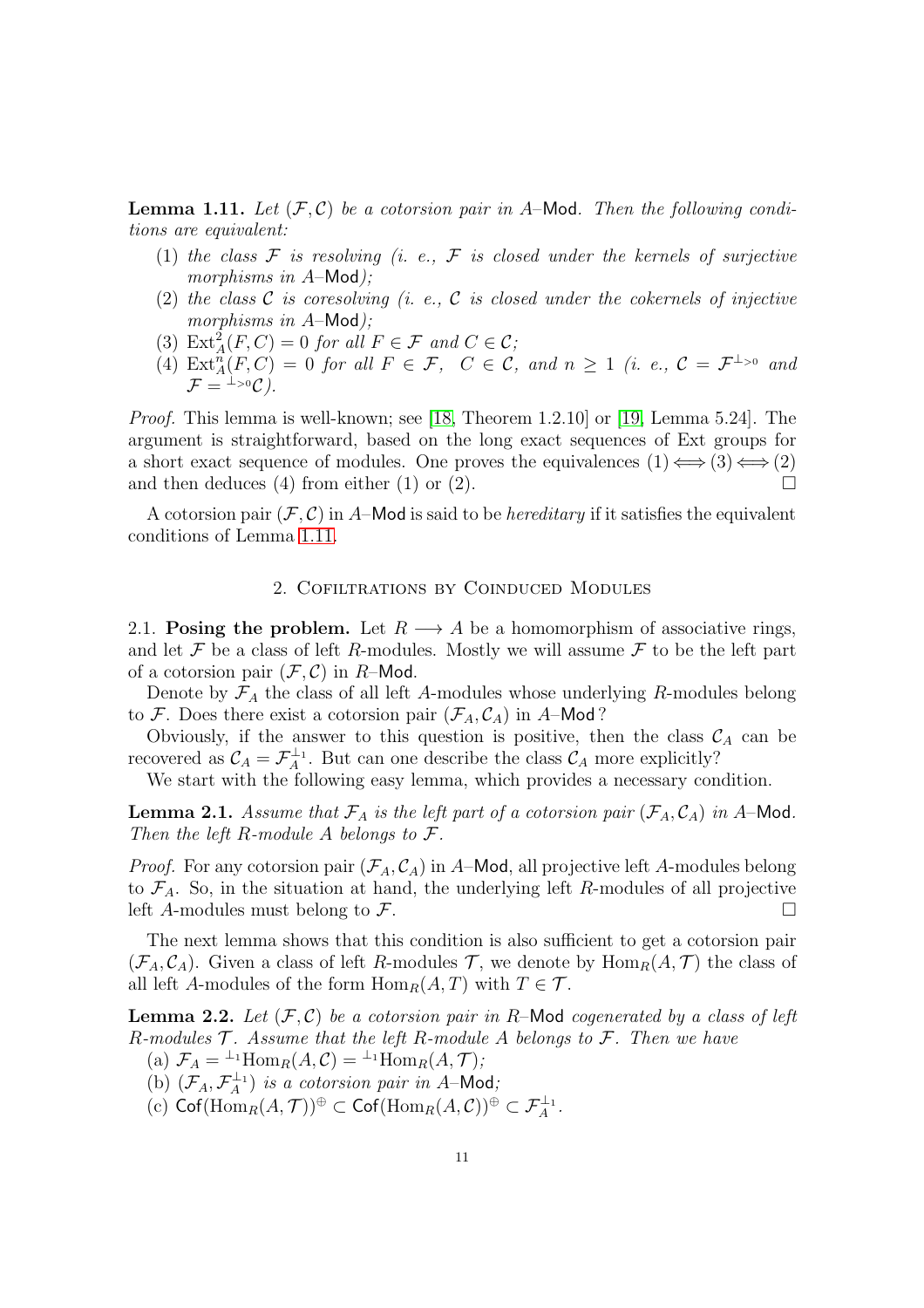*Proof.* Part (a): by assumptions, we have  $\mathcal{F} = {}^{\perp_1} \mathcal{T}$  and  $\text{Ext}^1_R(A, T) = 0$  for all  $T \in \mathcal{T}$ . By Lemma [1.8\(](#page-8-1)b) (for  $n = 1$ ), it follows that a left A-module F belongs to  $\perp$ <sup>1</sup>Hom<sub>R</sub>(A,  $\mathcal{T}$ ) if and only if the underlying left R-module of F belongs to  $\perp$ <sup>1</sup> $\mathcal{T}$ . In particular, this is applicable to  $\mathcal{T} = \mathcal{C}$ .

Part (b): in view of part (a),  $(\mathcal{F}_A, \mathcal{F}_A^{\perp_1})$  is the cotorsion pair in A-Mod cogenerated by the class  $\text{Hom}_R(A, \mathcal{T})$  or  $\text{Hom}_R(A, \mathcal{C})$ .

Part (c) follows from part (a) and Lemma [1.7.](#page-8-2)

$$
\overline{}
$$

So we have answered our first question, but we want to know more. Can one guarantee that the cotorsion pair  $(\mathcal{F}_A, \mathcal{C}_A)$  is complete?

<span id="page-11-0"></span>Proposition 2.3. *Let* (F, C) *be a (complete) cotorsion pair in* R–Mod *generated by a* set of left R-modules  $S$ , and let  $\mathcal{F}_A$  be the class of all left A-modules whose underlying *left* R*-modules belong to* F*. Assume that the left* R*-module* A *belongs to* F*. Then there exists a complete cotorsion pair*  $(\mathcal{F}_A, \mathcal{C}_A)$  *in* A–Mod *generated by a certain set of left* A-modules  $S_A$ .

*Proof.* A class of left R-modules F is said to be *deconstructible* if there exists a set of left R-modules  $\mathcal S$  such that  $\mathcal F=\sf{Fil}(\mathcal S)$ . Any class of modules of the form  $\mathcal F=\sf{Fil}(\mathcal S)^\oplus$ is deconstructible, that is, for any set  $\mathcal{S} \subset R$ -Mod there exists a set  $\mathcal{S}' \subset R$ -Mod such that  $\text{Fil}(\mathcal{S})^{\oplus} = \text{Fil}(\mathcal{S}') \subset R$ -Mod [\[19,](#page-52-1) Lemma 7.12]. Furthermore, it follows from the Hill lemma [\[19,](#page-52-1) Theorem 7.10] that the class  $\mathcal{F}_A \subset A$ –Mod is deconstructible for every deconstructible class  $\mathcal{F} \subset R$ –Mod. So there exists a set of left A-modules  $\mathcal{S}_A$  such that  $\mathcal{F}_A = \text{Fil}(\mathcal{S}_A)$ . In fact, if  $\kappa$  is an uncountably infinite regular cardinal such that the cardinality of A is smaller than  $\kappa$  and all the modules in  $\mathcal S$  are  $\lt \kappa$ -presented, then one can use the set of (representatives of the isomorphism classes) of all the  $\langle \kappa$ -presented modules in  $\mathcal{F}_A$  in the role of  $\mathcal{S}_A$ . Finally, if a deconstructible class  $\mathcal{F}_A=\mathsf{Fil}(\mathcal{S}_A)\subset A\text{-}\mathsf{Mod}$  is closed under direct summands and  $A\in\mathcal{F}_A,$  then  $(\mathcal{F}_A,\mathcal{F}_A^{\perp_1})$ is a complete cotorsion pair in A–Mod generated by the set of left A-modules  $S_A$  by Lemma [1.4](#page-7-0) and Theorem [1.5.](#page-7-1)

After these observations, which follow from the general theory of cotorsion pairs in module categories, essentially the only remaining question is the one about an explicit description of the class  $C_A = \mathcal{F}_A^{\perp_1}$ . In the rest of Section [2,](#page-10-0) our aim is to show that, under certain assumptions, the inclusions in Lemma [2.2\(](#page-10-3)c) become equalities, that is, most importantly,  $C_A = \text{Cof}(\text{Hom}_R(A, C))^{\oplus}$ .

In fact, depending on specific assumptions, we will be able to prove that  $\mathcal{C}_A$  $\mathsf{Cof}_{\beta}(\mathrm{Hom}_R(A, \mathcal{C}))^{\oplus}$  for certain rather small ordinals  $\beta$ . Our assumptions are going to be rather restrictive; but we will *not* assume the cotorsion pair  $(F, C)$  to be generated by a set (as in Proposition [2.3\)](#page-11-0).

Concerning the second inclusion in Lemma  $2.2(c)$ , all we can say is the following.

**Lemma 2.4.** Let  $\mathcal{T}$  be a class of left R-modules such that  $A \in \perp^1 \mathcal{T}$ , and let  $\alpha$  be an *ordinal. Then*

- (a)  $\text{Hom}_R(A, \text{Cof}_{\alpha}(\mathcal{T})) \subset \text{Cof}_{\alpha}(\text{Hom}_R(A, \mathcal{T}));$
- (b)  $\text{Hom}_R(A, \text{Cof}_\alpha(\mathcal{T})^{\oplus}) \subset \text{Cof}_\alpha(\text{Hom}_R(A, \mathcal{T}))^{\oplus}$ .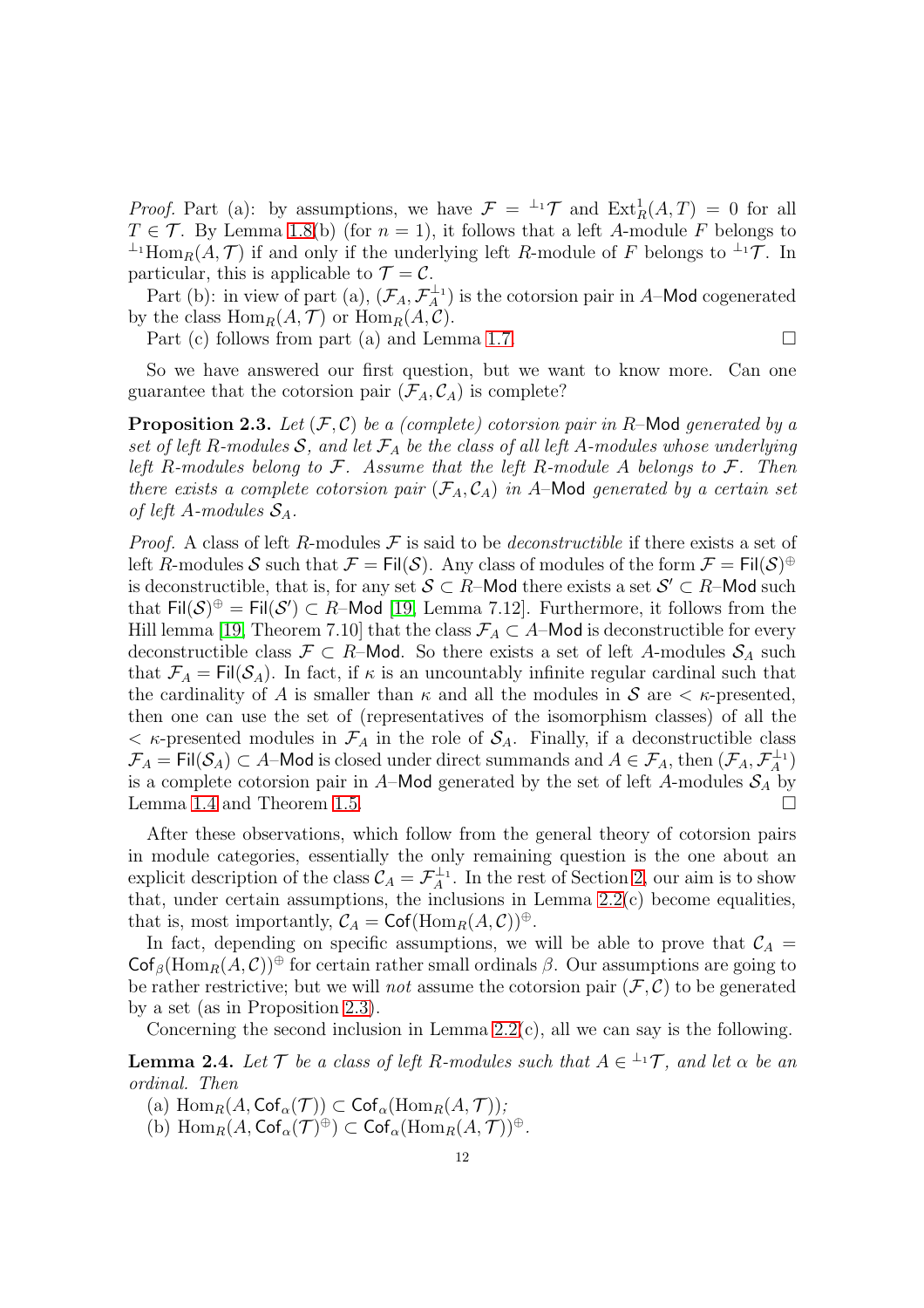*In particular, if*  $C = \text{Cof}(\mathcal{T})^{\oplus}$ *, then*  $\text{Cof}(\text{Hom}_R(A, C))^{\oplus} = \text{Cof}(\text{Hom}_R(A, \mathcal{T}))^{\oplus}$ *.* 

*Proof.* Part (a) holds, because the functor  $\text{Hom}_R(A, -)$ : R–Mod  $\longrightarrow$  A–Mod preserves inverse limits, as well as short exact sequences of modules belonging to  $\{A\}^{\perp_1} \subset$  $R$ –Mod. Part (b) follows immediately from  $(a)$ .

The last assertion follows from (b) in view of Lemma [1.6.](#page-8-3) Indeed, we have  $\mathsf{Cof}(\mathrm{Hom}_R(A,\mathcal{C}))^\oplus\ \ =\ \ \mathsf{Cof}(\mathrm{Hom}_R(A,\mathsf{Cof}(\mathcal{T})^\oplus))^\oplus\ \ \subset\ \ \mathsf{Cof}(\mathsf{Cof}(\mathrm{Hom}_R(A,\mathcal{T}))^\oplus)^\oplus\ \ =$  $\mathsf{Cof}(\mathrm{Hom}_R(A,\mathcal{T}))^{\oplus}.$ 

For a class of examples of complete cotorsion pairs like in Proposition [2.3](#page-11-0) arising in connection with n-cotilting modules, see Lemma [2.13](#page-17-1) and Proposition [2.14](#page-18-0) below.

<span id="page-12-0"></span>2.2. Finite filtrations by coinduced modules. Let  $R \longrightarrow A$  be a ring homomorphism. Suppose that we are given an  $\text{Ext}^1$ -orthogonal pair of classes of left R-modules F and  $\mathcal{C} \subset R$ –Mod, and denote by  $\mathcal{F}_A \subset A$ –Mod the class of all left A-modules whose underlying left R-modules belong to  $\mathcal{F}$ .

For any left R-module M, one can consider the left A-module  $\text{Hom}_R(A, M)$ . Sometimes we also consider the underlying left R-module of the left A-module  $\text{Hom}_R(A, M)$ . That is what we do when formulating the following condition, which will be a key technical assumption in much of the rest of Section [2:](#page-10-0)

(††) for any left R-module  $F \in \mathcal{F}$ , the left R-module  $\text{Hom}_R(A, F)$  also belongs to  $\mathcal{F}.$ 

The specific assumption on which the results of this Section [2.2](#page-12-0) are based is that all left  $R$ -modules have finite  $\mathcal F$ -resolution dimension.

<span id="page-12-1"></span>**Lemma 2.5.** Assume that the Ext<sup>1</sup>-orthogonal pair of classes of left R-modules (F, C) *admits special precover sequences* [\(1\)](#page-5-2)*. Assume further that the left* R*-module* A *belongs to* F*, the condition* (††) *holds, and the class* F *is resolving in* R–Mod*. Let* M *be a left* R*-module of* F*-resolution dimension* ≤ l*. Then the* F*-resolution dimension of the left*  $R$ -module  $\text{Hom}_R(A, M)$  *also does not exceed l.* 

*Proof.* Let  $0 \longrightarrow C_1 \longrightarrow F_0 \longrightarrow M \longrightarrow 0$  be a special precover sequence [\(1\)](#page-5-2) for the left R-module M; so  $C_1 \in \mathcal{C}$  and  $F_0 \in \mathcal{F}$ . Consider a special precover sequence  $0 \longrightarrow C_2 \longrightarrow F_1 \longrightarrow C_1 \longrightarrow 0$  for the left R-module  $C_1$ , etc. Proceeding in this way, we construct an exact sequence of left R-modules  $0 \longrightarrow C_l \longrightarrow F_{l-1} \longrightarrow F_{l-2} \longrightarrow$  $\cdots \longrightarrow F_1 \longrightarrow F_0 \longrightarrow M \longrightarrow 0$ , in which  $F_i \in \mathcal{F}$  for all  $0 \leq i \leq l-1$ ,  $C_l \in \mathcal{C}$ , and the image  $C_i$  of the morphism  $F_i \longrightarrow F_{i-1}$  belongs to C for all  $1 \leq i \leq l-1$ . Since the F-resolution dimension of M does not exceed l by assumption, by Lemma [1.9\(](#page-9-1)a) it follows that  $C_l \in \mathcal{F}$ . Since  $A \in \mathcal{F} \subset {}^{\perp_1}\mathcal{C}$ , our exact sequence remains exact after applying the functor  $\text{Hom}_R(A, -)$ . The resulting exact sequence is the desired resolution of length l of the left R-module  $\text{Hom}_R(A, M)$  by modules from  $\mathcal{F}$ .

<span id="page-12-2"></span>**Proposition 2.6.** Assume that the  $Ext<sup>1</sup>$ -orthogonal pair of classes of left R-modules  $(\mathcal{F}, \mathcal{C})$  *admits approximation sequences* [\(1](#page-5-2)[–2\)](#page-5-3). Assume that the left R-module A be*longs to*  $\mathcal{F}$ , and that the condition (††) holds. Assume further that the class  $\mathcal{F}$  *is resolving in* R–Mod *and the* F*-resolution dimension of any left* R*-module does not exceed a finite integer*  $k \geq 0$ . Then the  $Ext<sup>1</sup>$ -orthogonal pair of classes of left A-modules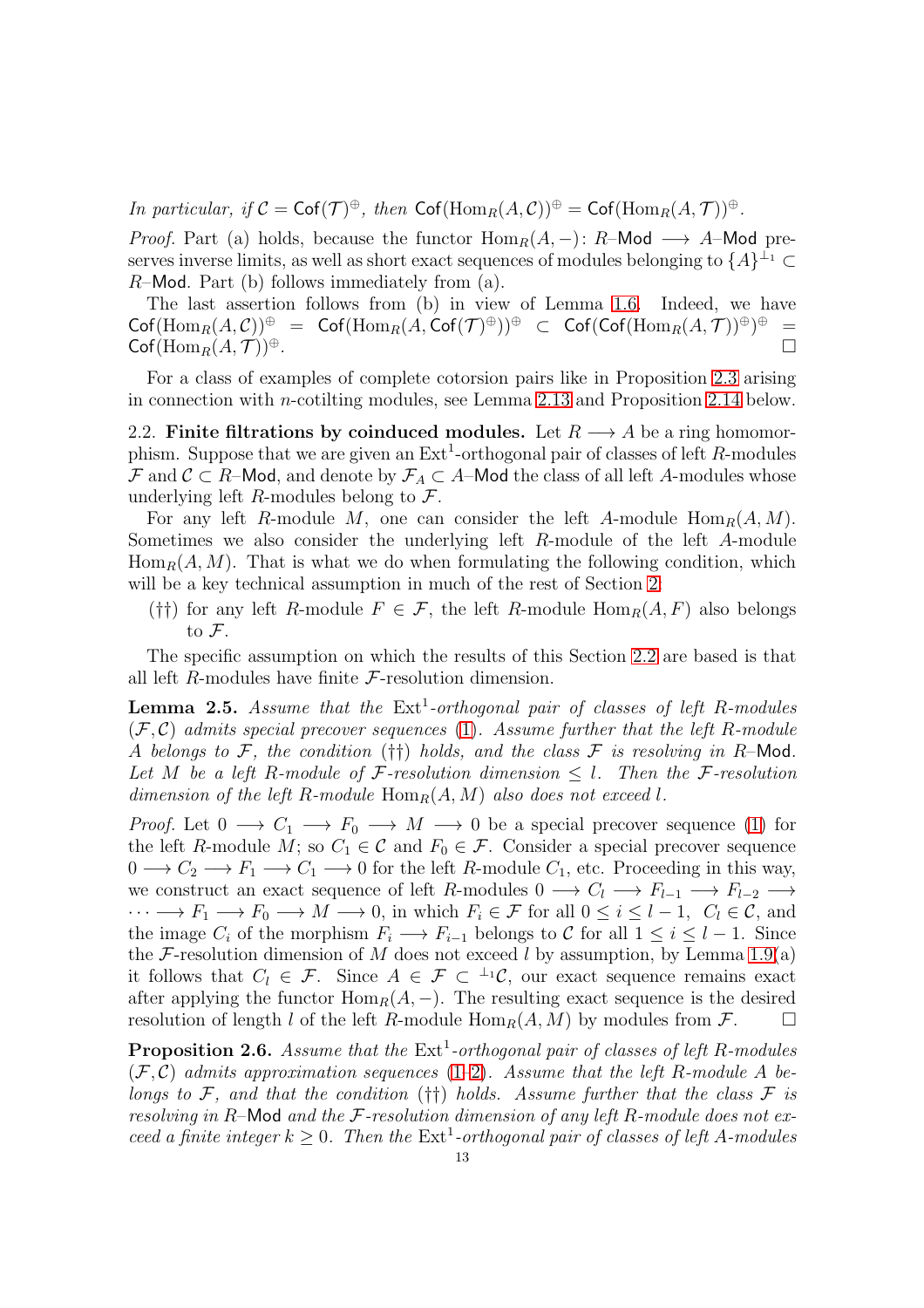$\mathcal{F}_A$  and  $\textsf{Cof}_{k+1}(\text{Hom}_R(A, C))$  admits approximation sequences as well. Here the in*teger*  $k + 1$  *is considered as a finite ordinal.* 

*Proof.* The pair of classes  $\mathcal{F}_A$  and  $\text{Cof}(\text{Hom}_R(A, C)) \subset A$ –Mod is Ext<sup>1</sup>-orthogonal by Lemma [2.2\(](#page-10-3)c). Let us show by explicit construction that the pair of classes  $\mathcal{F}_A$  and  $\mathsf{Cof}_k(\mathrm{Hom}_R(A, C))$  admits special precover sequences. The construction below goes back to [\[24,](#page-52-0) Lemma 1.1.3].

Let  $M$  be a left  $A$ -module. Then there is a natural (adjunction) morphism of left A-modules  $\nu_M: M \longrightarrow \text{Hom}_R(A, M)$  defined by the formula  $\nu_M(m)(a) = am \in M$ for every  $m \in M$  and  $a \in A$ . The map  $\nu_M$  is always injective. Moreover, viewed as a morphism of left R-modules,  $\nu_M$  is a split monomorphism. Indeed, the evaluation-atunit map  $\phi_M$ : Hom<sub>R</sub> $(A, M) \longrightarrow M$  taking a function  $f \in \text{Hom}_R(A, M)$  to its value  $\phi_M(f) = f(1) \in M$  is a left R-module morphism for which the composition  $\phi_M \circ \nu_M$ is the identity map,  $\phi_M \circ \nu_M = id_M$ .

Consider the underlying left  $R$ -module of  $M$ , and choose a special precover sequence  $0 \longrightarrow C'(M) \longrightarrow F(M) \longrightarrow M \longrightarrow 0$  in R-Mod with  $C'(M) \in \mathcal{C}$  and  $F(M) \in \mathcal{F}$ . Then we have  $\text{Ext}^1_R(A, C'(M)) = 0$ , so the morphism of left A-modules  $Hom_R(A, F(M)) \longrightarrow Hom_R(A, M)$  coinduced from the surjective left R-module map  $F(M) \longrightarrow M$  is surjective. Denote by  $Q(M)$  the pullback (or in other words, the fibered product) of the pair of left A-module morphisms  $M \longrightarrow \text{Hom}_{R}(A, M)$  and  $\text{Hom}_R(A, F(M)) \longrightarrow \text{Hom}_R(A, M).$ 

We have a commutative diagram of left A-module morphisms, in which the four short sequences are exact:

<span id="page-13-0"></span>

Introduce the notation  $\mathrm{rd}_{\mathcal{F}} N$  for the F-resolution dimension of a left R-module N. We will apply the same notation to A-modules, presuming that the  $\mathcal{F}\text{-resolution}$ dimension of the underlying R-module is taken.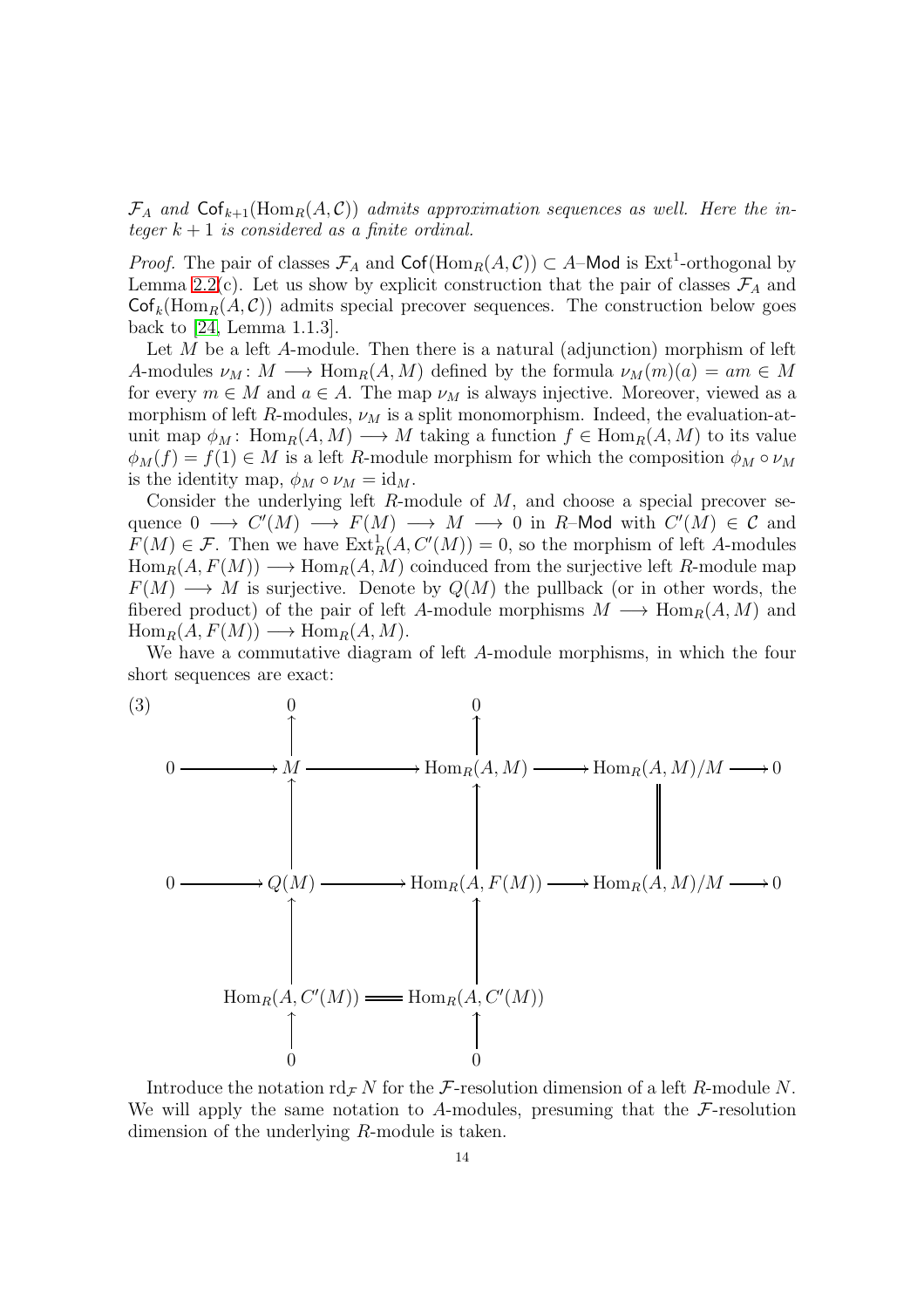Next we observe that, whenever  $0 < \text{rd}_{\mathcal{F}} M < \infty$ , the F-resolution dimension of the underlying left R-module of the left A-module  $Q(M)$  is strictly smaller than the F-resolution dimension of the underlying R-module of the A-module  $M$ , i. e.,  $\text{rd}_{\mathcal{F}} Q(M) < \text{rd}_{\mathcal{F}}(M)$ . Indeed, the short exact sequence of left A-modules 0  $\longrightarrow$  $M \longrightarrow \text{Hom}_{R}(A, M) \longrightarrow \text{Hom}_{R}(A, M)/M \longrightarrow 0$  splits over R, or in other words, the underlying left R-module of  $\text{Hom}_R(A, M)/M$  can be presented as the kernel of the surjective left R-module morphism  $\phi_M$ : Hom<sub>R</sub> $(A, M) \longrightarrow M$ . By Lemmas [2.5](#page-12-1) and [1.10\(](#page-9-2)a), we have  $\text{rd}_{\mathcal{F}}\text{Hom}_R(A, M)/M \leq \text{rd}_{\mathcal{F}}M$ . Since  $\text{Hom}_R(A, F(M)) \in \mathcal{F}$ , it follows from the short exact sequence  $0 \longrightarrow Q(M) \longrightarrow \text{Hom}_{R}(A, F(M)) \longrightarrow$  $\text{Hom}_R(A, M)/M \longrightarrow 0$  that  $\text{rd}_\mathcal{F} Q(M) < \text{rd}_\mathcal{F}(M)$ .

It remains to iterate our construction, producing a sequence of surjective morphisms of left A-modules

$$
M \longleftarrow Q(M) \longleftarrow Q(Q(M)) \longleftarrow Q^3(M) \longleftarrow \cdots \longleftarrow Q^k(M).
$$

Since  $\mathrm{rd}_{\mathcal{F}} M \leq k$  by assumption, it follows from the above argument that  $\mathrm{rd}_{\mathcal{F}} Q^k(M) \leq 0$ , that is  $Q^k(M) \in \mathcal{F}_A$ .

The kernel of the surjective morphism  $Q^k(M) \longrightarrow M$  is cofiltered by the kernels of the surjective A-module morphisms  $Q(M) \longrightarrow M$ ,  $Q^2(M) \longrightarrow Q(M)$ ,  $\ldots, Q^k(M) \longrightarrow Q^{k-1}(M)$ . These are the left A-modules  $\text{Hom}_R(A, C'(M)),$ Hom<sub>R</sub> $(A, C'(Q(M)))$ , Hom<sub>R</sub> $(A, C'(Q^2(M)))$ , ..., Hom<sub>R</sub> $(A, C'(Q^{k-1}(M)))$ . We have constructed the desired special precover sequence for the pair of classes  $\mathcal{F}_A$  and  $\mathsf{Cof}_k(\mathrm{Hom}_R(A, C)).$ 

Finally, any left R-module N is a submodule of an R-module  $C(N) \in \mathcal{C}$ , since a special preenvelope sequence with respect to  $(\mathcal{F}, \mathcal{C})$  exists for N by assumption. If N is a left A-module, then the map  $\nu_N$  provides an embedding of N into the left A-module  $\text{Hom}_R(A, N)$ , which is a submodule of the left A-module  $\text{Hom}_R(A, C(N))$ . Thus N is an A-submodule of  $\text{Hom}_R(A, C(N))$ . Following the proof of (the "only if" implica-tion in) Lemma [1.1,](#page-5-4) we conclude that the pair of classes  $\mathcal{F}_A$  and  $\mathsf{Cof}_{k+1}(\mathrm{Hom}_R(A,\mathcal{C}))$ admits special preenvelope sequences.

<span id="page-14-0"></span>Theorem 2.7. *Let* (F, C) *be a hereditary complete cotorsion pair in* R–Mod*. Assume that the left* R*-module* A *belongs to* F*, and that the condition* (††) *holds. Assume further that the* F*-resolution dimension of any left* R*-module does not exceed a finite integer*  $k \geq 0$ *. Then the pair of classes*  $\mathcal{F}_A$  *and*  $\mathcal{C}_A = \mathsf{Cof}_{k+1}(\text{Hom}_R(A, \mathcal{C})) \oplus$  *is a hereditary complete cotorsion pair in* A–Mod*.*

*Proof.* The class  $\mathcal{F}_A$  is closed under direct summands and the kernels of surjective morphisms, since the class  $\mathcal F$  is. Thus the assertion of the theorem follows from Proposition [2.6](#page-12-2) in view of Lemma [1.2.](#page-6-1)

<span id="page-14-1"></span>**Corollary 2.8.** For any associative ring homomorphism  $R \rightarrow A$  and any hered*itary complete cotorsion pair* (F, C) *in* R–Mod *satisfying the assumptions of Theorem [2.7,](#page-14-0) one has*  $\mathcal{F}_A^{\perp_1} = \mathsf{Cof}_{k+1}(\text{Hom}_R(A, C))^{\oplus}$ *. In particular, it follows that*  $\operatorname{Cof}(\operatorname{Hom}_R(A,\mathcal{C}))^{\oplus} = \operatorname{Cof}_{k+1}(\operatorname{Hom}_R(A,\mathcal{C}))^{\oplus}.$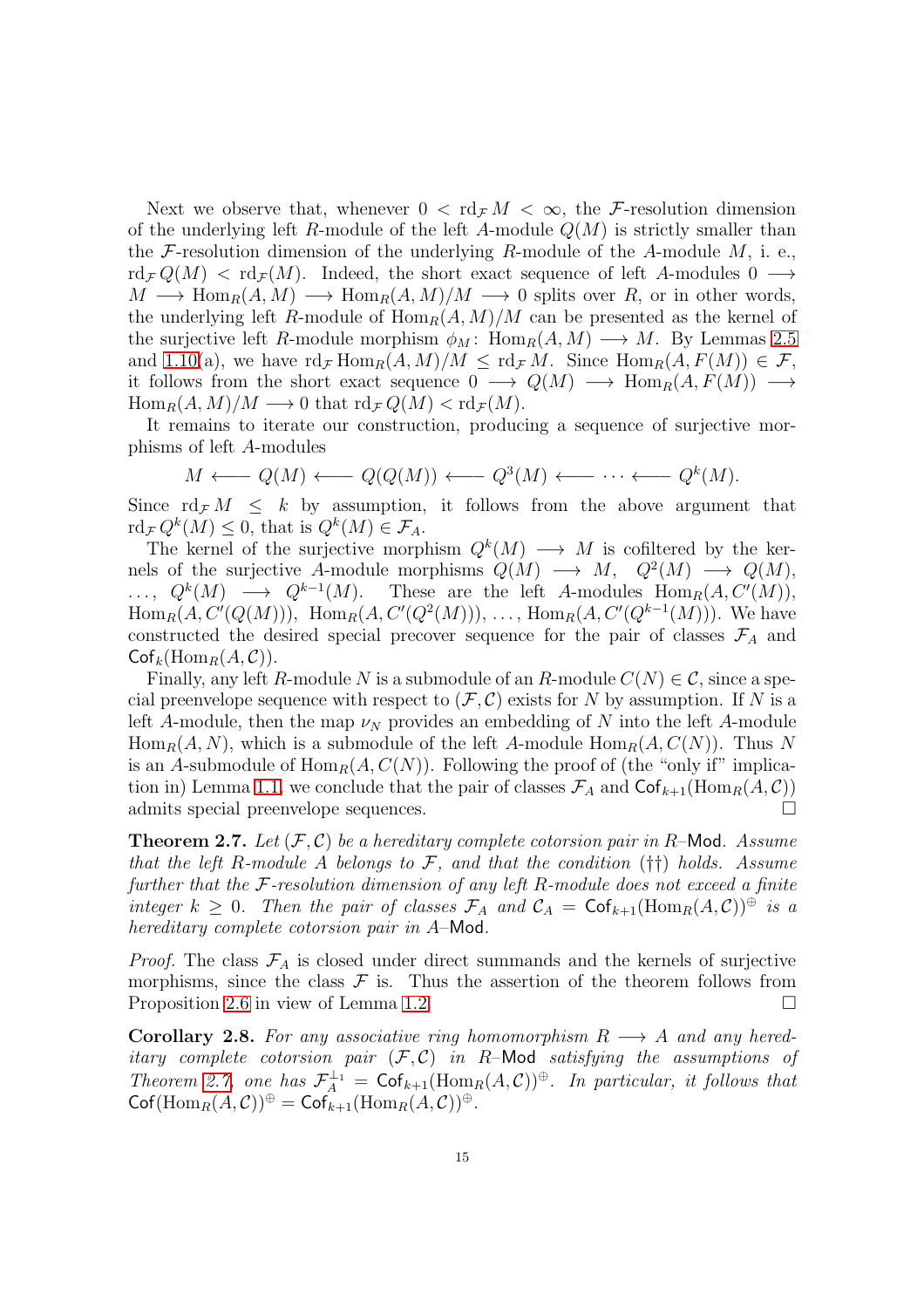*Proof.* The first assertion is a part of Theorem [2.7.](#page-14-0) The second assertion follows from the first one together with Lemma [2.2\(](#page-10-3)c).  $\square$ 

<span id="page-15-0"></span>Remark 2.9. The condition (††) appears to be rather restrictive. In fact, the construction of Proposition [2.6](#page-12-2) originates from the theory of comodules over corings, as in [\[24,](#page-52-0) Lemma 1.1.3], where the natural analogue of this condition feels much less restrictive, particularly when  $\mathcal F$  is simply the class of all projective left R-modules. So one can say that the ring A in this Section [2.2](#page-12-0) really "wants" to be a coring  $C$ over the ring  $R$ , and the left  $A$ -modules "want" to be left  $C$ -comodules. Then the coinduction functor, which was  $\text{Hom}_R(A, -)$  in the condition (††), takes the form of the tensor product functor  $C \otimes_R -$ . This one is much more likely to take projective left R-modules to projective left R-modules (it suffices that  $C$  be a projective left R-module). To make a ring A behave rather like a coring, one can assume it to be "small" relative to R in some sense. The following example is inspired by the analogy with corings and comodules.

<span id="page-15-1"></span>**Example 2.10.** Let  $\mathcal{F} = R$ –Mod<sub>proj</sub> be the class of all projective left R-modules. Then  $C = R$ –Mod is the class of all left R-modules, and  $\mathcal{F}_A = A$ –Mod<sub>R-proj</sub> is the class of all left A-modules whose underlying R-modules are projective. In the terminology of [\[9,](#page-52-11) Sections 4.1 and 4.3] and [\[28,](#page-53-8) Section 5], the left A-modules from the related class  $C_A = \mathcal{F}_A^{\perp_1}$  would be called *weakly injective relative to* R or *weakly*  $A/R$ -*injective*.

For  $\mathcal{F} = R$ –Mod<sub>proj</sub>, the necessary condition of Lemma [2.1](#page-10-4) means that A must be a projective left  $R$ -module. Assume that  $A$  is a finitely generated projective left R-module; then the functor  $\text{Hom}_R(A, -)$  preserves infinite direct sums. Assume further that the left R-module  $\text{Hom}_R(A, R)$  is projective. Then it follows that the functor  $\text{Hom}_R(A, -)$  preserves the class F of all projective left R-modules. Thus the condition (††) is satisfied.

The results of Section [2.2](#page-12-0) tell us that, whenever the left homological dimension of the ring R is a finite number  $k$  and the assumptions in the previous paragraph hold, the Ext<sup>1</sup>-orthogonal pair of classes of left A-modules  $A-\text{Mod}_{R\text{-proj}}$  and  $\mathsf{Cof}_{k+1}(\mathrm{Hom}_R(A, R-\mathsf{Mod}))$  admits approximation sequences. Consequently, the pair of classes  $\mathcal{F}_A = A$ –Mod<sub>R-proj</sub> and  $\mathcal{C}_A = \text{Cof}_{k+1}(\text{Hom}_R(A, R-\text{Mod}))^{\oplus}$  is a hereditary complete cotorsion pair in  $A$ –Mod. In particular, we have

$$
(A-\mathsf{Mod}_{R\text{-}\mathsf{proj}})^{\perp_1}=\mathsf{Cof}_{k+1}(\mathrm{Hom}_R(A,R\text{-}\mathsf{Mod}))^\oplus,
$$

and therefore  $\text{Cof}(\text{Hom}_R(A, R-\text{Mod}))^{\oplus} = \text{Cof}_{k+1}(\text{Hom}_R(A, R-\text{Mod}))^{\oplus}$ . So the weakly  $A/R$ -injective left A-modules are precisely the direct summands of the A-modules admitting a finite  $(k+1)$ -step filtration by A-modules coinduced from left R-modules.

The reader can find a discussion of the related results for corings and comodules (of which this example is a particular case) in  $[27, \text{Lemma } 3.4(a)].$ 

For a class of examples to Theorem [2.7](#page-14-0) arising in connection with n-cotiling modules, see Example [2.15\(](#page-18-1)1) below. For a class of examples to the same theorem arising from curved DG-rings, see Proposition [4.4.](#page-46-0)

One problem with the condition (††) is that it mentions the underived  $\text{Hom}_R(A, F)$ . The groups  $\text{Ext}^i_R(A, F)$  with  $i > 0$  are lurking around, but they are ignored in the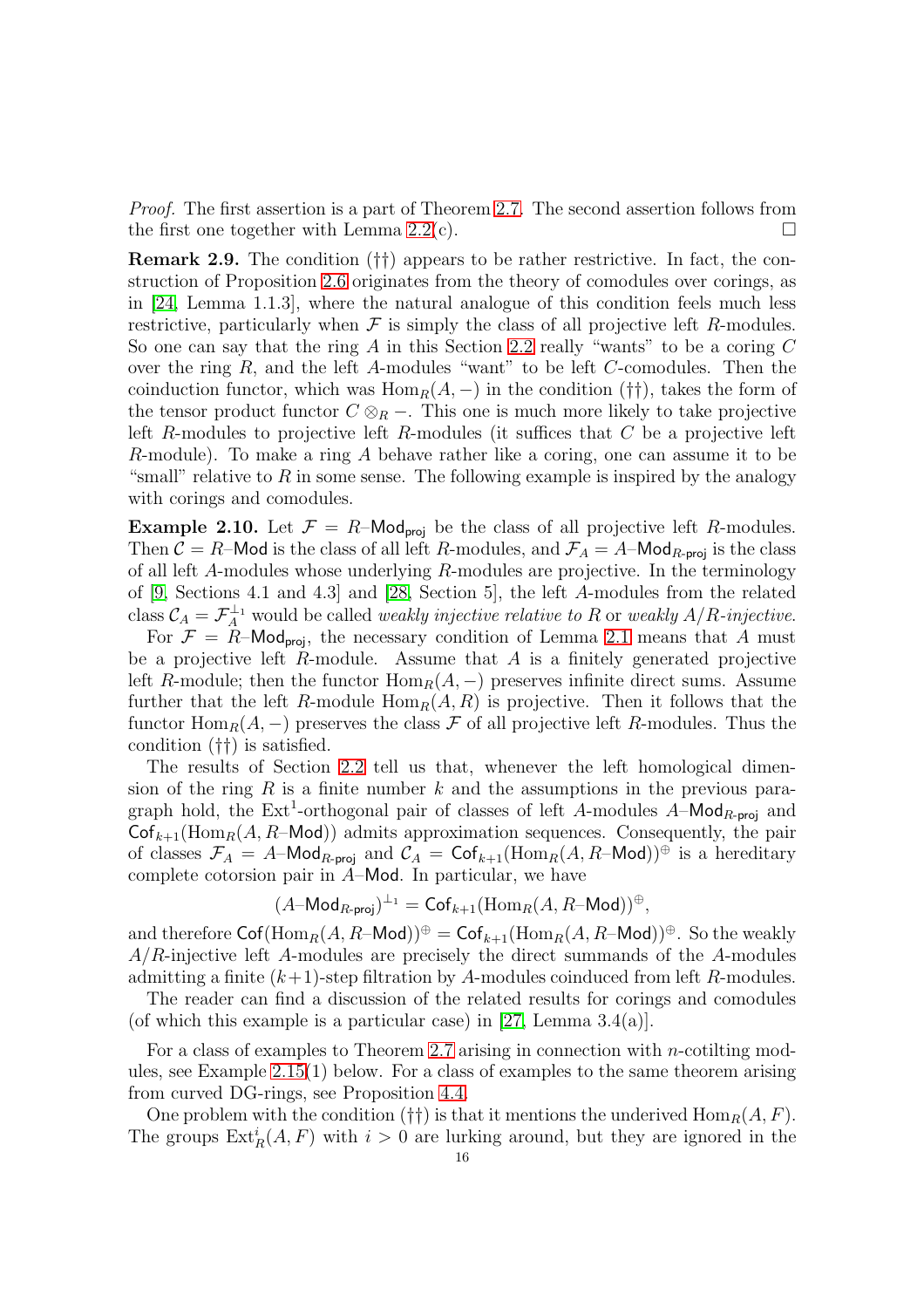formulation of the condition. Yet there is no reason to expect these Ext groups to vanish for all modules  $F \in \mathcal{F}$ .

Thus it may be useful to generalize (††) by restricting it to a subclass of the class F consisting of modules for which the functor  $\text{Hom}_R(A, -)$  is better behaved. One can do so by considering the following condition:

(††) there exists a coresolving class  $\mathcal{D} \subset R$ –Mod such that  $\mathcal{C} \subset \mathcal{D}$ , the underlying left R-modules of all the left A-modules from  $\mathcal{C}_A = \mathcal{F}_A^{\perp_1}$  belong to  $\mathcal{D}$ , and the left R-module  $\text{Hom}_R(A, F)$  belongs to F for every left R-module  $F \in \mathcal{F} \cap \mathcal{D}$ .

Taking  $\mathcal{D} = R$ –Mod, one recovers (††) as a particular case of (††).

<span id="page-16-0"></span>**Theorem 2.11.** Let  $(F, C)$  be a hereditary complete cotorsion pair in R-Mod. As*sume that the left* R-module A *belongs to*  $\mathcal{F}$ *, and that the condition* ( $\dagger\dagger$ ) *holds. Assume further that the* F*-resolution dimension of any left* R*-module does not exceed a finite integer*  $k \geq 0$ . Then the class  $C_A = \mathcal{F}_A^{\perp_1} \subset A$ -Mod can be de*scribed as*  $C_A = \text{Cof}_{k+1}(\text{Hom}_R(A, C))^{\oplus}$ . In particular, we have  $\text{Cof}(\text{Hom}_R(A, C))^{\oplus}$  $\mathsf{Cof}_{k+1}(\mathrm{Hom}_R(A, C))^{\oplus}.$ 

*Proof.* We are following the proof of Corollary [2.8](#page-14-1) step by step and observing that the assumptions of the present theorem are sufficient for the validity of the argument. Essentially, the point is that the key constructions are performed within the class  $\mathcal{D} \subset R$ –Mod and the class of all left A-modules whose underlying left R-modules belong to D.

The inclusion  $\operatorname{Cof}(\operatorname{Hom}_R(A,\mathcal{C}))^{\oplus} \subset \mathcal{C}_A$  holds by Lemma [2.2\(](#page-10-3)c). Given a left A-module  $N \in \mathcal{C}_A$ , we will show that  $N \in \mathsf{Cof}_{k+1}(\mathrm{Hom}_R(A,\mathcal{C}))^{\oplus}$ .

Arguing as in the last paragraph of the proof of Proposition [2.6,](#page-12-2) the left R-module N is a submodule of an R-module  $C(N) \in \mathcal{C}$ , and therefore the left A-module N is a A-submodule of the left A-module  $\text{Hom}_R(A, C(N))$ . Denote the quotient A-module by  $M = \text{Hom}_R(A, C(N))/N$ . By (††), we have  $_R N \in \mathcal{D}$  and  $\text{Hom}_R(A, C(N)) \in \mathcal{D}$ , hence the underlying left R-module of  $M$  also belongs to  $\mathcal{D}$ .

Now we construct the diagram  $(3)$  for the left A-module M. In the special precover sequence  $0 \longrightarrow C'(M) \longrightarrow F(M) \longrightarrow M \longrightarrow 0$ , we have  $C'(M) \in \mathcal{C} \subset \mathcal{D}$  and  $_R M \in \mathcal{D}$ , hence  $F(M) \in \mathcal{D}$ . According to  $(\tilde{f}^{\dagger})$ , it follows that  $\text{Hom}_R(A, F(M)) \in \mathcal{F}$ . Also by (††), we have  $\text{Hom}_R(A, C'(M)) \in \text{Hom}_R(A, C) \subset \mathcal{D}$ , so it follows from the short exact sequence  $0 \longrightarrow \text{Hom}_R(A, C'(M)) \longrightarrow Q(M) \longrightarrow M \longrightarrow 0$  that the underlying left R-module of the left A-module  $Q(M)$  belongs to  $\mathcal{D}$ .

Iterating the construction and following the proof of Proposition [2.6,](#page-12-2) we obtain a surjective morphism of left A-modules  $Q^k(M) \longrightarrow M$  with  $Q^k(M) \in \mathcal{F}_A$  and the kernel belonging to  $\mathsf{Cof}_k(\mathrm{Hom}_R(A, C))$ . Following the proof of (the "only if" implication in) Lemma [1.1,](#page-5-4) we produce an injective  $A$ -module morphism from  $N$ into an A-module belonging to  $\textsf{Cof}_{k+1}(\text{Hom}_R(A, C))$  with the cokernel isomorphic to  $Q^k(M)$ . As  $\text{Ext}^1_A(Q^k(M), N) = 0$  by assumption, we can conclude that  $N \in$  $\mathsf{Cof}_{k+1}(\mathrm{Hom}_R(A,\mathcal{C}))^{\oplus}.$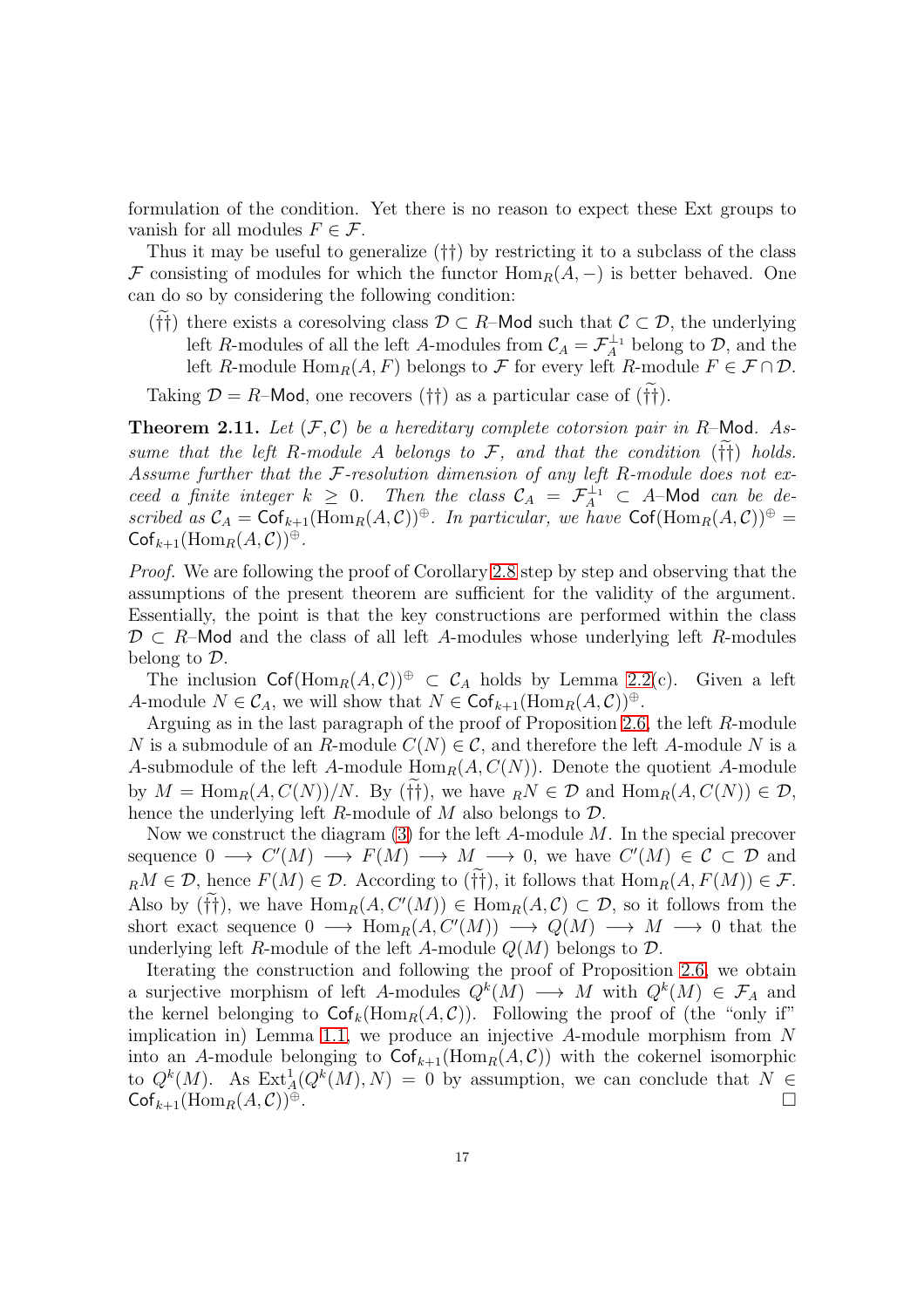For a class of examples to Theorem [2.11](#page-16-0) arising in connection with *n*-cotilting modules, see Example [2.15\(](#page-18-1)2).

<span id="page-17-0"></span>2.3. Cotilting cotorsion pairs and dual Bongartz–Ringel lemma. In this section we digress to discuss an important class of examples in which a suitable version of the Bongartz–Ringel lemma [\[12,](#page-52-6) Lemma 2.1], [\[32,](#page-53-2) Lemma 4′ ], [\[19,](#page-52-1) Proposition 6.44] leads to a better result than the techniques of Section [2.2.](#page-12-0)

Let U be a left R-module and  $n \geq 0$  be an integer. The R-module U is said to be n*-cotilting* [\[1,](#page-51-1) Section 2], [\[19,](#page-52-1) Definition 15.1] if the following three conditions hold:

- (C1) the injective dimension of the left R-module U does not exceed n;
- (C2)  $\text{Ext}_{R}^{i}(U^{\kappa}, U) = 0$  for all integers  $i > 0$  and all cardinals  $\kappa$ ;
- (C3) there exists an exact sequence of left R-modules  $0 \longrightarrow U_n \longrightarrow U_{n-1} \longrightarrow$  $\cdots \longrightarrow U_1 \longrightarrow U_0 \longrightarrow J \longrightarrow 0$ , where J is an injective cogenerator of R–Mod and  $U_i \in \textsf{Prod}_R(U)$  for all  $0 \leq i \leq n$ .

The *n*-cotiling class induced by U in R–Mod is the class of left R-modules  $\mathcal{F} =$  $\perp^{0}U = \{F \in \tilde{R} - \mathsf{Mod} \mid \mathrm{Ext}^i_R(F, U) = 0 \,\,\forall i > 0\}.$  The cotorsion pair  $(\mathcal{F}, \mathcal{C})$  with  $\mathcal{C} = \mathcal{F}^{\perp_1} \subset R$ –Mod is hereditary and complete [\[1,](#page-51-1) Proposition 3.3]; it is called the n*-cotilting cotorsion pair* induced by U in R–Mod.

<span id="page-17-2"></span>**Proposition 2.12.** Let  $R \longrightarrow A$  be a homomorphism of associative rings and U be *an* n*-cotilting left* R*-module. Assume that the underlying left* R*-module of* A *belongs to*  $\mathcal{F}$ *, that is*  $_R A \in \mathcal{F}$ *. Then* 

(a) the left A-module  $\text{Hom}_R(A, U)$  satisfies the conditions (C1) and (C3);

(b) the left A-module  $\text{Hom}_R(A, U)$  satisfies (C2) if and only if its underlying left R*-module belongs to* F*.*

*Proof.* Part (a): by assumption, we have  $\text{Ext}_{R}^{i}(A, U) = 0$  for all  $i > 0$ . Hence applying the functor  $\text{Hom}_R(A, -)$  to an injective resolution  $0 \longrightarrow U \longrightarrow J^0 \longrightarrow$  $\cdots \longrightarrow J^n \longrightarrow 0$  of the left R-module U produces an injective resolution  $0 \longrightarrow$  $Hom_R(A, U) \longrightarrow Hom_R(A, J^0) \longrightarrow \cdots \longrightarrow Hom_R(A, J^n) \longrightarrow 0$  of the left A-module Hom<sub>R</sub> $(A, U)$ . Similarly, applying the functor Hom<sub>R</sub> $(A, -)$  to an exact sequence in (C3) produces an exact sequence of left A-modules  $0 \longrightarrow \text{Hom}_{R}(A, U_n) \longrightarrow \cdots \longrightarrow$  $\text{Hom}_R(A, U_0) \longrightarrow \text{Hom}_R(A, J) \longrightarrow 0$ , in which  $\text{Hom}_R(A, U_i) \in \text{Prod}_A(\text{Hom}_R(A, U))$ for all  $0 \leq i \leq n$  and  $\text{Hom}_R(A, J)$  is an injective cogenerator of A–Mod.

Part (b): put  $U' = \text{Hom}_R(A, U)$ . By Lemma [1.8\(](#page-8-1)b), we have  $\text{Ext}^i_A(U'^\kappa, U') \simeq$  $\text{Ext}^i_R(U'^{\kappa}, U)$  for all  $i \geq 0$ , since  $\text{Ext}^i_R(A, U) = 0$  for  $i > 0$ . It follows that the left A-module U' is n-cotilting if and only if the left R-module  $U'^{\kappa}$  belongs to  $\mathcal{F} \subset R$ -Mod for every cardinal  $\kappa$ . Since the *n*-cotilting class  $\mathcal F$  is closed under infinite products in R-Mod [\[19,](#page-52-1) Proposition 15.5(a)], it suffices that  ${}_{R}U' \in \mathcal{F}$ .

<span id="page-17-1"></span>**Lemma 2.13.** Let  $R \longrightarrow A$  be a homomorphism of associative rings and U be an n-cotiling left R-module. Let  $(F, C)$  be the n-cotiling cotorsion pair induced by U *in* R–Mod*. Assume that the underlying left* R*-module of* A *belongs to* F*, that is*  $R_A A \in \mathcal{F}$ . Assume further that the left A-module  $\text{Hom}_R(A, U)$  is n-cotiling. Then the *n*-cotilting cotorsion pair induced by  $\text{Hom}_R(A, U)$  in A–Mod has the form  $(\mathcal{F}_A, \mathcal{C}_A)$  in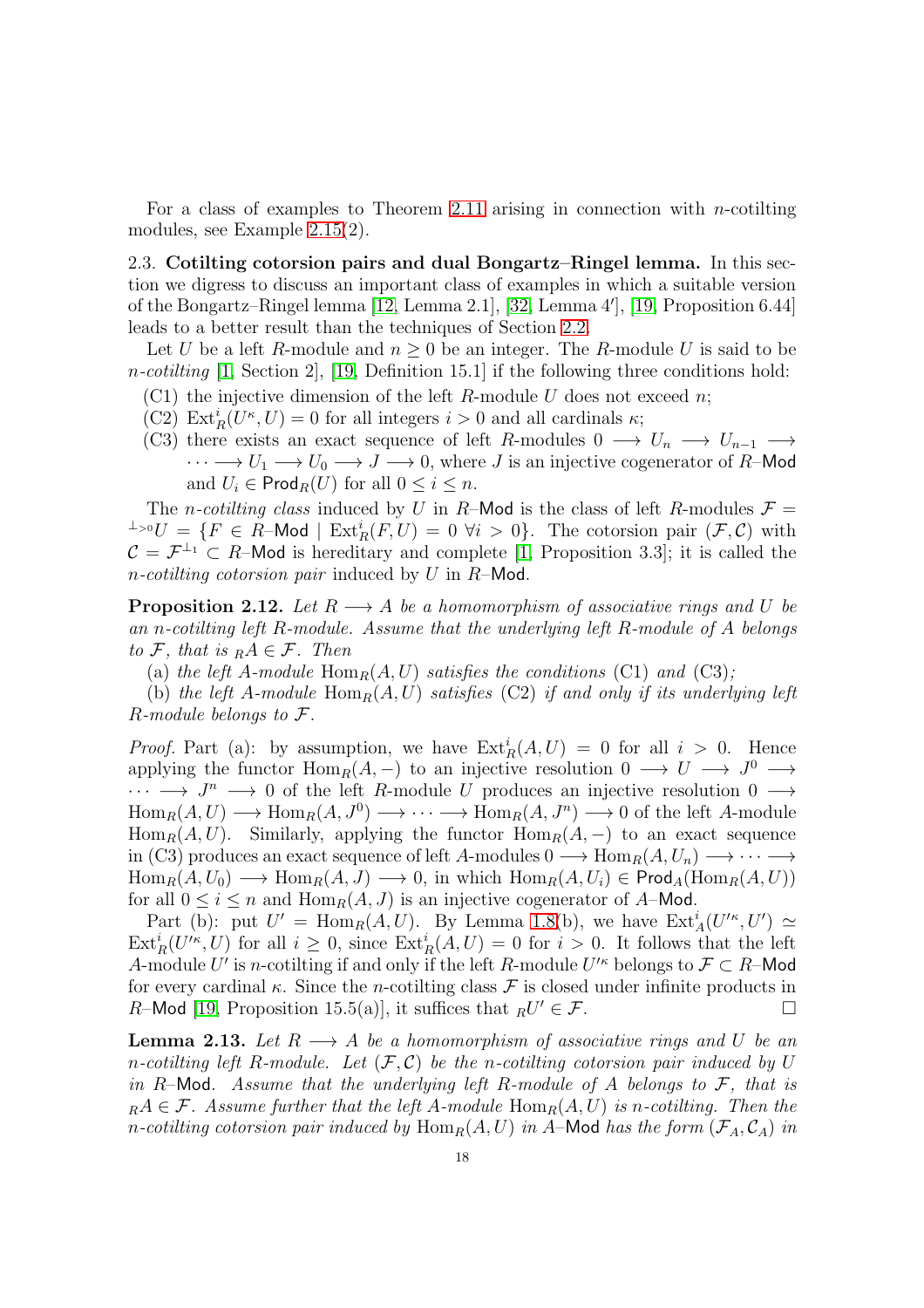*our notation. In other words, the n-cotilting class induced by*  $\text{Hom}_R(A, U)$  *in* A–Mod *consists precisely of all the left* A*-modules whose underlying left* R*-modules belong to the n*-cotilting class  $\mathcal F$  *induced by*  $U$  *in*  $R$ –Mod.

*Proof.* Indeed, for any left A-module F we have  $\text{Ext}_{A}^{i}(F, \text{Hom}_{R}(A, U)) \simeq \text{Ext}_{R}^{i}(F, U)$ for all  $i \geq 0$  by Lemma [1.8\(](#page-8-1)b), since  $\text{Ext}_R^i(A, U) = 0$  for all  $i > 0$ .

<span id="page-18-0"></span>Proposition 2.14. *Let* R *be a commutative ring and* A *be an associative* R*-algebra.* Let U be an *n*-cotilting R-module and  $(F, C)$  be the *n*-cotilting cotorsion pair induced *by* U *in* R–Mod*. Assume that the underlying* R*-module of* A *belongs to* F*. Then the left* A-module  $\text{Hom}_R(A, U)$  *is n-cotilting.* 

*Proof.* According to Proposition [2.12,](#page-17-2) it suffices to show that the R-module  $U' =$  $\text{Hom}_R(A, U)$  belongs to F. The following argument was suggested to the author by S. Bazzoni. By [\[5,](#page-52-12) Lemma 3.2] or [\[19,](#page-52-1) Proposition 15.5(a)], the cotilting class  $\mathcal F$  can be described as the class of all R-modules admitting a coresolution by products of copies of U. Let  $\cdots \longrightarrow P_2 \longrightarrow P_1 \longrightarrow P_0 \longrightarrow A \longrightarrow 0$  be a free resolution of the R-module A. Then  $0 \longrightarrow \text{Hom}_R(A, U) \longrightarrow \text{Hom}_R(P_0, U) \longrightarrow \text{Hom}_R(P_1, U) \longrightarrow$  $\text{Hom}_R(P_2, U) \longrightarrow \cdots$  is a coresolution of the R-module  $\text{Hom}_R(A, U)$  by products of copies of U. Thus  ${}_{R}U' \in \mathcal{F}$ , as desired.

A discussion of the particular case of the above proposition and lemma in which the ring R is Noetherian and  $A = R_{\rm m}$  is the localization of R at the maximal ideal  $\mathfrak{m} \subset R$  can be found in [\[39,](#page-53-10) Lemma 2.1].

<span id="page-18-1"></span>**Examples 2.15.** Let A be an associative algebra over a commutative ring  $R$ , and let U be an *n*-cotilting R-module. Let  $(\mathcal{F}, \mathcal{C})$  be the *n*-cotilting cotorsion pair induced by U in R-Mod. Assume that the R-module A belongs to F. Then  $\text{Hom}_R(A, U)$  is an  $n$ -cotilting left A-module by Proposition [2.14,](#page-18-0) and the induced  $n$ -cotilting cotorsion pair in A–Mod has the form  $(\mathcal{F}_A, \mathcal{C}_A)$  in our notation by Lemma [2.13.](#page-17-1)

(1) In the following particular cases Theorem [2.7](#page-14-0) is applicable. Assume that either A is a projective R-module, or  $n \leq 2$ . Then the condition (††) holds.

Indeed, when A is a projective R-module, it suffices to observe that  $\mathcal F$  is closed under infinite products. When  $n \leq 2$ , consider an R-module  $F \in \mathcal{F}$ . Choose a projective presentation  $P_1 \longrightarrow P_0 \longrightarrow A \longrightarrow 0$  for the R-module A. Then we have a left exact sequence of R-modules  $0 \longrightarrow \text{Hom}_R(A, F) \longrightarrow \text{Hom}_R(P_0, F) \longrightarrow$  $\text{Hom}_R(P_1, F)$  with  $\text{Hom}_R(P_i, F) \in \mathcal{F}$  for  $i = 0, 1$ . Denoting by L the cokernel of the morphism  $\text{Hom}_R(P_0, F) \longrightarrow \text{Hom}_R(P_1, F)$ , we have  $\text{Ext}_R^i(\text{Hom}_R(A, F), U) =$  $\text{Ext}_{R}^{i+2}(L, U) = 0$  for all  $i > 0$ , as desired.

Finally, the  $\mathcal F$ -resolution dimension of any R-module does not exceed n (since the injective dimension of the R-module U is  $\leq n$ ). According to Corollary [2.8,](#page-14-1) we can conclude that  $\mathcal{F}_A^{\perp_1} = \mathcal{C}_A = \mathsf{Cof}_{n+1}(\mathrm{Hom}_R(A, \mathcal{C}))^{\oplus}$ .

(2) This is a generalization of (1) that can be obtained using Theorem [2.11.](#page-16-0) We are assuming that A is an associative R-algebra, U is an n-cotiling R-module, and  $_R A \in \mathcal{F}$ . Assume further that  $\text{Ext}_R^i(A, \text{Hom}_R(A, U)) = 0$  for all  $i > 0$ . (In particular,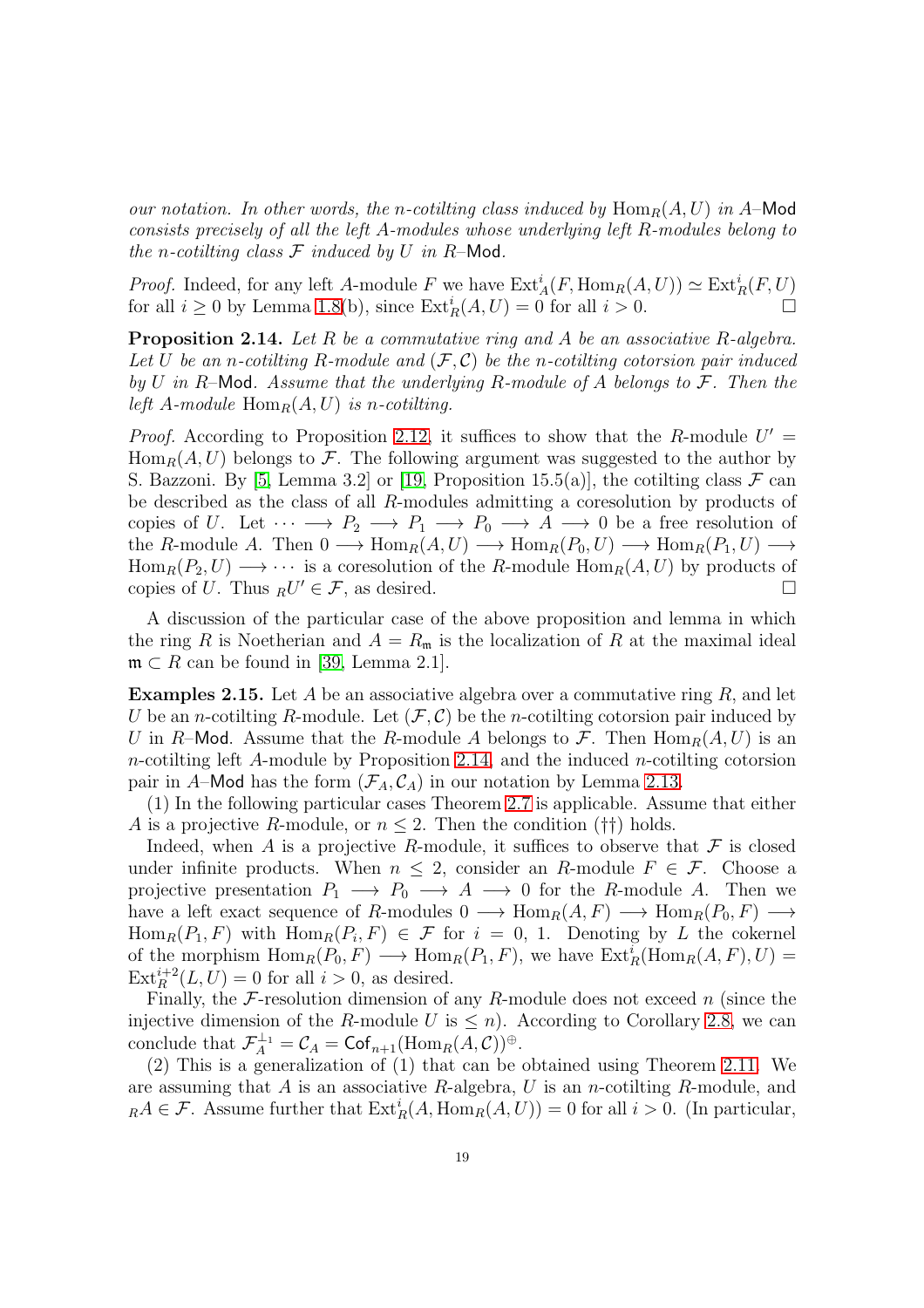this holds whenever A is a flat R-module, as the R-module U is pure-injective by  $|19\rangle$ Theorem 15.7.) Then we claim that  $(\dagger\dagger)$  is satisfied.

Let  $\mathcal{D} = A^{\perp} \subset R$ -Mod be the class of all R-modules D such that  $\text{Ext}^i_R(A, D) = 0$ for all  $i > 0$ . Then we have  $C \subset \mathcal{D}$ , since  $_R A \in \mathcal{F}$ . Furthermore, all the left A-modules in  $\mathcal{C}_A$  have finite resolutions by direct summands of products of copies of  $\text{Hom}_R(A, U)$ [\[19,](#page-52-1) Proposition 15.5(b)]; hence  $\text{Ext}^i_R(A, C) = 0$  for all  $C \in \mathcal{C}_A$  and  $i > 0$ .

In order to check the condition (††), it remains to show that  $\text{Hom}_R(A, F) \in \mathcal{F}$ for any R-module  $F \in \mathcal{F} \cap \mathcal{D}$ . Indeed, let us choose a projective resolution  $\cdots \longrightarrow$  $P_2 \longrightarrow P_1 \longrightarrow P_0 \longrightarrow A \longrightarrow 0$  for the R-module A. Then we have an exact sequence of R-modules  $0 \longrightarrow \text{Hom}_R(A, F) \longrightarrow \text{Hom}_R(P_0, F) \longrightarrow \text{Hom}_R(P_1, F) \longrightarrow$  $\text{Hom}_R(P_2, F) \longrightarrow \cdots$  with  $\text{Hom}_R(P_i, F) \in \mathcal{F}$  for all  $i \geq 0$ . Denoting by L the image of the morphism  $\text{Hom}_R(P_{n-1}, F) \longrightarrow \text{Hom}_R(P_n, F)$ , we have  $\text{Ext}_R^i(\text{Hom}_R(A, F), U) =$  $\text{Ext}_{R}^{i+n}(L, U) = 0$  for all  $i > 0$ , as desired.

By Theorem [2.11,](#page-16-0) we can infer that  $\mathcal{F}_A^{\perp_1} = \mathcal{C}_A = \text{Cof}_{n+1}(\text{Hom}_R(A, \mathcal{C}))^{\oplus}$ .

Now we will explain how a stronger and more general version of the results of Examples [2.15](#page-18-1) can be obtained with an approach based on a suitable version of the Bongartz–Ringel lemma, in the spirit of [\[35,](#page-53-4) Example 2.3].

<span id="page-19-0"></span>**Theorem 2.16** (dual Bongartz–Ringel lemma). Let A be an associative ring,  $n > 0$ *be an integer, and*  $\mathcal{T} = \{S_0, S_1, \ldots, S_n\}$  *be a collection of*  $n + 1$  *left* A-modules. Assume that  $S_0$  is an injective cogenerator of A–Mod and  $\text{Ext}^1_A(S^{\kappa}_j, S_i) = 0$  for all  $0 \leq i \leq j \leq n$  and all cardinals  $\kappa$ . Let  $(\mathcal{F}, \mathcal{C}) = (\perp^1 \mathcal{T}, (\perp^1 \mathcal{T})^{\perp_1})$  be the cotorsion pair *cogenerated by the set*  $\mathcal T$  *in A*–Mod. Then

(a)  $(F, C)$  *is a complete cotorsion pair*;

(b) *the class*  $C \subset A$ –Mod *can be described as the class of all direct summands of*  $(n+1)$ -cofiltered left A-modules D with a cofiltration  $D = G_{n+1}D \rightarrow G_nD \rightarrow \cdots$  $G_1D \rightarrow G_0D = 0$  such that  $\ker(G_{i+1}D \rightarrow G_iD) \in \text{Prod}(S_i)$  for every  $0 \leq i \leq n$ . In  $particular, we have C = \mathsf{Cof}_{n+1}(\bigcup_{i=0}^{n} \mathsf{Prod}(S_i))^{\oplus}.$ 

*Proof.* This is an  $n \geq 1$  generalization of the classical dual Bongartz lemma [\[19,](#page-52-1) Proposition 6.44, which corresponds to the case  $n = 1$ . At the same time, this is an infinitely generated dual version of a result of Ringel, who considered the  $n \geq 1$  case for finitely generated modules over Artinian algebras [\[32,](#page-53-2) Lemma 4′ ].

Denote by  $\mathcal D$  the class of all left A-modules admitting an  $(n + 1)$ -cofiltration G with the successive quotient modules as described in part (b). Then it is clear that one has  $\text{Ext}^1_A(F, D) = 0$  for all  $F \in \mathcal{F}$  and  $D \in \mathcal{D}$ . Moreover,  $\text{Ext}^1_A(F, C) = 0$  for all  $F \in \mathcal{F}$  and  $C \in \mathsf{Cof}(\bigcup_{i=0}^n \mathsf{Prod}(S_i))^{\oplus}$ . In order to prove the theorem, it remains to show that the pair of classes  $\mathcal F$  and  $\mathcal D \subset A$ –Mod admits approximation sequences (cf. Lemma [1.2\)](#page-6-1).

Let us first show that the pair of classes  $\mathcal F$  and  $\mathcal D$  admits special precover sequences. Let M be a left A-module; put  $G_1F = M$ . Denote by  $I_1$  the underlying set (or any generating subset) of the abelian group  $\text{Ext}^1_A(M, S_1)$ . Then we have a canonical element in the abelian group  $\text{Ext}^1_A(M, S_1)^{I_1} = \text{Ext}^1_A(M, S_1^{I_1})$ . Let  $G_2F$  denote the middle term of the related short exact sequence of left A-modules  $0 \longrightarrow S_1^{I_1} \longrightarrow$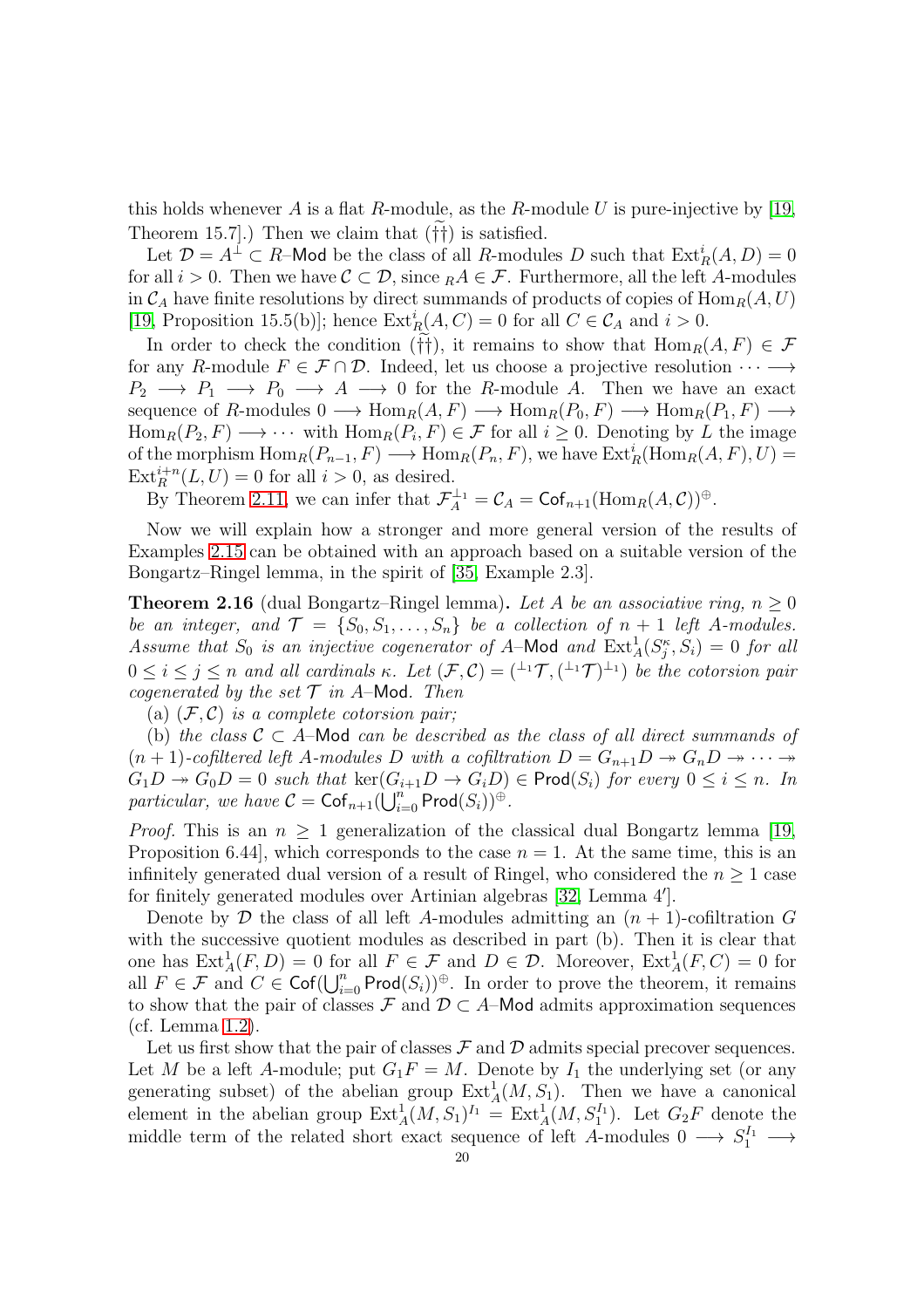$G_2F \longrightarrow G_1F = M \longrightarrow 0$ . Notice that  $\text{Ext}^1_A(G_2F, S_1) = 0$  by construction (in view of the assumption that  $\text{Ext}_{A}^{1}(S_{1}^{I_{1}}, S_{1}) = 0$ ).

Denote by  $I_2$  the underlying set (or any generating subset) of the abelian group  $\text{Ext}^1_A(G_2F, S_2)$ . Then we have a canonical element in the abelian group  $\text{Ext}_{A}^{1}(G_{2}F, S_{2})^{I_{2}} = \text{Ext}_{A}^{1}(G_{2}F, S_{2}^{I_{2}}).$  Let  $G_{3}F$  denote the middle term of the related short exact sequence of left A-modules  $0 \longrightarrow S_2^{I_2} \longrightarrow G_3F \longrightarrow G_2F \longrightarrow 0.$ Notice that  $Ext_A^1(G_3F, S_1) = 0$  since  $Ext_A^1(G_2F, S_1) = 0 = Ext_A^1(S_2^{I_2}, S_1)$ , and  $Ext_A^1(G_3F, S_2) = 0$  by construction (as  $Ext_A^1(S_2^{I_2}, S_2) = 0$ ).

Proceeding in this way until all the modules  $S_1, \ldots, S_n$  have been taken into account, we construct a sequence of sets  $I_1, I_2, \ldots, I_{n+1}$  and a left A-module F with an  $(n + 1)$ -step cofiltration  $F = G_{n+1}F \rightarrow G_nF \rightarrow \cdots \rightarrow G_2F \rightarrow G_1F = M \rightarrow$  $G_0F = 0$  such that  $\ker(G_{i+1}F \to G_iF) \simeq S_i^{I_i}$  for  $1 \leq i \leq n$ . Furthermore, we have  $\text{Ext}_{A}^{1}(G_{j}F, S_{i}) = 0$  for all  $0 \leq i < j \leq n+1$ , so in particular  $\text{Ext}_{A}^{1}(F, S_{i}) = 0$  for all  $0 \leq i \leq n$ . Denoting by D' the kernel of the surjective morphism  $F = G_{n+1}F \longrightarrow$  $G_1F = M$ , we obtain the desired special precover sequence  $0 \longrightarrow D' \longrightarrow F \longrightarrow$  $M \longrightarrow 0$  with  $D' \in \mathcal{D}$  and  $F \in \mathcal{F}$ . Here the left A-module D' is endowed with a cofiltration G as in part (b), with the additional property that  $G_1D' = 0$ .

To produce a special preenvelope sequence  $0 \longrightarrow N \longrightarrow D \longrightarrow F' \longrightarrow 0$  (with  $D \in \mathcal{D}$  and  $F' \in \mathcal{F}$ ) for a left A-module N, it now remains to choose a set  $I_0$  such that N is a submodule in  $S_0^{I_0}$  and use the construction from the proof of (the "only if" implication in) Lemma [1.1.](#page-5-4)

<span id="page-20-0"></span>**Remark 2.17.** For any *n*-cotilting R-module U, the induced *n*-cotilting cotorsion pair  $(\mathcal{F}, \mathcal{C})$  is obviously cogenerated by the cosyzygy modules  $U, \Omega^{-1}U, \ldots, \Omega^{-n+1}U$ of the R-module U. So the first naïve idea of an application of Theorem [2.16](#page-19-0) to the cotilting cotorsion pairs would be to consider the sequence of cosyzygy modules  $S_n = U, S_{n-1} = \Omega^{-1}U, \ldots, S_1 = \Omega^{-n+1}U.$ 

In fact, one has  $\text{Ext}^1_R(U^X, \Omega^{-i}U) \simeq \text{Ext}^{i+1}_R(U^X, U) = 0$  for all  $i \geq 0$  and all sets X. However, it may well happen that  $\text{Ext}_R^1(\Omega^{-1}U, \Omega^{-1}U) \neq 0$ . Let  $0 \longrightarrow U \longrightarrow J^0 \longrightarrow$  $\Omega^{-1}U \longrightarrow 0$  be a short exact sequence of R-modules with an injective R-module  $J^0$ ; then one has  $\text{Ext}^1_R(\Omega^{-1}U, \Omega^{-1}U) \simeq \text{Ext}^2_R(\Omega^{-1}U, U) \simeq \text{Ext}^2_R(J^0, U)$ , and there is no apparent reason for this Ext group to vanish.

The relevant counterexample was constructed by D'Este [\[14\]](#page-52-13). One starts with the observation that, for any finite-dimensional algebra  $A$  over a field  $k$  such that  $A$  has finite homological dimension n, the free A-module A is n-cotiling. Furthermore, for any field  $k$ , there is an acyclic quiver algebra  $A$  of homological dimension 2, with 4 vertices, 4 edges, and 2 relations, such that  $\text{Ext}_{A}^{1}(\Omega^{-1}A, \Omega^{-1}A) \neq 0$  (for the minimal cosyzygy module  $\Omega^{-1}A$  of the free A-module A) [\[14,](#page-52-13) Theorem 5].

Therefore, the dual Bongartz–Ringel lemma is *not* applicable to the sequence of cosyzygy modules  $\Omega^{-j}U$  of an *n*-cotilting R-module U (generally speaking), and the naïve idea does not work. That is why an approach based on the next lemma is needed instead.

On the other hand, for any *n*-cotilting module  $U$  over a commutative Noetherian ring  $R$ , one can choose an injective coresolution of  $U$  in such a way that the related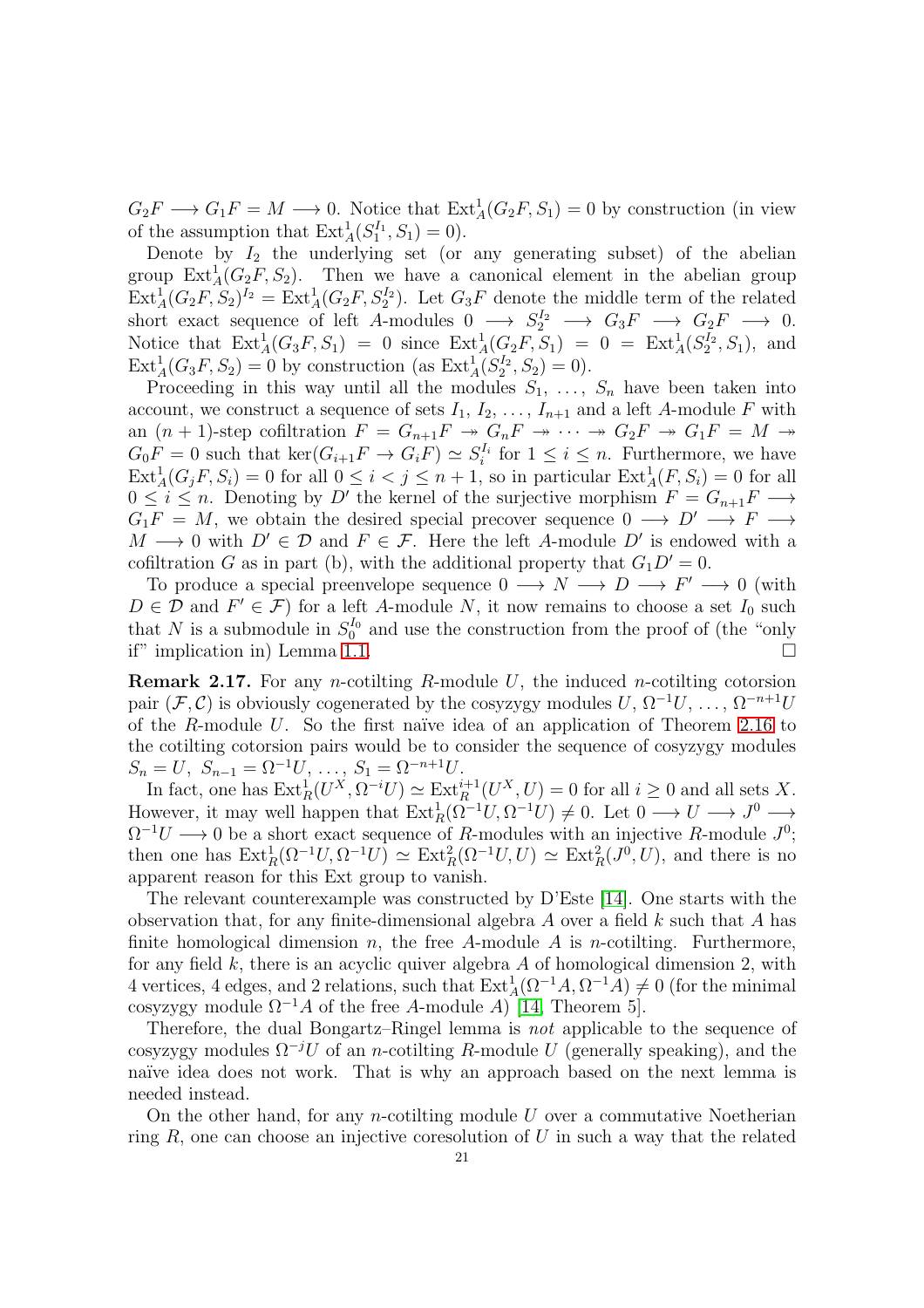sequence of cosyzygy modules  $U, \Omega^{-1}U, \ldots, \Omega^{-n+1}U, \Omega^{-n}U = J$  would satisfy the assumptions of Theorem [2.16](#page-19-0) (see [\[2,](#page-52-14) Corollary 3.17]).

<span id="page-21-0"></span>Lemma 2.18. *Let* R *be an associative ring and* U *be an* n*-cotilting left* R*-module. Then, for every*  $0 \leq j \leq n$ *, there exists an*  $(n-j)$ -cotiling left R-module  $U_j$  *such that the class*  $\mathcal{F}_j = \perp^{1}$  *is the cotilting class induced by*  $U_j$  *in R*–Mod. In particular, one *can (and we will) take*  $U_0 = U$ *, while*  $J = U_n$  *is an injective cogenerator of* R-Mod.

*Proof.* The proof of this, classical by now, result is based on [\[5,](#page-52-12) Lemma 3.4]. One can combine the assertions of [\[6,](#page-52-15) Theorem 4.2] and [\[37,](#page-53-11) Theorem 13] with [\[1,](#page-51-1) Theorem 4.2]. Alternatively, see [\[19,](#page-52-1) Proposition 15.13].

<span id="page-21-1"></span>**Lemma 2.19.** In the notation of Lemma [2.18,](#page-21-0) the n-cotilting class  $\mathcal{F} = {}^{\perp_{>0}}U$  can be described as  $\mathcal{F} = {}^{\perp_1} \{U_0, U_1, \ldots, U_n\} = \{F \in R \text{--Mod} \mid \text{Ext}^1_R(F, U_j) = 0 \,\,\forall \, 0 \leq j \leq n\}.$ 

*Proof.* For any  $i, j \geq 0$  we have  $\perp_{\geq i} U_j = \perp_{\geq i+j} U_j$ , since a left R-module F belongs to <sup>⊥</sup>>i $U_j$  if and only if the left R-module  $\Omega^i F$  belongs to <sup>⊥</sup>><sup>0</sup> $U_j$ , which means that  $\Omega^i F$  belongs to <sup>⊥</sup>>iU, which holds if and only if F belongs to <sup>⊥</sup>>i+iU. In particular, it follows that  $\perp > 1$  $U_j = \perp > j+1$  $U = \perp > 0$  $U_{j+1}$ .

Now  $\perp U_n = R-\text{Mod}$  and  $\perp U_{n-1} = \perp_{n=0} U_{n-1} = \perp_{n=0} U_{n-2}$ . Proceeding by decreasing induction in  $0 \leq j \leq n$ , one proves that  $\perp^1\{U_j, U_{j+1}, \ldots, U_n\} = \perp^{j} U_j$ , since  $\perp^1 U_j \cap$  ${}^{\perp_1}\{U_{j+1},U_{j+2},\ldots,U_n\}={}^{\perp_1}\overline{U_j}\cap {}^{\perp_{>0}}\overline{U_{j+1}}={}^{\perp_1}\overline{U_j}\cap {}^{\perp_{>1}}\overline{U_j}={}^{\perp_{>0}}\overline{U_j}.$ 

The next theorem is a generalization of [\[35,](#page-53-4) Example 2.3] (which corresponds to the case of  $n = 1$ ).

<span id="page-21-2"></span>Theorem 2.20. *Let* R *be an associative ring and* U *be an* n*-cotilting left* R*-module.* Let  $(F, C)$  be the *n*-cotiling cotorsion pair induced by U in R-Mod. Then the class C *can be described as the class of all direct summands of*  $(n+1)$ *-cofiltered left* R-modules D with a cofiltration  $D = G_{n+1}D \rightarrow G_nD \rightarrow \cdots \rightarrow G_1D \rightarrow G_0D = 0$  such that, in *the notation of Lemma [2.18,](#page-21-0)*  $G_1D \in \text{Prod}(J)$ ,  $\text{ker}(G_{i+1}D \to G_iD) \in \text{Prod}(U_{n-i})$  *for every*  $0 \le i \le n$ , and  $\ker(G_{n+1}D \to G_nD) \in \text{Prod}(U)$ .

*Proof.* By Lemma [2.19,](#page-21-1) the *n*-cotilting cotorsion pair  $(\mathcal{F}, \mathcal{C})$  is cogenerated by the set of  $n + 1$  modules  $S_0 = J$ ,  $S_1 = U_{n-1}$ ,  $S_2 = U_{n-2}$ , ...,  $S_n = U$ . Furthermore, one has  $\text{Ext}_{R}^{m}(U_{i}^{k},U_{j})=0$  for all integers  $0 \leq i \leq j \leq n, m > 0$  and all cardinals  $\kappa$ , since  $U_i^{\kappa} \in L^{\infty}U_i \subset L^{\infty}U_j$ . Thus Theorem [2.16\(](#page-19-0)b) is applicable.

The result of the following corollary generalizes those of Examples [2.15.](#page-18-1)

<span id="page-21-3"></span>**Corollary 2.21.** Let  $R \longrightarrow A$  be a homomorphism of associative rings and U be an *n*-cotiling left R-module. Let  $(F, C)$  be the *n*-cotiling cotorsion pair induced by U *in* R–Mod*. Assume that the underlying left* R*-module of* A *belongs to* F*, that is*  $R_A A \in \mathcal{F}$ . Assume further that the left A-module Hom $_R(A, U_j)$  is  $(n - j)$ -cotiling *for every*  $0 \leq j \leq n$ *. (In particular, by Proposition [2.14,](#page-18-0) this holds whenever* R *is commutative and* A *is an R-algebra.) Let*  $(\mathcal{F}_A, \mathcal{C}_A)$  *be the n-cotilting cotorsion pair induced by*  $U' = \text{Hom}_R(A, U)$  *in* A–Mod. Then we have  $\mathcal{C}_A = \text{Cof}_{n+1}(\text{Hom}_R(A, C))^{\oplus}$ .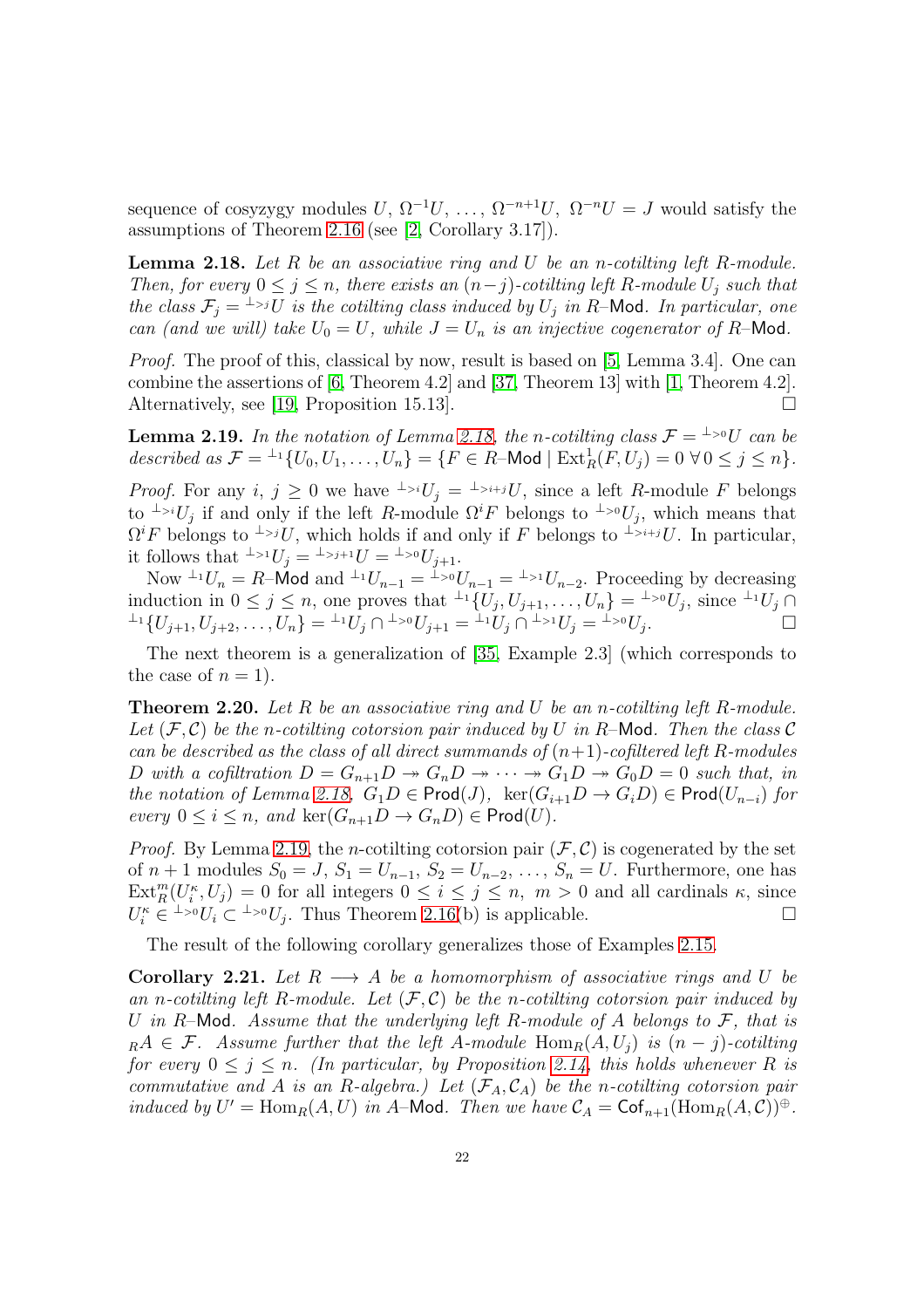*Proof.* Put  $U'_j = \text{Hom}_R(A, U_j) \in A$ –Mod for all  $0 \le j \le n$ . Then the class <sup>⊥</sup>><sup>0</sup> $U'_j \subset$ A–Mod consists of all the left A-modules whose underlying left R-modules belong to the class <sup>⊥</sup>><sup>0</sup>U<sub>j</sub> ⊂ R–Mod, in view of Lemma [1.8\(](#page-8-1)b) (since <sub>R</sub>A  $\in \mathcal{F} \subset \mathcal{F}_i$ ). Similarly, the class  $\perp$ <sub>2</sub>jU  $\subset$  A–Mod consists of all the left A-modules whose underlying left R-modules belong to the class  $\perp > j$   $\cup \subset R$ -Mod. Hence  $\perp > 0$   $U'_j = \perp > j$   $U' \subset A$ -Mod.

Notice further that  $U_j \in \mathcal{C}$  for all  $0 \leq j \leq n$ , as  $\mathcal{F} \subset \mathcal{F}_j = {}^{\perp_{>0}}U_j \subset {}^{\perp_1}U_j$ . Now the assertion of the corollary follows from Theorem [2.20](#page-21-2) applied to the ring A and the cotilting A-modules  $U' = U'_0, U'_1, \ldots, U'_n$ .

<span id="page-22-0"></span>2.4. Decreasing filtrations by coinduced modules. Let  $R \longrightarrow A$  be a homomorphism of associative rings, and let  $(\mathcal{F}, \mathcal{C})$  be an Ext<sup>1</sup>-orthogonal pair of classes of left R-modules. Instead of assuming finiteness of the  $\mathcal{F}$ -resolution dimension, we now assume that the class  $\mathcal F$  is closed under countable products in  $R$ –Mod.

As usually, we denote by  $\omega$  the first infinite ordinal, that is the ordinal of nonnegative integers. The "cofiltrations" appearing in the next proposition are the usual complete, separated infinite decreasing filtrations indexed by the natural numbers.

<span id="page-22-2"></span>**Proposition 2.22.** Assume that the  $Ext<sup>1</sup>$ -orthogonal pair of classes of left R-modules (F, C) *admits approximation sequences* [\(1–](#page-5-2)[2\)](#page-5-3)*. Assume that the underlying left* R*-module of* A *belongs to* F*, and that the condition* (††) *holds. Assume further that the class* F *is closed under the kernels of surjective morphisms and countable* products in R-Mod. Then the  $Ext<sup>1</sup>$ -orthogonal pair of classes of left A-modules  $\mathcal{F}_A$ and  $\mathsf{Cof}_{\omega}(\mathrm{Hom}_R(A, \mathcal{C}))$  *admits approximation sequences as well.* 

*Proof.* The pair of classes  $\mathcal{F}_A$  and  $\text{Cof}(\text{Hom}_R(A, C)) \subset A$ –Mod is Ext<sup>1</sup>-orthogonal by Lemma [2.2\(](#page-10-3)c). The explicit construction below, showing that the pair of classes  $\mathcal{F}_A$ and  $\mathsf{Cof}_{\omega}(\mathrm{Hom}_R(A, \mathcal{C}))$  admits special precover sequences, plays a key role. It goes back to [\[24,](#page-52-0) semicontramodule-related assertions in Lemma 3.3.3].

Let M be a left A-module. We proceed with the construction from the proof of Proposition [2.6;](#page-12-2) but instead of a finite number k iterations, we perform  $\omega$  iterations now. So we produce a sequence of surjective morphisms of left A-modules

<span id="page-22-1"></span>(4) 
$$
M \longleftarrow Q(M) \longleftarrow Q(Q(M)) \longleftarrow \cdots \longleftarrow Q^{n}(M) \longleftarrow \cdots,
$$

where  $n$  ranges over the nonnegative integers. Clearly, the kernel of the surjective left A-module morphism  $\varprojlim_{n\in\omega} Q^n(M) \longrightarrow M$  is  $\omega$ -cofiltered by the left A-modules  $\text{Hom}_R(A, C'(Q^n(M)))$ ,  $n \in \omega$ , which belong to  $\text{Hom}_R(A, C)$  by construction. Now the claim is that the left A-module  $\lim_{n \in \omega} Q^n(M)$  belongs to  $\mathcal{F}_A$ .

Recall that the injective A-module morphism  $\nu_M: M \longrightarrow \text{Hom}_R(A, M)$  admits a natural R-linear retraction  $\phi_M$ : Hom<sub>R</sub> $(A, M) \longrightarrow M$ . Looking on the diagram [\(3\)](#page-13-0), one can see that the surjective map  $Q(M) \longrightarrow M$  factorizes as  $Q(M) \longrightarrow \text{Hom}_R(A, F(M)) \longrightarrow M$ . Here  $Q(M) \longrightarrow \text{Hom}_R(A, F(M))$  is an A-module morphism, but  $\text{Hom}_R(A, F(M)) \longrightarrow M$  is only an R-module morphism (between left A-modules). Thus the sequence of surjective morphisms of left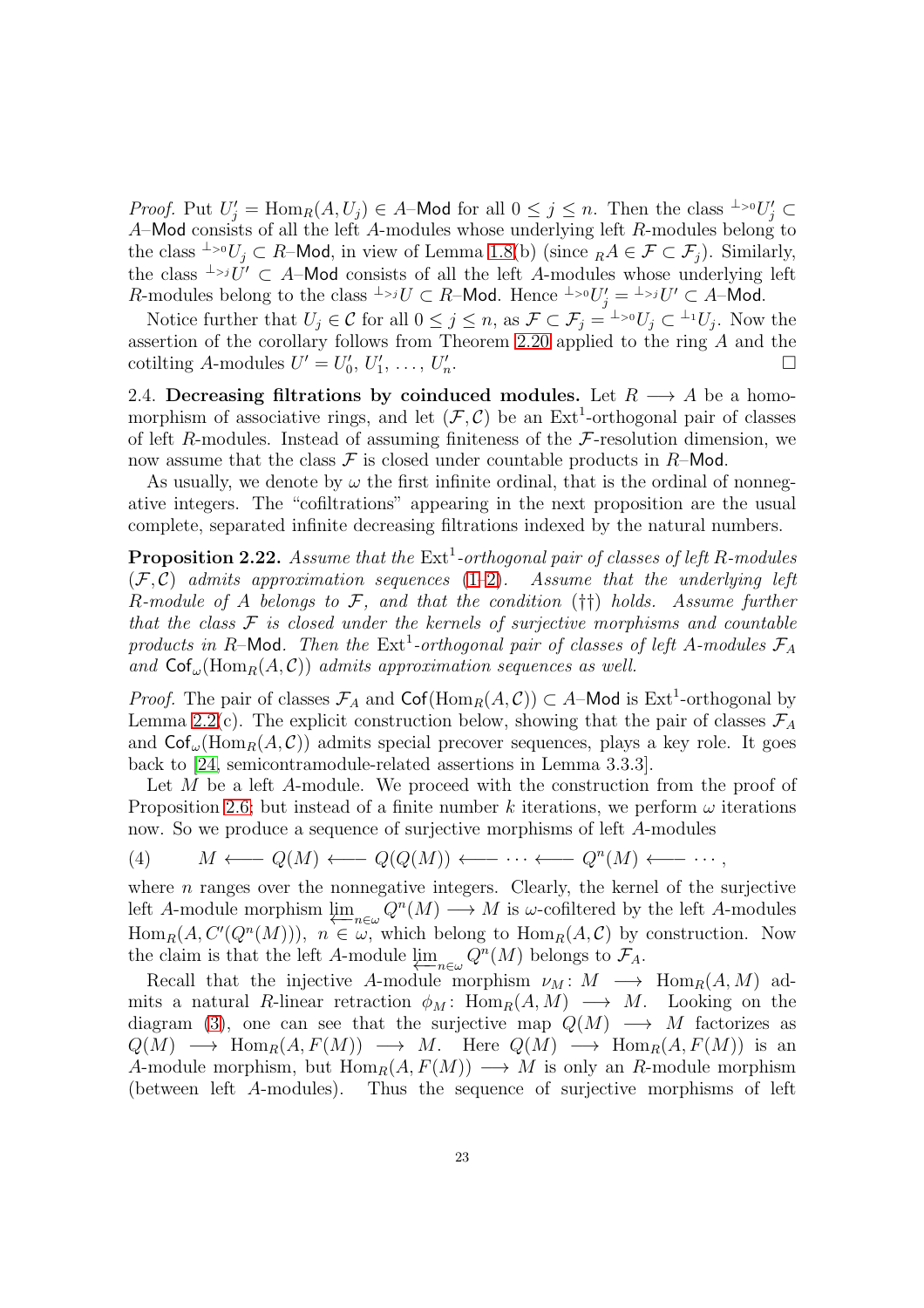A-modules [\(4\)](#page-22-1) is mutually cofinal with a sequence of left R-module morphisms

<span id="page-23-2"></span>(5) 
$$
\text{Hom}_R(A, F(M)) \longleftarrow \text{Hom}_R(A, F(Q(M))) \longleftarrow \cdots
$$
  
 $\longleftarrow \text{Hom}_R(A, F(Q^n(M))) \longleftarrow \cdots$ 

The left R-modules  $F(Q^n(M))$ ,  $n \geq 0$ , belong to F by construction. According to  $(\dagger\dagger)$ , it follows that the underlying left R-modules of the left A-modules  $\text{Hom}_R(A, F(Q^n(M)))$  belong to F, too. The derived projective limits of mutually cofinal projective systems agree, hence

$$
\varprojlim_{n \in \omega} \text{Hom}_R(A, F(Q^n(M))) \simeq \varprojlim_{n \in \omega} \mathcal{Q}^n(M) = 0,
$$

as the maps  $Q^{n+1}(M) \longrightarrow Q^n(M)$  are surjective. Therefore, we have a short exact sequence of left R-modules

<span id="page-23-3"></span>(6) 
$$
0 \longrightarrow \underline{\lim}_{n \in \omega} \text{Hom}_R(A, F(Q^n(M)))
$$
  
\n $\longrightarrow \prod_{n \in \omega} \text{Hom}_R(A, F(Q^n(M))) \longrightarrow \prod_{n \in \omega} \text{Hom}_R(A, F(Q^n(M))) \longrightarrow 0.$ 

Since the class  $\mathcal{F} \subset R$ –Mod is closed under countable products and the kernels of surjective morphisms by assumption, it follows that the left R-module  $\lim_{\substack{\longleftarrow \\ \longleftarrow}} \text{Hom}_R(A, F(Q^n(M)))$  belongs to  $\mathcal{F}.$ 

Furthermore, the underived projective limits of mutually cofinal projective systems also agree; so we have an isomorphism of left R-modules

$$
\varprojlim_{n \in \omega} Q^n(M) \simeq \varprojlim_{n \in \omega} \text{Hom}_R(A, F(Q^n(M))).
$$

Since  $\lim_{n\to\infty} \text{Hom}_R(A, F(Q^n(M))) \in \mathcal{F}$ , we can conclude that  $\lim_{n\to\infty} Q^n(M) \in \mathcal{F}_A$ , as desired. This finishes the construction of the special precover sequences for the pair of classes of left A-modules  $\mathcal{F}_A$  and  $\mathsf{Cof}_{\omega}(\mathrm{Hom}_R(A, C)).$ 

At last, the special preenvelope sequences for the pair of classes  $\mathcal{F}_A$  and  $\mathsf{Cof}_{\omega}(\mathrm{Hom}_R(A,\mathcal{C})) \subset A$ –Mod are produced from the special precover sequences in the same way as in the last paragraph of the proof of Proposition [2.6.](#page-12-2)  $\Box$ 

<span id="page-23-0"></span>**Theorem 2.23.** Let  $(F, C)$  be a hereditary complete cotorsion pair in R-Mod. As*sume that the left* R*-module* A *belongs to* F*, and that the condition* (††) *holds. Assume further that the class* F *is closed under countable products in* R–Mod*. Then the pair of classes*  $\mathcal{F}_A$  *and*  $\mathcal{C}_A = \mathsf{Cof}_{\omega}(\text{Hom}_R(A, \mathcal{C}))^{\oplus}$  *is a hereditary complete cotorsion pair in* A–Mod*.*

*Proof.* Follows from Proposition [2.22](#page-22-2) in view of Lemma [1.2](#page-6-1) (cf. the proof of Theo-rem [2.7\)](#page-14-0).

<span id="page-23-1"></span>Corollary 2.24. *For any associative ring homomorphism* R −→ A *and any hereditary complete cotorsion pair* (F, C) *in* R–Mod *satisfying the assumptions of Theorem [2.23,](#page-23-0) one has*  $\mathcal{F}_A^{\perp_1} = \mathsf{Cof}_{\omega}(\text{Hom}_R(A, \mathcal{C}))^{\oplus}$ *. In particular, it follows that*  $\operatorname{Cof}(\operatorname{Hom}_R(A,\mathcal{C}))^{\oplus} = \operatorname{Cof}_{\omega}(\operatorname{Hom}_R(A,\mathcal{C}))^{\oplus}.$ 

*Proof.* This is a corollary of Theorem [2.23](#page-23-0) and Lemma [2.2\(](#page-10-3)c) (cf. the proof of Corol-lary [2.8\)](#page-14-1).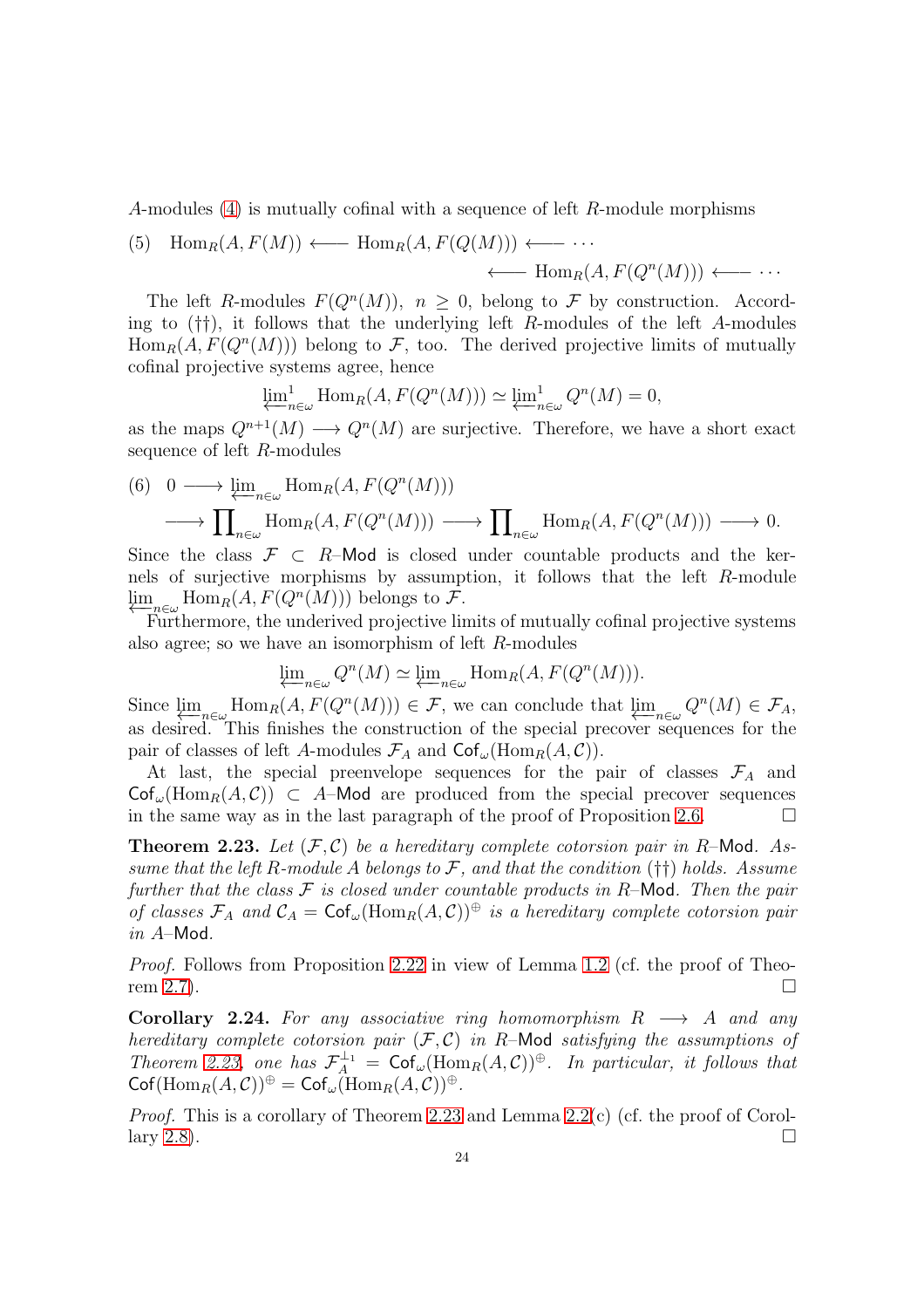Remark 2.25. As mentioned in Remark [2.9,](#page-15-0) the condition (††) appears to be rather restrictive. In fact, the construction of Proposition [2.22](#page-22-2) originates from the theory of semicontramodules over semialgebras, as in [\[24,](#page-52-0) Lemma 3.3.3], where the natural analogue of this condition feels much less restrictive, particularly when  $\mathcal F$  is simply the class of all projective objects. So one can say that the ring  $R$  in this Section [2.4](#page-22-0) really "wants" to be a coalgebra C (say, over a field k), and accordingly the ring A becomes a semialgebra S over C. The left R-modules "want" to be left C-contramodules, and the left A-modules "want" to be left S-semicontramodules.

Then the coinduction functor, which was  $\text{Hom}_R(A, -)$  in the condition (††), takes the form of the functor  $\text{Cohom}_{\mathcal{C}}(S, -)$ . This one is much more likely to take projective left C-contramodules to projective left C-contramodules. In fact, all projective C-contramodules are direct summands of the free contramodules  $\text{Hom}_k(C, V)$ , where V ranges over k-vector spaces; and one has  $\mathrm{Cohom}_C(S, \mathrm{Hom}_k(C, V)) \simeq \mathrm{Hom}_k(S, V)$ . This is a projective left C-contramodule for any V whenever the right C-comodule S is injective. Besides, the class of all projective contramodules over a coalgebra over a field is always closed under infinite products; so the specific assumption of Section [2.4](#page-22-0) is satisfied in the contramodule context, too.

To make a ring R behave rather like a coalgebra, one can assume it to be "small" in some sense. The following examples are inspired by the analogy with semialgebras and semicontramodules.

<span id="page-24-0"></span>**Examples 2.26.** Let  $\mathcal{F} = R$ –Mod<sub>proj</sub> be the class of all projective left R-modules; then  $C = R$ –Mod is the class of all left R-modules (cf. Example [2.10\)](#page-15-1).

(1) Assume that the ring R is left perfect and right coherent (e. g., it suffices that R be right Artinian). Then the class of all projective left R-modules is closed under infinite products [\[4,](#page-52-16) [13\]](#page-52-17); so the specific assumption of Section [2.4](#page-22-0) is satisfied.

Furthermore, all flat left R-modules are projective, and all left R-modules have projective covers [\[4\]](#page-52-16). Let  $J \subset R$  be the Jacobson radical; then the correspondence  $P \mapsto P/JP$  is a bijection between the isomorphism classes of projective left R-modules and arbitrary  $R/J$ -modules. The quotient ring  $R/J$  is classically semisimple, so it is isomorphic to a finite product of simple Artinian rings  $R_1, \ldots, R_m$ . Denote by  $J_i \subset R$  the kernel of the surjective map  $R \longrightarrow R_i$ ,  $1 \le i \le m$ . Then, choosing  $\kappa$ to be a large enough cardinal, one can make the (semisimple)  $R_i$ -module  $R^{\kappa}/J_i(R^{\kappa})$ arbitrarily large. Therefore, all the projective left R-modules are direct summands of products of copies of the free left R-module R.

Assume further that the left R-module  $\text{Hom}_R(A, R)$  is projective. Then it follows that the functor  $\text{Hom}_R(A, -)$  preserves the class F of all projective left R-modules. Thus the condition (††) is satisfied.

(2) Assume that R is a finite-dimensional algebra over a field k and  $R \longrightarrow A$  is a morphism of  $k$ -algebras. This is a particular case of  $(1)$ , so the above discussion is applicable. Furthermore, we have  $\text{Hom}_R(A, R) \simeq \text{Hom}_R(A, R^{**}) \simeq (R^* \otimes_R A)^*$ , where  $V \mapsto V^*$  denotes the passage to the dual k-vector space.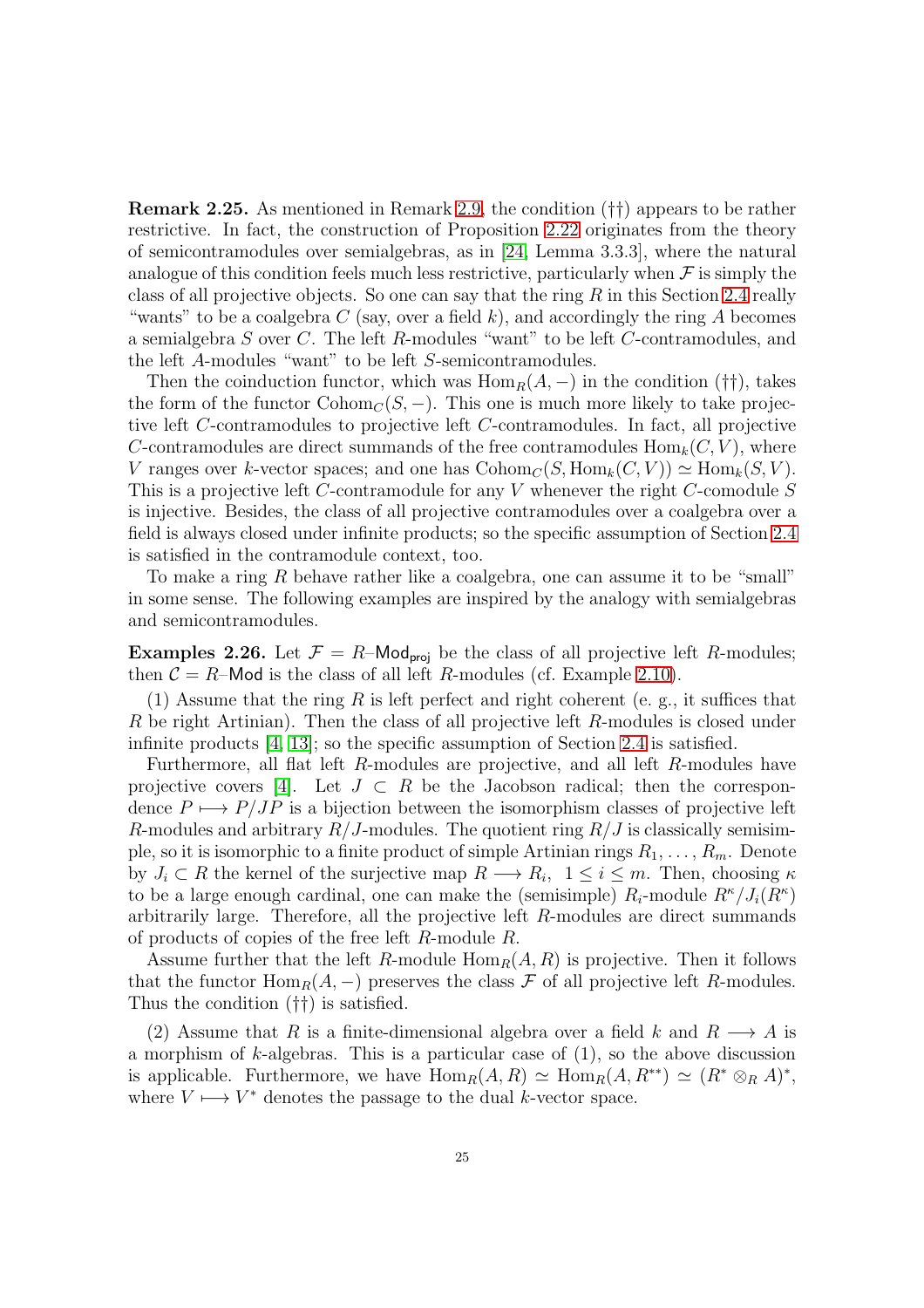The functor  $N \mapsto N^*$  takes injective right R-modules to projective left R-modules. Thus the condition (††) holds whenever the underlying right R-module of the right A-module  $R^* \otimes_R A$  is injective.

(3) Assume that  $R$  is a quasi-Frobenius ring, i. e., the classes of injective and projective left R-modules coincide (and the same holds for right R-modules). All such rings  $R$  are left and right Artinian, so the discussion in  $(1)$  is applicable.

Furthermore, whenever R is quasi-Frobenius, the condition  $(\dagger\dagger)$  can be rephrased by saying that the functor  $\text{Hom}_R(A, -)$  takes injective left R-modules to injective left R-modules. This holds whenever  $A$  is a projective right  $R$ -module.

The results of Section [2.4](#page-22-0) tell us that, whenever the left  $R$ -module  $A$  is projective and any one of the above sets of conditions  $(1-3)$  is satisfied, the  $Ext<sup>1</sup>$ -orthogonal pair of classes of left A-modules A–Mod<sub>R-proj</sub> and  $\textsf{Cof}_{\omega}(\text{Hom}_R(A, R-\textsf{Mod}))$  admits approximation sequences. Consequently, the pair of classes  $\mathcal{F}_A = A - \mathsf{Mod}_{R\text{-proj}}$  and  $\mathcal{C}_A = \mathsf{Cof}_{\omega}(\mathrm{Hom}_R(A, R-\mathsf{Mod}))^{\oplus}$  is a hereditary complete cotorsion pair in A–Mod. In particular, we have

$$
(A\text{-Mod}_{R\text{-}\mathrm{proj}})^{\perp_1}=\mathrm{Cof}_\omega(\mathrm{Hom}_R(A,R\text{-}\mathsf{Mod}))^\oplus,
$$

and therefore  $\operatorname{Cof}(\operatorname{Hom}_R(A, R-\text{Mod}))^{\oplus} = \operatorname{Cof}_{\omega}(\operatorname{Hom}_R(A, R-\text{Mod}))^{\oplus}$ . So the weakly  $A/R$ -injective left A-modules are precisely the direct summands of the A-modules admitting a complete, separated  $\omega$ -indexed decreasing filtration by A-modules coinduced from left R-modules.

The next theorem is a generalization of Corollary [2.24](#page-23-1) in which the condition (††) is replaced by the condition  $(\dagger\dagger)$ .

**Theorem 2.27.** Let  $(\mathcal{F}, \mathcal{C})$  be a hereditary complete cotorsion pair in R-Mod. As*sume that the left* R-module A belongs to  $\mathcal{F}$ , and that the condition ( $\dagger\dagger$ ) *holds. Assume further that the class* F *is closed under countable products in* R–Mod*. Then the class*  $\mathcal{C}_A = \mathcal{F}_A^{\perp_1} \subset A$ -Mod *can be described as*  $\mathcal{C}_A = \mathsf{Cof}_{\omega}(\mathrm{Hom}_R(A, \mathcal{C}))^{\oplus}$ *. In particular, we have*  $\operatorname{Cof}(\operatorname{Hom}_R(A,\mathcal{C}))^{\oplus} = \operatorname{Cof}_{\omega}(\operatorname{Hom}_R(A,\mathcal{C}))^{\oplus}$ .

*Proof.* Similar to the proof of Theorem [2.11,](#page-16-0) where all the essential details have been already worked out. One follows the proof of Corollary [2.24](#page-23-1) step by step and observes that the assumptions of the present theorem are sufficient for the validity of the argument.  $\Box$ 

<span id="page-25-0"></span>2.5. Combined result on coinduced modules. In this section we combine the constructions of Propositions [2.6](#page-12-2) and [2.22](#page-22-2) in order to obtain a more general result under relaxed assumptions. Specifically, we assume that all the countable products of modules from  $\mathcal F$  have finite  $\mathcal F$ -resolution dimensions.

<span id="page-25-1"></span>**Proposition 2.28.** Assume that the  $Ext<sup>1</sup>$ -orthogonal pair of classes of left R-modules  $(\mathcal{F}, \mathcal{C})$  *admits approximation sequences* [\(1](#page-5-2)[–2\)](#page-5-3). Assume that the left R-module A be*longs to* F*, and that the condition* (††) *holds. Assume further that the class* F *is resolving in* R–Mod *and the* F*-resolution dimension of any countable product of*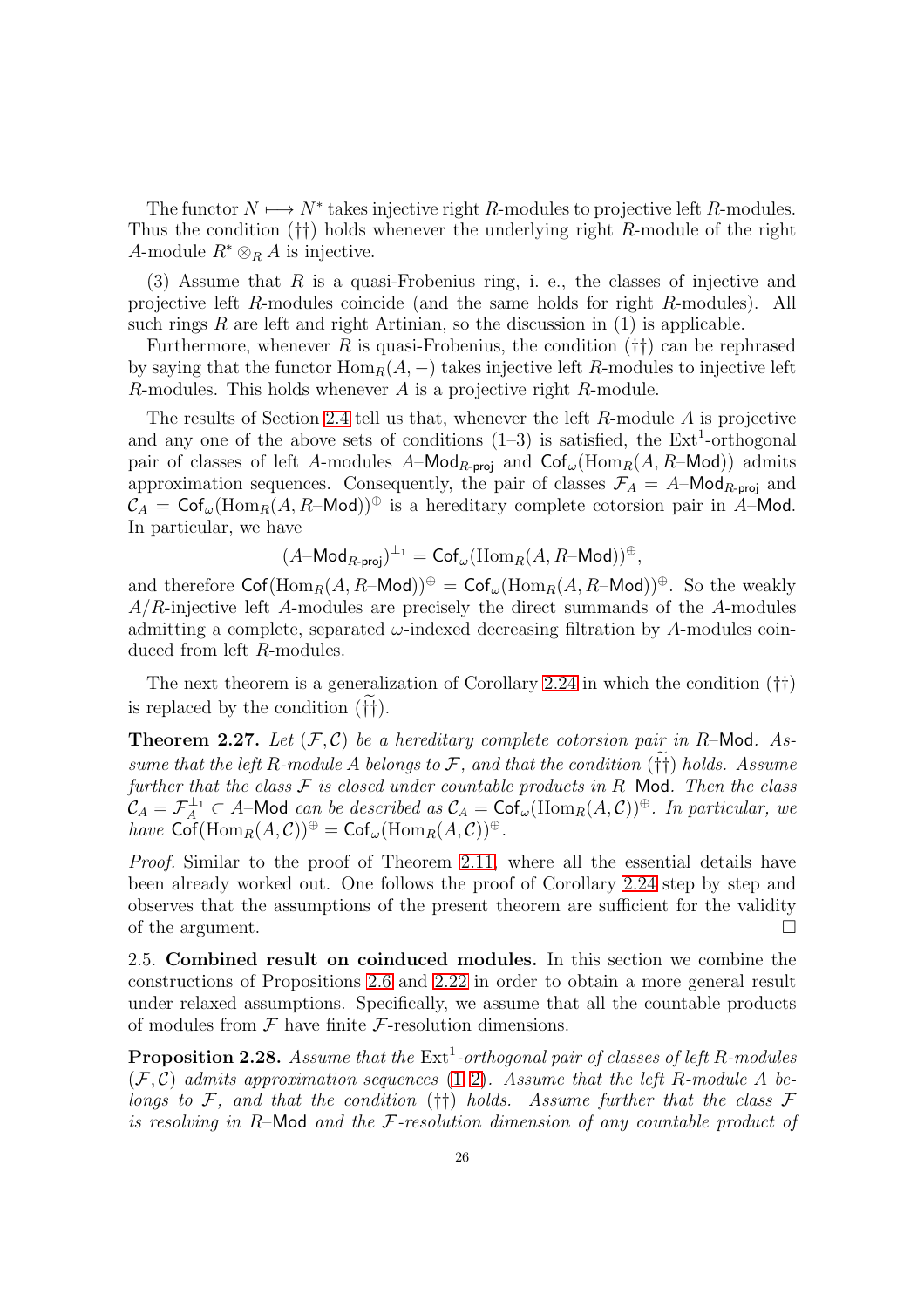*modules from*  $\mathcal F$  *does not exceed a finite integer*  $k \geq 0$ *. Then the* Ext<sup>1</sup>-orthogonal *pair of classes of left* A-modules  $\mathcal{F}_A$  and  $\textsf{Cof}_{\omega+k}(\text{Hom}_R(A, \mathcal{C}))$  *admits approximation sequences as well. Here*  $\omega + k$  *is the k-th successor ordinal of*  $\omega$ *.* 

*Proof.* As in previous proofs, we start with an explicit construction of special precover sequences for the pair of classes  $\mathcal{F}_A$  and  $\mathsf{Cof}_{\omega+k}(\mathrm{Hom}_R(A, \mathcal{C})) \subset A$ –Mod.

Let M be a left A-module. Proceeding as in the proof of Proposition [2.22,](#page-22-2) we construct the  $\omega$ -indexed projective system of surjective morphisms of left A-modules [\(4\)](#page-22-1). The underlying left R-module of the left A-module  $\lim_{n \to \infty} Q^n(M)$  is isomorphic to the projective limit of the projective system of left  $R$ -modules  $(5)$ , and it can be described as the leftmost term of the short exact sequence [\(6\)](#page-23-3).

The left R-modules  $\text{Hom}_R(A, F(Q^n(M)))$  belong to F by (††), so the left R-module  $\prod_{n\in\omega} \text{Hom}_R(A, F(Q^n(M)))$  has F-resolution dimension  $\leq k$  in our present assump-tions. By Lemma [1.10\(](#page-9-2)a), it follows that the  $\mathcal{F}\text{-resolution dimension of (the under$ lying left R-module of the left A-module)  $N = \lim_{n \in \omega} Q^n(M)$  does not exceed k.

Now we apply the construction from the proof of Proposition [2.6](#page-12-2) to the left A-module N, producing the sequence of surjective morphisms of left A-modules

$$
N \longleftarrow Q(N) \longleftarrow Q(Q(N)) \longleftarrow \cdots \longleftarrow Q^k(N).
$$

Following the argument in the proof of Proposition [2.6,](#page-12-2) we have  $Q^k(N) \in \mathcal{F}_A$ , since  $\text{rd}_{\mathcal{F}} N \leq k$ . Finally, the kernel of the composition of surjective morphisms

$$
Q^k(N) \longrightarrow N = \underleftarrow{\lim}_{n \in \omega} Q^n(M) \longrightarrow M
$$

in an extension of the kernels of the morphisms  $Q^k(N) \longrightarrow N$  and  $\lim_{n \in \omega} Q^n(M) \longrightarrow$ M. The former kernel belongs to  $\mathsf{Cof}_k(\mathrm{Hom}_R(A,\mathcal{C}))$  and the latter one to  $\mathsf{Cof}_{\omega}(\mathrm{Hom}_R(A,\mathcal{C}))$ ; thus the kernel of the morphism  $Q^k(N) \longrightarrow M$  belongs to  $\mathsf{Cof}_{\omega+k}(\mathrm{Hom}_R(A,C)).$ 

We have produced the desired special precover sequences. Having these at our disposal, the special preenvelope sequences are constructed in the same way as in the proofs of Propositions [2.6](#page-12-2) and [2.22.](#page-22-2)

<span id="page-26-0"></span>**Theorem 2.29.** Let  $(F, C)$  be a hereditary complete cotorsion pair in R-Mod. As*sume that the left* R*-module* A *belongs to* F*, and that the condition* (††) *holds. Assume further that the* F*-resolution dimension of any countable product of modules from* F *in* R–Mod *does not exceed a finite integer*  $k \geq 0$ *. Then the pair of classes*  $\mathcal{F}_A$  *and*  $\mathcal{C}_A = \mathsf{Cof}_{\omega+k}(\mathrm{Hom}_R(A, \mathcal{C}))^{\oplus}$  *is a hereditary complete cotorsion pair in A*–Mod.

*Proof.* Follows from Proposition [2.28](#page-25-1) in view of Lemma [1.2.](#page-6-1) □

<span id="page-26-1"></span>**Corollary 2.30.** For any associative ring homomorphism  $R \rightarrow A$  and any hered*itary complete cotorsion pair*  $(F, C)$  *in R*-Mod *satisfying the assumptions of Theorem* [2.29,](#page-26-0) one has  $\mathcal{F}_A^{\perp_1} = \mathsf{Cof}_{\omega+k}(\text{Hom}_R(A, C))^{\oplus}$ . In particular, it follows that  $\mathsf{Cof}(\mathrm{Hom}_R(A,\mathcal C))^\oplus=\mathsf{Cof}_{\omega+k}(\mathrm{Hom}_R(A,\mathcal C))^\oplus.$ 

*Proof.* This is a corollary of Theorem [2.29](#page-26-0) and Lemma [2.2\(](#page-10-3)c).  $\square$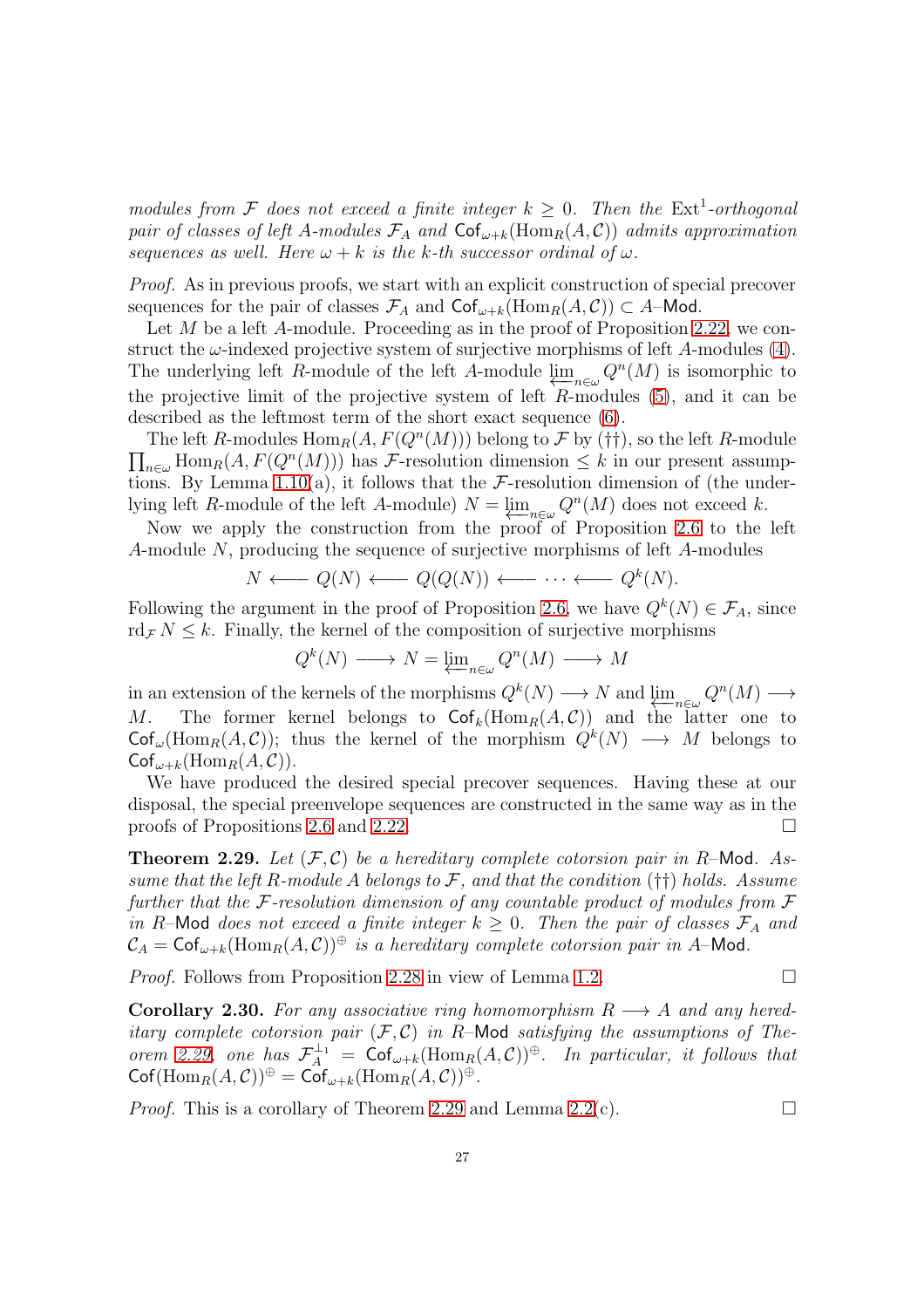For a class of examples to Theorem [2.29](#page-26-0) arising from curved DG-rings, see Proposition [4.5](#page-46-1) below.

The final theorem of this section is a generalization of Corollary [2.30](#page-26-1) in which the condition  $(\dagger\dagger)$  is replaced by the condition  $(\dagger\dagger)$ .

**Theorem 2.31.** Let  $(\mathcal{F}, \mathcal{C})$  be a hereditary complete cotorsion pair in R-Mod. As*sume that the left* R-module A *belongs to*  $\mathcal{F}$ , and that the condition ( $\tilde{f}$ ) holds. *Assume further that the* F*-resolution dimension of any countable product of modules from*  $\mathcal F$  *in* R–Mod *does not exceed a finite integer*  $k \geq 0$ *. Then the class*  $\mathcal{C}_A = \mathcal{F}_A^{\perp_1} \subset A$ -Mod *can be described as*  $\mathcal{C}_A = \mathsf{Cof}_{\omega+k}(\mathrm{Hom}_R(A, \mathcal{C}))^{\oplus}$ *. In particular, we have*  $\operatorname{Cof}(\operatorname{Hom}_R(A,\mathcal{C}))^{\oplus} = \operatorname{Cof}_{\omega+k}(\operatorname{Hom}_R(A,\mathcal{C}))^{\oplus}$ .

*Proof.* One follows the proof of Corollary [2.30](#page-26-1) step by step and observes that the assumptions of the present theorem are sufficient for the validity of the argument. Almost all the essential details have been worked out already in the proof of Theorem [2.11,](#page-16-0) and only one observation remains to be made.

Let M be a left A-module whose underlying left R-module belongs to  $\mathcal{D}$ . Then the underlying left R-module of the left A-module  $\varprojlim_{n\in\omega} Q^n(M)$  also belongs to  $\mathcal{D}$ , because the kernel of the surjective A-module morphism  $\lim_{n \in \omega} Q^n(M) \longrightarrow M$  belongs to  $\textsf{Cof}_{\omega}(\text{Hom}_R(A, C)) \subset C_A$  and the class  $\mathcal{D} \subset R$ –Mod is closed under extensions.  $\Box$ 

### 3. Filtrations by Induced Modules

<span id="page-27-0"></span>The setting in this section is dual to that in Section [2,](#page-10-0) and the main results are also dual. But the ambient context of the general theory of cotorsion pairs in module categories, based on the small object argument etc., is *not* self-dual. So we discuss the situation in detail, making both the similarities and the differences visible.

<span id="page-27-1"></span>3.1. Posing the problem. Let  $R \longrightarrow A$  be a homomorphism of associative rings, and let  $\mathcal C$  be a class of left R-modules. Mostly we will assume  $\mathcal C$  to be the right part of a cotorsion pair  $(\mathcal{F}, \mathcal{C})$  in R-Mod.

Denote by  $\mathcal{C}^A$  the class of all left A-modules whose underlying R-modules belong to C. Does there exist a cotorsion pair  $(\mathcal{F}^A, \mathcal{C}^A)$  in A-Mod?

Obviously, if the answer to this question is positive, then the class  $\mathcal{F}^A$  can be recovered as  $\mathcal{F}^A = {}^{\perp_1} \mathcal{C}^A$ . But can one describe the class  $\mathcal{F}^A$  more explicitly?

We start with an easy lemma providing a necessary condition. Here, for any ring S and right S-module E, we denote by  $E^+$  the left S-module  $E^+ = \text{Hom}_{\mathbb{Z}}(E, \mathbb{Q}/\mathbb{Z})$ (which is called the *character module* of  $E$ ). The *S*-module  $E^+$  is always cotorsion in the sense of Enochs [\[17\]](#page-52-2); in fact, it is even pure-injective [\[19,](#page-52-1) Chapter 2]. The left S-module  $E^+$  is injective whenever E is a flat right S-module. In particular, the left S-module  $S^+$  is injective; in fact, it is an injective cogenerator of  $S$ -Mod.

<span id="page-27-2"></span>**Lemma 3.1.** Assume that  $C^A$  is the right part of a cotorsion pair  $(\mathcal{F}^A, \mathcal{C}^A)$  in A-Mod. *Then the left* R-module  $A^+$  *belongs to* C. Consequently, one has  $\text{Tor}_1^R(A, F) = 0$  for *any left*  $R$ *-module*  $F \in {}^{\perp_1}C$ *.*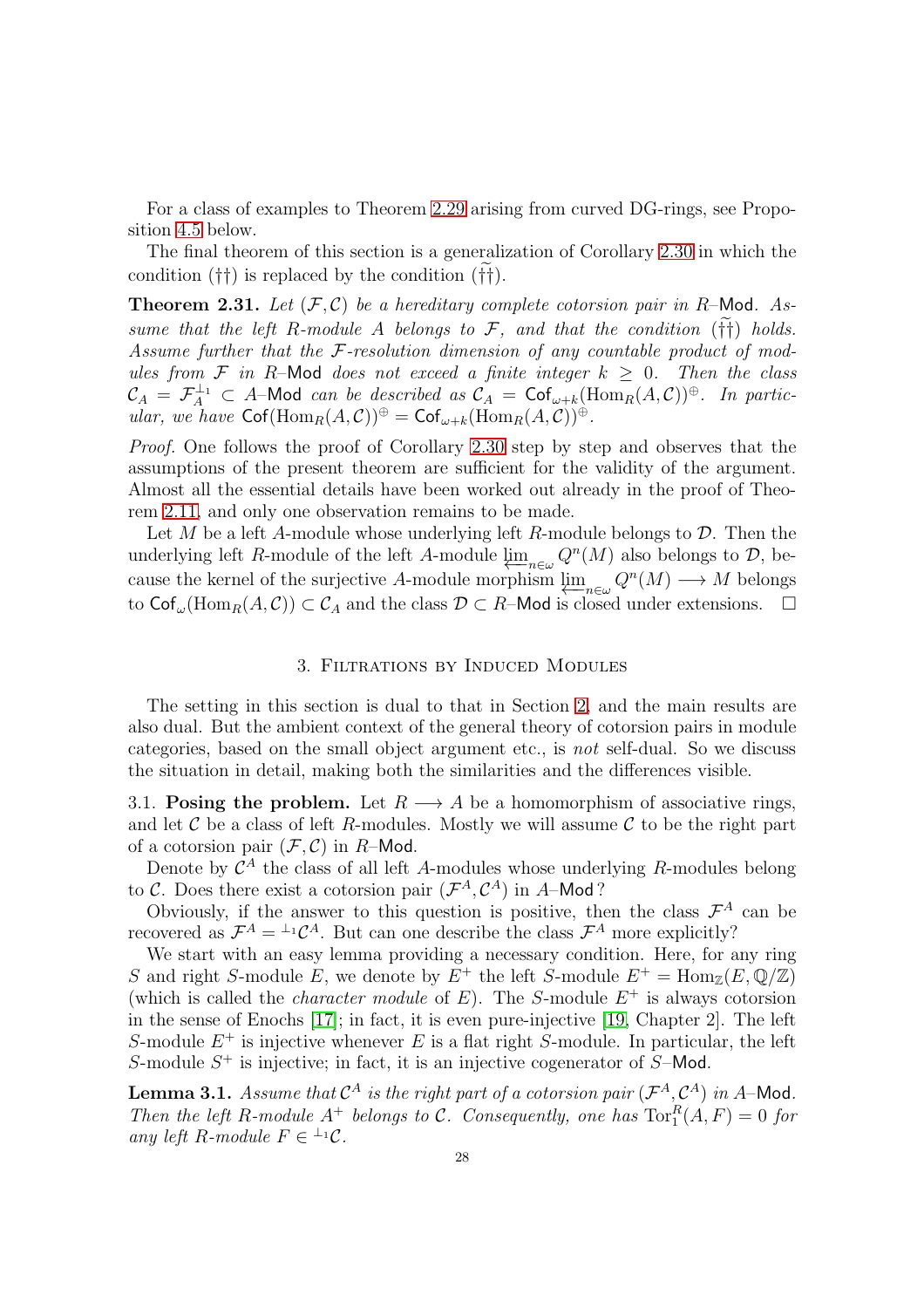*Proof.* For any cotorsion pair  $(\mathcal{F}^A, \mathcal{C}^A)$  in A–Mod, all injective left A-modules belong to  $\mathcal{C}^A$ . So, in the situation at hand, the underlying left R-modules of all injective left A-modules must belong to  $C$ . This proves the first assertion. The second one follows from the natural isomorphism of abelian groups  $\text{Tor}_1^R(A, F)^+ \simeq \text{Ext}_R^1(F, A^+) = 0.$   $\Box$ 

The next lemma shows that this condition is also sufficient to get a cotorsion pair  $(\mathcal{F}^A, \mathcal{C}^A)$ . Given a class of left R-modules S, we denote by  $A \otimes_R S$  the class of all left A-modules of the form  $A \otimes_R S$  with  $S \in \mathcal{S}$ .

<span id="page-28-0"></span>**Lemma 3.2.** Let  $(\mathcal{F}, \mathcal{C})$  be a cotorsion pair in R-Mod generated by a class of left R*-modules* S*. Assume that the left* R*-module* A<sup>+</sup> *belongs to* C*. Then we have*

(a)  $C^A = (A \otimes_R \mathcal{F})^{\perp_1} = (A \otimes_R \mathcal{S})^{\perp_1};$ 

(b)  $({}^{\perp_1}C^A, C^A)$  *is a cotorsion pair in A*–Mod;

 $(G)$  Fil $(A \otimes_R S)$ <sup> $\oplus$ </sup>  $\subset$  Fil $(A \otimes_R \mathcal{F})$  $\oplus$   $\subset$   $^{\perp_1} \mathcal{C}^A$ .

*Proof.* Part (a): by assumptions, we have  $C = S^{\perp_1}$  and  $Ext_R^1(S, A^+) = 0$  for all  $S \in \mathcal{S}$ , hence  $\text{Tor}_{1}^{R}(A, S) = 0$ . By Lemma [1.8\(](#page-8-1)a) (for  $n = 1$ ), it follows that a left A-module C belongs to  $(A \otimes_R S)^{\perp_1}$  if and only if the underlying left R-module of C belongs to  $S^{\perp_1}$ . In particular, this is applicable to  $S = \mathcal{F}$ .

Part (b): in view of part (a),  $({}^{\perp_1}C^A, C^A)$  is the cotorsion pair in A–Mod generated by the class  $A \otimes_R S$  or  $A \otimes_R F$ .

Part (c) follows from part (a) and Lemma [1.4.](#page-7-0)  $\Box$ 

So we have answered our first question, but we want to know more. Can one guarantee that the cotorsion pair  $(\mathcal{F}^A, \mathcal{C}^A)$  is complete?

<span id="page-28-1"></span>Proposition 3.3. Let  $(\mathcal{F}, \mathcal{C})$  *be a (complete) cotorsion pair in R*–Mod *generated by a set of left* R*-modules* S*, and let* C <sup>A</sup> *be the class of all left* A*-modules whose underlying left* R*-modules belong to* C*. Assume that the left* R*-module* A<sup>+</sup> *belongs to* C*. Then there is a complete cotorsion pair*  $(\mathcal{F}^A, \mathcal{C}^A)$  *in* A–Mod *generated by the set of left*  $A$ -modules  $S^A = A \otimes_R S$ . Moreover, one has  $\mathcal{F}^A = \mathsf{Fil}(\mathcal{S}^A \cup \{A\})^{\oplus}$ .

*Proof.* By Lemma [3.2\(](#page-28-0)a-b), the desired cotorsion pair  $(\mathcal{F}^A, \mathcal{C}^A)$  is generated by the set  $S^A$ . Hence both the assertions follow from Theorem [1.5.](#page-7-1)

These observations, based on the general theory of cotorsion pairs in module categories, essentially answer all the questions above. We have a complete cotorsion pair  $(\mathcal{F}^A, \mathcal{C}^A)$ , and we also have a description of the class  $\mathcal{F}^A$ . Still we would like to improve upon these answers a little bit.

In the rest of Section [3,](#page-27-0) our aim is to show that, under certain specific assumptions, the class  $\mathcal{F}^A$  can be described as  $\mathcal{F}^A = \text{Fil}_{\beta}(A \otimes_R \mathcal{F})^{\oplus}$  for rather small ordinals  $\beta$ . Besides, even though our assumptions are going to be rather restrictive, we will *not* assume the cotorsion pair  $(\mathcal{F}, \mathcal{C})$  to be generated by a set.

For a class of examples of cotorsion pairs like in Proposition [3.3](#page-28-1) arising in connection with n-tilting modules, see Lemma [3.12](#page-34-0) and Proposition [3.13](#page-34-1) below.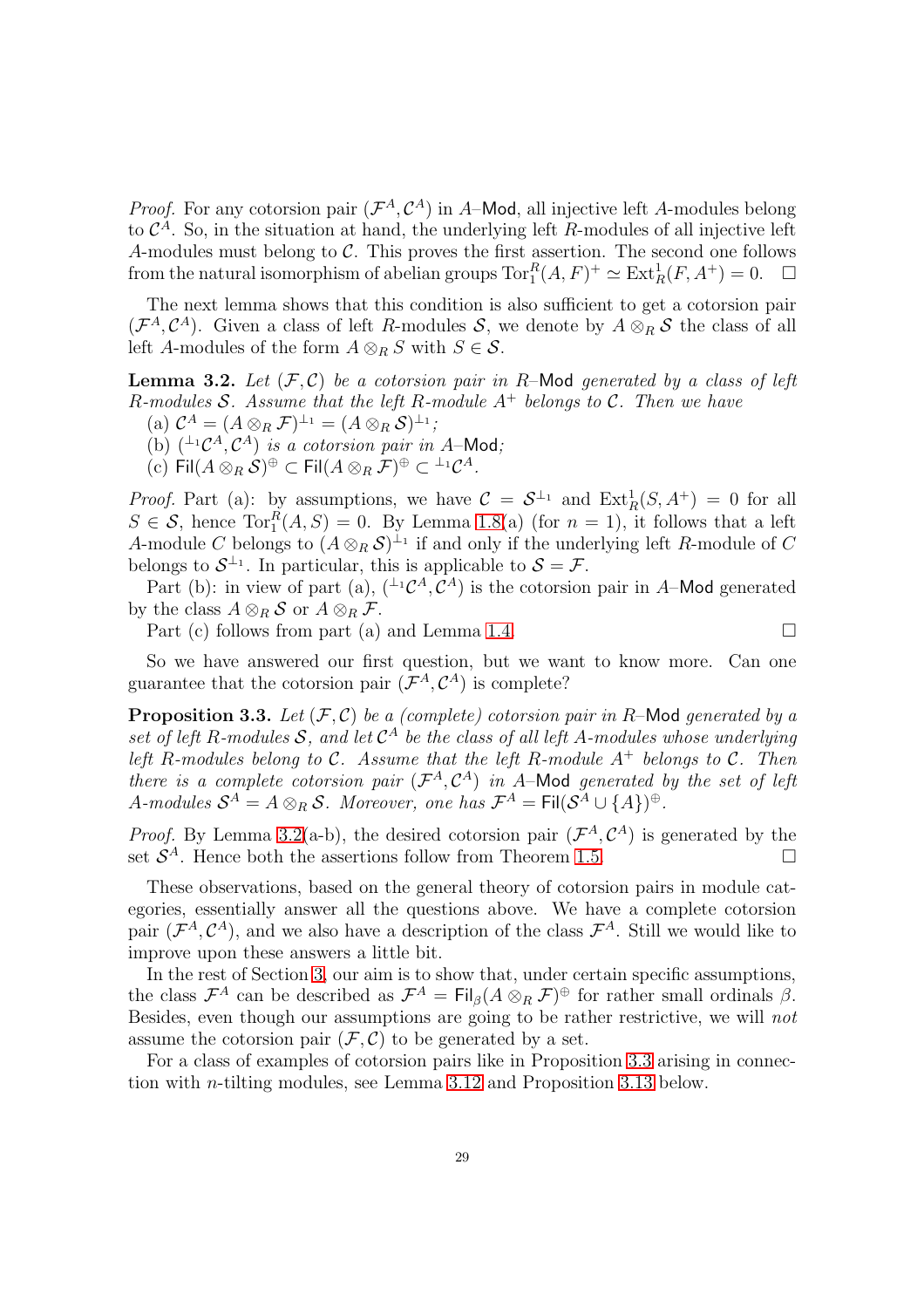<span id="page-29-0"></span>3.2. Finite filtrations by induced modules. Let  $R \longrightarrow A$  be a ring homomorphism. Suppose that we are given an  $\text{Ext}^1$ -orthogonal pair of classes of left R-modules F and  $\mathcal{C} \subset R$ –Mod, and denote by  $\mathcal{C}^A \subset A$ –Mod the class of all left A-modules whose underlying left  $R$ -modules belong to  $C$ .

For any left R-module M, one can consider the left A-module  $A \otimes_R M$ . Sometimes we will also consider the underlying left R-module of the left A-module  $A \otimes_R M$ . That is what we do when formulating the following condition, which will be a key technical assumption in much of the rest of Section [3:](#page-27-0)

(†) for any left R-module  $C \in \mathcal{C}$ , the left R-module  $A \otimes_R C$  also belongs to  $\mathcal{C}$ .

The specific assumption on which the results of this Section [3.2](#page-29-0) are based is that all left  $R$ -modules have finite  $C$ -coresolution dimension.

<span id="page-29-1"></span>**Lemma 3.4.** Assume that the Ext<sup>1</sup>-orthogonal pair of classes of left R-modules (F, C) *admits special preenvelope sequences* [\(2\)](#page-5-3)*. Assume further the left* R*-module* A<sup>+</sup> *belongs to* C*, the condition* (†) *holds, and the class* C *is coresolving in* R–Mod*. Let* M *be a left* R*-module of* C*-coresolution dimension* ≤ l*. Then the* C*-coresolution dimension of the R-module*  $A \otimes_R M$  *also does not exceed l.* 

*Proof.* This is the dual version of Lemma [2.5.](#page-12-1) Let  $0 \longrightarrow M \longrightarrow C^0 \longrightarrow F^1 \longrightarrow 0$  be a special preenvelope sequence [\(2\)](#page-5-3) for the left R-module M; so  $C^0 \in \mathcal{C}$  and  $F^1 \in \mathcal{F}$ . Consider a special preenvelope sequence  $0 \longrightarrow F^1 \longrightarrow C^1 \longrightarrow F^2 \longrightarrow 0$  for the left R-module  $F<sup>1</sup>$ , etc. Proceeding in this way, we construct an exact sequence of left R-modules  $0 \longrightarrow M \longrightarrow C^0 \longrightarrow C^1 \longrightarrow \cdots \longrightarrow C^{l-2} \longrightarrow C^{l-1} \longrightarrow F^l \longrightarrow 0$ , in which  $C^i \in \mathcal{C}$  for all  $0 \leq i \leq l-1$ ,  $F^l \in \mathcal{F}$ , and the image  $F^i$  of the morphism  $C^{i-1} \longrightarrow C^i$  belongs to F for all  $1 \leq i \leq l-1$ . Since the C-coresolution dimension of M does not exceed l by assumption, by Lemma [1.9\(](#page-9-1)b) it follows that  $F' \in \mathcal{C}$ . Since  $Tor_1^R(A, F) = 0$  for all  $F \in F$  (see Lemma [3.1\)](#page-27-2), our sequence remains exact after applying the functor  $A \otimes_R -$ . The resulting exact sequence is the desired coresolution of length l of the left R-module  $A \otimes_R M$  by modules from  $\mathcal{C}$ .

<span id="page-29-2"></span>**Proposition 3.5.** Assume that the  $Ext<sup>1</sup>$ -orthogonal pair of classes of left R-modules  $(F, C)$  *admits approximation sequences* [\(1–](#page-5-2)[2\)](#page-5-3). Assume that the left R-module A<sup>+</sup> *belongs to* C*, and that the condition* (†) *holds. Assume further that the class* C *is coresolving in* R–Mod *and the* C*-coresolution dimension of any left* R*-module does* not exceed a finite integer  $k \geq 0$ . Then the  $\text{Ext}^1$ -orthogonal pair of classes of left A-modules  $\text{Fil}_{k+1}(A \otimes_R \mathcal{F})$  and  $\mathcal{C}^A$  admits approximation sequences as well. Here the *integer*  $k + 1$  *is considered as a finite ordinal.* 

*Proof.* The pair of classes  $\text{Fil}(A \otimes_R \mathcal{F})$  and  $\mathcal{C}^A \subset A$ -Mod is  $\text{Ext}^1$ -orthogonal by Lemma  $3.2(c)$ . Let us show by explicit construction that the pair of classes  $\text{Fil}_k(A\otimes_R \mathcal{F})$  and  $\mathcal{C}^A$  admits special preenvelope sequences. The construction below goes back to [\[24,](#page-52-0) Lemma 3.1.3(b)].

Let  $N$  be a left A-module. Then there is a natural (adjunction) morphism of left A-modules  $\pi_N : A \otimes_R N \longrightarrow N$  defined by the formula  $\pi_N(a \otimes n) = an$  for every  $a \in A$ and  $n \in N$ . The map  $\pi_N$  is always surjective. Moreover, viewed as a morphism of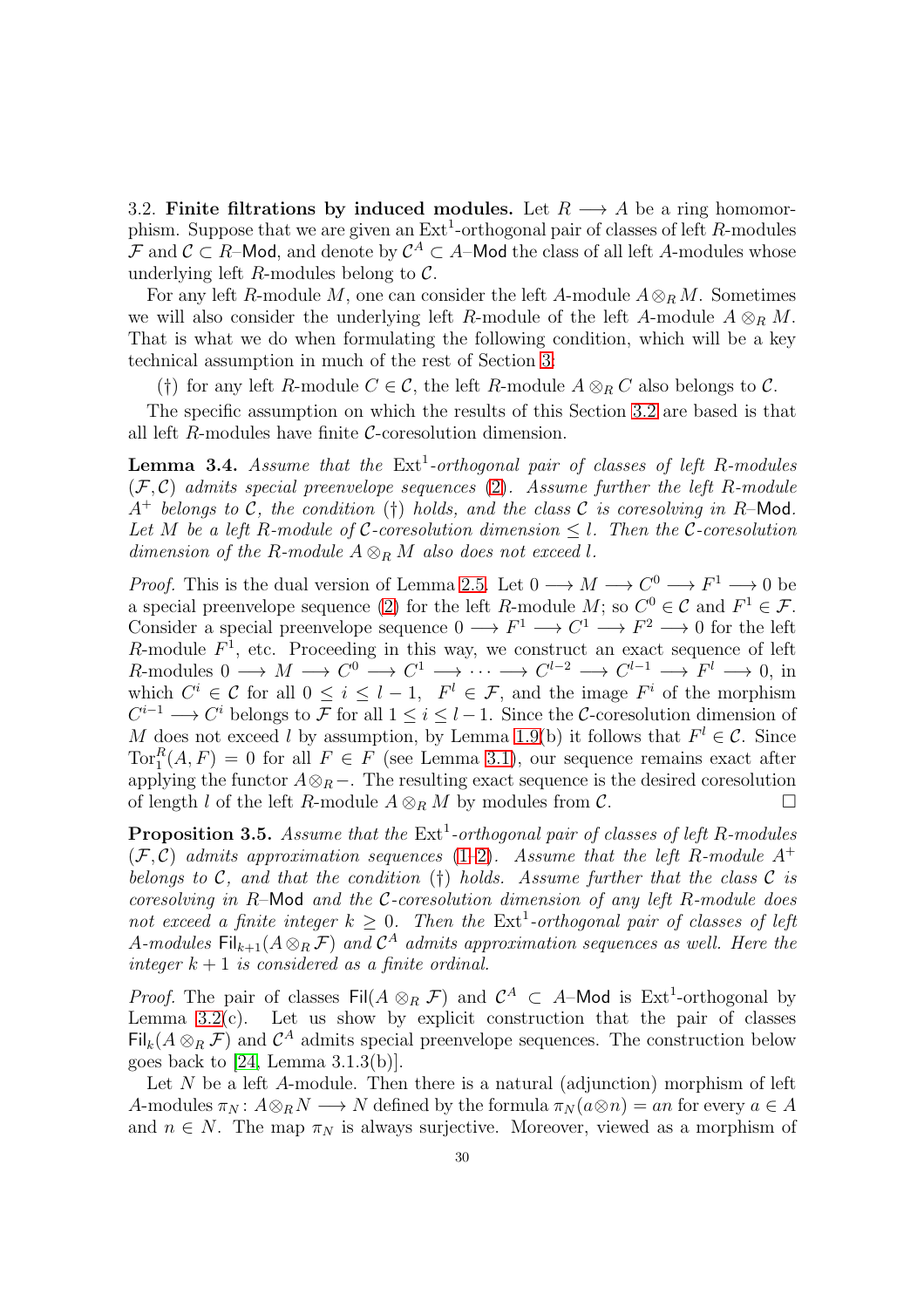left R-modules,  $\pi_N$  is a split epimorphism. Indeed, the map  $\epsilon_N: N \longrightarrow A \otimes_R N$ taking every element  $n \in N$  to the element  $\epsilon(n) = 1 \otimes n \in A \otimes_R N$  is a left R-module morphism for which the composition  $\pi_N \circ \epsilon_N$  is the identity map,  $\pi_N \circ \epsilon_N = id_N$ .

Consider the underlying left  $R$ -module of  $N$ , and choose a special preenvelope sequence  $0 \longrightarrow N \longrightarrow C(N) \longrightarrow F'(N) \longrightarrow 0$  in R-Mod with  $C(N) \in \mathcal{C}$  and  $F'(N) \in \mathcal{F}$ . Then we have  $Tor_1^R(A, F'(N)) = 0$  (see Lemma [3.1\)](#page-27-2), so the morphism of left A-modules  $A \otimes_R N \longrightarrow A \otimes_R C(N)$  induced from the injective left R-module map  $N \longrightarrow C(N)$  is injective. Denote by  $W(N)$  the pushout (or in other words, the fibered coproduct) of the pair of left A-module morphisms  $A \otimes_R N \longrightarrow N$  and  $A \otimes_R N \longrightarrow A \otimes_R C(N).$ 

We have a commutative diagram of left A-module morphisms, in which the four short sequences are exact:

<span id="page-30-0"></span>
$$
\begin{array}{ccc}\n & 0 & 0 & 0 \\
 & \downarrow & \downarrow & \\
0 & \longrightarrow \ker(\pi_N) & \longrightarrow A \otimes_R N & \xrightarrow{\pi_N} & N & \longrightarrow 0 \\
 & & \downarrow & & \\
 & & \downarrow & & \\
 & & \downarrow & & \\
 & & \downarrow & & \\
 & & \downarrow & & \\
 & & \downarrow & & \\
 & & \downarrow & & \\
 & & A \otimes_R F'(N) & \longrightarrow A \otimes_R F'(N) \\
 & & \downarrow & & \\
 & & 0 & 0 & \\
 & & & 0 & \\
 & & & & \\
\end{array}
$$

Introduce the notation  $cd_{\mathcal{C}} M$  for the C-coresolution dimension of a left R-module  $M$ . We will apply the same notation to left  $A$ -modules, presuming that the  $C$ -coresolution dimension of the underlying  $R$ -module is taken.

Next we observe that, whenever  $0 < \text{cd}_C N < \infty$ , the C-coresolution dimension of the underlying left R-module of the left A-module  $W(N)$  is strictly smaller than the C-coresolution dimension of the underlying R-module of the A-module  $N$ , i. e.,  $\text{cd}_{\mathcal{C}}W(N) < \text{cd}_{\mathcal{C}}(N)$ . Indeed, the short exact sequence of left A-modules  $0 \longrightarrow \text{ker}(\pi_N) \longrightarrow A \otimes_R N \longrightarrow N \longrightarrow 0$  splits over R, or in other words, the underlying left R-module of  $\ker(\pi_N)$  can be presented as the cokernel of the injective left R-module morphism  $\epsilon_N: N \longrightarrow A \otimes_R N$ . By Lemmas [3.4](#page-29-1) and [1.10\(](#page-9-2)b), we have  $\operatorname{cd}_{\mathcal{C}} \ker(\pi_N) \leq \operatorname{cd}_{\mathcal{C}} N$ . Since  $A \otimes_R C(N) \in \mathcal{C}$ , it follows from the short exact sequence  $0 \longrightarrow \ker(\pi_N) \longrightarrow A \otimes_R C(N) \longrightarrow W(N) \longrightarrow 0$  that  $\operatorname{cd}_{\mathcal{C}} W(N) < \operatorname{cd}_{\mathcal{C}} N$ .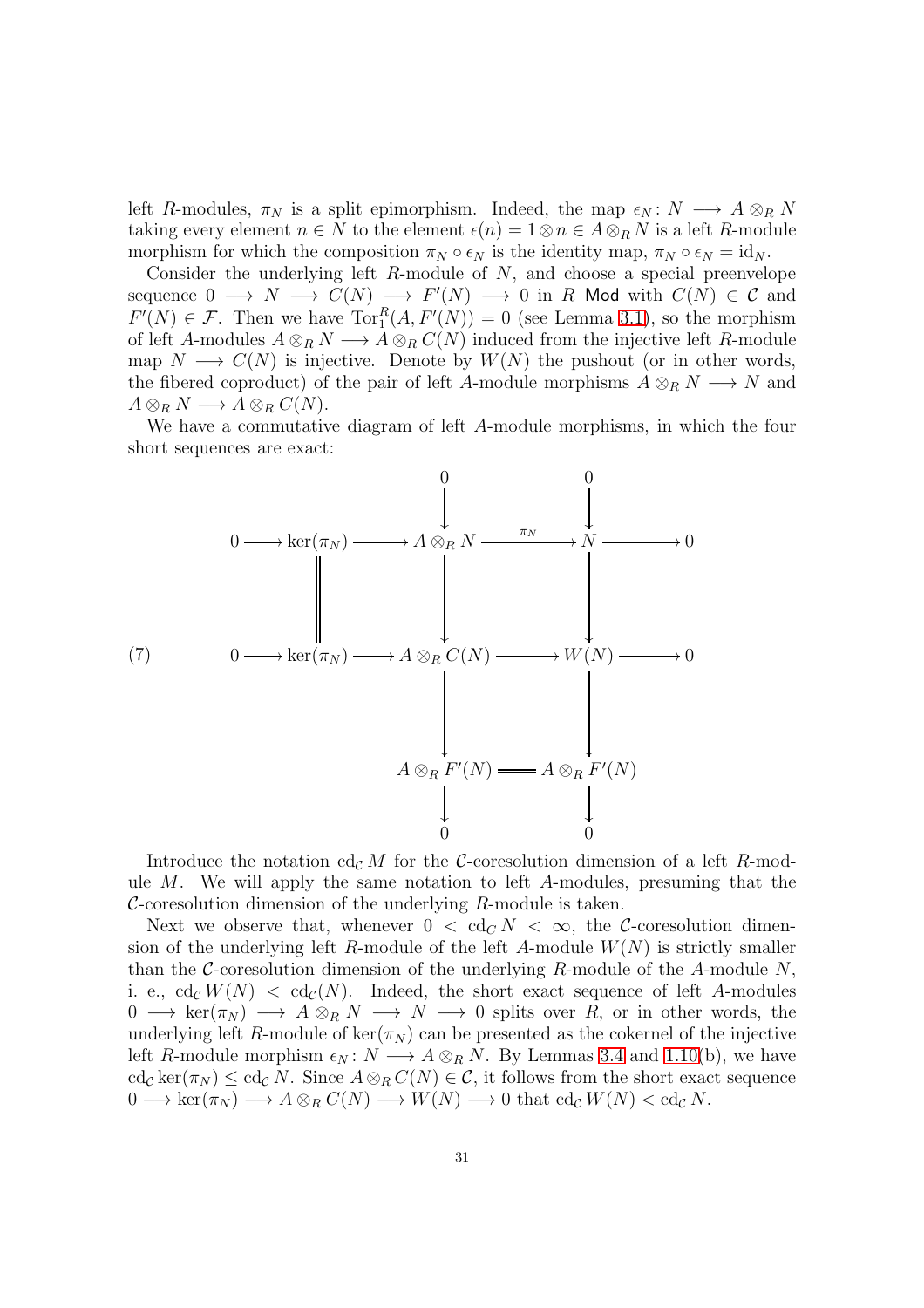It remains to iterate our construction, producing a sequence of injective morphisms of left A-modules

$$
N \longrightarrow W(N) \longrightarrow W(W(N)) \longrightarrow W^3(N) \longrightarrow \cdots \longrightarrow W^k(N).
$$

Since  $cd_c(N) \leq k$  by assumption, it follows from the above argument that  $\operatorname{cd}_{\mathcal{C}} W^k(N) \leq 0$ , that is  $W^k(N) \in \mathcal{C}$ .

The cokernel of the injective morphism  $N \longrightarrow W^k(N)$  is filtered by the cokernels of the injective A-module morphisms  $N \longrightarrow W(N)$ ,  $W(N) \longrightarrow W^2(N)$ , ...,  $W^{k-1}(N) \longrightarrow W^k(N)$ . These are the left A-modules  $A \otimes_R F'(N)$ ,  $A \otimes_R F'(W(N))$ ,  $A \otimes_R F'(W^2(N)), \ldots, A \otimes_R F'(W^{k-1}(N)).$  We have constructed the desired special preenvelope sequence for the pair of classes  $\text{Fil}_k(A \otimes_R \mathcal{F})$  and  $\mathcal{C}^A$ .

Finally, any left R-module M is a quotient module of an R-module  $F(M) \in \mathcal{F}$ , since a special precover sequence with respect to  $(\mathcal{F}, \mathcal{C})$  exists for M by assumption. If M is a left A-module, then the map  $\pi_M$  presents M as a quotient module of the left A-module  $A \otimes_R M$ , which is a quotient module of the left A-module  $A \otimes_R F(M)$ . Thus M is a quotient A-module of  $A \otimes_R F(M)$ . Following the proof of (the "if" implication in) Lemma [1.1,](#page-5-4) we conclude that the pair of classes  $\text{Fil}_{k+1}(A \otimes_R \mathcal{F})$  and  $\mathcal{C}^A$  admits special precover sequences.

<span id="page-31-0"></span>Theorem 3.6. *Let* (F, C) *be a hereditary complete cotorsion pair in* R–Mod*. Assume that the left* R-module  $A^+$  *belongs to* C, and that the condition (†) holds. Assume *further that the* C*-coresolution dimension of any left* R*-module does not exceed a finite integer*  $k \geq 0$ . Then the pair of classes  $\mathcal{F}^A = \text{Fil}_{k+1}(A \otimes_R \mathcal{F})^{\oplus}$  and  $\mathcal{C}^A$  is a hereditary *complete cotorsion pair in* A–Mod*.*

*Proof.* The class  $C^A$  is closed under direct summands and the cokernels of injective morphisms, since the class  $\mathcal C$  is. Thus the assertion of the theorem follows from Proposition [3.5](#page-29-2) in view of Lemma [1.2.](#page-6-1)

<span id="page-31-1"></span>**Corollary 3.7.** For any associative ring homomorphism  $R \rightarrow A$  and any hereditary *complete cotorsion pair*  $(F, C)$  *in* R-Mod *satisfying the assumptions of Theorem [3.6,](#page-31-0) one has*  $^{\perp_1}C^A = \text{Fil}_{k+1}(A \otimes_R \mathcal{F})^{\oplus}$ . In particular, it follows that  $\text{Fil}(A \otimes_R \mathcal{F})^{\oplus} =$  $\mathsf{Fil}_{k+1}(A \otimes_R \mathcal{F})^{\oplus}.$ 

*Proof.* The first assertion is a part of Theorem [3.6.](#page-31-0) The second assertion follows from the first one together with Lemma [3.2\(](#page-28-0)c).  $\square$ 

<span id="page-31-2"></span>Remark 3.8. The condition (†) appears to be rather restrictive. In fact, the construction of Proposition [3.5](#page-29-2) originates from the theory of contramodules over corings, as in [\[24,](#page-52-0) Lemma 3.1.3(b)], where the natural analogue of this condition feels much less restrictive, particularly when  $\mathcal C$  is simply the class of all injective left R-modules. So one can say that the ring A in this Section [3.2](#page-29-0) really "wants" to be a coring  $C$  over R, and the left A-modules "want" to be left C-contramodules. Then the induction functor, which was the tensor product  $A \otimes_R -$  in the condition (†), takes the form of the Hom functor  $\text{Hom}_R(C, -)$ . This one is much more likely to take injective left R-modules to injective left R-modules (it suffices that  $C$  be a flat right R-module). To make a ring A behave rather like a coring, one can assume it to be "small" relative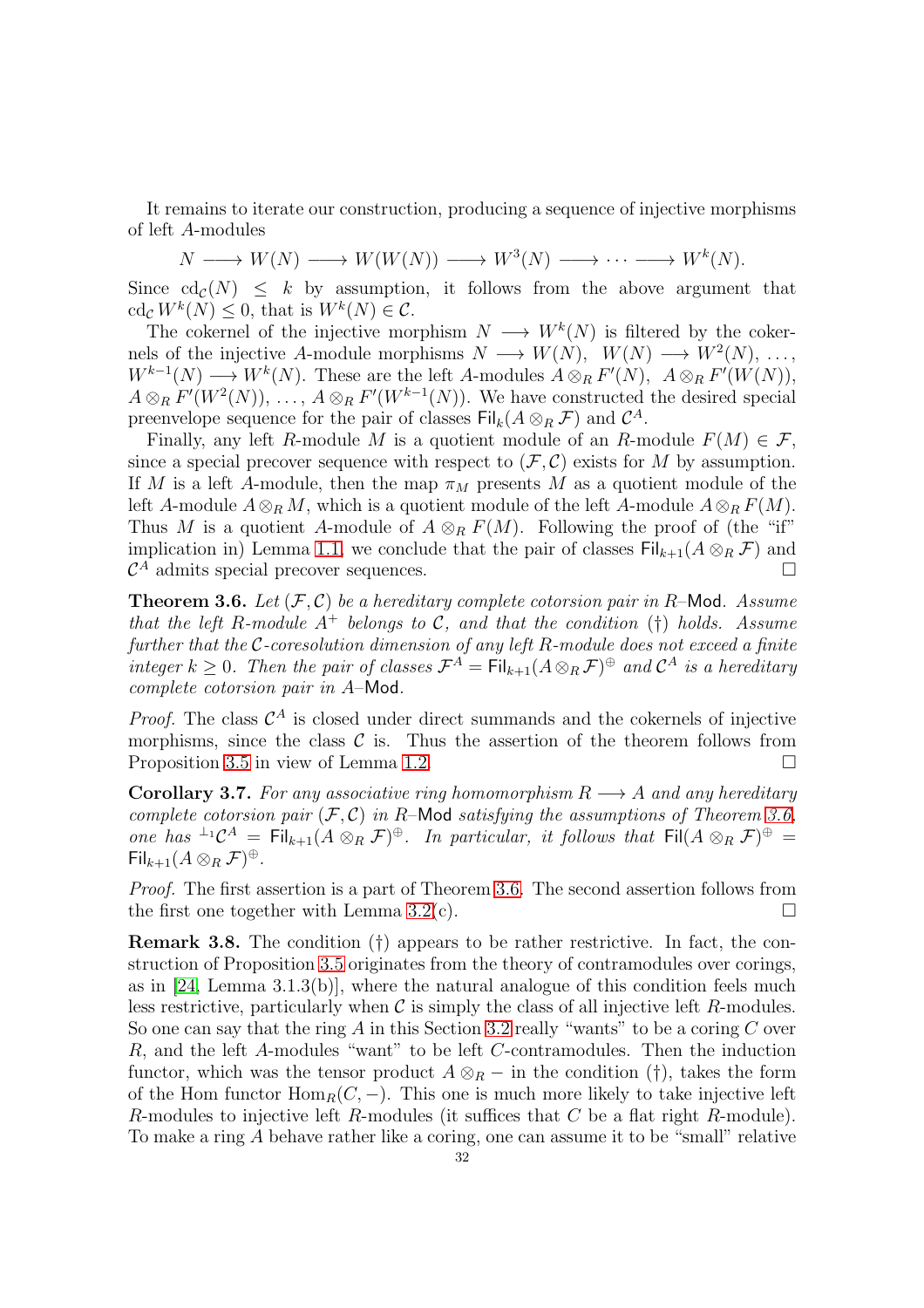to R in some sense. The following example is inspired by the analogy with corings and contramodules.

<span id="page-32-0"></span>**Example 3.9.** Let  $\mathcal{C} = R$ –Mod<sub>ini</sub> be the class of all injective left R-modules. Then  $\mathcal{F} = R$ –Mod is the class of all left R-modules, and  $\mathcal{C}^A = A$ –Mod<sub>R-inj</sub> is the class of all left A-modules whose underlying R-modules are injective. In the terminology of [\[9,](#page-52-11) Sections 4.1 and 4.3] and [\[28,](#page-53-8) Section 5], the left A-modules from the related class  $\mathcal{F}^A = {}^{\perp_1} \mathcal{C}^A$  would be called *weakly projective relative to* R or *weakly*  $A/R$ *-projective.* 

For  $C = R$ –Mod<sub>ini</sub>, the necessary condition of Lemma [3.1](#page-27-2) says that  $A^+$  must be an injective left  $R$ -module; equivalently, this means that  $A$  is a flat right  $R$ -module. Assume that A is a finitely generated projective right R-module; then the functor  $A \otimes_R -$  preserves infinite products. Assume further that there exists an injective cogenerator I of the category of left R-modules such that the left R-module  $A \otimes_R I$ is injective. Under the above assumption, this is equivalent to the condition that the right R-module Hom<sub>R<sup>op</sub></sup> (A, R) is flat. Then it follows that the functor  $A \otimes_R -$ </sub> preserves the class  $\mathcal C$  of all injective left R-modules. Thus the condition (†) is satisfied.

The results of Section [3.2](#page-29-0) tell us that, whenever the left homological dimension of the ring  $R$  is a finite number  $k$  and the assumptions in the previous paragraph hold, the  $\text{Ext}^1$ -orthogonal pair of classes of left A-modules  $\text{Fil}_{k+1}(A \otimes_R R-\text{Mod})$  and A–Mod<sub>R-inj</sub> admits approximation sequences. Consequently, the pair of classes  $\mathcal{F}^A$  =  $\text{Fil}_{k+1}(A \otimes_R R-\text{Mod})^{\oplus}$  and  $\mathcal{C}^A = A-\text{Mod}_{R-\text{inj}}$  is a hereditary complete cotorsion pair in A–Mod. In particular, we have

$$
^{\perp_1}A\text{-Mod}_{R\text{-inj}} = \text{Fil}_{k+1}(A \otimes_R R\text{-Mod})^\oplus
$$

and  $\text{Fil}(A \otimes_R R-\text{Mod})^{\oplus} = \text{Fil}_{k+1}(A \otimes_R R-\text{Mod})^{\oplus}$ . So the weakly  $A/R$ -projective left A-modules are precisely the direct summands of the A-modules admitting a finite  $(k + 1)$ -step filtration by A-modules induced from left R-modules.

The reader can find a discussion of the related results for corings and contramodules (of which this example is a particular case) in [\[27,](#page-53-9) Lemma 3.4(b)].

For a class of examples to Theorem [3.6](#page-31-0) arising in connection with n-tilting modules, see Example [3.14\(](#page-35-0)1) below. For a class of examples to the same theorem arising from curved DG-rings, see Proposition [4.13.](#page-50-0)

One problem with the condition (†) is that it mentions the underived tensor product  $A \otimes_R C$ . The groups  $\text{Tor}_i^R(A, C)$  with  $i > 0$  are a potential source of problems, but they are ignored in the formulation of the condition. Yet there is no reason to expect these Tor groups to vanish for all modules  $C \in \mathcal{C}$ .

Therefore, one may want to restrict  $(\dagger)$  to some subclass of the class  $\mathcal{C}$ , consisting of modules for which the functor  $A \otimes_R -$  is better behaved. One can do so by considering the following condition:

(†) there exists a resolving class  $\mathcal{G} \subset R$ –Mod such that  $\mathcal{F} \subset \mathcal{G}$ , the underlying left R-modules of all the left A-modules from  $\mathcal{F}^A = {}^{\perp_1} \mathcal{C}^A$  belong to  $\mathcal{G}$ , and the left R-module  $A \otimes_R C$  belongs to C for every left R-module  $C \in \mathcal{C} \cap \mathcal{G}$ .

Taking  $\mathcal{G} = R$ –Mod, one recovers (†) as a particular case of (†).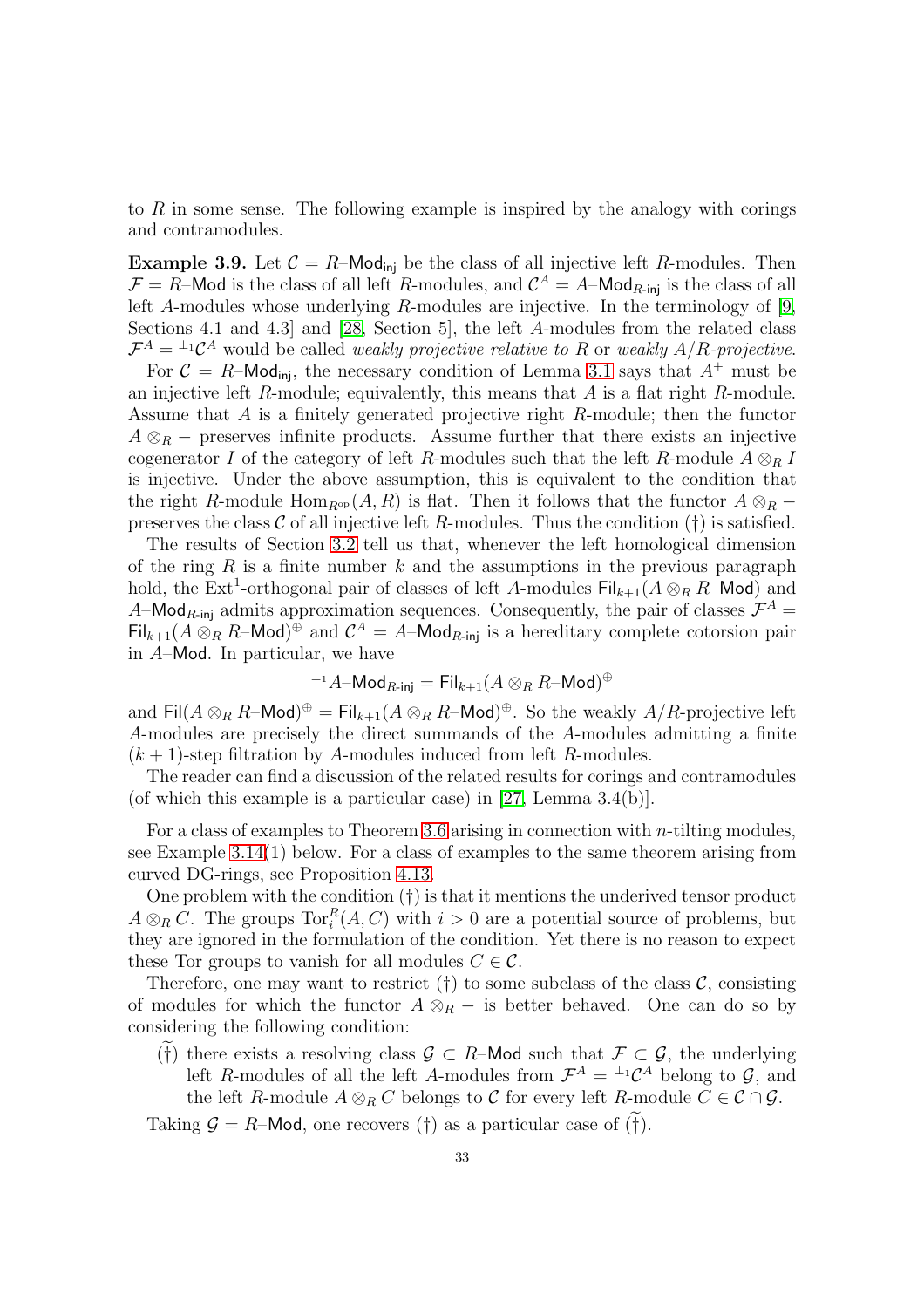<span id="page-33-1"></span>**Theorem 3.10.** Let  $(F, C)$  be a hereditary complete cotorsion pair in R-Mod. Assume that the left R-module  $A^+$  belongs to  $C$ , and that the condition  $(†)$  holds. As*sume further that the* C*-coresolution dimension of any left* R*-module does not exceed a finite integer*  $k \geq 0$ . Then the class  $\mathcal{F}^A = \perp^{\perp} \mathcal{C}^A \subset A$ -Mod can be described as  $\mathcal{F}^A = \mathsf{Fil}_{k+1}(A \otimes_R \mathcal{F})^{\oplus}$ . In particular, we have  $\mathsf{Fil}(A \otimes_R \mathcal{F})^{\oplus} = \mathsf{Fil}_{k+1}(A \otimes_R \mathcal{F})^{\oplus}$ .

*Proof.* We are following the proof of Corollary [3.7](#page-31-1) step by step and observing that the assumptions of the present theorem are sufficient for the validity of the argument. Essentially, the point is that the key constructions are performed within the class  $G \subset R$ –Mod and the class of all left A-modules whose underlying left R-modules belong to  $\mathcal{G}$ .

The inclusion  $\text{Fil}(A \otimes_R \mathcal{F})^{\oplus} \subset \mathcal{F}^A$  holds by Lemma [3.2\(](#page-28-0)c). Given a left A-module  $M \in \mathcal{F}^A$ , we will show that  $M \in \mathsf{Fil}_{k+1}(A \otimes_R \mathcal{F})^{\oplus}$ .

Arguing as in the last paragraph of the proof of Proposition [3.5,](#page-29-2) the left R-module M is a quotient module of an R-module  $F(M) \in \mathcal{F}$ , and therefore the left A-module M is a quotient A-module of the left A-module  $A \otimes_R F(M)$ . Denote by N the kernel of the surjective A-module morphism  $A \otimes_R F(M) \longrightarrow M$ . By (†), we have  $_R M \in \mathcal{G}$ and  $A \otimes_R F(M) \in \mathcal{G}$ , hence the underlying left R-module of N also belongs to  $\mathcal{G}$ .

Now we construct the diagram  $(7)$  for the left A-module N. In the special preenvelope sequence  $0 \longrightarrow N \longrightarrow C(N) \longrightarrow F'(N) \longrightarrow 0$ , we have  $F'(N) \in \mathcal{F} \subset \mathcal{G}$  and  $_RN \in \mathcal{G}$ , hence  $C(N) \in \mathcal{G}$ . According to  $\widetilde{(\dagger)}$ , it follows that  $A \otimes_R C(N) \in \mathcal{C}$ . Also by (†), we have  $A \otimes_R F'(M) \in A \otimes_R \mathcal{F} \subset \mathcal{G}$ , so it follows from the short exact sequence  $0 \longrightarrow N \longrightarrow W(N) \longrightarrow A \otimes_R F'(N) \longrightarrow 0$  that the underlying left R-module of the left A-module  $W(N)$  belongs to  $\mathcal{G}$ .

Iterating the construction and following the proof of Proposition [3.5,](#page-29-2) we obtain an injective morphism of left A-modules  $N \longrightarrow W^k(N)$  with  $W^k(N) \in \mathcal{C}^A$  and the cokernel belonging to  $\operatorname{Fil}_k(A \otimes_R \mathcal{F})$ . Following the proof of (the "if" implication in) Lemma [1.1,](#page-5-4) we produce a surjective A-module morphism onto M from an A-module belonging to  $\overline{Fil}_{k+1}(A \otimes_R \overline{\mathcal{F}})$  with the kernel isomorphic to  $W^k(N)$ . As  $\text{Ext}^1_A(M, W^k(N)) = 0$  by assumption, we can conclude that  $M \in \text{Fil}_{k+1}(A \otimes_R \mathcal{F})^{\oplus}$ .  $\Box$ 

For a class of examples to Theorem [3.10](#page-33-1) arising in connection with *n*-tilting modules, see Example [3.14\(](#page-35-0)2).

<span id="page-33-0"></span>3.3. Tilting cotorsion pairs and Bongartz–Ringel lemma. In this section we discuss an important class of examples in which a suitable version of the Bongartz– Ringel lemma [\[12,](#page-52-6) Lemma 2.1], [\[32,](#page-53-2) Lemma 4′ ], [\[19,](#page-52-1) Lemma 6.15] leads to a better result than the techniques of Section [3.2.](#page-29-0)

Let T be a left R-module and  $n \geq 0$  be an integer. The R-module T is said to be n*-tilting* [\[1,](#page-51-1) Section 2], [\[19,](#page-52-1) Definition 13.1] if the following three conditions hold:

- (T1) the projective dimension of the left R-module T does not exceed n;
- (T2)  $\text{Ext}_{R}^{i}(T, T^{(\kappa)}) = 0$  for all integers  $i > 0$  and all cardinals  $\kappa$ ;
- (T3) there exists an exact sequence of left R-modules  $0 \longrightarrow R \longrightarrow T^0 \longrightarrow T^1 \longrightarrow$  $\cdots \longrightarrow T^{n-1} \longrightarrow T^n \longrightarrow 0$  with  $T^i \in \mathsf{Add}_R(T)$  for all  $0 \leq i \leq n$ .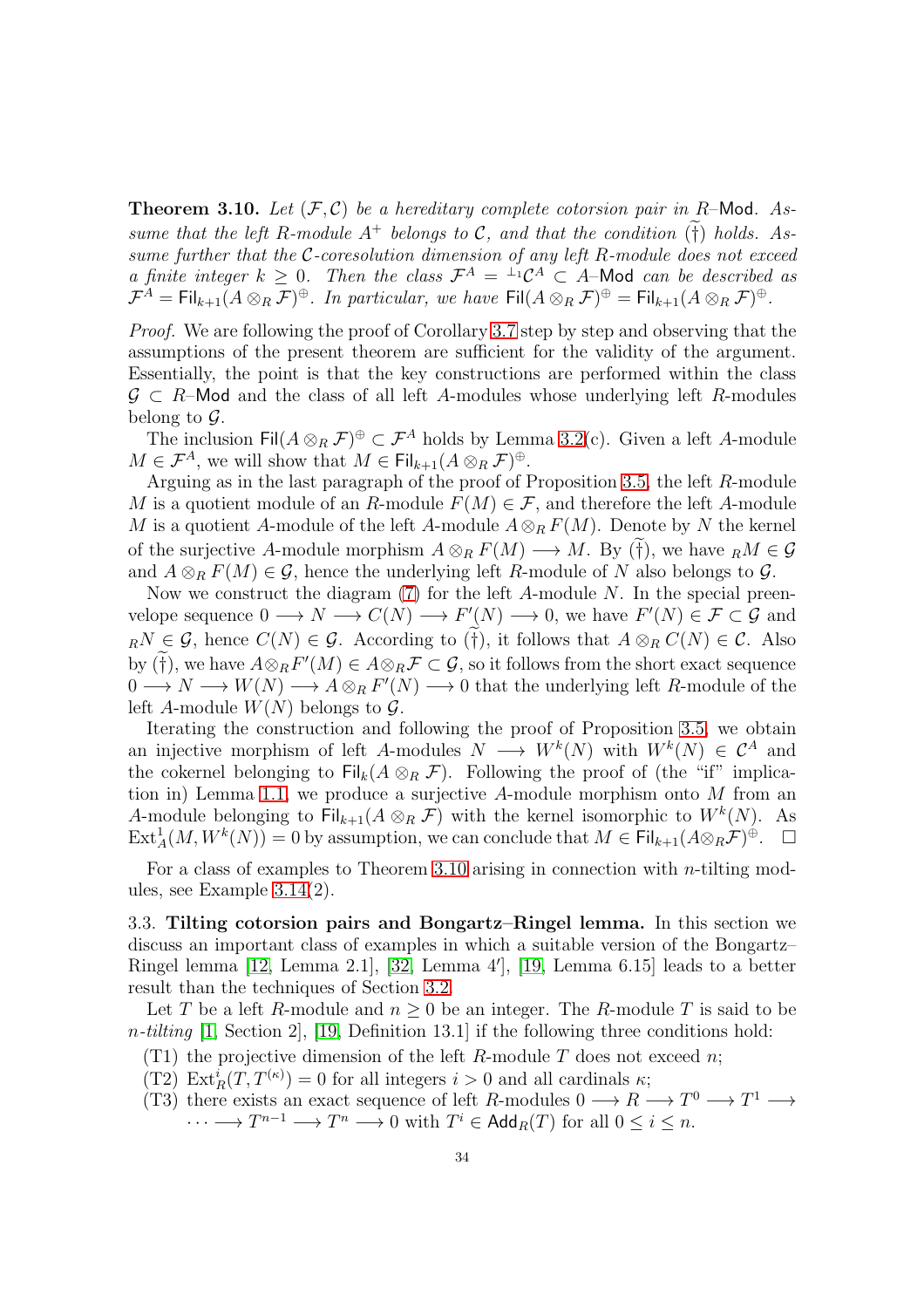The *n*-tilting class induced by T in R–Mod is the class of left R-modules  $C =$  $T^{\perp_{>0}} = \{C \in R\text{-Mod} \mid \text{Ext}_R^i(T, C) = 0 \,\,\forall i > 0\}.$  The cotorsion pair  $(\mathcal{F}, \mathcal{C})$  with  $\mathcal{F} = {}^{\perp_1}\mathcal{C} \subset R$ –Mod is hereditary and complete by Theorem [1.5](#page-7-1) (see [\[1,](#page-51-1) Theorem 3.1] for details); it is called the n*-tilting cotorsion pair* induced by T in R–Mod.

<span id="page-34-2"></span>**Proposition 3.11.** Let  $R \longrightarrow A$  be a homomorphism of associative rings and T *be an n-tilting left* R-module. Assume that the underlying left R-module of  $A^+$  =  $\text{Hom}_{\mathbb{Z}}(A,\mathbb{Q}/\mathbb{Z})$  *belongs to* C, that is, in other words,  $\text{Tor}_{i}^{R}(A,T) = 0$  for all  $i > 0$ . *Then*

(a) the left A-module  $A \otimes_R T$  satisfies the conditions (T1) and (T3);

(b) *the left* A-module  $A \otimes_R T$  *satisfies* (T2) *if and only if its underlying left* R*-module belongs to* C*.*

*Proof.* Part (a): applying the functor  $A \otimes_R -$  to a projective resolution  $0 \longrightarrow P_n \longrightarrow$  $\cdots \longrightarrow P_0 \longrightarrow T \longrightarrow 0$  of the left R-module T produces a projective resolution  $0 \longrightarrow A \otimes_R P_n \longrightarrow \cdots \longrightarrow A \otimes_R P_0 \longrightarrow A \otimes_R T \longrightarrow 0$  of the left A-module  $A \otimes_R T$ . Similarly, applying the functor  $A \otimes_R -$  to an exact sequence in (T3) produces an exact sequence of left A-modules  $0 \longrightarrow A \longrightarrow A \otimes_R T^0 \longrightarrow \cdots \longrightarrow A \otimes_R T^n \longrightarrow 0$ , in which  $A \otimes_R T^i \in \mathsf{Add}_A(A \otimes_R T)$  for all  $0 \leq i \leq n$ .

Part (b): put  $T' = A \otimes_R T$ . By Lemma [1.8\(](#page-8-1)a), we have  $\text{Ext}^i_A(T', T'^{(\kappa)}) \simeq$  $\text{Ext}^i_R(T, T^{\prime(\kappa)})$  for all  $i \geq 0$ , since  $\text{Tor}^R_i(A, T) = 0$  for  $i > 0$ . It follows that the left A-module T' is n-tilting if and only if the left R-module  $T^{(\kappa)}$  belongs to  $\mathcal{C} \subset R$ -Mod for every cardinal  $\kappa$ . Since the *n*-tilting class  $\mathcal C$  is closed under infinite direct sums in R-Mod [\[19,](#page-52-1) Proposition 13.13(b)], it suffices that  ${}_RT' \in \mathcal{C}$ .

<span id="page-34-0"></span>**Lemma 3.12.** Let  $R \longrightarrow A$  be a homomorphism of associative rings and T be an *n-tilting left* R-module. Let  $(F, C)$  be the *n-tilting cotorsion pair induced by*  $T$  *in* R-Mod. Assume that the underlying left R-module of  $A^+$  belongs to C, that is  $_R A^+$ *C.* Assume further that the left A-module  $A \otimes_R T$  is n-tilting. Then the n-tilting *cotorsion pair induced by*  $A \otimes_R T$  *in* A–Mod *has the form*  $(\mathcal{F}^A, \mathcal{C}^A)$  *in our notation. In other words, the n-tilting class induced by*  $A \otimes_R T$  *in* A–Mod *consists precisely of all the left* A*-modules whose underlying left* R*-modules belong to the* n*-tilting class* C *induced by* T *in* R–Mod*.*

*Proof.* Indeed, for any left A-module C we have  $\text{Ext}_{A}^{i}(A \otimes_{R} T, C) \simeq \text{Ext}_{R}^{i}(T, C)$  for all  $i \geq 0$  by Lemma [1.8\(](#page-8-1)a), since  $\text{Tor}_{i}^{R}(A, T) = 0$  for all  $i > 0$ .

<span id="page-34-1"></span>Proposition 3.13. *Let* R *be a commutative ring and* A *be an associative* R*-algebra.* Let  $T$  be an n-tilting  $R$ -module and  $(\mathcal{F}, \mathcal{C})$  be the n-tilting cotorsion pair induced by T *in* R–Mod*. Assume that the underlying* R*-module of* A<sup>+</sup> *belongs to* C*. Then the left* A-module  $A \otimes_R T$  *is n-tilting.* 

*Proof.* According to Proposition [3.11,](#page-34-2) it suffices to show that the R-module  $T' =$  $A \otimes_R T$  belongs to C. We use the dual argument to the one in Proposition [2.14.](#page-18-0) By [\[5,](#page-52-12) Lemma 3.2] or [\[19,](#page-52-1) Proposition 13.13(b)], the tilting class  $\mathcal C$  can be described as the class of all R-modules admitting a resolution by direct sums of copies of T. Let  $\cdots \longrightarrow P_2 \longrightarrow P_1 \longrightarrow P_0 \longrightarrow A \longrightarrow 0$  be a free resolution of the R-module A.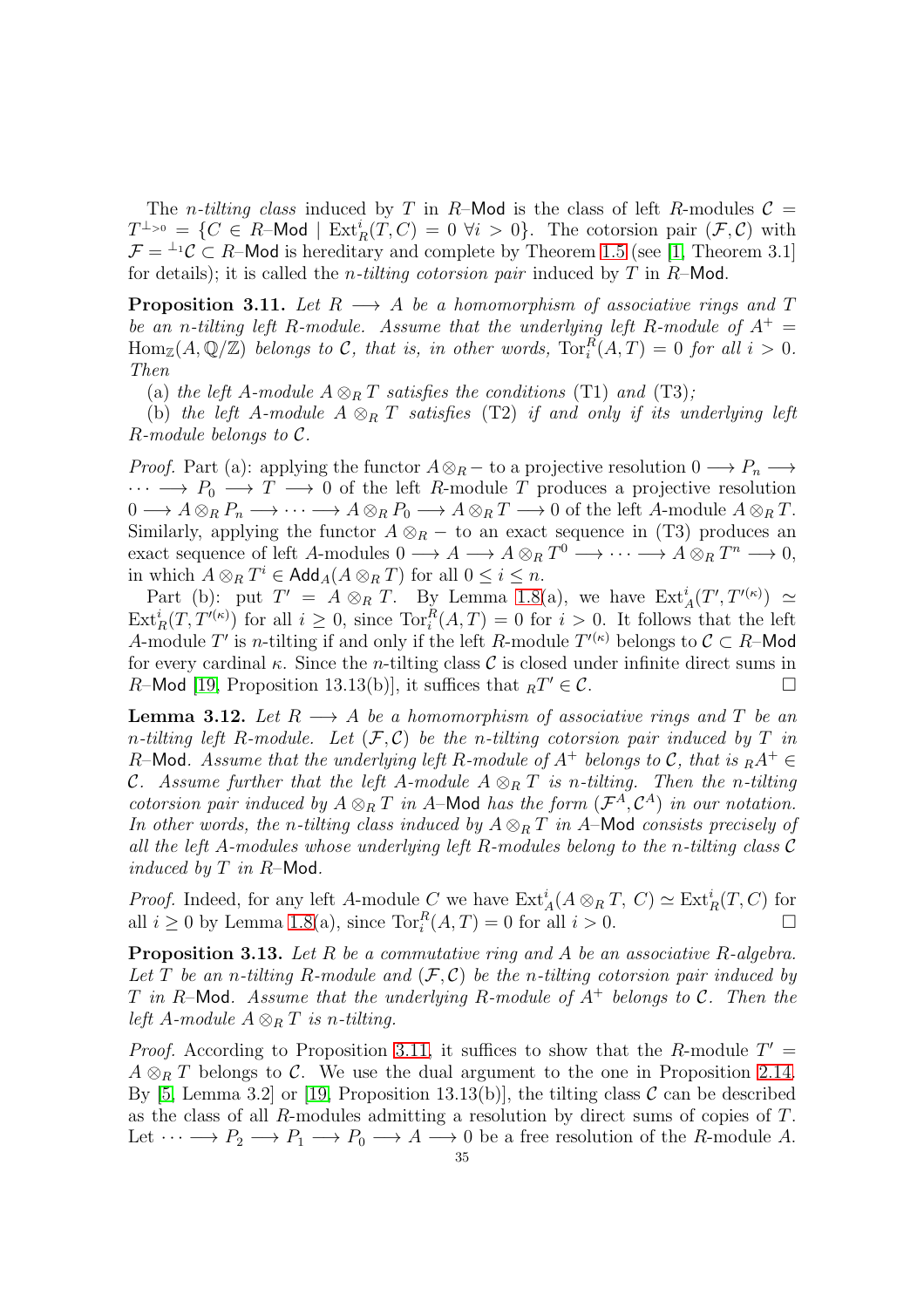Then  $\cdots \longrightarrow P_2 \otimes_R T \longrightarrow P_1 \otimes_R T \longrightarrow P_0 \otimes_R T \longrightarrow A \otimes_R T \longrightarrow 0$  is a resolution of the R-module  $A \otimes_R T$  by direct sums of copies of T. Thus  $_R T' \in \mathcal{C}$ , as desired.  $\square$ 

A discussion of the particular case of the above proposition and lemma in which A is a flat commutative R-algebra can be found in [\[21,](#page-52-18) Proposition 2.3 and Lemma 2.4].

<span id="page-35-0"></span>**Examples 3.14.** Let A be an associative algebra over a commutative ring R, and let T be an *n*-tilting R-module. Let  $(\mathcal{F}, \mathcal{C})$  be the *n*-tilting cotorsion pair induced by T in R–Mod. Assume that the R-module  $A^+$  belongs to C. Then  $A \otimes_R T$  is an  $n$ -tilting left A-module by Proposition [3.13,](#page-34-1) and the induced  $n$ -tilting cotorsion pair in A–Mod has the form  $(\mathcal{F}^A, \mathcal{C}^A)$  in our notation by Lemma [3.12.](#page-34-0)

(1) In the following particular cases Theorem [3.6](#page-31-0) is applicable. Assume that either A is a flat R-module, or  $n \leq 2$ . Then the condition (†) holds.

Indeed, when  $A$  is a flat  $R$ -module, it suffices to observe that the *n*-tilting class C is closed under direct limits [\[19,](#page-52-1) Corollary 13.42]. When  $n \leq 2$ , consider an R-module  $C \in \mathcal{C}$ . Choose a projective presentation  $P_1 \longrightarrow P_0 \longrightarrow A \longrightarrow 0$  for the R-module A. Then we have a right exact sequence of R-modules  $P_1 \otimes_R C \longrightarrow$  $P_0 \otimes_R C \longrightarrow A \otimes_R C \longrightarrow 0$  with  $P_i \otimes_R C \in \mathcal{C}$  for  $i = 0, 1$ . Denoting by K the kernel of the morphism  $P_1 \otimes_R C \longrightarrow P_0 \otimes_R C$ , we have  $\text{Ext}^i_R(T, A \otimes_R C) = \text{Ext}^{i+2}_R(T, K) = 0$ for all  $i > 0$ , as desired.

Finally, the C-coresolution dimension of any R-module does not exceed  $n$  (since the projective dimension of the R-module T is  $\leq n$ ). According to Corollary [3.7,](#page-31-1) we have  ${}^{\perp_1} \mathcal{C}^A = \mathcal{F}^A = \mathrm{Fil}_{n+1}(A \otimes_R \mathcal{F})^{\oplus}.$ 

(2) This is a generalization of (1) that can be obtained using Theorem [3.10.](#page-33-1) We are assuming that A is an associative R-algebra, T is an n-tilting R-module, and  $_R A^+ \in \mathcal{C}$ . Assume further that  $\text{Tor}_i^R(A, A \otimes_R T) = 0$  for all  $i > 0$ . Then we claim that  $(†)$  is satisfied.

Let G be the class of all R-modules G such that  $\text{Tor}_{i}^{R}(A, G) = 0$  for all  $i > 0$ . Then we have  $\mathcal{F} \subset \mathcal{G}$ , since  $_R A^+ \in \mathcal{C}$ . Furthermore, all the left A-modules in  $\mathcal{F}^A$ have finite coresolutions by direct summands of direct sums of copies of  $A \otimes_R T$  [\[19,](#page-52-1) Proposition 13.13(a)]; hence  $\text{Tor}_{i}^{R}(A, F) = 0$  for all  $F \in \mathcal{F}^{A}$  and  $i > 0$ .

In order to check the condition ( $\tilde{f}$ ), it remains to show that  $A \otimes_R C \in \mathcal{C}$  for any R-module  $C \in \mathcal{C} \cap \mathcal{G}$ . Indeed, let us choose a projective resolution  $\cdots \longrightarrow P_2 \longrightarrow$  $P_1 \longrightarrow P_0 \longrightarrow A \longrightarrow 0$  for the R-module A. Then we have an exact sequence of R-modules  $\cdots \longrightarrow P_2 \otimes_R C \longrightarrow P_1 \otimes_R C \longrightarrow P_0 \otimes_R C \longrightarrow A \otimes_R C \longrightarrow 0$  with  $P_i \otimes_R C \in \mathcal{C}$  for all  $i \geq 0$ . Denoting by K the image of the morphism  $P_n \otimes_R C \longrightarrow$  $P_{n-1}\otimes_R C$ , we have  $\text{Ext}^i_R(T, A\otimes_R C) = \text{Ext}^{i+n}_R(T, K) = 0$  for all  $i > 0$ , as desired.

By Theorem [3.10,](#page-33-1) we can infer that  $\perp^1 \mathcal{C}^A = \mathcal{F}^A = \mathrm{Fil}_{n+1}(A \otimes_R \mathcal{F})^{\oplus}$ .

Now we will explain how a stronger and more general version of the results of Examples [3.14](#page-35-0) can be obtained with an approach based on a suitable version of the Bongartz–Ringel lemma.

<span id="page-35-1"></span>Theorem 3.15 (Bongartz–Ringel lemma). *Let* A *be an associative ring,* n ≥ 0 *be an integer, and*  $S = \{S_0, S_1, \ldots, S_n\}$  *be a collection of*  $n+1$  *left* A-modules. Assume that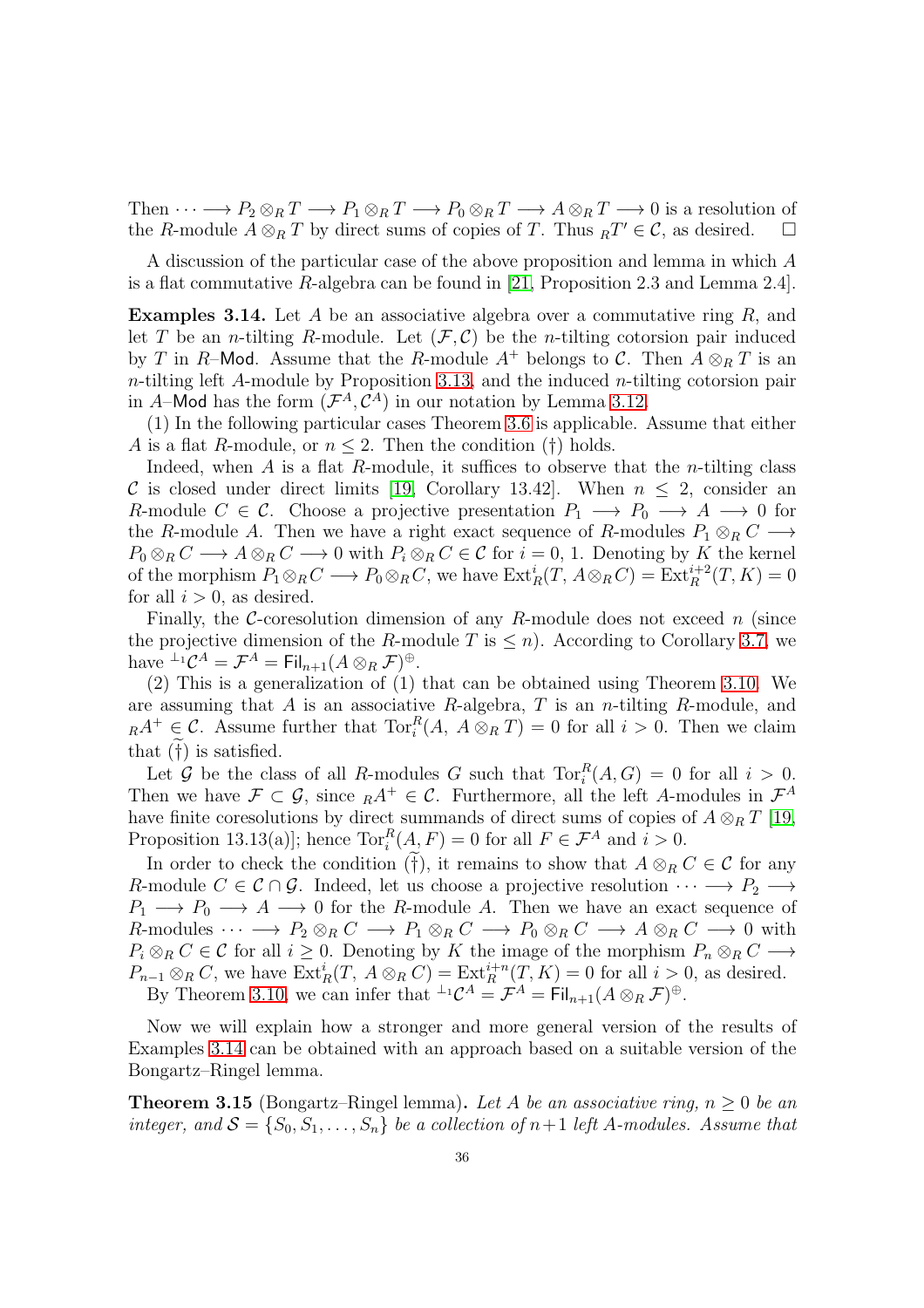$S_0$  *is a projective generator of A*–Mod *and*  $\text{Ext}^1_A(S_i, S_j^{(\kappa)}) = 0$  *for all*  $0 \le i \le j \le n$ and all cardinals  $\kappa$ . Let  $(\mathcal{F}, \mathcal{C}) = ({^{\perp_1}}(\mathcal{S}^{\perp_1}), \mathcal{S}^{\perp_1})$  be the (complete) cotorsion pair *generated by the set* S *in* A–Mod. Then the class  $\mathcal{F} \subset A$ –Mod *can be described as the class of all direct summands of*  $(n + 1)$ *-filtered left* A*-modules* G with a filtration  $0 = F_0G \subset F_1G \subset \cdots \subset F_nG \subset F_{n+1}G = G$  such that  $F_{i+1}G/F_iG \in \text{Add}(S_i)$  for *every*  $0 \leq i \leq n$ . In particular, we have  $\mathcal{F} = \text{Fil}_{n+1}(\bigcup_{i=0}^{n} \text{Add}(S_i))^{\oplus}$ .

*Proof.* This is an  $n \geq 1$  generalization of the classical Bongartz lemma [\[19,](#page-52-1) Lemma 6.15, which corresponds to the case  $n = 1$ . At the same time, this is an infinitely generated version of Ringel's [\[32,](#page-53-2) Lemma 4′ ]. The argument is dual to the proof of Theorem [2.16.](#page-19-0)

**Remark 3.16.** For any *n*-tilting *R*-module *T*, the induced *n*-tilting cotorsion pair  $(\mathcal{F}, \mathcal{C})$  is obviously generated by the syzygy modules T,  $\Omega^1 T$ , ...,  $\Omega^{n-1} T$  of the R-module T. However, the sequence of syzygy modules  $S_n = T$ ,  $S_{n-1} = \Omega^1 T, \ldots$ ,  $S_1 = \Omega^{n-1}T$  does *not* satisfy the assumptions of Theorem [3.15](#page-35-1) (generally speaking), as one can see from a straightforward k-vector space dualization of the counterexample of D'Este [\[14,](#page-52-13) Theorem 5] mentioned in Remark [2.17.](#page-20-0) Hence the need for a more sophisticated approach based on the next lemma.

<span id="page-36-0"></span>Lemma 3.17. *Let* R *be an associative ring and* T *be an* n*-tilting left* R*-module. Then, for every*  $0 \leq j \leq n$ *, there exists an*  $(n - j)$ *-tilting left* R*-module*  $T_j$  *such that the class*  $C_j = T^{\perp_{>j}}$  *is the tilting class induced by*  $T_j$  *in R*–Mod*. In particular, one can (and we will) take*  $T_0 = T$ *, while*  $P = T_n$  *is a projective generator of*  $R$ –Mod.

*Proof.* This is [\[7,](#page-52-19) Lemma 3.5] or [\[19,](#page-52-1) Remark 15.14].

<span id="page-36-1"></span>**Lemma 3.18.** In the notation of Lemma [3.17,](#page-36-0) the n-tilting class  $C = T^{\perp_{>0}}$  can be described as  $C = \{T_0, T_1, \ldots, T_n\}^{\perp_1} = \{C \in R \text{--Mod} \mid \text{Ext}^1_R(T_j, C) = 0 \,\,\forall \, 0 \leq j \leq n\}.$ 

*Proof.* Dual to the proof of Lemma [2.19.](#page-21-1) □

<span id="page-36-2"></span>Theorem 3.19. *Let* R *be an associative ring and* T *be an* n*-tilting left* R*-module. Let*  $(F, \mathcal{C})$  *be the n-tilting cotorsion pair induced by* T *in* R-Mod. Then the class F can be *described as the class of all direct summands of*  $(n + 1)$ *-filtered left* R-modules G with *a filtration*  $0 = F_0 G \subset F_1 G \subset \cdots \subset F_n G \subset F_{n+1} G = G$  such that, in the notation *of Lemma* [3.17,](#page-36-0)  $F_1G$  ∈ Add(P),  $F_{i+1}G/F_iG$  ∈ Add( $T_{n-i}$ ) *for every*  $0 \le i \le n$ , and  $F_{n+1}G/F_nG \in \mathsf{Add}(T)$ .

*Proof.* By Lemma [3.18,](#page-36-1) the *n*-tilting cotorsion pair  $(\mathcal{F}, \mathcal{C})$  is generated by the set of  $n + 1$  modules  $S_0 = P, S_1 = T_{n-1}, S_2 = T_{n-2}, \ldots, S_n = T$ . Furthermore, one has  $\text{Ext}_{R}^{m}(T_{j}, T_{i}^{(\kappa)}) = 0$  for all integers  $0 \leq i \leq j \leq n, m > 0$  and all cardinals  $\kappa$ , since  $T_i^{(\kappa)} \in T_i^{\perp_{>0}} \subset T_j^{\perp_{>0}}$  $j_j^{\perp_{>0}}$ . Thus Theorem [3.15](#page-35-1) is applicable.

The result of the following corollary generalizes those of Examples [3.14.](#page-35-0)

**Corollary 3.20.** Let  $R \longrightarrow A$  be a homomorphism of associative rings and T be an *n*-tilting left R-module. Let  $(F, C)$  be the *n*-tilting cotorsion pair induced by T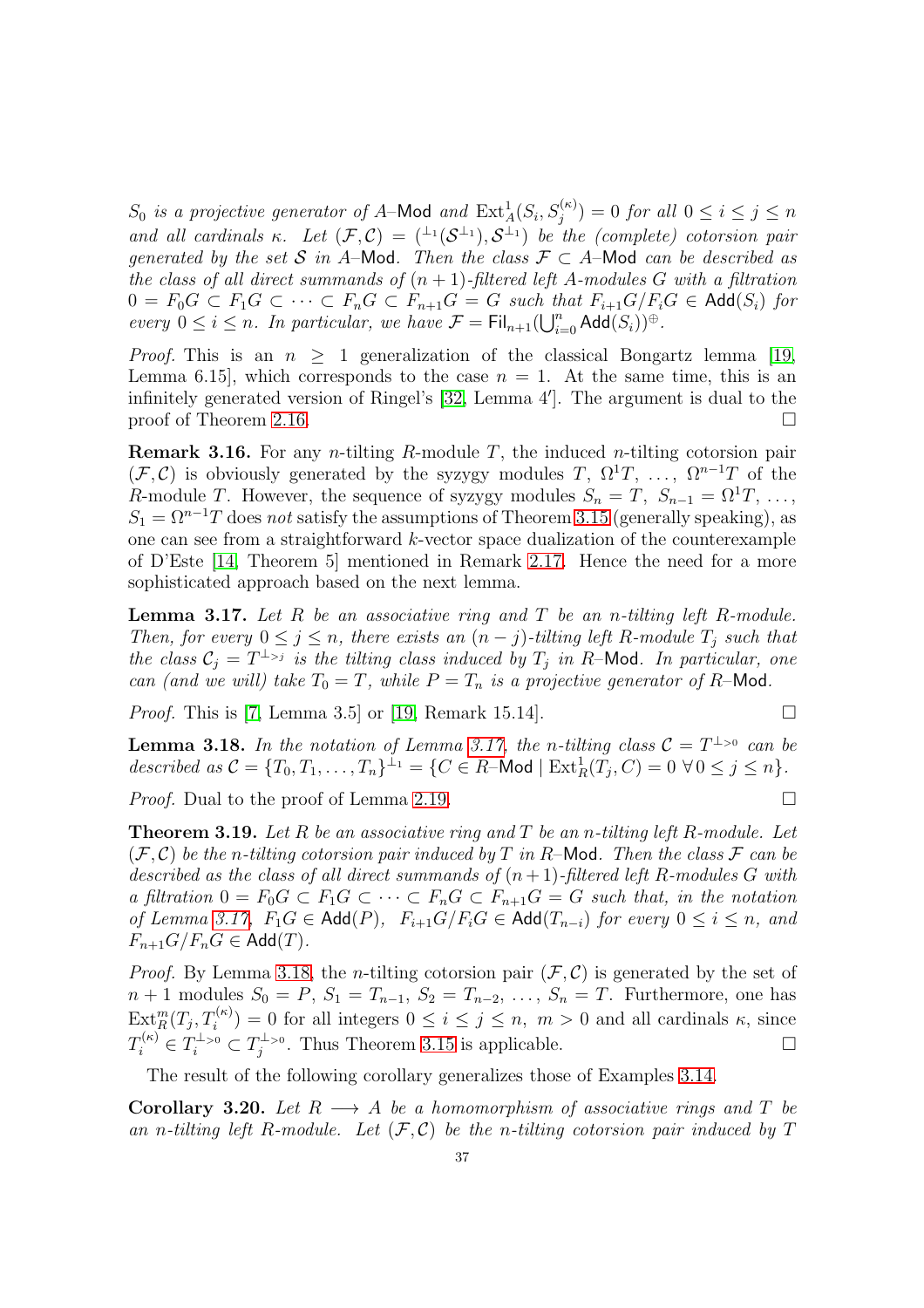*in* R–Mod. Assume that the underlying left R-module of  $A^+$  belongs to C, that is  $\text{Tor}_{i}^{R}(A, T) = 0$  *for all*  $i > 0$ *. Assume further that the left* A-module  $A \otimes_{R} T_{j}$  *is*  $(n-j)$ *tilting for every*  $0 \leq j \leq n$ . *(In particular, by Proposition [3.13,](#page-34-1) this holds whenever* R *is commutative and* A *is an* R*-algebra.) Let* (F <sup>A</sup>, C <sup>A</sup>) *be the* n*-tilting cotorsion pair induced by*  $T' = A \otimes_R T$  *in A*–**Mod**. Then we have  $\mathcal{F}^A = \text{Fil}_{n+1}(A \otimes_R \mathcal{F})^{\oplus}$ .

*Proof.* Follows easily from Theorem [3.19](#page-36-2) and Lemma [1.8\(](#page-8-1)a) (cf. the proof of the dual assertion in Corollary [2.21\)](#page-21-3).

<span id="page-37-0"></span>3.4. Increasing filtrations by induced modules. Let  $R \longrightarrow A$  be a homomorphism of associative rings, and let  $(\mathcal{F}, \mathcal{C})$  be an Ext<sup>1</sup>-orthogonal pair of classes of left R-modules. Instead of assuming finiteness of the  $\mathcal{C}\text{-}\text{coresolution}$  dimension, we now assume that the class  $\mathcal C$  is closed under countable direct sums in  $R$ –Mod.

As above, we denote by  $\omega$  the ordinal of nonnegative integers. The "filtrations" appearing in the next proposition are the usual exhaustive infinite increasing filtrations indexed by the natural numbers.

<span id="page-37-2"></span>**Proposition 3.21.** Assume that the  $Ext<sup>1</sup>$ -orthogonal pair of classes of left R-modules  $(F, C)$  *admits approximation sequences* [\(1–](#page-5-2)[2\)](#page-5-3). Assume that the left R-module A<sup>+</sup> *belongs to* C*, and that the condition* (†) *holds. Assume further that the class* C *is closed under the cokernels of injective morphisms and countable direct sums in* R–Mod. Then the  $\mathrm{Ext}^1$ -orthogonal pair of classes of left A-modules  $\mathsf{Fil}_{\omega}(A \otimes_R \mathcal{F})$ *and* C <sup>A</sup> *admits approximation sequences as well.*

*Proof.* The pair of classes  $\text{Fil}(A \otimes_R \mathcal{F})$  and  $\mathcal{C}^A \subset A$ -Mod is  $\text{Ext}^1$ -orthogonal by Lemma  $3.2(c)$ . The explicit construction below, showing that the pair of classes Fil<sub> $\omega(A \otimes_R \mathcal{F})$ </sub> and  $\mathcal{C}^A \subset A$ –Mod admits special preenvelope sequences, plays a key role. It goes back to [\[24,](#page-52-0) Lemma 1.3.3].

Let  $N$  be a left  $A$ -module. We proceed with the construction from the proof of Proposition [3.5,](#page-29-2) but instead of a finite number k iterations, we perform  $\omega$  iterations now. So we produce a sequence of injective morphisms of left A-modules

<span id="page-37-1"></span>
$$
(8) \qquad N \longrightarrow W(N) \longrightarrow W(W(N)) \longrightarrow \cdots \longrightarrow W^{m}(N) \longrightarrow \cdots,
$$

where  $m$  ranges over the nonnegative integers. Clearly, the cokernel of the injective left A-module morphism  $N \longrightarrow \lim_{m \in \omega} W^m(N)$  is  $\omega$ -filtered by the left A-modules  $A \otimes_R F'(W^m(N)), m \in \omega$ , which belong to  $A \otimes_R \mathcal{F}$  by construction. Now the claim is that the left A-module  $\lim_{m \in \omega} W^m(N)$  belongs to  $\mathcal{C}^A$ .

Recall that the surjective A-module morphism  $\pi_N : A \otimes_R N \longrightarrow N$  admits a natural R-linear section  $\epsilon_N : N \longrightarrow A \otimes_R N$ . Looking on the diagram [\(7\)](#page-30-0), one can see that the injective map  $N \longrightarrow W(N)$  factorizes as  $N \longrightarrow A \otimes_R C(N) \longrightarrow W(N)$ . Here  $A \otimes_R C(N) \longrightarrow W(N)$  is an A-module morphism, but  $N \longrightarrow A \otimes_R C(N)$  is only an R-module morphism (between A-modules). Thus the sequence of injective morphisms of left  $A$ -modules  $(8)$  is mutually cofinal with a sequence of left  $R$ -module morphisms

<span id="page-37-3"></span>
$$
(9) A \otimes_R C(N) \longrightarrow A \otimes_R C(W(N)) \longrightarrow \cdots \longrightarrow A \otimes_R C(W^m(N)) \longrightarrow \cdots
$$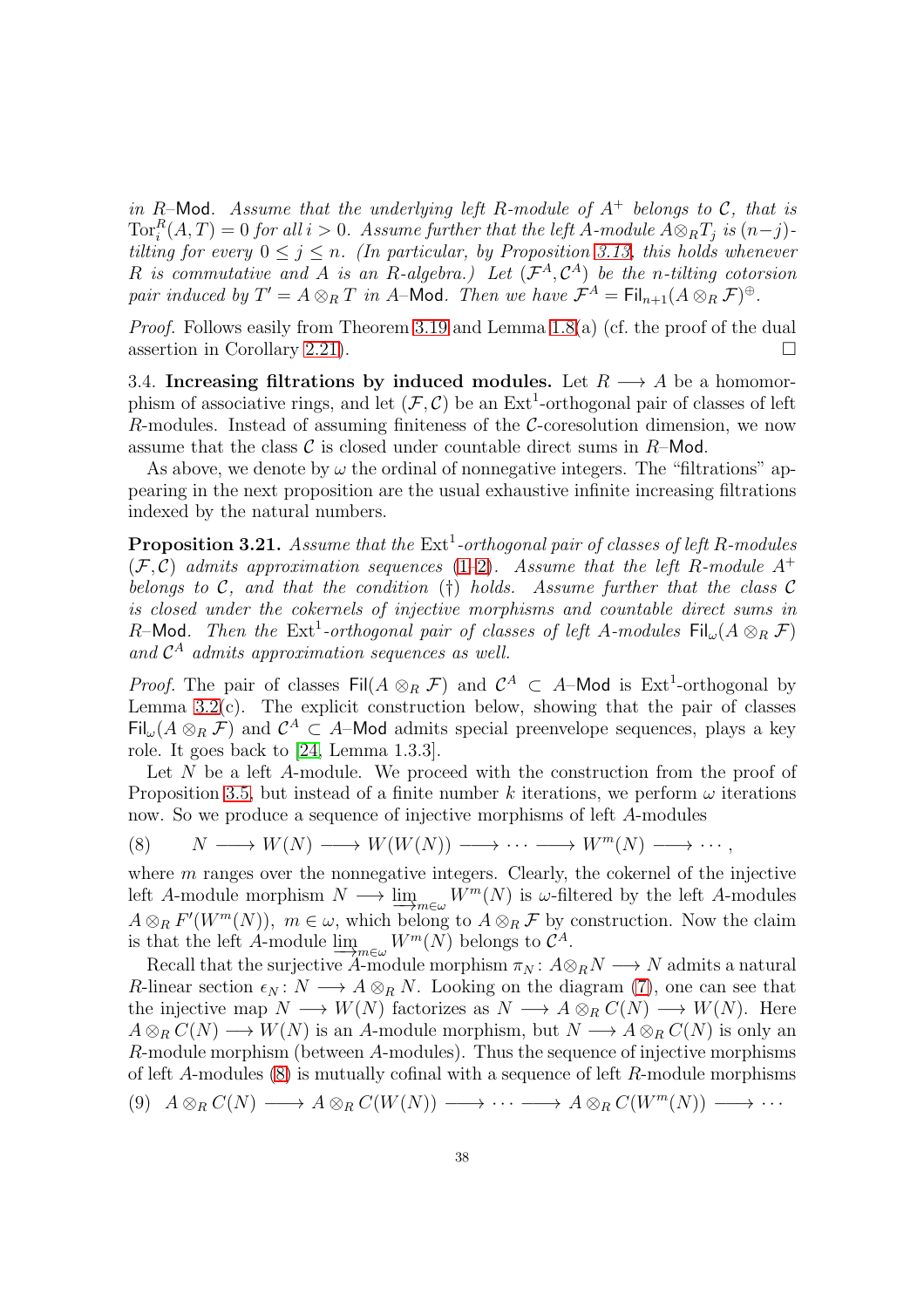We have a short exact sequence of left R-modules

<span id="page-38-2"></span>
$$
(10) \quad 0 \longrightarrow \bigoplus_{m \in \omega} A \otimes_R C(W^m(N)) \longrightarrow \bigoplus_{m \in \omega} A \otimes_R C(W^m(N))
$$
  

$$
\longrightarrow \varinjlim_{m \in \omega} A \otimes_R C(W^m(N)) \longrightarrow 0.
$$

The left R-modules  $C(W^m(N))$ ,  $m \geq 0$ , belong to C by construction. According to (†), it follows that the underlying left R-modules of the left A-modules  $A \otimes_R B$  $C(W^m(N))$  belong to C, too. Since the class  $\mathcal{C} \subset R$ –Mod is closed under countable direct sums and the cokernels of injective morphisms by assumption, it follows that the left R-module  $\lim_{m \in \omega} A \otimes_R C(W^m(N))$  belongs to C.

The inductive limits of mutually cofinal inductive systems agree, so we have an isomorphism of left R-modules

$$
\underline{\lim}_{m \in \omega} W^m(N) \simeq \underline{\lim}_{m \in \omega} A \otimes_R C(W^m(N)).
$$

Since  $\lim_{m\in\omega} A\otimes_R C(W^m(N)) \in \mathcal{C}$ , we can conclude that  $\lim_{m\in\omega} W^m(N) \in \mathcal{C}^A$ , as desired. This finishes the construction of the special preenvelope sequences for the pair of classes of left A-modules  $\mathsf{Fil}_{\omega}(A \otimes_R \mathcal{F})$  and  $\mathcal{C}^A$ .

At last, the special precover sequences for the pair of classes  $\text{Fil}_{\omega}(A \otimes_R \mathcal{F})$  and  $\mathcal{C}^A \subset A$ –Mod are produced from the special preenvelope sequences in the same way as in the last paragraph of the proof of Proposition [3.5.](#page-29-2)

<span id="page-38-0"></span>Theorem 3.22. *Let* (F, C) *be a hereditary complete cotorsion pair in* R–Mod*. Assume that the left* R-module  $A^+$  *belongs to* C, and that the condition (†) holds. Assume *further that the class* C *is closed under countable direct sums in* R–Mod*. Then the pair of classes*  $\mathcal{F}^A = \text{Fil}_{\omega}(A \otimes_R \mathcal{F})^{\oplus}$  and  $\mathcal{C}^A$  *is a hereditary complete cotorsion pair in* A–Mod*.*

*Proof.* Follows from Proposition [3.21](#page-37-2) in view of Lemma [1.2](#page-6-1) (cf. the proof of Theo-rem [3.6\)](#page-31-0).  $\square$ 

<span id="page-38-1"></span>**Corollary 3.23.** For any associative ring homomorphism  $R \rightarrow A$  and any hered*itary complete cotorsion pair*  $(F, C)$  *in R*–**Mod** *satisfying the assumptions of Theorem* [3.22,](#page-38-0) one has  $^{\perp_1}C^A = \text{Fil}_{\omega}(A \otimes_R \mathcal{F})^{\oplus}$ . In particular, it follows that  $\text{Fil}(A \otimes_R \mathcal{F})^{\oplus} =$  $\mathsf{Fil}_{\omega}(A\otimes_R \mathcal{F})^{\oplus}.$ 

*Proof.* This is a corollary of Theorem [3.22](#page-38-0) and Lemma [3.2\(](#page-28-0)c) (cf. the proof of Corol-lary [3.7\)](#page-31-1).

Remark 3.24. As mentioned in Remark [3.8,](#page-31-2) the condition (†) appears to be rather restrictive. In fact, the construction of Proposition [3.21](#page-37-2) originates from the theory of semimodules over semialgebras, as in [\[24,](#page-52-0) Lemma 1.3.3], where the natural analogue of this condition feels much less restrictive, particularly when  $\mathcal C$  is simply the class of all injective objects. So one can say that the ring  $R$  in this Section [3.4](#page-37-0) really "wants" to be a coalgebra  $C$  (say, over a field k), and accordingly the ring A becomes a semialgebra S over C. The left R-modules "want" to be left C-comodules, and the left A-modules "want" to be left S-semimodules.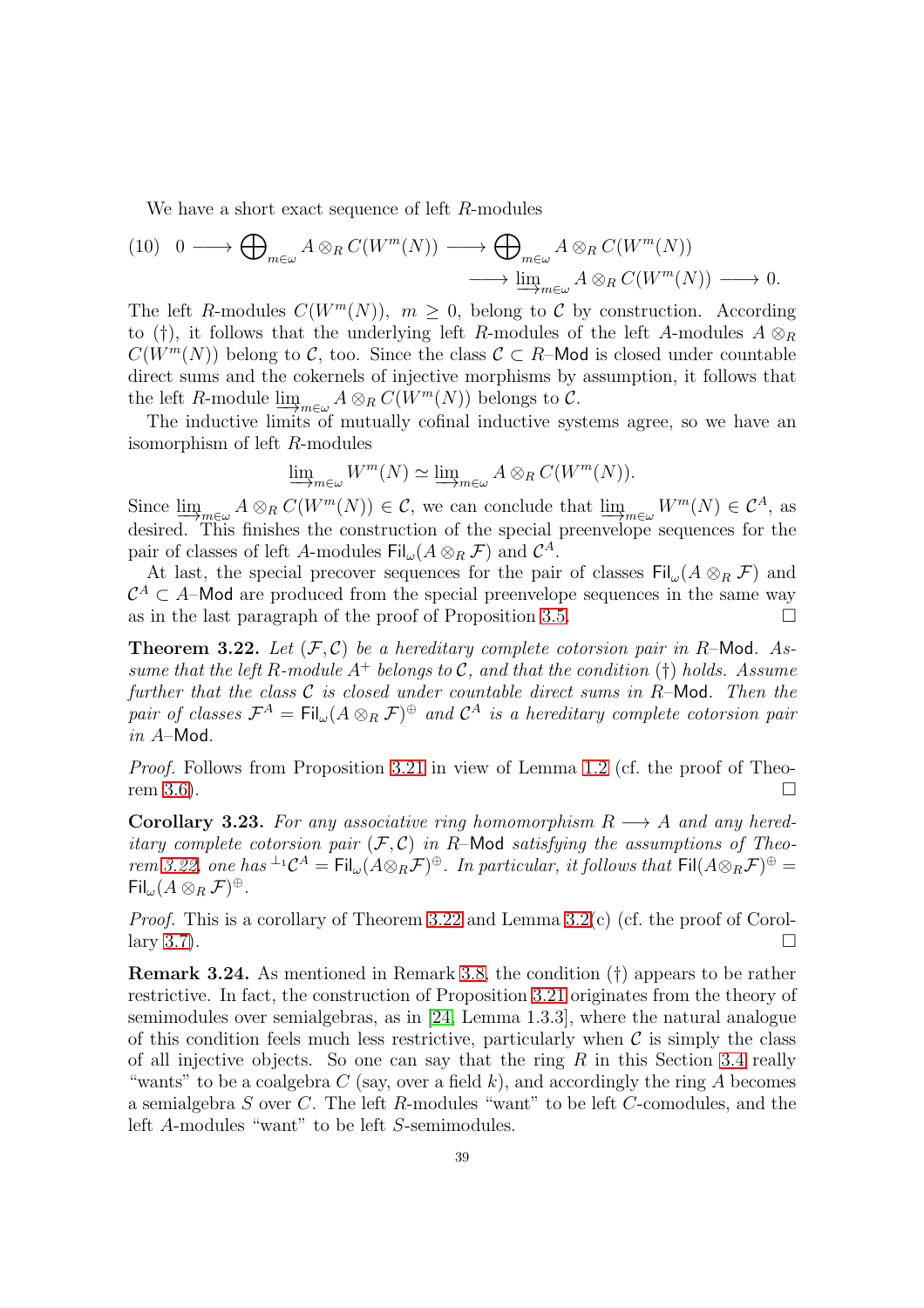Then the induction functor, which was  $A \otimes_R -$  in the condition (†), takes the form of the cotensor product functor  $S\square_C$  −. This one is much more likely to take injective left C-comodules to injective left C-comodules (it suffices that S be an injective left C-comodule). Besides, the class of all injective comodules over a coalgebra over a field is always closed under infinite direct sums; so the specific assumption of Section [3.4](#page-37-0) is satisfied in the comodule context, too.

To make a ring R behave rather like a coalgebra, one can assume it to be "small" in some sense. The following examples are suggested by the analogy with semialgebras and semimodules.

<span id="page-39-1"></span>**Examples 3.25.** Let  $C = R$ –Mod<sub>ini</sub> be the class of all injective left R-modules; then  $\mathcal{F} = R$ –Mod is the class of all left R-modules (cf. Example [3.9\)](#page-32-0).

(1) Assume that the ring  $R$  is left Noetherian. Then the class of all injective left R-modules is closed under infinite direct sums; so the specific assumption of Section [3.4](#page-37-0) is satisfied.

Let  $I$  be an injective left  $R$ -module containing every indecomposable injective left R-module as a direct summand. Assume further that the left R-module  $A \otimes_R I$  is injective. Then it follows that the functor  $A \otimes_R -$  preserves the class of all injective left R-modules. Thus the condition (†) is satisfied.

(2) Assume that R is a finite-dimensional algebra over a field k. This is a particular case of (1). Furthermore, the injective left R-module  $I = R^* = \text{Hom}_k(R, k)$  has the property that every injective left R-module is a direct summand of a direct sum of copies of R<sup>∗</sup> . Therefore, the condition (†) holds whenever the underlying left R-module of the left A-module  $A \otimes_R R^*$  is injective.

(3) Assume that R is a quasi-Frobenius ring. This is also a particular case of  $(1)$ (cf. Example [2.26\(](#page-24-0)3)). In this case, the condition  $(†)$  can be rephrased by saying that the functor  $A\otimes_B$  – takes projective left R-modules to projective left R-modules. This holds whenever  $A$  is a projective left  $R$ -module.

Remark 3.26. The above examples shed some light on the condition (†), but they provide no new information from the point of view of the comparison between the results of Section [3.4](#page-37-0) and those known from the general theory of cotorsion pairs in module categories. In fact, taking  $\mathcal C$  to be the class of all injective left R-modules and assuming that the ring R is left Noetherian, one can drop the condition  $(†)$  altogether, as the following version of Proposition [3.21,](#page-37-2) and consequently also of Theorem [3.22](#page-38-0) and Corollary [3.23,](#page-38-1) is readily provable using the small object argument.

<span id="page-39-0"></span>Proposition 3.27. *Let* C *be the class of all injective left* R*-modules. Assume that the ring* R *is left Noetherian and the left* R*-module* A<sup>+</sup> *is injective (equivalently, the right* R-module A *is* flat). Then the  $Ext<sup>1</sup>$ -orthogonal pair of classes of left A-modules  $\overline{\text{Fil}}_{\omega}(A \otimes_R R-\text{Mod})$  and  $\mathcal{C}^A = A-\text{Mod}_{R\text{-inj}}$  admits approximation sequences.

*Consequently, the pair of classes*  $\mathcal{F}^A = \text{Fil}_{\omega}(A \otimes_R R - \text{Mod})^{\oplus}$  and  $\mathcal{C}^A$  *is a hereditary complete cotorsion pair in A*–Mod. In particular, <sup> $\perp$ </sup>1A–Mod<sub>R-inj</sub> = Fil<sub>ω</sub> $(A \otimes_R R$ –Mod)<sup> $\oplus$ </sup>  $and \text{ Fil}(A\otimes_R R-\text{Mod})^{\oplus} = \text{Fil}_{\omega}(A\otimes_R R-\text{Mod})^{\oplus}.$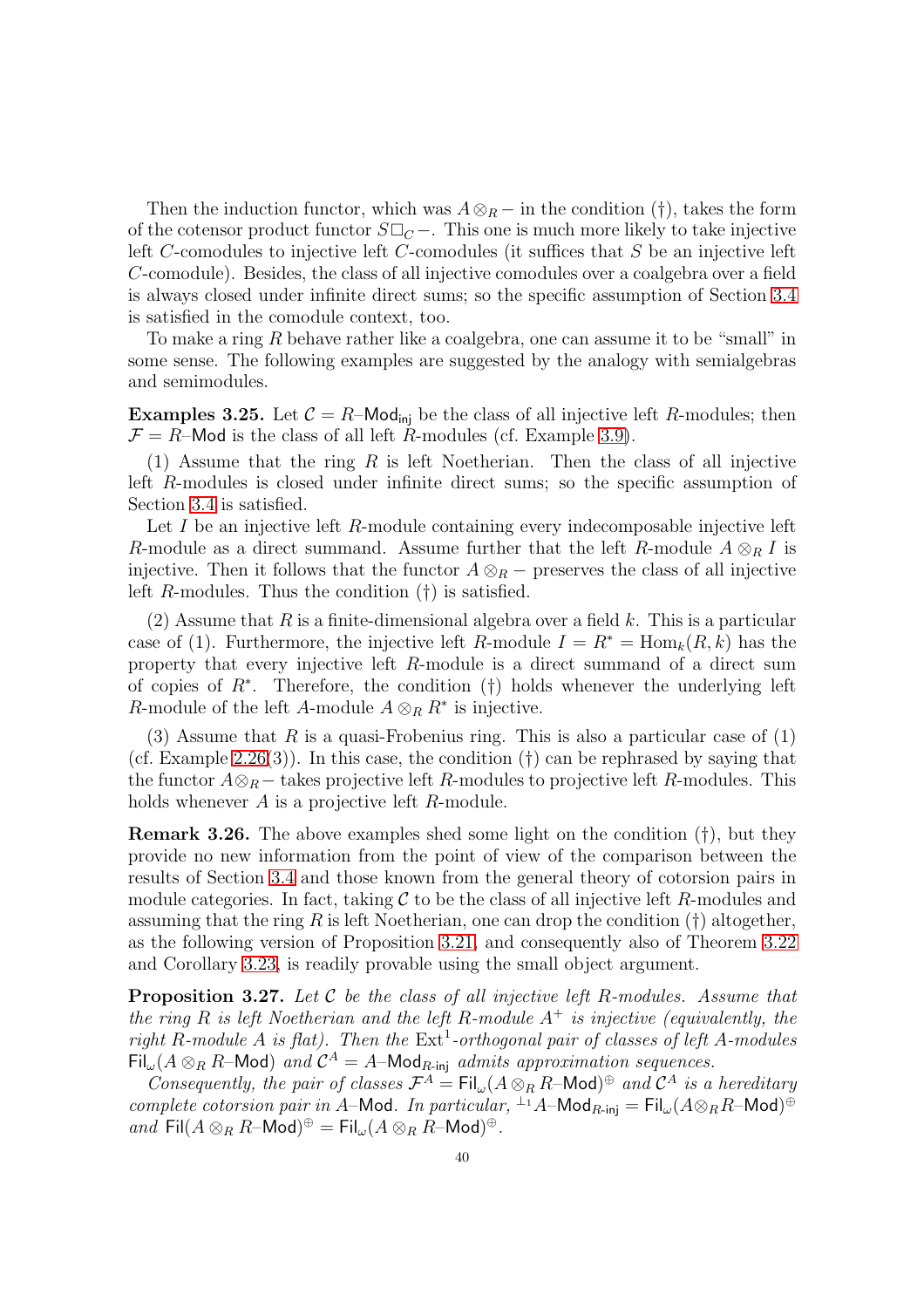*Proof.* This is a particular case of Proposition [3.30](#page-40-1) below.

In other words, in the assumptions of Proposition [3.27,](#page-39-0) the weakly  $A/R$ -projective left A-modules are precisely the direct summands of the A-modules admitting an  $\omega$ -indexed increasing filtration by A-modules induced from left R-modules.

Let us formulate a generalization of Proposition [3.27](#page-39-0) to coherent rings. For this purpose, we need some definitions. Let  $R$  be an associative ring. A left  $R$ -module  $J$ is called *fp-injective* [\[36\]](#page-53-12) if  $\text{Ext}_{R}^{1}(S, J) = 0$  for all finitely presented left R-modules S. A left R-module Q is said to be  $fp$ -projective [\[22\]](#page-52-20) if  $\text{Ext}^1_R(Q, J) = 0$  for all fp-injective left  $R$ -modules  $J$ ; equivalently, this means that  $Q$  is a direct summand of an  $R$ -module filtered by finitely presented R-modules. The fp-projective modules are called "direct summands of fp-filtered modules" in [\[19,](#page-52-1) Definition 8.4]. The classes of fp-projective and fp-injective R-modules form a complete cotorsion pair in  $R$ -Mod [\[19,](#page-52-1) Theorem 8.6(b)]; over a left coherent ring R, this cotorsion pair is hereditary. The class of all fp-injective left R-modules is closed under direct sums [\[36,](#page-53-12) Corollary 2.4]; over a left coherent ring R, it is also closed under direct limits [\[36,](#page-53-12) Theorem 3.2]. We refer to [\[28,](#page-53-8) Section 1] for some further discussion.

<span id="page-40-0"></span>Proposition 3.28. *Let* F *be the class of all fp-projective left* R*-modules and* C *be the class of all fp-injective left* R*-modules. Assume that the ring* R *is left coherent and the left* R*-module* A<sup>+</sup> *is fp-injective (equivalently, the right* R*-module* A *is flat). Then the* Ext<sup>1</sup>-orthogonal pair of classes of left A-modules  $\text{Fil}_{\omega}(A \otimes_R \mathcal{F})$  and  $\mathcal{C}^{\hat{A}}$  admits *approximation sequences.*

*Consequently, the pair of classes*  $\mathcal{F}^A = \mathrm{Fil}_{\omega}(A \otimes_R \mathcal{F})^{\oplus}$  and  $\mathcal{C}^A$  *is a hereditary complete cotorsion pair in A*–Mod. In particular,  $\perp_1 \mathcal{C}^A = \mathrm{Fil}_{\omega}(A \otimes_R \mathcal{F})^{\oplus}$  and  $\mathsf{Fil}(A\otimes_R \mathcal{F})^\oplus=\mathsf{Fil}_\omega(A\otimes_R \mathcal{F})^\oplus.$ 

*Proof.* This is also a particular case of Proposition [3.30.](#page-40-1) Let us only explain why the right R-module A is flat whenever the left R-module  $A^+$  is fp-injective. This can be shown by observing that any fp-injective pure-injective module is injective (by [\[19,](#page-52-1) Lemma 8.5]), but the simplest argument is that, given a right  $R$ -module  $G$  such that the left R-module  $G^+$  is fp-injective, the isomorphism  $\text{Tor}_1^R(G, S)^+ \simeq \text{Ext}_R^1(S, G^+) =$ 0 implies  $Tor_1^R(S, G) = 0$  for all finitely presented left R-modules S.

**Example 3.29.** This example is an  $n = \infty$  version of Example [3.14\(](#page-35-0)1). Let A be an associative algebra over a commutative ring  $R$  such that  $A$  is a flat  $R$ -module, and let  $(\mathcal{F}, \mathcal{C})$  be a hereditary cotorsion pair in R–Mod generated by a set S of strongly finitely presented R-modules (i. e., every module  $S \in \mathcal{S}$  admits a resolution by finitely generated projective R-modules). Then the class  $\mathcal C$  is closed under direct limits (and in particular, direct sums) in  $R-\text{Mod}$ , so the condition (†) holds for the reason explained in Example [3.14\(](#page-35-0)1), and Theorem [3.22](#page-38-0) is applicable. According to Corollary [3.23,](#page-38-1) we can conclude that  ${}^{\perp_1} \mathcal{C}^A = \mathcal{F}^A = \text{Fil}_{\omega}(A \otimes_R \mathcal{F})^{\oplus}$ .

Using the small object argument, one can get rid of the assumption of commutativity of the ring R in this result, and relax the other conditions as follows.

<span id="page-40-1"></span>**Proposition 3.30.** Let  $R \longrightarrow A$  be a homomorphism of associative rings, and let (F, C) *be a cotorsion pair in* R–Mod *generated by a set* S *of left* R*-modules such that*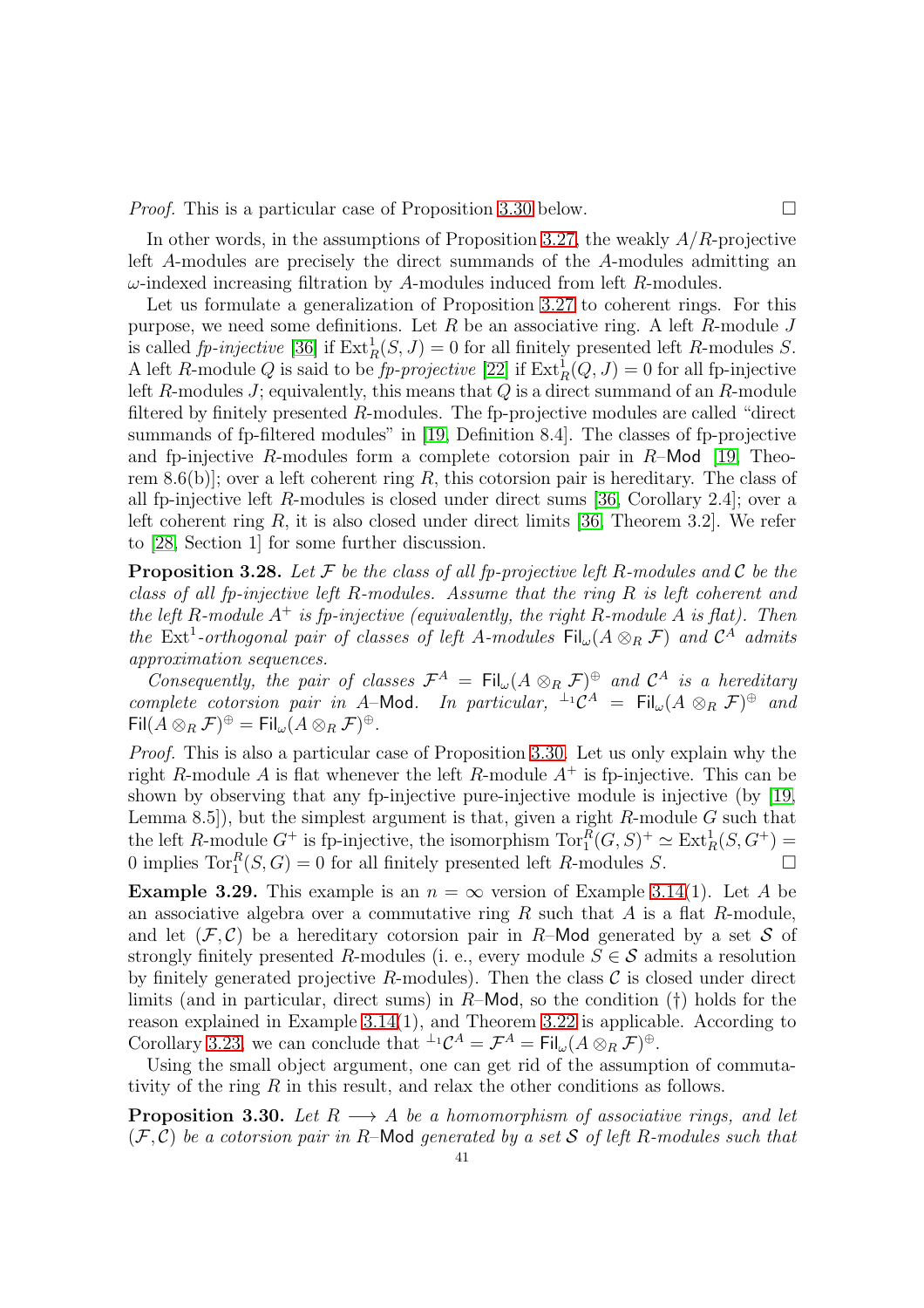*an exact sequence of left* R-modules  $P_2 \longrightarrow P_1 \longrightarrow P_0 \longrightarrow S \longrightarrow 0$  with finitely *generated projective* R-modules  $P_2$ ,  $P_1$ ,  $P_0$  *exists for every*  $S \in \mathcal{S}$ . Assume that the left R-module  $A^+$  belongs to C. Then the  $Ext^1$ -orthogonal pair of classes of left A-modules  $\mathsf{Fil}_{\omega}(A \otimes_R \mathcal{F})$  and  $\mathcal{C}^A$  admits approximation sequences.

*Consequently, the pair of classes*  $\mathcal{F}^A = \text{Fil}_{\omega}(A \otimes_R \mathcal{F})^{\oplus}$  *and*  $\mathcal{C}^A$  *is a complete cotorsion pair in A*–Mod. In particular,  ${}^{\perp_1}C^A = \text{Fil}_{\omega}(A \otimes_R \mathcal{F})^{\oplus}$  and  $\text{Fil}(A \otimes_R \mathcal{F})^{\oplus} =$  $\mathsf{Fil}_{\omega}(A\otimes_R \mathcal{F})^{\oplus}.$ 

*Proof.* The proof is a simple version of the small object argument [\[16,](#page-52-4) Theorem 2], [\[19,](#page-52-1) Theorem 6.11]. The claim that  $\omega$ -filtrations by induced modules are sufficient follows from Lemma [1.8\(](#page-8-1)a) and the fact that the functor  $\text{Ext}_{R}^{1}(S, -)$  preserves direct limits for any left R-module S satisfying the assumption of the proposition. So, in fact, all the A-modules from  $\mathcal{F}^A$  are direct summands of A-modules  $\omega$ -filtered by left A-modules induced from direct sums of copies of left R-modules from S. We leave the details to the reader.  $\Box$ 

The next theorem is a generalization of Corollary [3.23](#page-38-1) in which the condition (†) is replaced by the condition  $(\ddot{\dagger})$ .

**Theorem 3.31.** Let  $(\mathcal{F}, \mathcal{C})$  be a hereditary complete cotorsion pair in R-Mod. As*sume that the left* R-module  $A^+$  *belongs to* C, and that the condition  $(\tilde{\dagger})$  holds. Assume *further that the class* C *is closed under countable direct sums in* R–Mod*. Then the class*  $\mathcal{F}^A = {}^{\perp_1} \mathcal{C}^A \subset A$ -Mod *can be described as*  $\mathcal{F}^A = \text{Fil}_{\omega}(A \otimes_R \mathcal{F})^{\oplus}$ *. In particular, we have*  $\text{Fil}(A \otimes_R \mathcal{F})^{\oplus} = \text{Fil}_{\omega}(A \otimes_R \mathcal{F})^{\oplus}$ .

*Proof.* Similar to the proof of Theorem [3.10,](#page-33-1) which contains all the essential details. One follows the proof of Corollary [3.23](#page-38-1) step by step and observes that the assumptions of the present theorem are sufficient for the validity of the argument.

<span id="page-41-0"></span>3.5. Combined result on induced modules. In this section we combine the results of Propositions [3.5](#page-29-2) and [3.21](#page-37-2) in order to obtain a more general result under relaxed assumptions. Specifically, we assume that all the countable direct sums of modules from  $\mathcal C$  have finite  $\mathcal C$ -coresolution dimensions.

<span id="page-41-1"></span>**Proposition 3.32.** Assume that the  $Ext<sup>1</sup>$ -orthogonal pair of classes of left R-modules  $(F, C)$  *admits approximation sequences* [\(1–](#page-5-2)[2\)](#page-5-3). Assume that the left R-module A<sup>+</sup> *belongs to* C*, and that the condition* (†) *holds. Assume further that the class* C *is coresolving in* R–Mod *and the* C*-coresolution dimension of any countable direct sum of modules from* C does not exceed a finite integer  $k \geq 0$ . Then the Ext<sup>1</sup>-orthogonal pair *of classes of left* A-modules  $\text{Fil}_{\omega+k}(A \otimes_R \mathcal{F})$  and  $\mathcal{C}^A$  admits approximation sequences *as well. Here*  $\omega + k$  *is the k-th successor ordinal of*  $\omega$ *.* 

*Proof.* As in previous proofs, we start with an explicit construction of special preenvelope sequences for the pair of classes  $\text{Fil}_{\omega+k}(A\otimes_R \mathcal{F})$  and  $\mathcal{C}^A\subset A$ -Mod.

Let  $N$  be a left  $A$ -module. Proceeding as in the proof of Proposition [3.21,](#page-37-2) we construct the  $\omega$ -indexed inductive system of injective morphisms of left A-modules [\(8\)](#page-37-1). The underlying left R-module of the left A-module  $\lim_{m\in\omega} W^m(N)$  is isomorphic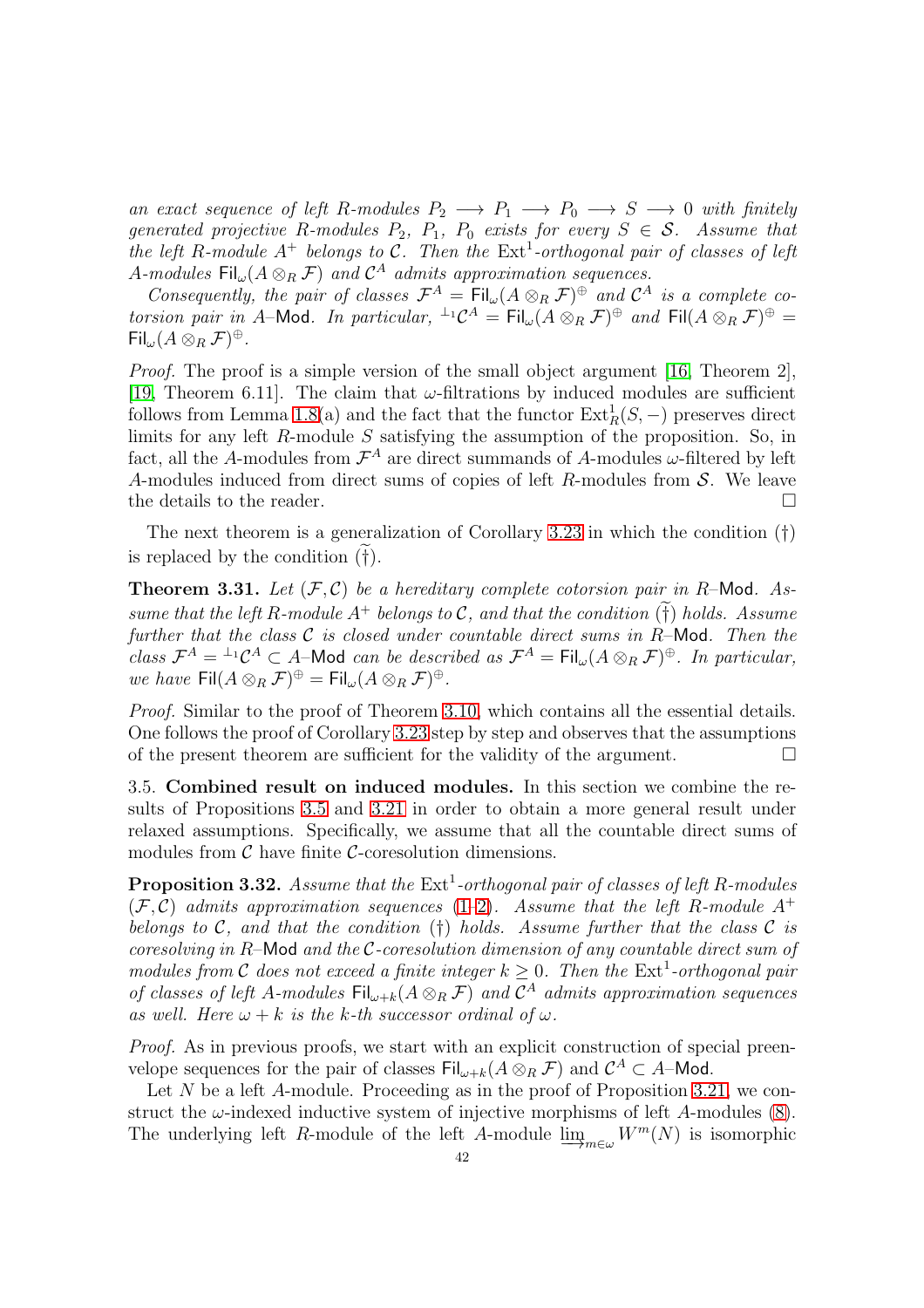to the inductive limit of the inductive system of left R-modules [\(9\)](#page-37-3), and it can be described as the rightmost term of the short exact sequence [\(10\)](#page-38-2).

The left R-modules  $A \otimes_R C(W^m(N))$  belong to C by (†), so the left R-module<br>  $\bigoplus_{A \otimes_R C(W^m(N))} A \otimes_R C$ -coresolution dimension  $\leq k$  in our present assumptions  $\bigoplus_{m\in\omega}A\otimes_R C(W^m(N))$  has C-coresolution dimension  $\leq k$  in our present assumptions. By Lemma [1.10\(](#page-9-2)b), it follows that the  $\mathcal{C}\text{-}\mathrm{coresolution}$  dimension of (the underlying left R-module of the left A-module)  $M = \lim_{m \in \omega} W^m(N)$  does not exceed k.

Now we apply the construction from the proof of Proposition [3.5](#page-29-2) to the left A-module M, producing the sequence of injective morphisms of left A-modules

$$
M \longrightarrow W(M) \longrightarrow W(W(M)) \longrightarrow \cdots \longrightarrow W^{k}(M).
$$

Following the argument in the proof of Proposition [3.5,](#page-29-2) we have  $W^k(M) \in \mathcal{C}^A$ , since cd<sub>c</sub>  $M \leq k$ . Finally, the cokernel of the composition of injective morphisms

$$
N \longrightarrow \underline{\lim}_{m \in \omega} W^m(N) = M \longrightarrow W^k(M)
$$

is an extension of the cokernels of the morphisms  $N \longrightarrow \underline{\lim}_{m \in \omega} W^m(N)$  and  $M \longrightarrow W^k(M)$ . The former cokernel belongs to  $\text{Fil}_{\omega}(A \otimes_R \mathcal{F})$  and the latter one to Fil<sub>k</sub> $(A \otimes_R \mathcal{F})$ ; thus the cokernel of the morphism  $N \longrightarrow W^k(M)$  belongs to  $\operatorname{Fil}_{\omega+k}(A\otimes_B \mathcal{F}).$ 

We have produced the desired special preenvelope sequences. Using these, the special precover sequences are constructed in the same way as in the proofs of Propo-sitions [3.5](#page-29-2) and [3.21.](#page-37-2)

<span id="page-42-0"></span>**Theorem 3.33.** Let  $(\mathcal{F}, \mathcal{C})$  be a hereditary complete cotorsion pair in R-Mod. As*sume that the left*  $R$ -module  $A^+$  *belongs to*  $C$ *, and that the condition* (†) *holds.* As*sume further that the* C*-coresolution dimension of any countable direct sum of modules from* C *in* R–Mod *does not exceed a finite integer*  $k \geq 0$ *. Then the pair of classes*  $\mathcal{F}^A = \text{Fil}_{\omega+k}(A \otimes_R \mathcal{F})^{\oplus}$  and  $\mathcal{C}^A$  is a hereditary complete cotorsion pair in A–Mod.

*Proof.* Follows from Proposition [3.32](#page-41-1) in view of Lemma [1.2.](#page-6-1) □

<span id="page-42-1"></span>**Corollary 3.34.** For any associative ring homomorphism  $R \rightarrow A$  and any *hereditary complete cotorsion pair* (F, C) *in* R–Mod *satisfying the assumptions of Theorem* [3.33,](#page-42-0) one has  $\perp^1 \mathcal{C}^A = \text{Fil}_{\omega+k}(A \otimes_R \mathcal{F})^{\oplus}$ . In particular, it follows that  $\mathsf{Fil}(A\otimes_R \mathcal{F})^{\oplus}=\mathsf{Fil}_{\omega+k}(A\otimes_R \mathcal{F})^{\oplus}.$ 

*Proof.* This is a corollary of Theorem [3.33](#page-42-0) and Lemma [3.2\(](#page-28-0)c).  $\square$ 

For a class of examples to Theorem [3.33](#page-42-0) arising from curved DG-rings, see Proposition [4.16](#page-50-1) below.

The final theorem of this section is a generalization of Corollary [3.34](#page-42-1) in which the condition  $(\dagger)$  is replaced by the condition  $(\dagger)$ .

**Theorem 3.35.** Let  $(\mathcal{F}, \mathcal{C})$  be a hereditary complete cotorsion pair in R-Mod. As*sume that the left* R-module  $A^+$  *belongs to* C, and that the condition (†) holds. *Assume further that the* C*-coresolution dimension of any countable direct sum of modules from* C *in* R–Mod *does not exceed a finite integer*  $k > 0$ . Then the class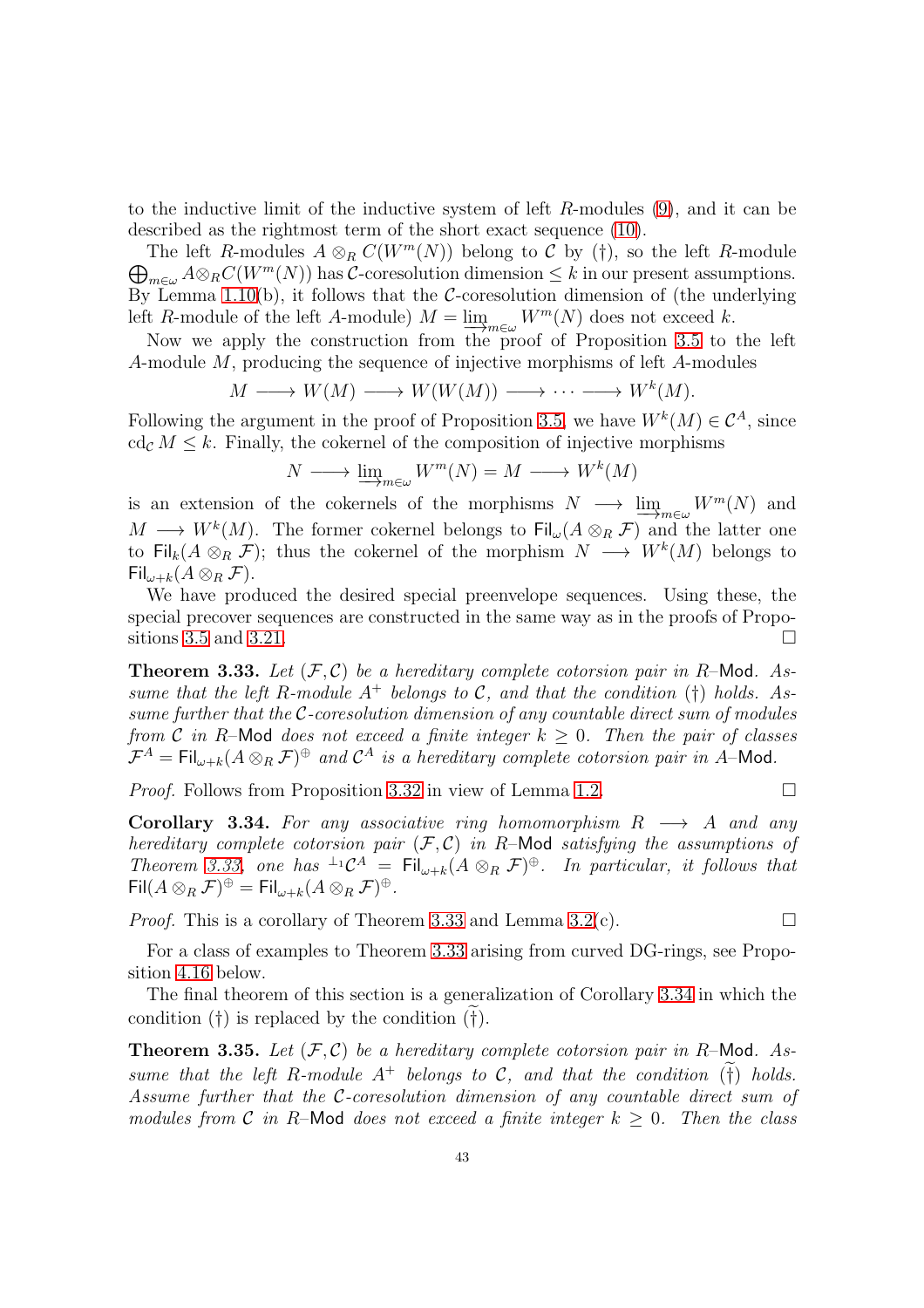$\mathcal{F}^A = {}^{\perp_1} \mathcal{C}^A \subset A$ -Mod *can be described as*  $\mathcal{F}^A = \text{Fil}_{\omega+k}(A \otimes_R \mathcal{F})^{\oplus}$ . In particular, we  $have \text{ Fil}(A\otimes_R \mathcal{F})^{\oplus} = \text{Fil}_{\omega+k}(A\otimes_R \mathcal{F})^{\oplus}.$ 

*Proof.* One follows the proof of Corollary [3.34](#page-42-1) step by step and observes that the assumptions of the present theorem are sufficient for the validity of the argument. Almost all the essential details have been presented already in the proof of Theorem [3.10,](#page-33-1) and only one observation remains to be made.

Let N be a left A-module whose underlying left R-module belongs to  $\mathcal{G}$ . Then the underlying left R-module of the left A-module  $\lim_{m\in\omega} W^m(N)$  also belongs to  $\mathcal{G}$ , because the cokernel of the injective A-module morphism  $N \longrightarrow \lim_{m \in \omega} W^m(N)$ belongs to  $\text{Fil}_{\omega}(A\otimes_R \mathcal{F})\subset \mathcal{F}^A$  and the class  $\mathcal{G}\subset R$ –Mod is closed under extensions.  $\Box$ 

### <span id="page-43-0"></span>4. Illustration: Contraderived and Coderived Categories

The heading above starts with the word "illustration" rather than "application", because there are few new results in this section (Theorems [4.7](#page-47-0) and [4.17](#page-50-2) being notable exceptions). Still we demonstrate some classes of examples where Theorems [2.7,](#page-14-0) [2.29,](#page-26-0) [3.6,](#page-31-0) and [3.33](#page-42-0) are applicable, leading to nontrivial conclusions, even if previously known to be provable with different methods.

<span id="page-43-1"></span>4.1. Curved DG-rings and modules. A *curved DG-ring* (*CDG-ring*) R =  $(R, d, h)$  is a graded ring  $R = \bigoplus_{n \in \mathbb{Z}} R^n$  endowed with an odd derivation  $d: R \longrightarrow R$ of degree 1 and a curvature element  $h \in R^2$ . These words mean that, for every  $n \in \mathbb{Z}$ , an abelian group homomorphism  $d_n: R^n \longrightarrow R^{n+1}$  is specified such that the equation  $d(rs) = d(r)s + (-1)^{|r|}rd(s)$  holds for all  $r \in R^{|r|}$  and  $s \in R^{|s|}$ ,  $|r|, |s| \in \mathbb{Z}$ . In addition, the following two equations need to be satisfied:

- (i)  $d(d(r)) = hr rh$  for all  $r \in R$ ;
- (ii)  $d(h) = 0$ .

The element  $h \in \mathbb{R}^2$  is called the *curvature element*. A curved DG-ring with  $h = 0$  is the same thing as a usual DG-ring (differential graded ring)  $(R, d)$ .

A *left CDG-module*  $M = (M, d_M)$  over a CDG-ring  $(R, d, h)$  is a graded left R-module  $M = \bigoplus_{n \in \mathbb{Z}} M^n$  endowed with an odd derivation  $d_M : M \longrightarrow M$  compatible with the derivation d on R. These words mean that, for every  $n \in \mathbb{Z}$ , an abelian group homomorphism  $d_{M,n}: M^n \longrightarrow M^{n+1}$  is specified such that the equation  $d_M(rm) = d(r)m + (-1)^{|r|} r d_M(m)$  holds for all  $r \in R^{|r|}$  and  $m \in M^{|m|}$ . In addition, the following equation needs to be satisfied:

(iii)  $d_M(d_M(m)) = hm$  for all  $m \in M$ .

Notice that *CDG-rings and CDG-modules are not complexes*, due to the presence of a nontrivial right-hand side in the equations (i) and (iii). Nevertheless, for any two left CDG-modules L and M over  $(R, d, h)$ , the *complex of morphisms*  $\text{Hom}_{R}(L, M)$  is welldefined. This is a complex of abelian groups whose degree i component  $\text{Hom}_R^i(L, M)$ is the group of all homomorphisms of graded left R-modules  $L \longrightarrow M[i]$ , where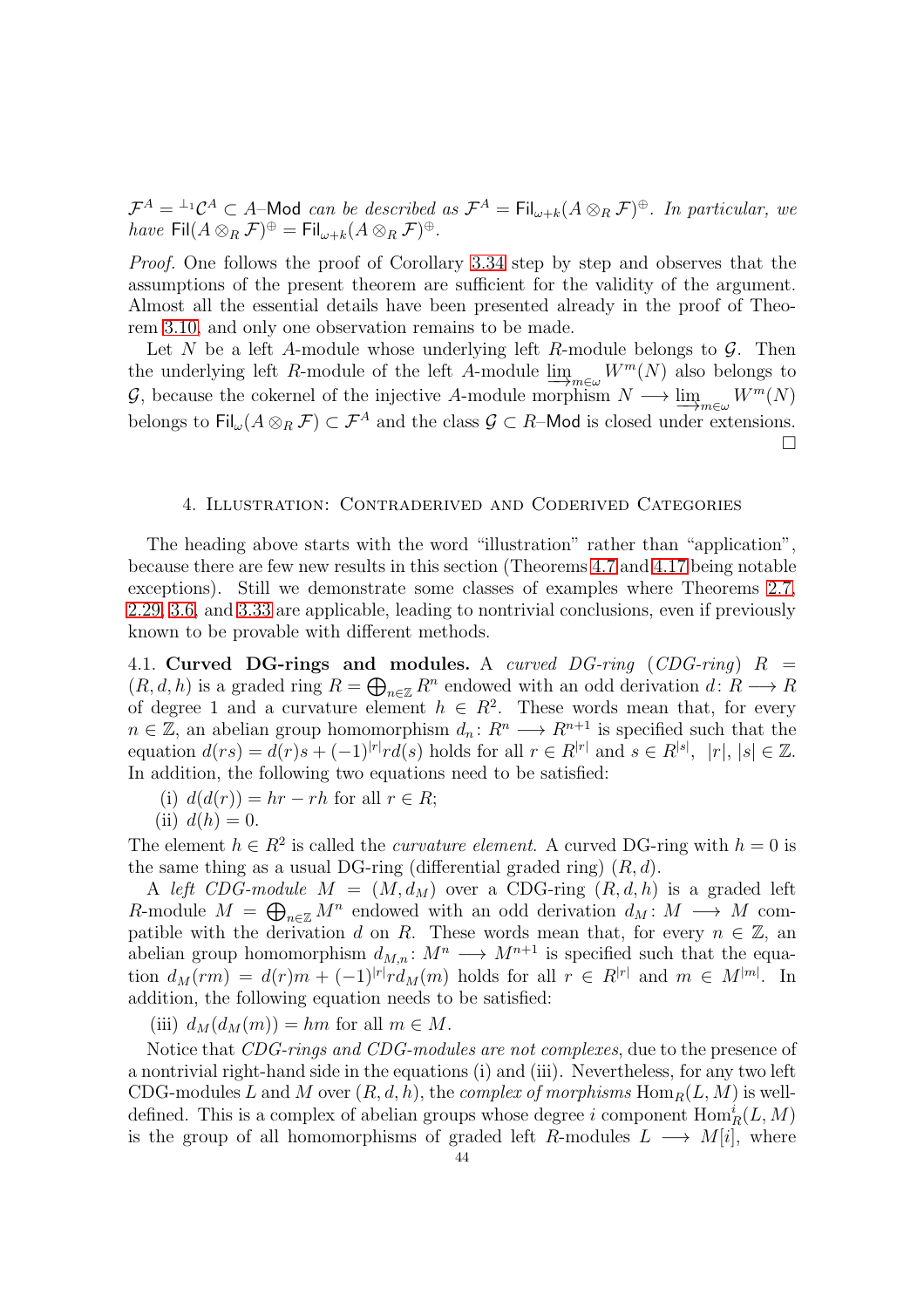[i] denotes the usual cohomological grading shift  $M[i]^{n} = M^{i+n}$ . There is a sign rule involved in the definition of the left R-module structure on  $M[i]$ . We refer to [\[25,](#page-53-5) Sections 1.1 and 3.1] for the details.

One can assign a graded ring A to a CDG-ring  $(R, d, h)$  by adjoining a new element  $\delta \in A^1$  to the graded ring R and imposing the relations  $\delta r - (-1)^{|r|} r \delta = d(r)$ for all  $r \in R^{|r|}$  and  $\delta^2 = h$ . The elements of the grading components  $A^n$  are the formal expressions  $r + \delta s$  with  $r \in \mathbb{R}^n$  and  $s \in \mathbb{R}^{n-1}$ , with the multiplication of such formal expressions defined in the obvious way using the above relations. With an appropriate definition of morphisms of CDG-rings and a natural structure (the differential  $\partial = \partial/\partial \delta$  on the graded ring A, the correspondence between CDG-rings  $(R, d, h)$  and acyclic DG-rings  $(A, \partial)$  becomes an equivalence of categories (see [\[30,](#page-53-13) Theorem 4.5, where the notation is  $B = R$  and  $\widehat{B} = A$ .

We denote the abelian categories of graded left modules over the graded rings  $R$  and A by R–Mod<sup>gr</sup> and A–Mod<sup>gr</sup>, respetively. As usually in module theory, all the results above in this paper can be extended easily from the categories of modules to the categories of graded modules. The abelian category  $R$ –Mod<sup>cdg</sup> of left CDG-modules over  $(R, d, h)$ , with homogeneous morphisms of degree 0 commuting with the action of R and the differentials on the CDG-modules, is equivalent to the abelian category of graded A-modules A–Mod<sup>gr</sup>. The group of morphisms  $L \longrightarrow M$  in this category is isomorphic to the kernel of the differential  $Hom_R^0(L, M) \longrightarrow Hom_R^1(L, M)$ .

Notice that the graded ring  $A$  is a finitely generated projective graded left and right R-module. In fact, it is a free graded left R-module with two generators 1 and  $\delta$ , and it is also a free graded right R-module with the same two generators. The functors  $A \otimes_R - :R-\text{Mod}^{\text{gr}} \longrightarrow A-\text{Mod}^{\text{gr}} = R-\text{Mod}^{\text{cdg}}$  and  $\text{Hom}_R(A,-):R-\text{Mod}^{\text{gr}} \longrightarrow$ A–Mod<sup>gr</sup> = R–Mod<sup>cdg</sup> are described in [\[25,](#page-53-5) proof of Theorem 3.6], where they are denoted by  $G^+ = A \otimes_R -$  and  $G^- = \text{Hom}_R(A, -)$ . The two functors only differ by a shift of grading: for every graded left  $R$ -module  $S$ , there is a natural isomorphism of graded left A-modules  $G^{-}(S) = G^{+}(S)[1]$ .

It is an easy but important observation that all the CDG-modules in the essential image of the functor G<sup>+</sup>, or equivalently, G<sup>−</sup> are *contractible*. In other words, all of them represent zero objects in the homotopy category of CDG-modules Hot(R–Mod<sup>cdg</sup>) (cf. [\[25,](#page-53-5) Section 3.2]). The natural action of the differential  $\partial = \partial/\partial \delta$ in  $G^+(S)$  and  $G^-(S)$ , induced by the action of  $\partial$  in A, provides a contracting homotopy.

The *homotopy category of left CDG-modules*  $Hot(R-Mod^{cdg})$  is defined by the rule  $\text{Hom}_{\text{Hot}(R-\text{Mod}^{\text{cdg}})}(L,M) = H^0(\text{Hom}_R(L,M));$  so  $\text{Hot}(R-\text{Mod}^{\text{cdg}})$  is the degree-zero cohomology category of the DG-category of left CDG-modules over  $(R, d, h)$ , with the complexes of morphisms  $\text{Hom}_R(L, M)$  between CDG-modules L and M. The homotopy category  $Hot(R-Mod^{cdg})$  is a triangulated category with infinite direct sums and products [\[25,](#page-53-5) Sections 1.2 and 3.1].

<span id="page-44-0"></span>4.2. Contraderived category. A left CDG-module P over  $(R, d, h)$  is said to be *graded projective* if the graded left R-module P is projective in  $R$ -Mod<sup>gr</sup>. We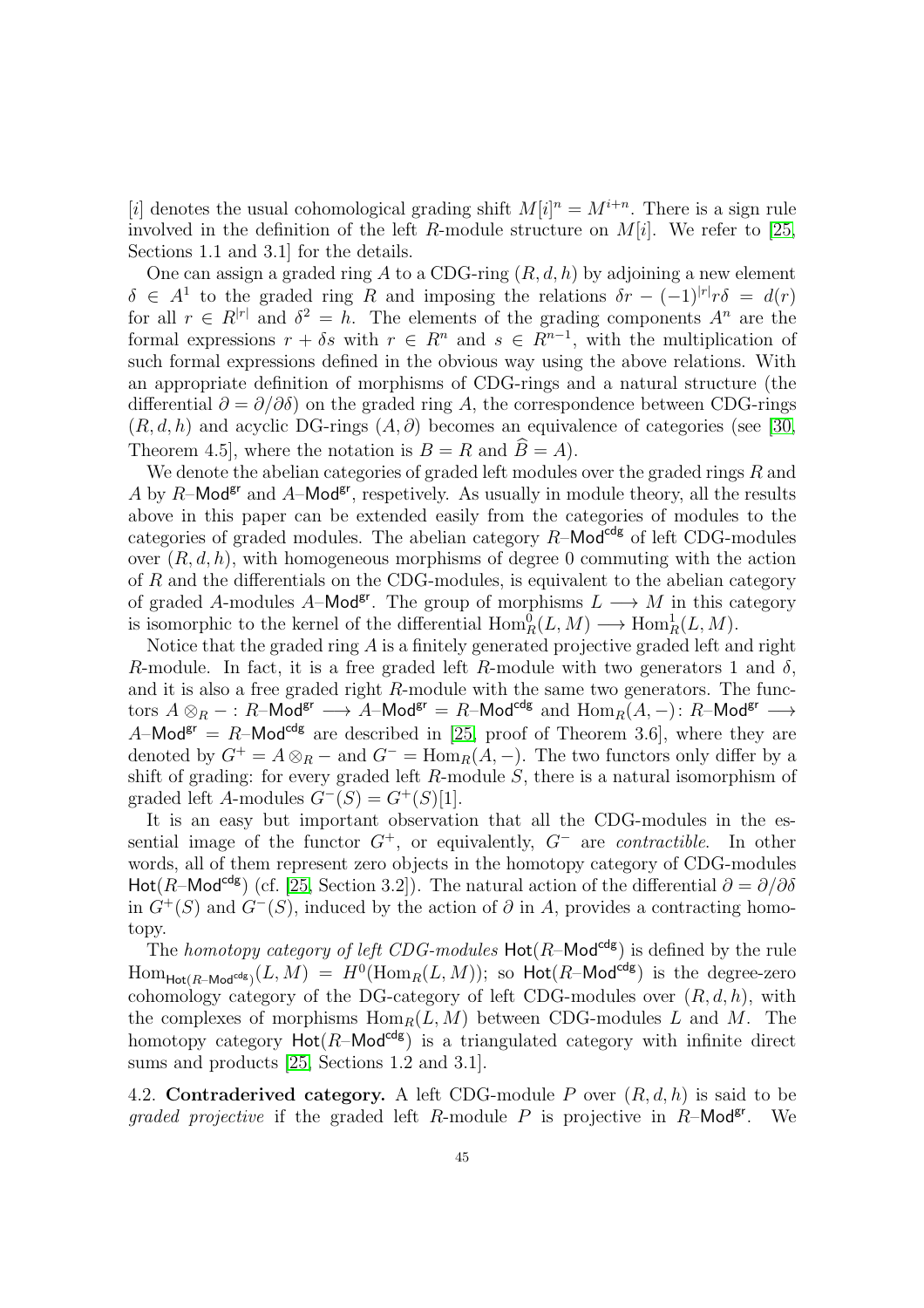denote the full subcategory of graded projective CDG-modules by  $R-\text{Mod}_{proj}^{cdg}$  = A–Mod<sup>gr</sup>  $\subset A$ –Mod<sup>gr</sup> = R–Mod<sup>cdg</sup> and the corresponding full subcategory in the homotopy category by  $\mathsf{Hot}(R\text{-}\mathsf{Mod}^{\mathsf{cdg}}_{\mathsf{proj}}) \subset \mathsf{Hot}(R\text{-}\mathsf{Mod}^{\mathsf{cdg}}).$ 

A left CDG-module X over  $(R, d, h)$  is said to be *contraacyclic in the sense of Becker* [\[8\]](#page-52-9) if the complex  $\text{Hom}_R(P, X)$  is acyclic for all graded projective CDG-modules  $P \in R$ -Mod<sup>cdg</sup><sub>proj</sub>, or equivalently,  $\text{Hom}_{\text{Hot}(R-\text{Mod}^{cdg})}(P,X) = 0$  for all  $P \in \text{Hot}(R-\text{Mod}_{\text{proj}}^{\text{cdg}})$ . We denote the full subcategory of contraacyclic CDG-modules by R–Mod<sup>cdg,ctr</sup>  $\subset R$ –Mod<sup>cdg</sup> and the corresponding full subcategory in the homotopy category by  $\textsf{Hot}(R\textsf{-Mod}_{\textsf{acycl}}^{\textsf{cdg},\textsf{ctr}}) \subset \textsf{Hot}(R\textsf{-Mod}^{\textsf{cdg}})$ . Clearly,  $\textsf{Hot}(R\textsf{-Mod}_{\textsf{acycl}}^{\textsf{cdg},\textsf{ctr}})$  is a triangulated subcategory closed under infinite products in  $Hot(R-Mod^{cdg})$ .

<span id="page-45-0"></span>**Theorem 4.1.** Let  $(R, d, h)$  be a CDG-ring and  $A = R[\delta]$  be the corresponding graded *ring. Then*

(a) the pair of classes of objects R-Mod<sup>cdg</sup> and R-Mod<sup>cdg,ctr</sup> is a hereditary complete *cotorsion pair in the abelian category*  $R$ –Mod<sup>cdg</sup> =  $A$ –Mod<sup>gr</sup>;

(b) *the composition of the triangulated inclusion functor*  $Hot(R-Mod^{cdg}_{proj}) \longrightarrow$  $Hot(R-Mod^{cdg})$  *and the triangulated Verdier quotient functor*  $Hot(R-Mod^{cdg}) \longrightarrow$  $\textsf{Hot}(R\textsf{-Mod}^{\textsf{cdg}})/\textsf{Hot}(R\textsf{-Mod}_{\textsf{acycl}}^{\textsf{cdg},\textsf{ctr}})$  *is a triangulated equivalence*  $\textsf{Hot}(R\textsf{-Mod}_{\textsf{proj}}^{\textsf{cdg}}) \simeq$  $\operatorname{\mathsf{Hot}}(R\text{\operatorname{\mathsf{-Mod}}}{\operatorname{\mathsf{ad}}}{\mathsf g},\operatorname{\mathsf{CFL}}(R\text{\operatorname{\mathsf{-Mod}}}{\operatorname{\mathsf{ad}}}{\mathsf g},{\operatorname{\mathsf{ctr}}}).$ 

*Proof.* This is [\[8,](#page-52-9) Propositions  $1.3.6(1)$  and  $1.3.8(1)$ ]. Parts (a) and (b) are two closely related assertions; in fact, (b) follows from (a). We skip the details.  $\square$ 

The quotient category  $D^{ctr}(R-\text{Mod}^{cdg}) = \text{Hot}(R-\text{Mod}^{cdg})/\text{Hot}(R-\text{Mod}^{cdg,ctr})$  is called the *contraderived category* of left CDG-modules over (R, d, h) *in the sense of Becker*. It has to be distinguished from the contraderived category in the sense of the books and papers  $[24, 25, 28, 30]$  $[24, 25, 28, 30]$  $[24, 25, 28, 30]$  $[24, 25, 28, 30]$  (see  $[29, \text{Example } 2.6(3)]$  for a discussion). It is an open question whether the two definitions of a contraderived category are equivalent for an arbitrary CDG-ring. In this section we explain how one can show that they are, in fact, equivalent under certain assumptions.

To any pair of morphisms with zero composition  $K \longrightarrow L$  and  $L \longrightarrow M$  in the category R–Mod<sup>cdg</sup> = A–Mod<sup>gr</sup>, one can assign its totalization  $\text{Tot}(K \to L \to M)$ , which is an object of the same category. The construction of the CDG-module Tot( $K \to L \to M$ ) is a generalization of the construction of the total complex of a bicomplex with three rows; it can be interpreted as a twisted direct sum or an iterated cone in the DG-category of CDG-modules. We refer to [\[25,](#page-53-5) Section 1.2] for a discussion. Specifically, we are interested in totalizations of *short exact sequences* in the abelian category  $R-\text{Mod}^{\text{cdg}} = A-\text{Mod}^{\text{gr}}$ .

<span id="page-45-1"></span>Proposition 4.2. *Let* (R, d, h) *be a CDG-ring. Then the totalization of any short exact sequence of left CDG-modules over*  $(R, d, h)$  *belongs to*  $R$ -Mod $_{\text{acycl}}^{\text{cdg,ctr}}$ *. Hence the minimal full triangulated subcategory of the homotopy category*  $Hot(R-Mod^{cdg})$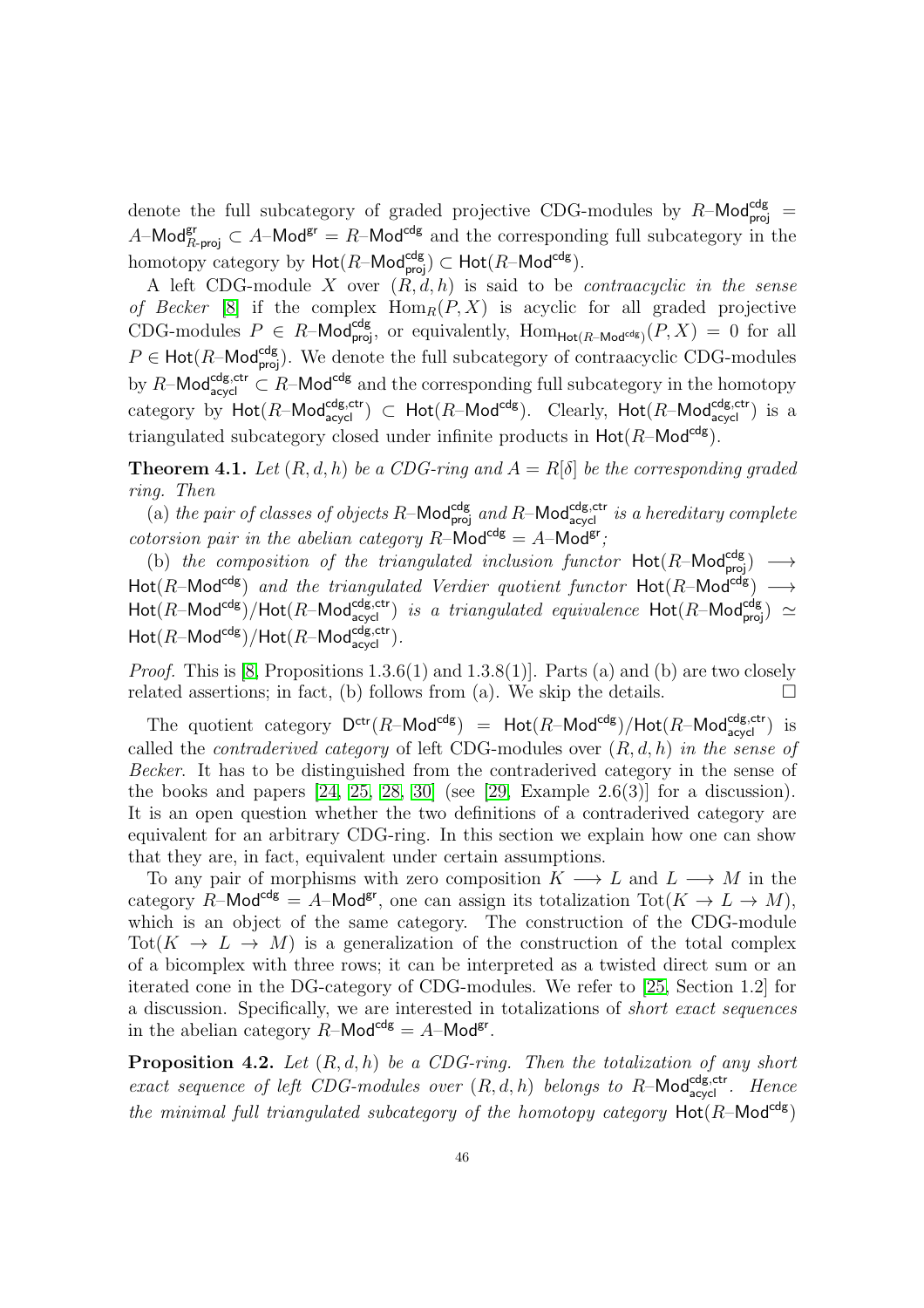*containing the totalizations of short exact sequences of CDG-modules and closed under products is a subcategory in*  $Hot(R-Mod_{acycl}^{cdg,ctr}).$ 

*Proof.* This is the result of [\[25,](#page-53-5) Theorem 3.5(b)].

We start with a rather general lemma concerning applicability of the results of Section [2](#page-10-0) to our injective morphism of graded rings  $R \longrightarrow A$ .

<span id="page-46-2"></span>**Lemma 4.3.** Let  $(R, d, h)$  be a CDG-ring and  $A = R[\delta]$  be the corresponding graded *ring. Then the (graded version of ) condition* (††) *from Section [2.2](#page-12-0) holds for* any *cotorsion pair*  $(F, C)$  *in* R-Mod<sup>gr</sup> *that is invariant under the degree shift* [1]*. In other words, the underlying graded left* R-module of the left CDG-module  $G^-(F)$  =  $\text{Hom}_R(A, F)$  *belongs to* F *for any graded left* R-module  $F \in \mathcal{F}$ .

*Proof.* The R-R-bimodule  $A/R$  is isomorphic to  $R[-1]$  (with appropriate sign rules). Hence for any graded left  $R$ -module  $F$  there is a short exact sequence of graded left R-modules  $0 \longrightarrow F[1] \longrightarrow G^{-}(F) \longrightarrow F \longrightarrow 0$ . Now  $F \in \mathcal{F}$  and  $F[1] \in \mathcal{F}$  imply  $G^{-}(F) \in \mathcal{F}$ , since the class  $\mathcal F$  is closed under extensions in R–Mod<sup>gr</sup>. .

We will apply the results of Sections [2.2](#page-12-0) and [2.5](#page-25-0) to the following (trivial) cotorsion pair  $(F, C)$  in the category of graded left R-modules R-Mod<sup>gr</sup>. Take  $F = R$ -Mod<sup>gr</sup> to be the class of all projective graded left R-modules and  $C = R$ -Mod<sup>gr</sup> to be the class of all graded left R-modules (as in Examples [2.10](#page-15-1) and [2.26\)](#page-24-0). In the spirit of the notation in Section [2,](#page-10-0) we denote by  $G^-(R-\text{Mod}^{gr}) = \text{Hom}_R(A, R-\text{Mod}^{gr})$  the class of all left CDG-modules over  $(R, d, h)$  of the form  $G^-(S)$  with  $S \in R$ -Mod<sup>gr</sup>.

<span id="page-46-0"></span>Proposition 4.4. *Let* (R, d, h) *be a CDG-ring. Assume that the abelian category of graded left* R*-modules* R–Modgr *has finite homological dimension* k*. Then one has*  $R\text{--Mod}_{\textsf{acycl}}^{\textsf{cdg},\textsf{ctr}}=\textsf{Cof}_{k+1}(G^-(R\text{--Mod}^{\textsf{gr}}))^{\oplus}\subset R\text{--Mod}^{\textsf{cdg}}.$ 

*Proof.* In the notation of Section [2,](#page-10-0) we have  $\mathcal{F}_A = A - \text{Mod}_{R\text{-proj}}^{\text{gr}} = R - \text{Mod}_{\text{proj}}^{\text{cdg}}$ . Hence, by Theorem [4.1\(](#page-45-0)a),  $C_A = R$ –Mod<sup>cdg,ctr</sup>. The assumptions of Theorem [2.7](#page-14-0) hold in view of Lemma [4.3,](#page-46-2) and it remains to apply Corollary [2.8.](#page-14-1)

The following condition from [\[25,](#page-53-5) Section 3.8] ensures applicability of Theorem [2.29:](#page-26-0)

(∗∗) any countable product of projective graded left R-modules, viewed as a graded left R-module, has finite projective dimension not exceeding a fixed integer  $k$ .

<span id="page-46-1"></span>Proposition 4.5. *Let* (R, d, h) *be a CDG-ring. Assume that the graded ring* R *satisfies the condition* (\*\*). Then one has R–Mod<sup>cdg,ctr</sup> =  $\mathsf{Cof}_{\omega+k}(G^-(R-\mathsf{Mod}^{gr}))^{\oplus} \subset$  $R$ –Mod $^{cdg}$ .

*Proof.* Similar to Proposition [4.4.](#page-46-0) The condition (††) holds by Lemma [4.3,](#page-46-2) and the desired assertion is obtained by comparing Theorem [4.1\(](#page-45-0)a) with Corollary [2.30.](#page-26-1)  $\Box$ 

<span id="page-46-3"></span>**Lemma 4.6.** Let  $(R, d, h)$  be a CDG-ring. Let  $\mathcal{T}$  be a class of objects in R-Mod<sup>cdg</sup> and k be a finite integer. Then any object from  $\mathsf{Cof}_{k+1}(\mathcal{T}) \subset R$ –Mod<sup>cdg</sup>, viewed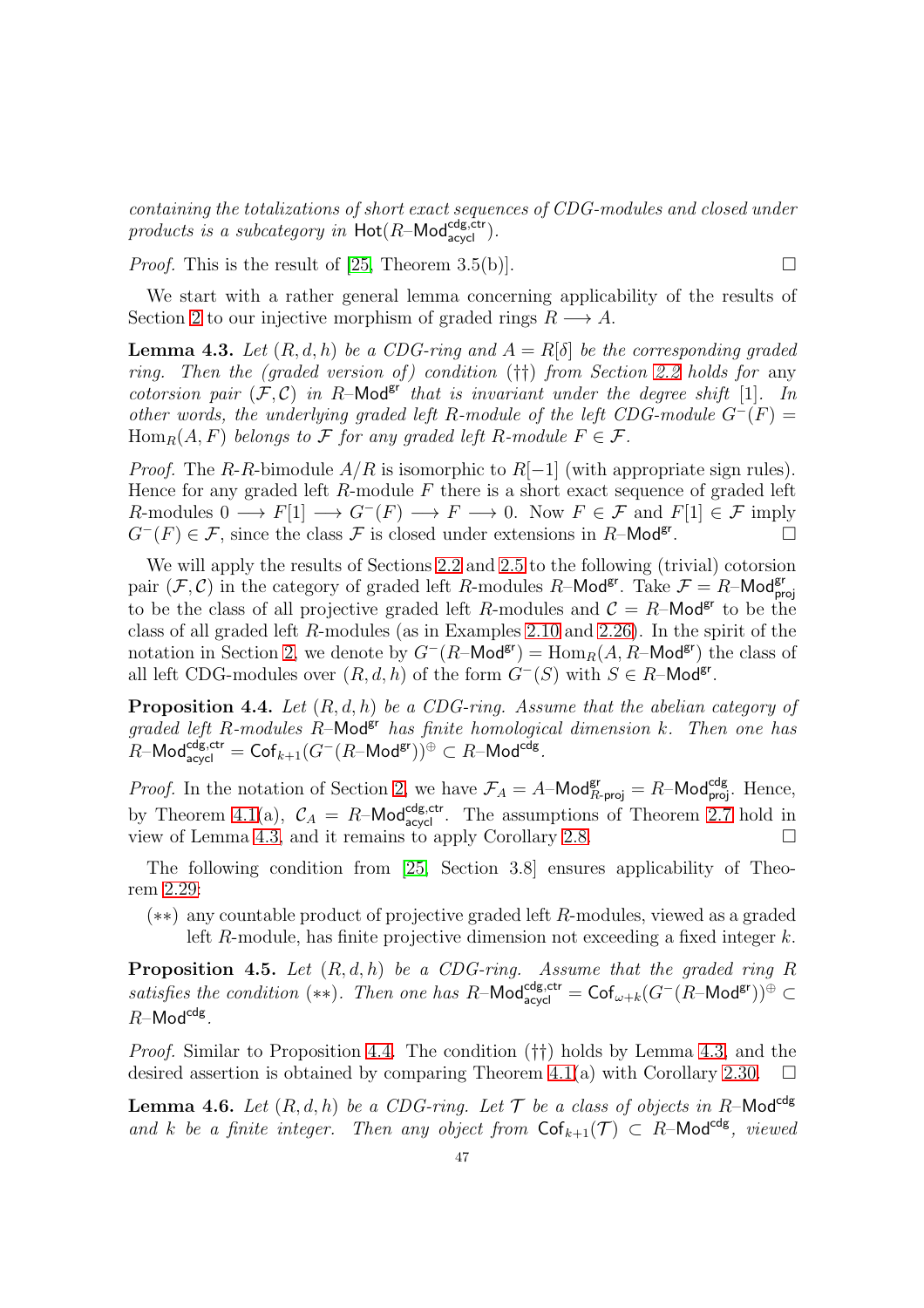as an object of the homotopy category  $Hot(R-Mod^{cdg})$ , belongs to the minimal full *triangulated subcategory of*  $Hot(R-Mod^{cdg})$  *containing the CDG-modules from*  $\mathcal T$  *and* the totalizations of short exact sequences in R-Mod<sup>cdg</sup>.

*Proof.* It suffices to observe that, for any short exact sequence  $0 \longrightarrow K \longrightarrow L \longrightarrow$  $M \longrightarrow 0$  in R–Mod<sup>cdg</sup>, the object L belongs to the minimal triangulated subcategory of  $Hot(R-Mod^{cds})$  containing K, M, and  $Tot(K \to L \to M)$ .

<span id="page-47-0"></span>**Theorem 4.7.** Let  $\mathcal{T}$  be a class of objects in R-Mod<sup>cdg</sup> and  $\alpha$  be a countable ordi*nal.* Then any object from  $\text{Cof}_{\alpha}(\mathcal{T}) \subset R$ -Mod<sup>cdg</sup>, viewed as an object of the homo*topy category*  $Hot(R-Mod^{cdg})$ *, belongs to the minimal full triangulated subcategory of* Hot( $R$ –Mod<sup>cdg</sup>) *containing the CDG-modules from*  $\mathcal T$  *and the totalizations of short exact sequences in R*–Mod<sup>cdg</sup>, and closed under countable products.

*Proof.* Denote by  $X \subset \text{Hot}(R-\text{Mod}^{cdg})$  the minimal triangulated subcategory containing the CDG-modules from  $\mathcal T$  and the totalizations of short exact sequences in  $R$ –Mod<sup>cdg</sup>, and closed under countable products. Let us first consider the case  $\alpha = \omega$ . Let  $M = G_{\omega}M \rightarrow \cdots \rightarrow G_nM \rightarrow \cdots \rightarrow G_2M \rightarrow G_1M \rightarrow G_0M = 0$ ,  $G_{\omega}M = \varprojlim_{n \in \omega} G_nM$ , be an  $\omega$ -cofiltration of a left CDG-module M over  $(R, d, h)$  by CDG-modules from  $\mathcal T$  (or even from  $\mathcal X$ ). Then we have a short exact sequence

<span id="page-47-1"></span>(11) 
$$
0 \longrightarrow M \longrightarrow \prod_{n \in \omega} G_n M \longrightarrow \prod_{n \in \omega} G_n M \longrightarrow 0
$$

in the abelian category of CDG-modules  $R$ -Mod<sup>cdg</sup> =  $A$ -Mod<sup>gr</sup>. By Lemma [4.6,](#page-46-3) we have  $G_nM \in \mathcal{X}$  for all the integers  $n \geq 0$ . Hence  $\prod_{n \in \omega} G_nM \in \mathcal{X}$ . Since the totalization of the short exact sequence [\(11\)](#page-47-1) also belongs to  $\mathcal{X}$ , it follows that  $M \in \mathcal{X}$ .

In the general case of a countable ordinal  $\alpha$ , we proceed by transfinite induction in  $\alpha$ . Let  $M = G_{\alpha}M \rightarrow \cdots \rightarrow G_1M \rightarrow G_0M = 0$  be a CDG-module  $\alpha$ -cofiltered by CDG-modules from T. We need to show that  $M \in \mathcal{X}$ . The case  $\alpha = 0$  is obvious. If  $\alpha = \beta + 1$  is a successor ordinal, then we have a short exact sequence of CDG-modules  $0 \longrightarrow T \longrightarrow M \longrightarrow G_{\beta}M \longrightarrow 0$  with  $T \in \mathcal{T}$ . By the induction assumption,  $G_\beta M \in \mathcal{X}$ . Since Tot $(T \to M \to G_\beta M) \in \mathcal{X}$ , it follows that  $M \in \mathcal{X}$ .

In the case of a countable limit ordinal  $\alpha$ , choose an increasing sequence of ordinals  $(\beta_n)_{n\in\omega}$  with  $0 = \beta_0 < \beta_1 < \beta_2 < \cdots < \alpha$  and  $\alpha = \lim_{n\to\omega} \beta_n$ . Then there exist ordinals  $(\gamma_n > 0)_{n \in \omega}$  such that  $\beta_{n+1} = \beta_n + \gamma_n$  for every  $n \in \omega$ . It follows that  $\gamma_n \leq \beta_{n+1} < \alpha$ . Define an  $\omega$ -cofiltration G' on the CDG-module M by the rule  $G'_nM = G_{\beta_n}M$ . Then the kernel  $K_n$  of the surjective morphism of CDG-modules  $G'_{n+1}M \longrightarrow G'_{n}M$  is  $\gamma_n$ -cofiltered by  $\mathcal T$  for every  $n \in \omega$ . By the induction assumption, we have  $K_n \in \mathcal{X}$  for every  $n \in \omega$ . According to the above argument for the case of an  $\omega$ -cofiltration, it follows that  $M \in \mathcal{X}$ .

<span id="page-47-2"></span>Corollary 4.8. *Let* (R, d, h) *be a CDG-ring. Assume that the abelian cate*gory of graded left R-modules R-Mod<sup>gr</sup> has finite homological dimension. Then  $\textsf{Hot}(R\text{-}\textsf{Mod}_{\textsf{acycl}}^{\textsf{cdg},\textsf{ctr}})$  *is the minimal thick subcategory in*  $\textsf{Hot}(R\text{-}\textsf{Mod}^{\textsf{cdg}})$  *containing the totalizations of short exact sequences of CDG-modules.*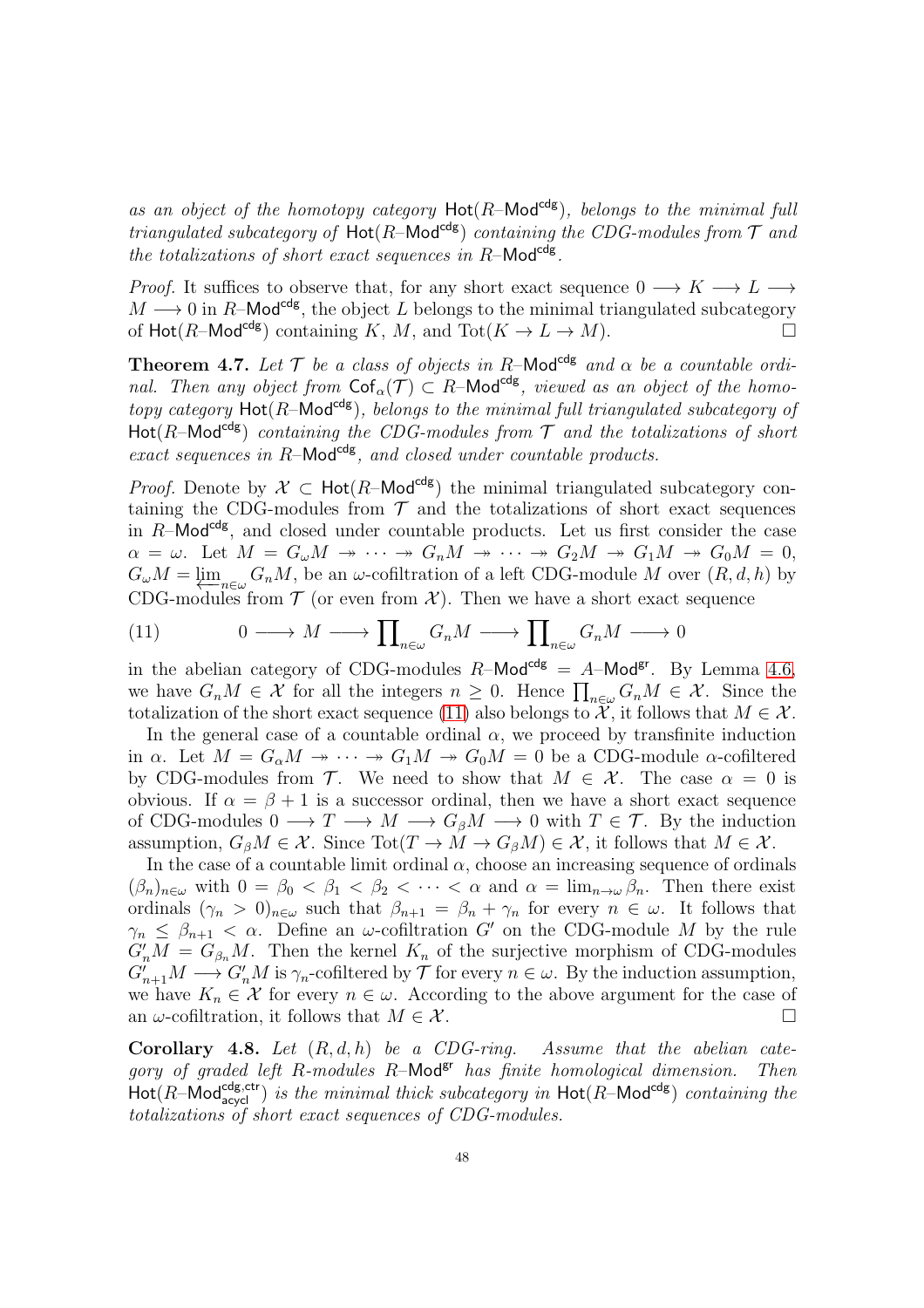*Proof.* This is essentially "the contraderived half" of [\[25,](#page-53-5) Theorem 3.6]. Here is a proof based on the techniques developed in this paper. Let  $\mathcal{X}_0 \subset \text{Hot}(R-\text{Mod}^{cdg})$  be the minimal thick subcategory containing the totalizations of short exact sequences of CDG-modules. Then  $\mathcal{X}_0 \subset \text{Hot}(R-\text{Mod}_{\text{acycl}}^{\text{cdg,ctr}})$  by Proposition [4.2](#page-45-1) (this assertion does not depend on any assumptions on the ring  $R$ ).

The (nontrivial) inclusion  $\text{Hot}(R-\text{Mod}_{\text{acycl}}^{\text{cdg,ctr}}) \subset \mathcal{X}_0$  holds by Proposition [4.4](#page-46-0) and Lemma [4.6.](#page-46-3) Here we use the observation, mentioned in Section [4.1,](#page-43-1) that the CDG-module  $G^{-}(S)$  is contractible for every graded R-module S.

<span id="page-48-1"></span>Corollary 4.9. *Let* (R, d, h) *be a CDG-ring. Assume that the graded ring* R *satisfies the condition*  $(**)$ . Then  $Hot(R-Mod_{acycl}^{cdg,ctr})$  *is the minimal full triangulated*  $subcategory$  in  $Hot(R-Mod<sup>cdg</sup>)$  *containing the totalizations of short exact sequences of CDG-modules over* (R, d, h) *and closed under countable products.*

*Proof.* This is essentially [\[25,](#page-53-5) Theorem 3.8]. Here is a proof based on the results of this paper. Let  $\mathcal{X} \subset$  Hot(R–Mod<sup>cdg</sup>) be the minimal thick subcategory containing the totalizations of short exact sequences of CDG-modules and closed under countable products. Then  $\mathcal{X} \subset \text{Hot}(R-\text{Mod}_{\text{acycl}}^{\text{cdg,ctr}})$  by Proposition [4.2](#page-45-1) (this assertion does not depend on any assumptions on the ring  $R$ ).

The (nontrivial) inclusion  $\text{Hot}(R-\text{Mod}_{\text{acycl}}^{\text{cdg,ctr}}) \subset \mathcal{X}$  holds by Proposition [4.5](#page-46-1) and Theorem [4.7.](#page-47-0) The observation that the CDG-module  $G^{-}(S)$  is contractible for every graded  $R$ -module  $S$  is important here.

Finally, notice that any full triangulated subcategory having countable products is a thick subcategory by Rickard's criterion  $[23,$  Criterion 1.3] and the Bökstedt– Neeman theorem [\[11,](#page-52-22) Proposition 3.2 or Remark 3.3]. □

The contraderived category of left CDG-modules over  $(R, d, h)$  in the sense of the books and papers [\[24,](#page-52-0) [25,](#page-53-5) [28,](#page-53-8) [29,](#page-53-14) [30\]](#page-53-13) is defined as the quotient category of the homotopy category  $Hot(R-Mod^{cdg})$  by its minimal triangulated subcategory containing the totalizations of short exact sequences of CDG-modules and closed under infinite products. Thus Corollary [4.9](#page-48-1) can be rephrased by saying that, *under the condition* (∗∗), *the contraderived category in the sense of Becker coincides with the contraderived category in the sense of* [\[24,](#page-52-0) [25,](#page-53-5) [28,](#page-53-8) [29,](#page-53-14) [30\]](#page-53-13).

<span id="page-48-0"></span>4.3. Coderived category. A left CDG-module J over (R, d, h) is said to be *graded injective* if the graded left R-module J is injective in R-Mod<sup>gr</sup>. We denote the full subcategory of graded injective CDG-modules by  $R-\textsf{Mod}^{\textsf{cdg}}_{\textsf{inj}} = A-\textsf{Mod}^{\textsf{gr}}_{R-\textsf{inj}} \subset$  $A-\text{Mod}^{\text{gr}} = R-\text{Mod}^{\text{cdg}}$  and the corresponding full subcategory in the homotopy category by  $\mathsf{Hot}(R\text{--Mod}^{\mathsf{cdg}}_{\mathsf{inj}}) \subset \mathsf{Hot}(R\text{--Mod}^{\mathsf{cdg}}).$ 

A left CDG-module X over (R, d, h) is said to be *coacyclic in the sense of Becker* [\[8\]](#page-52-9) if the complex  $\text{Hom}_R(X, J)$  is acyclic for all graded injective CDG-modules  $J \in R$ -Mod<sup>cdg</sup>, or equivalently,  $\text{Hom}_{\text{Hot}(R-\text{Mod}^{cdg})}(X, J) = 0$  for all  $J \in \text{Hot}(R-\text{Mod}_{\text{inj}}^{\text{cdg}})$ . We denote the full subcategory of coacyclic CDG-modules by R–Mod<sup>cdg,co</sup>  $\subset R$ –Mod<sup>cdg</sup> and the corresponding full subcategory in the homotopy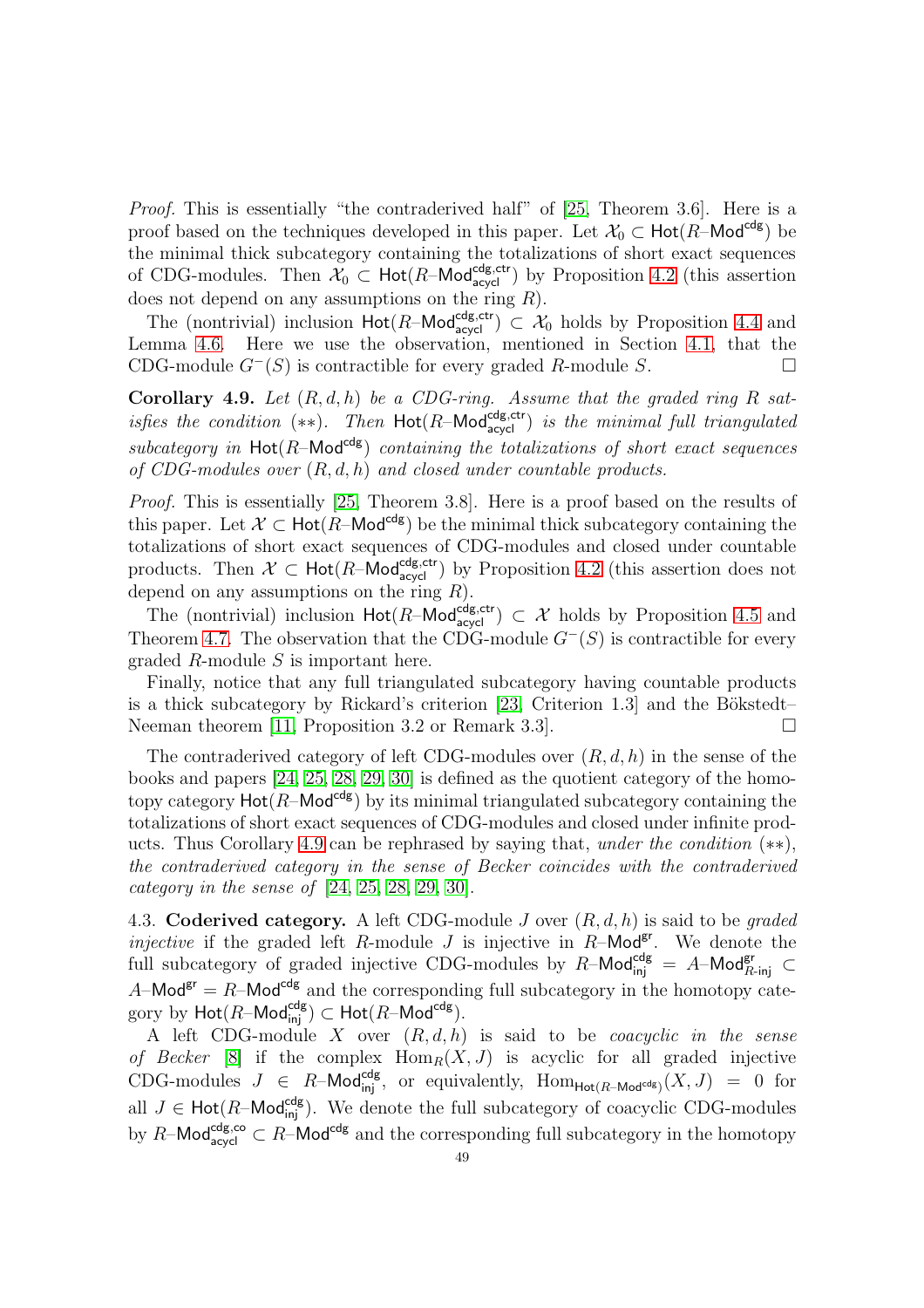category by  $\textsf{Hot}(R\text{-}\textsf{Mod}^{\textsf{cdg},\textsf{co}}_{\textsf{acycI}}) \subset \textsf{Hot}(R\text{-}\textsf{Mod}^{\textsf{cdg}}_{\textsf{ad}}).$  Clearly,  $\textsf{Hot}(R\text{-}\textsf{Mod}^{\textsf{cdg},\textsf{co}}_{\textsf{acycI}})$  is a triangulated subcategory closed under infinite direct sums in  $Hot(R-Mod<sup>cdg</sup>)$ .

<span id="page-49-0"></span>**Theorem 4.10.** Let  $(R, d, h)$  be a CDG-ring and  $A = R[\delta]$  be the corresponding *graded ring. Then*

(a) the pair of classes of objects R-Mod<sup>cdg,co</sup> and R-Mod<sup>cdg</sup> is a hereditary complete *cotorsion pair in the abelian category*  $R$ –Mod<sup>cdg</sup> =  $A$ –Mod<sup>gr</sup>;

(b) *the composition of the triangulated inclusion functor*  $Hot(R-Mod_{\text{inj}}^{\text{cdg}}) \longrightarrow$  $\textsf{Hot}(R\textsf{-Mod}^{\textsf{cdg}})$  *and the triangulated Verdier quotient functor*  $\textsf{Hot}(R\textsf{-Mod}^{\textsf{cdg}}) \longrightarrow$  $\textsf{Hot}(R\textsf{-Mod}^{\textsf{cdg}})/\textsf{Hot}(R\textsf{-Mod}_{\textsf{acycl}}^{\textsf{cdg,co}})$  *is a triangulated equivalence*  $\textsf{Hot}(R\textsf{-Mod}_{\textsf{inj}}^{\textsf{cdg}}) \simeq$  $\operatorname{\mathsf{Hot}}(R\text{\operatorname{\mathsf{-Mod}}}{\operatorname{\mathsf{cd}}}{\mathsf g})/\operatorname{\mathsf{Hot}}(R\text{\operatorname{\mathsf{-Mod}}}{\operatorname{\mathsf{ad}}}_{\operatorname{\mathsf{acycl}}}^{\operatorname{\mathsf{cdg,co}}}).$ 

*Proof.* This is  $[8,$  Propositions 1.3.6(2) and 1.3.8(2)]. Parts (a) and (b) are closely related; in fact, (b) follows from (a). We omit the details.  $\Box$ 

The quotient category  $D^{co}(R-\text{Mod}^{\text{cdg}})$  =  $\text{Hot}(R-\text{Mod}^{\text{cdg}})/\text{Hot}(R-\text{Mod}^{\text{cdg},\text{co}})$  is called the *coderived category* of left CDG-modules over (R, d, h) *in the sense of Becker*. It needs to be distinguished from the coderived category in the sense of the books and papers  $[24, 25, 28, 30]$  $[24, 25, 28, 30]$  $[24, 25, 28, 30]$  $[24, 25, 28, 30]$  (see  $[29, Example 2.5(3)]$  for a discussion). It is an open question whether the two definitions of a coderived category are equivalent for an arbitrary CDG-ring. In this section we explain how one can show that they are, in fact, equivalent under certain assumptions.

<span id="page-49-2"></span>Proposition 4.11. *Let* (R, d, h) *be a CDG-ring. Then the totalization of any short exact sequence of left CDG-modules over*  $(R, d, h)$  *belongs to*  $R$ -Mod<sup>cdg,co</sup>. Hence *the minimal full triangulated subcategory of the homotopy category*  $Hot(R-Mod^{cdg})$ *containing the totalizations of short exact sequences of CDG-modules and closed under*  $direct sums is a subcategory in Hot(R-Mod_{acycl}^{cdg, co}).$ 

*Proof.* This is the result of [\[25,](#page-53-5) Theorem 3.5(a)].

The following lemma is a rather general assertion concerning applicability of the results of Section [3](#page-27-0) to our morphism of graded rings  $R \longrightarrow A$ .

<span id="page-49-1"></span>**Lemma 4.12.** Let  $(R, d, h)$  be a CDG-ring and  $A = R[\delta]$  be the corresponding graded *ring.* Then the (graded version of) condition (†) from Section [3.2](#page-29-0) holds for any *cotorsion pair*  $(F, C)$  *in* R–Mod<sup>gr</sup> *that is invariant under the degree shift* [1]*. In other words, the underlying graded left* R-module of the left CDG-module  $G^+(C) = A \otimes_R C$ *belongs to*  $\mathcal C$  *for any graded left*  $R$ *-module*  $C \in \mathcal C$ *.* 

*Proof.* Similar to Lemma [4.3.](#page-46-2) For any graded left R-module C there is a short exact sequence of graded left R-modules  $0 \longrightarrow C \longrightarrow G^+(C) \longrightarrow C[-1] \longrightarrow 0$ . Now  $C \in \mathcal{C}$  and  $C[-1] \in \mathcal{C}$  imply  $G^+(C) \in \mathcal{C}$ , since the class  $\mathcal{C}$  is closed under extensions in  $R$ –Mod<sup>gr</sup>. .

We will apply the results of Sections [3.2](#page-29-0) and [3.5](#page-41-0) to the following (trivial) cotorsion pair  $(F, C)$  in the category of graded left R-modules R-Mod<sup>gr</sup>. Take  $C = R$ -Mod<sup>gr</sup> to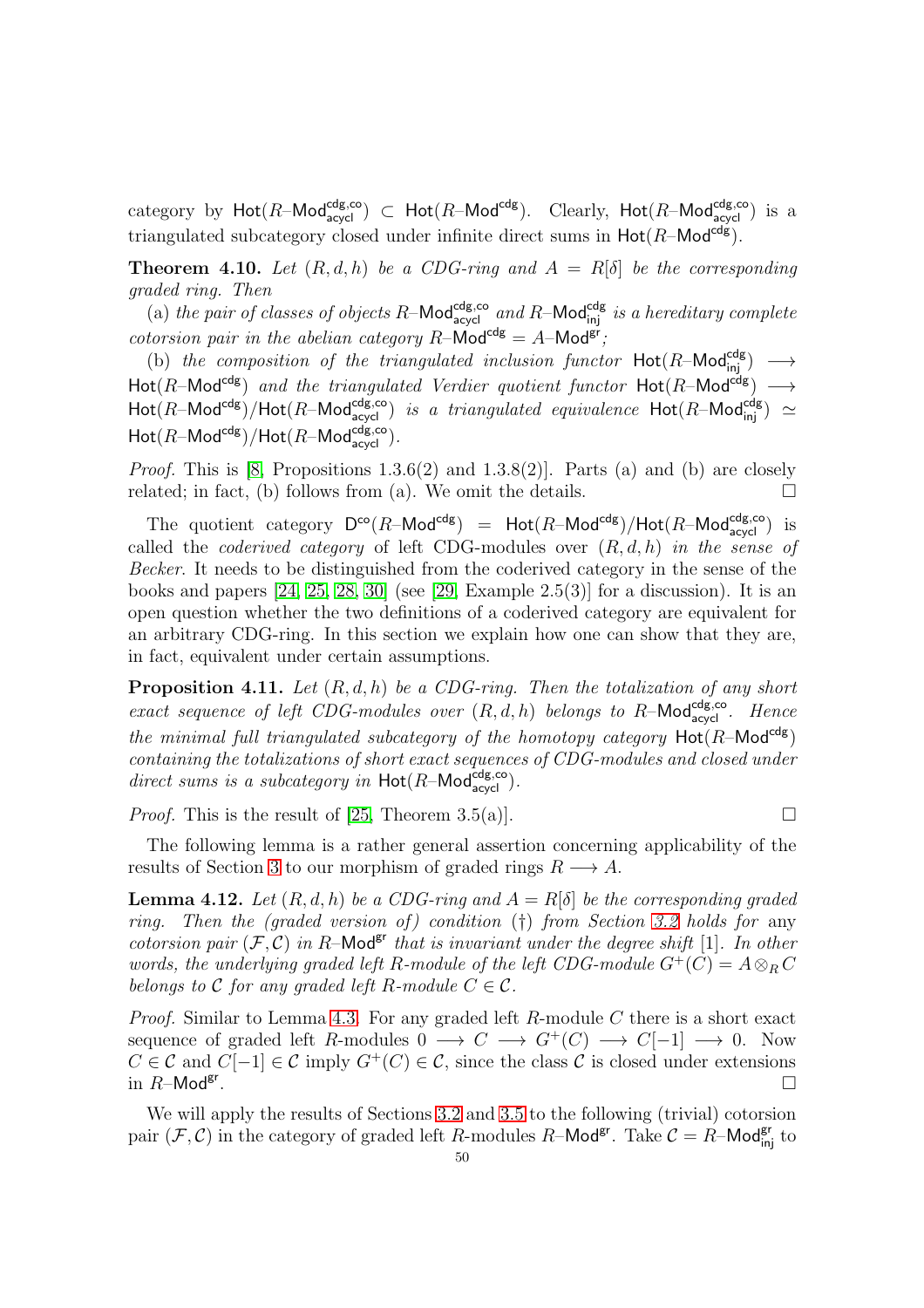be the class of all injective graded left R-modules and  $\mathcal{F} = R$ -Mod<sup>gr</sup> to be the class of all graded left R-modules (as in Examples [3.9](#page-32-0) and [3.25\)](#page-39-1). Following the notation of Sections [3](#page-27-0) and [4.2,](#page-44-0) we denote by  $G^+(R-\text{Mod}^{gr}) = A \otimes_R R-\text{Mod}^{gr}$  the class of all CDG-modules over  $(R, d, h)$  of the form  $G^+(S)$  with  $S \in R$ -Mod<sup>gr</sup>.

<span id="page-50-0"></span>Proposition 4.13. *Let* (R, d, h) *be a CDG-ring. Assume that the abelian category of graded left* R*-modules* R–Modgr *has finite homological dimension* k*. Then one has*  $\hat{R}-\mathsf{Mod}^{\mathsf{cdg},\mathsf{co}}_{\mathsf{acycl}} = \mathsf{Fil}_{k+1}(G^+(R-\mathsf{Mod}^\mathsf{gr}))^\oplus \subset R-\mathsf{Mod}^\mathsf{cdg}.$ 

*Proof.* In the notation of Section [3,](#page-27-0) we have  $C^A = A$ –Mod $_{R\text{-inj}}^{\text{gr}} = R$ –Mod $_{\text{inj}}^{\text{cdg}}$ . Hence, by Theorem [4.10\(](#page-49-0)a),  $\mathcal{F}^A = R$ -Mod<sup>cdg,co</sup>. The assumptions of Theorem [3.6](#page-31-0) hold in view of Lemma [4.12,](#page-49-1) and it remains to apply Corollary [3.7.](#page-31-1)  $\Box$ 

<span id="page-50-3"></span>Corollary 4.14. *For any CDG-ring* (R, d, h) *such that the abelian category of graded left* R*-modules has finite homological dimension, the classes of contraacyclic and coacyclic left CDG-modules in the sense of Becker over* (R, d, h) *coincide,*  $R$ –Mod $_{\text{acycl}}^{\text{cdg,ctr}} = R$ –Mod $_{\text{acycl}}^{\text{cdg,co}}$ .

*Proof.* This is our version of [\[25,](#page-53-5) Theorem 3.6(a)]. It is provable by comparing the results of Propositions [4.4](#page-46-0) and [4.13.](#page-50-0) We have  $G^-(R\text{-Mod}^{gr}) = G^+(R\text{-Mod}^{gr})$ , since  $G^- = G^+[1]$ ; and, obviously,  $\mathsf{Cof}_{k+1}(\mathcal{T}) = \mathsf{Fil}_{k+1}(\mathcal{T})$  for any class  $\mathcal{T} \subset A$ –Mod<sup>gr</sup> and any finite integer k.  $\square$ 

Corollary 4.15. *Let* (R, d, h) *be a CDG-ring. Assume that the abelian cate*gory of graded left R-modules R-Mod<sup>gr</sup> has finite homological dimension. Then  $\textsf{Hot}(R\textsf{-Mod}_{\textsf{acycl}}^{\textsf{cdg},\textsf{co}})$  *is the minimal thick subcategory in*  $\textsf{Hot}(R\textsf{-Mod}^{\textsf{cdg}})$  *containing the totalizations of short exact sequences of CDG-modules.*

*Proof.* This is "the coderived half" of [\[25,](#page-53-5) Theorem 3.6]. It can be deduced, e. g., by comparing the results of Corollaries [4.8](#page-47-2) and [4.14.](#page-50-3)

The following condition from [\[25,](#page-53-5) Section 3.7] ensures applicability of Theorem [3.33:](#page-42-0)

(∗) any countable direct sum of injective graded left R-modules, viewed as a graded left R-module, has finite injective dimension not exceeding a fixed integer k.

<span id="page-50-1"></span>Proposition 4.16. *Let* (R, d, h) *be a CDG-ring. Assume that the graded ring* R satisfies the condition (\*). Then one has  $R-\text{Mod}_{acycl}^{cdg,co} = \text{Fil}_{\omega+k}(G^+(R-\text{Mod}^{gr}))^{\oplus} \subset$  $R$ –Mod $^{cdg}$ .

*Proof.* Similar to Proposition [4.13.](#page-50-0) The condition (†) holds by Lemma [4.12,](#page-49-1) and the desired assertion is obtained by comparing Theorem [4.10\(](#page-49-0)a) with Corollary [3.34.](#page-42-1)  $\Box$ 

<span id="page-50-2"></span>**Theorem 4.17.** Let  $\mathcal{T}$  be a class of objects in R-Mod<sup>cdg</sup> and  $\alpha$  be a countable or*dinal. Then any object from*  $\text{Fil}_{\alpha}(\mathcal{T}) \subset R$ –Mod<sup>cdg</sup>, viewed as an object of the homo*topy category*  $Hot(R-Mod<sup>cds</sup>)$ *, belongs to the minimal full triangulated subcategory of* Hot( $R$ –Mod<sup>cdg</sup>) *containing the CDG-modules from*  $\mathcal T$  *and the totalizations of short exact sequences in R*–Mod<sup>cdg</sup>, and closed under countable direct sums.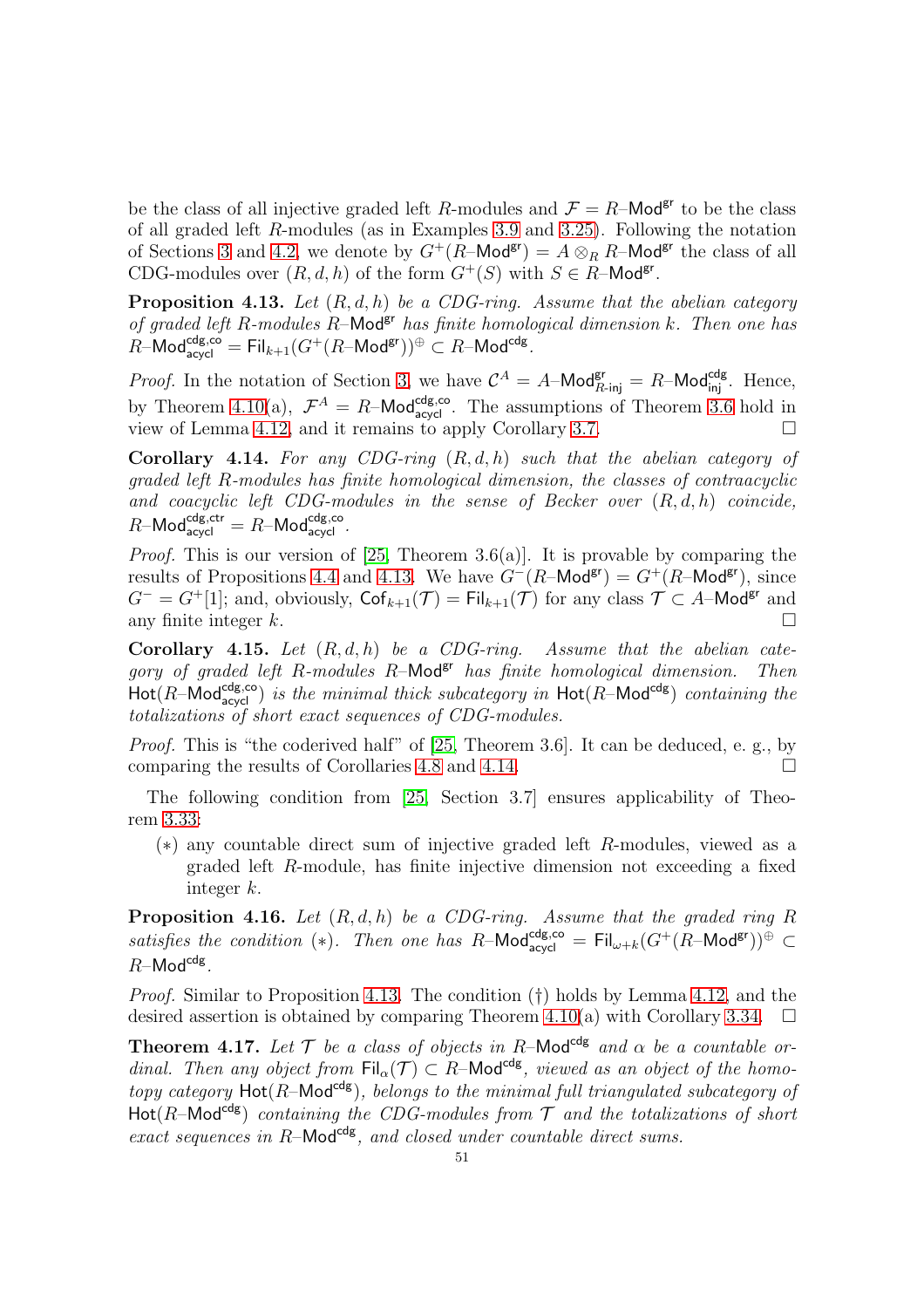*Proof.* This is the dual version of Theorem [4.7.](#page-47-0) Denote by  $\mathcal{X} \subset \text{Hot}(R-\text{Mod}^{cdg})$ the minimal triangulated subcategory containing the CDG-modules from  $\mathcal T$  and the totalizations of short exact sequences in  $R$ –Mod<sup>cdg</sup>, and closed under countable direct sums. Let us consider the case  $\alpha = \omega$ . Let  $0 = F_0M \subset F_1M \subset F_2M \subset \cdots F_nM$  $\cdots \subset F_{\omega}M = M$ ,  $F_{\omega}M = \bigcup_{n \in \omega} F_nM$ , be an  $\omega$ -filtration of a left CDG-module M over  $(R, d, h)$  by CDG-modules from  $\mathcal T$ . Then we have a short exact sequence

<span id="page-51-2"></span>(12) 
$$
0 \longrightarrow \bigoplus_{n \in \omega} F_n M \longrightarrow \bigoplus_{n \in \omega} F_n M \longrightarrow M \longrightarrow 0
$$

in the abelian category of CDG-modules  $R$ –Mod<sup>cdg</sup> = A–Mod<sup>gr</sup>. By Lemma [4.6,](#page-46-3) which is applicable because  $\text{Fil}_{k+1}(\mathcal{T}) = \text{Cof}_{k+1}(\mathcal{T})$ , we have  $F_nM \in \mathcal{X}$  for all the integers  $n \geq 0$ . Hence  $\bigoplus_{n \in \omega} F_n M \in \mathcal{X}$ . Since the totalization of the short exact sequence [\(12\)](#page-51-2) also belongs to  $\mathcal{X}$ , it follows that  $M \in \mathcal{X}$ . The argument for an arbitrary countable ordinal  $\alpha$  is similar to that in Theorem [4.7.](#page-47-0)

<span id="page-51-3"></span>Corollary 4.18. *Let* (R, d, h) *be a CDG-ring. Assume that the graded ring* R *satisfies the condition* (\*). Then  $Hot(R-Mod_{acycl}^{cdg,co})$  *is the minimal full triangulated sub* $category$  in  $Hot(R-Mod<sup>cdg</sup>)$  *containing the totalizations of short exact sequences of CDG-modules over* (R, d, h) *and closed under countable direct sums.*

*Proof.* This is essentially [\[25,](#page-53-5) Theorem 3.7]. Here is a proof based on the results of this paper. Let  $\mathcal{X} \subset \text{Hot}(R-\text{Mod}^{cdg})$  be the minimal thick subcategory containing the totalizations of short exact sequences of CDG-modules and closed under countable direct sums. Then  $\mathcal{X} \subset \text{Hot}(R-\text{Mod}_{\text{acycl}}^{\text{cdg,co}})$  by Proposition [4.11](#page-49-2) (this assertion does not depend on any assumptions on the ring  $R$ ).

The (nontrivial) inclusion  $\text{Hot}(R-\text{Mod}_{\text{acycl}}^{\text{cdg,co}}) \subset \mathcal{X}$  holds by Proposition [4.16](#page-50-1) and Theorem [4.17.](#page-50-2) The observation that the CDG-module  $G^+(S)$  is contractible for every graded R-module S needs to be used here.

Finally, any full triangulated subcategory having countable direct sums is a thick subcategory by Rickard's criterion  $[23,$  Criterion 1.3] and the Bökstedt–Neeman theorem [\[11,](#page-52-22) Proposition 3.2 or Remark 3.3].

The coderived category of left CDG-modules over  $(R, d, h)$  in the sense of the books and papers [\[24,](#page-52-0) [25,](#page-53-5) [28,](#page-53-8) [29,](#page-53-14) [30\]](#page-53-13) is defined as the quotient category of the homotopy category  $Hot(R-Mod^{cdg})$  by its minimal triangulated subcategory containing the totalizations of short exact sequences of CDG-modules and closed under infinite direct sums. Thus Corollary [4.18](#page-51-3) can be rephrased by saying that, *under the condition* (∗), *the coderived category in the sense of Becker coincides with the coderived category in the sense of* [\[24,](#page-52-0) [25,](#page-53-5) [28,](#page-53-8) [29,](#page-53-14) [30\]](#page-53-13).

#### <span id="page-51-0"></span>**REFERENCES**

<span id="page-51-1"></span>[1] L. Angeleri Hügel, F. U. Coelho. Infinitely generated tilting modules of finite projective dimension. Forum Math. 13,  $\#2$ , p. 239–250, 2001.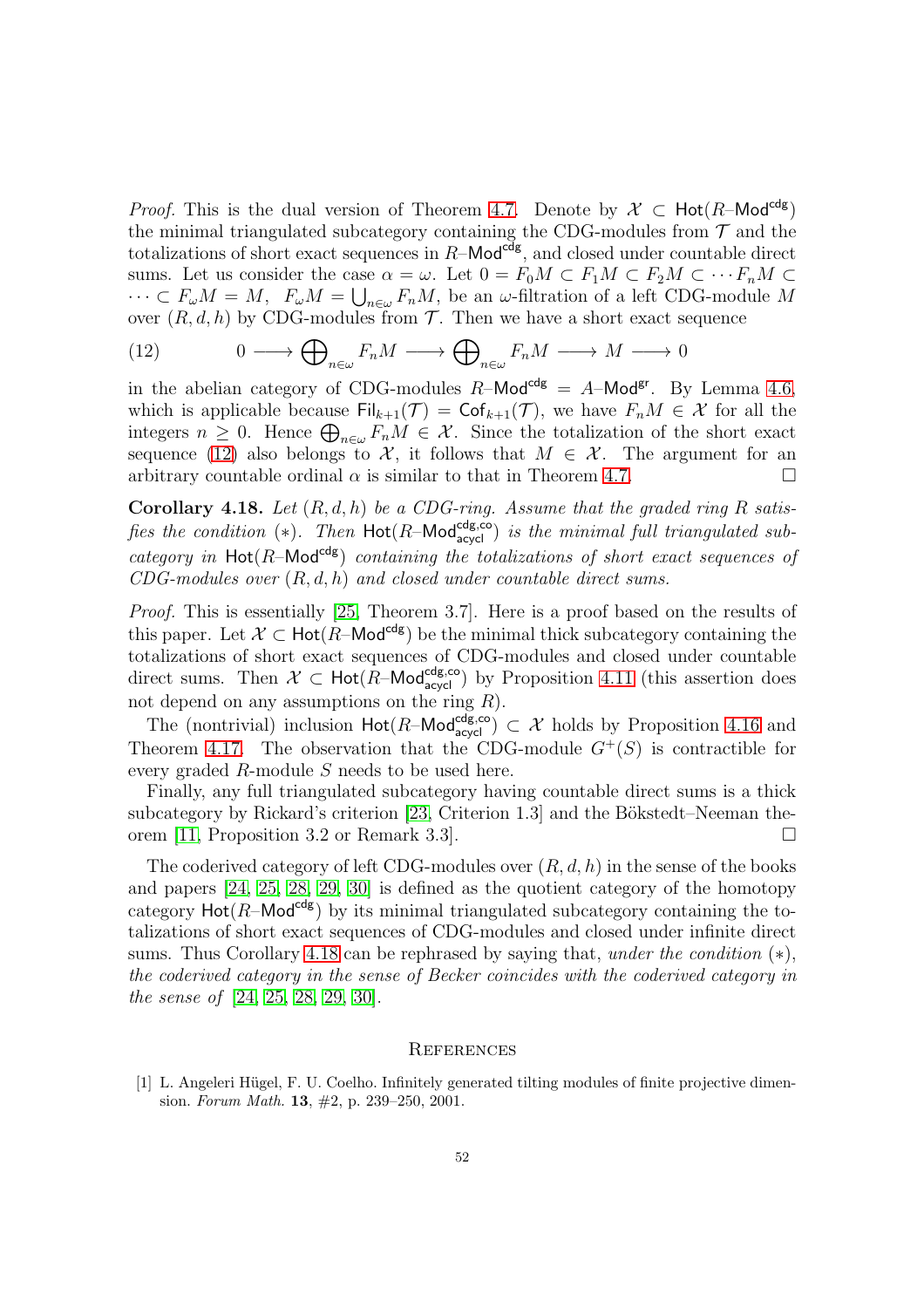- <span id="page-52-14"></span>[2] L. Angeleri Hügel, D. Pospíšil, J. Šťovíček, J. Trlifaj. Tilting, cotilting, and spectra of commutative noetherian rings. Transactions of the American Math. Society 366, #7, p. 3487-3517, 2014. arXiv:1203.0907 [math.AC]
- <span id="page-52-16"></span><span id="page-52-7"></span>[3] M. Auslander, R.-O. Buchweitz. The homological theory of maximal Cohen–Macaulay approximations. Mémoires de la Soc. Math. de France  $38$ , 1989, p. 5–37.
- <span id="page-52-12"></span>[4] H. Bass. Finitistic dimension and a homological generalization of semi-primary rings. Transactions of the American Math. Society **95**,  $\#3$ , p. 466–488, 1960.
- <span id="page-52-15"></span>[5] S. Bazzoni. A characterization of n-cotilting and n-tilting modules. Journ. of Algebra 273,  $\#1$ , p. 359–372, 2004.
- <span id="page-52-19"></span>[6] S. Bazzoni. *n*-cotilting modules and pure-injectivity. Bulletin of the London Math. Society 36, #5, p. 599–612, 2004.
- <span id="page-52-9"></span>[7] S. Bazzoni, J. St'ovíček. All tilting modules are of finite type. *Proceedings of the American* Math. Society 135, #12, p. 3771–3781, 2007.
- <span id="page-52-11"></span>[8] H. Becker. Models for singularity categories. Advances in Math. 254, p. 187–232, 2014. arXiv:1205.4473 [math.CT]
- [9] R. Bezrukavnikov, L. Positselski. On semi-infinite cohomology of finite-dimensional graded algebras. Compositio Math.  $146, #2, p. 480-496, 2010$ . arXiv:0803.3252 [math.QA]
- <span id="page-52-3"></span>[10] L. Bican, R. El Bashir, E. Enochs. All modules have flat covers. Bulletin of the London Math. Society 33,  $\#4$ , p. 385–390, 2001.
- <span id="page-52-22"></span>[11] M. Bökstedt, A. Neeman. Homotopy limits in triangulated categories. Compositio Math. 86, #2, p. 209–234, 1993.
- <span id="page-52-6"></span>[12] K. Bongartz. Tilted algebras. In: Representations of algebras (Puebla, 1980), p. 26–38, Lecture Notes in Math. 903, Springer, Berlin–New York, 1981.
- <span id="page-52-17"></span>[13] S. U. Chase. Direct products of modules. Transactions of the American Math. Society 97, #3, p. 457–473, 1960.
- <span id="page-52-13"></span>[14] G. D'Este. On tilting and cotilting-type modules. *Comment. Math. Univ. Carolinae* 46,  $\#2$ , p. 281–291, 2005.
- <span id="page-52-8"></span><span id="page-52-4"></span>[15] P. C. Eklof, S. Shelah. On the existence of precovers. Illinois Journ. of Math. 47, #1–2, p. 173– 188, 2003.
- [16] P. C. Eklof, J. Triliaj. How to make Ext vanish. Bulletin of the London Math. Society 33,  $\#1$ , p. 41–51, 2001.
- <span id="page-52-2"></span>[17] E. Enochs. Flat covers and flat cotorsion modules. Proceedings of the American Math. Society 92, #2, p. 179–184, 1984.
- <span id="page-52-10"></span>[18] J. R. García Rozas. Covers and envelopes in the category of complexes of modules. Chapman & Hall/CRC Research Notes in Math., 407, Boca Raton, FL, 1999.
- <span id="page-52-1"></span>[19] R. Göbel, J. Trlifaj. Approximations and endomorphism algebras of modules. Second Revised and Extended Edition. De Gruyter Expositions in Mathematics 41, De Gruyter, Berlin–Boston, 2012.
- <span id="page-52-5"></span>[20] M. Hovey. Cotorsion pairs, model category structures, and representation theory. Math. Zeitschrift 241, #2, p. 553-592, 2002.
- <span id="page-52-18"></span>[21] M. Hrbek, J. Šťovíček, J. Trlifaj. Zariski locality of quasi-coherent sheaves associated with tilting. Indiana Univ. Math. Journ.  $69, #5, p. 1733-1762, 2020$ . arXiv: 1712.08899 [math.RT]
- <span id="page-52-20"></span>[22] L. Mao, N. Ding. Notes on  $FP$ -projective modules and  $FP$ -injective modules. Advances in Ring Theory, J. Chen, N. Ding, H. Marubayashi, Eds., Proceedings of the 4th China–Japan–Korea International Conference, June 2004, World Scientific, 2005, p. 151–166.
- <span id="page-52-21"></span><span id="page-52-0"></span>[23] A. Neeman. The derived category of an exact category. Journ. of Algebra 135, #2, p. 388–394, 1990.
- [24] L. Positselski. Homological algebra of semimodules and semicontramodules: Semi-infinite homological algebra of associative algebraic structures. Appendix C in collaboration with D. Rumynin; Appendix D in collaboration with S. Arkhipov. Monografie Matematyczne, vol. 70, Birkhäuser/Springer Basel, 2010. xxiv+349 pp. arXiv:0708.3398 [math.CT]